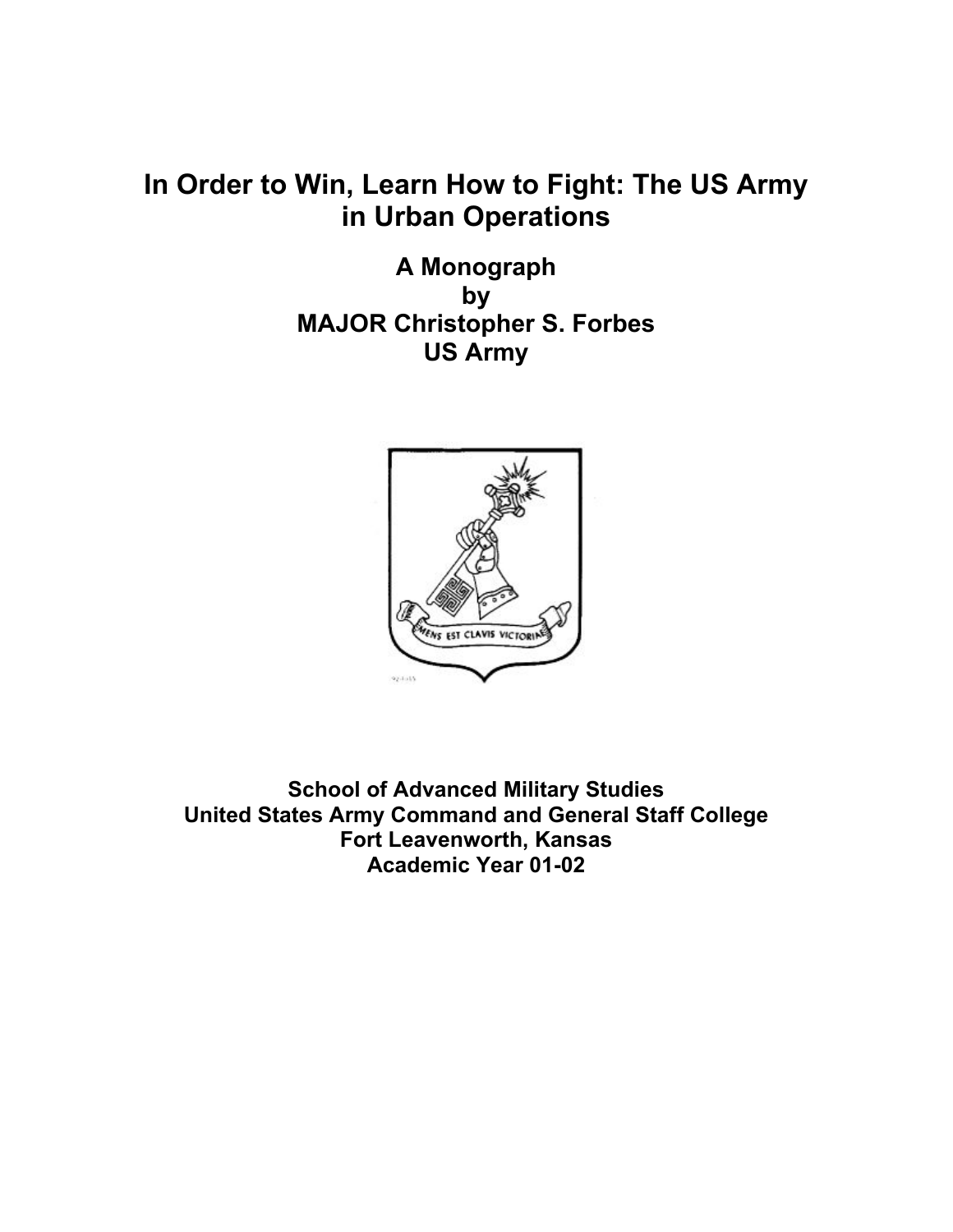| <b>REPORT DOCUMENTATION PAGE</b>                                                                                                                                                                                                                                                                                                                   |                                                                                                                                                                                                                                                                                                                                                                                                                                                                                                                                                                                                                                            |                                    | Form Approved<br>OMB No. 074-0188 |                                       |
|----------------------------------------------------------------------------------------------------------------------------------------------------------------------------------------------------------------------------------------------------------------------------------------------------------------------------------------------------|--------------------------------------------------------------------------------------------------------------------------------------------------------------------------------------------------------------------------------------------------------------------------------------------------------------------------------------------------------------------------------------------------------------------------------------------------------------------------------------------------------------------------------------------------------------------------------------------------------------------------------------------|------------------------------------|-----------------------------------|---------------------------------------|
| Management and Budget, Paperwork Reduction Project (0704-0188), Washington, DC 20503                                                                                                                                                                                                                                                               | Public reporting burden for this collection of information is estimated to average 1 hour per response, including the time for reviewing instructions, searching existing data sources, gathering and maintaining<br>the data needed, and completing and reviewing this collection of information. Send comments regarding this burden estimate or any other aspect of this collection of information, including suggestions for<br>reducing this burden to Washington Headquarters Services, Directorate for Information Operations and Reports, 1215 Jefferson Davis Highway, Suite 1204, Arlington, VA 22202-4302, and to the Office of |                                    |                                   |                                       |
| 1. AGENCY USE ONLY (Leave blank)                                                                                                                                                                                                                                                                                                                   | <b>2. REPORT DATE</b>                                                                                                                                                                                                                                                                                                                                                                                                                                                                                                                                                                                                                      | 3. REPORT TYPE AND DATES COVERED   |                                   |                                       |
| <b>4. TITLE AND SUBTITLE</b>                                                                                                                                                                                                                                                                                                                       | 23 May 2002                                                                                                                                                                                                                                                                                                                                                                                                                                                                                                                                                                                                                                | Monograph. 15 Aug 01--14 May 02    | <b>5. FUNDING NUMBERS</b>         |                                       |
|                                                                                                                                                                                                                                                                                                                                                    | In Order to Win, Learn How to Fight: The U.S. Army in Urban                                                                                                                                                                                                                                                                                                                                                                                                                                                                                                                                                                                |                                    |                                   |                                       |
| Operations                                                                                                                                                                                                                                                                                                                                         |                                                                                                                                                                                                                                                                                                                                                                                                                                                                                                                                                                                                                                            |                                    |                                   |                                       |
|                                                                                                                                                                                                                                                                                                                                                    |                                                                                                                                                                                                                                                                                                                                                                                                                                                                                                                                                                                                                                            |                                    |                                   |                                       |
| 6. AUTHOR(S)                                                                                                                                                                                                                                                                                                                                       |                                                                                                                                                                                                                                                                                                                                                                                                                                                                                                                                                                                                                                            |                                    |                                   |                                       |
| Major Christopher Scot Forbes, U.S. Army                                                                                                                                                                                                                                                                                                           |                                                                                                                                                                                                                                                                                                                                                                                                                                                                                                                                                                                                                                            |                                    |                                   |                                       |
|                                                                                                                                                                                                                                                                                                                                                    |                                                                                                                                                                                                                                                                                                                                                                                                                                                                                                                                                                                                                                            |                                    |                                   |                                       |
| 7. PERFORMING ORGANIZATION NAME(S) AND ADDRESS(ES)                                                                                                                                                                                                                                                                                                 |                                                                                                                                                                                                                                                                                                                                                                                                                                                                                                                                                                                                                                            |                                    |                                   | 8. PERFORMING ORGANIZATION            |
| School of Advanced Military Studies                                                                                                                                                                                                                                                                                                                |                                                                                                                                                                                                                                                                                                                                                                                                                                                                                                                                                                                                                                            |                                    | <b>REPORT NUMBER</b>              |                                       |
| 250 Gibbon Ave.                                                                                                                                                                                                                                                                                                                                    |                                                                                                                                                                                                                                                                                                                                                                                                                                                                                                                                                                                                                                            |                                    |                                   |                                       |
| Fort Leavenworth, KS 66027                                                                                                                                                                                                                                                                                                                         |                                                                                                                                                                                                                                                                                                                                                                                                                                                                                                                                                                                                                                            |                                    |                                   |                                       |
|                                                                                                                                                                                                                                                                                                                                                    |                                                                                                                                                                                                                                                                                                                                                                                                                                                                                                                                                                                                                                            |                                    |                                   |                                       |
|                                                                                                                                                                                                                                                                                                                                                    | 9. SPONSORING / MONITORING AGENCY NAME(S) AND ADDRESS(ES)                                                                                                                                                                                                                                                                                                                                                                                                                                                                                                                                                                                  |                                    |                                   | 10. SPONSORING / MONITORING           |
| U.S. Army Command and General Staff                                                                                                                                                                                                                                                                                                                |                                                                                                                                                                                                                                                                                                                                                                                                                                                                                                                                                                                                                                            |                                    |                                   | <b>AGENCY REPORT NUMBER</b>           |
| College                                                                                                                                                                                                                                                                                                                                            |                                                                                                                                                                                                                                                                                                                                                                                                                                                                                                                                                                                                                                            |                                    |                                   |                                       |
| Fort Leavenworth, KS 66027                                                                                                                                                                                                                                                                                                                         |                                                                                                                                                                                                                                                                                                                                                                                                                                                                                                                                                                                                                                            |                                    |                                   |                                       |
|                                                                                                                                                                                                                                                                                                                                                    |                                                                                                                                                                                                                                                                                                                                                                                                                                                                                                                                                                                                                                            |                                    |                                   |                                       |
| <b>11. SUPPLEMENTARY NOTES</b>                                                                                                                                                                                                                                                                                                                     |                                                                                                                                                                                                                                                                                                                                                                                                                                                                                                                                                                                                                                            |                                    |                                   |                                       |
|                                                                                                                                                                                                                                                                                                                                                    |                                                                                                                                                                                                                                                                                                                                                                                                                                                                                                                                                                                                                                            |                                    |                                   |                                       |
|                                                                                                                                                                                                                                                                                                                                                    |                                                                                                                                                                                                                                                                                                                                                                                                                                                                                                                                                                                                                                            |                                    |                                   |                                       |
| 12a. DISTRIBUTION / AVAILABILITY STATEMENT                                                                                                                                                                                                                                                                                                         |                                                                                                                                                                                                                                                                                                                                                                                                                                                                                                                                                                                                                                            |                                    |                                   | <b>12b. DISTRIBUTION CODE</b>         |
|                                                                                                                                                                                                                                                                                                                                                    | Approved for public release; distribution is unlimited.                                                                                                                                                                                                                                                                                                                                                                                                                                                                                                                                                                                    |                                    |                                   | Α                                     |
|                                                                                                                                                                                                                                                                                                                                                    |                                                                                                                                                                                                                                                                                                                                                                                                                                                                                                                                                                                                                                            |                                    |                                   |                                       |
|                                                                                                                                                                                                                                                                                                                                                    |                                                                                                                                                                                                                                                                                                                                                                                                                                                                                                                                                                                                                                            |                                    |                                   |                                       |
| 13. ABSTRACT (Maximum 200 Words)                                                                                                                                                                                                                                                                                                                   |                                                                                                                                                                                                                                                                                                                                                                                                                                                                                                                                                                                                                                            |                                    |                                   |                                       |
|                                                                                                                                                                                                                                                                                                                                                    | The urgent requirement for US Army preparedness in conducting urban operations (UO) is very real. As global urbanization continues to increase, the<br>contemporary threat environment makes operations in cities impossible to avoid. The past decade has demonstrated through the American experiences in Mogadishu and                                                                                                                                                                                                                                                                                                                  |                                    |                                   |                                       |
|                                                                                                                                                                                                                                                                                                                                                    | Russian experiences in Grozny, less capable forces will attempt to use urban terrain asymmetrically to even the balance of power against technologically superior                                                                                                                                                                                                                                                                                                                                                                                                                                                                          |                                    |                                   |                                       |
| military forces.                                                                                                                                                                                                                                                                                                                                   | While we have always had a serious requirement to conduct urban operations, the very nature of the cold war, which was successful by its deterrence, prevented us                                                                                                                                                                                                                                                                                                                                                                                                                                                                          |                                    |                                   |                                       |
|                                                                                                                                                                                                                                                                                                                                                    | from ever having to face the reality of fighting such urban engagements. In the post-cold war era, the U.S. Army is forced to face the realities of fighting in the urban                                                                                                                                                                                                                                                                                                                                                                                                                                                                  |                                    |                                   |                                       |
|                                                                                                                                                                                                                                                                                                                                                    | environment. It is not enough to speak of preparing for "future urban operations"; the future is here today and the Army must be prepared to engage in urban operations                                                                                                                                                                                                                                                                                                                                                                                                                                                                    |                                    |                                   |                                       |
| even as it moves towards the objective force. Being prepared means having solid doctrine, realistic training programs and facilities, and appropriate equipment to ensure<br>success on the urban battlefield when the time comes to fight there.                                                                                                  |                                                                                                                                                                                                                                                                                                                                                                                                                                                                                                                                                                                                                                            |                                    |                                   |                                       |
| This paper asks the question, "Is the US Army adequately preparing for contemporary and future urban operations?" To determine the answer to this question, the<br>monograph 1) examines the urban threat, 2) analyzes the Army's current and evolving urban operations doctrine, 3) analyzes its urban training and training                      |                                                                                                                                                                                                                                                                                                                                                                                                                                                                                                                                                                                                                                            |                                    |                                   |                                       |
| infrastructure, and 4) determines how effectively equipped the force is for operations in the urban environment.<br>This monograph determines that while there has been a significant improvement in the Army's urban operations doctrine, the Army still remains under-prepared for                                                               |                                                                                                                                                                                                                                                                                                                                                                                                                                                                                                                                                                                                                                            |                                    |                                   |                                       |
| urban operations, because it is still not training UO as a joint and combined arms team across the full spectrum of operations. This is in large part due to continued                                                                                                                                                                             |                                                                                                                                                                                                                                                                                                                                                                                                                                                                                                                                                                                                                                            |                                    |                                   |                                       |
| shortfalls in training infrastructure and a lack of UO specific equipment in units. While there are existing plans and funds to correct some of these deficiencies over the<br>next decade, the Army cannot afford to wait. Thus the monograph concludes that in the near term, the Army must maximize UO training at every level capable in order |                                                                                                                                                                                                                                                                                                                                                                                                                                                                                                                                                                                                                                            |                                    |                                   |                                       |
|                                                                                                                                                                                                                                                                                                                                                    | to validate doctrine, learn how to fight, and develop needed equipment for urban operations.                                                                                                                                                                                                                                                                                                                                                                                                                                                                                                                                               |                                    |                                   |                                       |
|                                                                                                                                                                                                                                                                                                                                                    |                                                                                                                                                                                                                                                                                                                                                                                                                                                                                                                                                                                                                                            |                                    |                                   |                                       |
|                                                                                                                                                                                                                                                                                                                                                    |                                                                                                                                                                                                                                                                                                                                                                                                                                                                                                                                                                                                                                            |                                    |                                   |                                       |
| <b>14. SUBJECT TERMS</b>                                                                                                                                                                                                                                                                                                                           | Urban Operations, Grozny, Mogadishu, Training, Doctrine, Resourcing                                                                                                                                                                                                                                                                                                                                                                                                                                                                                                                                                                        |                                    |                                   | <b>15. NUMBER OF PAGES</b><br>87      |
|                                                                                                                                                                                                                                                                                                                                                    |                                                                                                                                                                                                                                                                                                                                                                                                                                                                                                                                                                                                                                            |                                    |                                   | <b>16. PRICE CODE</b>                 |
| 17. SECURITY CLASSIFICATION                                                                                                                                                                                                                                                                                                                        | <b>18. SECURITY CLASSIFICATION</b>                                                                                                                                                                                                                                                                                                                                                                                                                                                                                                                                                                                                         | <b>19. SECURITY CLASSIFICATION</b> |                                   | 20. LIMITATION OF ABSTRACT            |
| OF REPORT                                                                                                                                                                                                                                                                                                                                          | OF THIS PAGE                                                                                                                                                                                                                                                                                                                                                                                                                                                                                                                                                                                                                               | OF ABSTRACT                        |                                   |                                       |
| U<br>NSN 7540-01-280-5500                                                                                                                                                                                                                                                                                                                          | U                                                                                                                                                                                                                                                                                                                                                                                                                                                                                                                                                                                                                                          | U                                  |                                   | none<br>Standard Form 298 (Rev. 2-89) |
|                                                                                                                                                                                                                                                                                                                                                    |                                                                                                                                                                                                                                                                                                                                                                                                                                                                                                                                                                                                                                            |                                    | 298-102                           | Prescribed by ANSI Std. Z39-18        |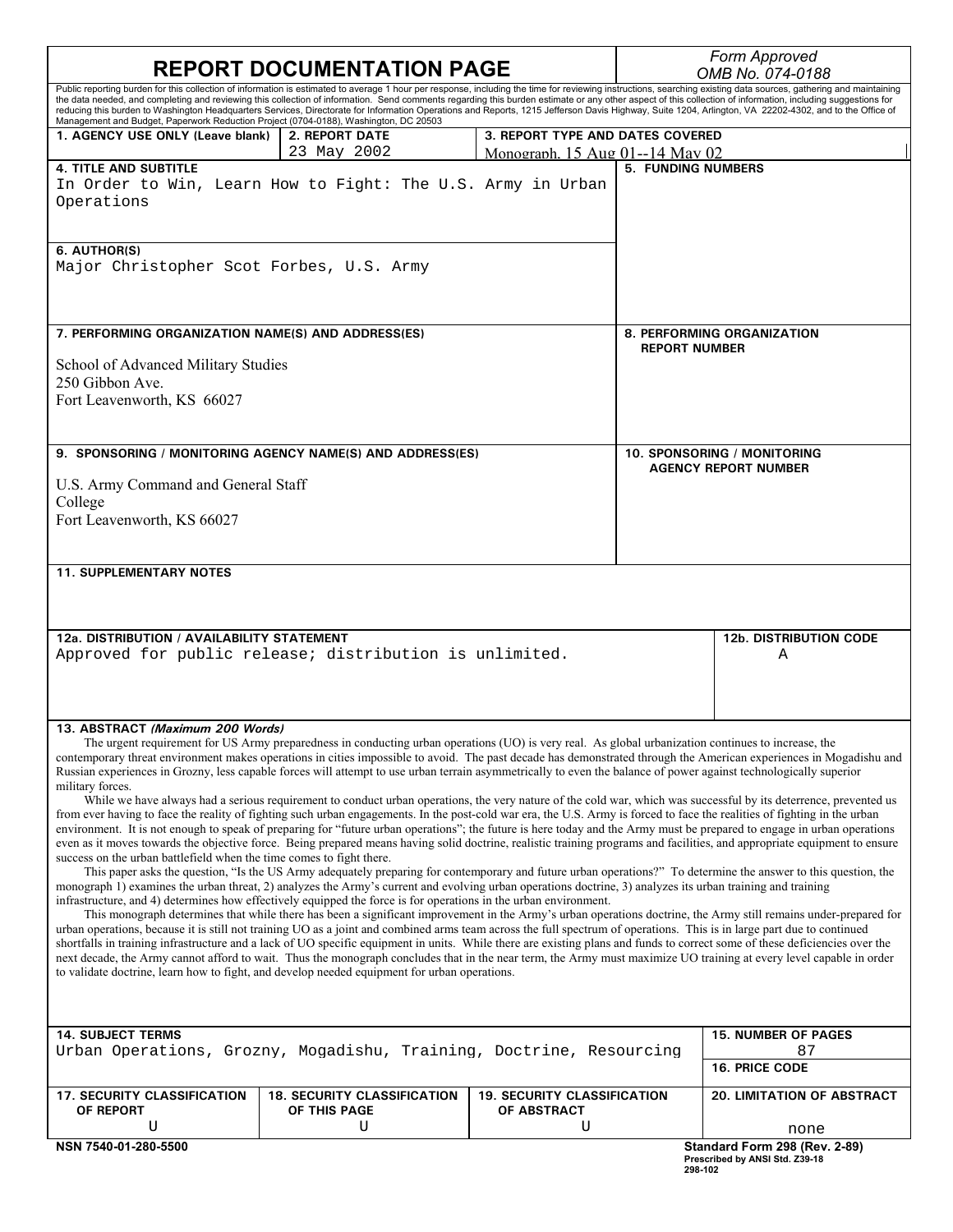# SCHOOL OF ADVANCED MILITARY STUDIES

# MONOGRAPH APPROVAL

# MAJOR Christopher S. Forbes

Title of Monograph: In Order to Win, Learn How to Fight: The US Army in Urban Operations.

Approved by:

|                          | <b>Monograph Director</b> |
|--------------------------|---------------------------|
| LTC Jerry D. Scott, M.S. |                           |

Robert H. Berlin, Ph.D. **Academic Affairs**,

Professor and Director School of Advanced Military Studies

Philip J. Brookes, Ph.D.

Director, Graduate Degree<br>Program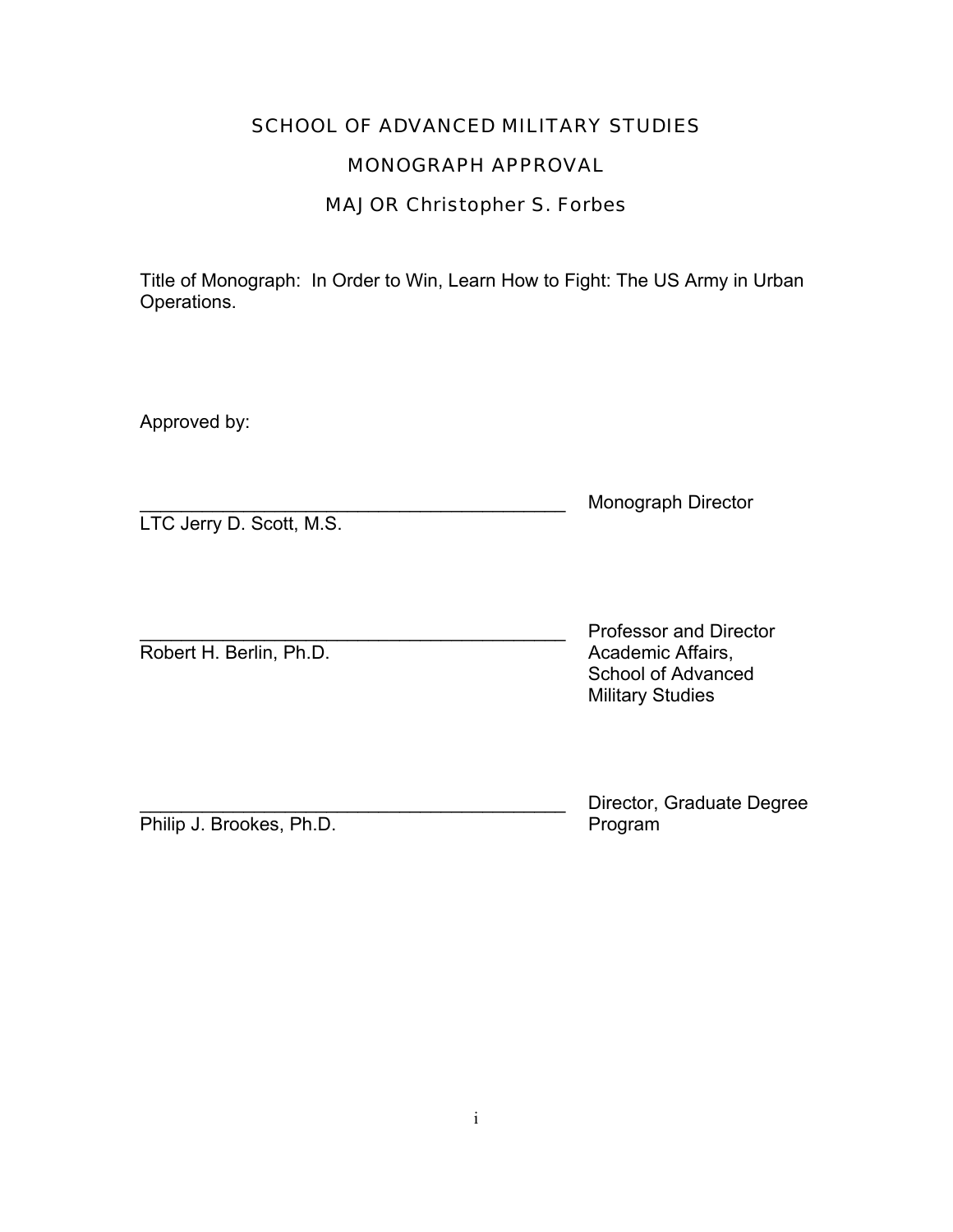## **Abstract**

# IN ORDER TO WIN, LEARN HOW TO FIGHT: THE US ARMY IN URBAN OPERATIONS: by MAJOR Christopher S. Forbes, US Army, 65 pages.

The urgent requirement for US Army preparedness in conducting urban operations (UO) is very real. As global urbanization continues to increase, the contemporary threat environment makes operations in cities impossible to avoid. The past decade has demonstrated through the American experiences in Mogadishu and Russian experiences in Grozny, less capable forces will attempt to use urban terrain asymmetrically to even the balance of power against technologically superior military forces.

While we have always had a serious requirement to conduct urban operations, the very nature of the cold war, which was successful by its deterrence, prevented us from ever having to face the reality of fighting such urban engagements. In the post-cold war era, the U.S. Army is forced to face the realities of fighting in the urban environment. It is not enough to speak of preparing for "future urban operations"; the future is here today and the Army must be prepared to engage in urban operations even as it moves towards the objective force. Being prepared means having solid doctrine, realistic training programs and facilities, and appropriate equipment to ensure success on the urban battlefield when the time comes to fight there.

This paper asks the question, "Is the US Army adequately preparing for contemporary and future urban operations?" To determine the answer to this question, the monograph 1) examines the urban threat, 2) analyzes the Army's current and evolving urban operations doctrine, 3) analyzes its urban training and training infrastructure, and 4) determines how effectively equipped the force is for operations in the urban environment.

This monograph determines that while there has been a significant improvement in the Army's urban operations doctrine, the Army still remains under-prepared for urban operations, because it is still not training UO as a joint and combined arms team across the full spectrum of operations. This is in large part due to continued shortfalls in training infrastructure and a lack of UO specific equipment in units. While there are existing plans and funds to correct some of these deficiencies over the next decade, the Army cannot afford to wait. Thus the monograph concludes that in the near term, the Army must maximize UO training at every level capable in order to validate doctrine, learn how to fight, and develop needed equipment for urban operations.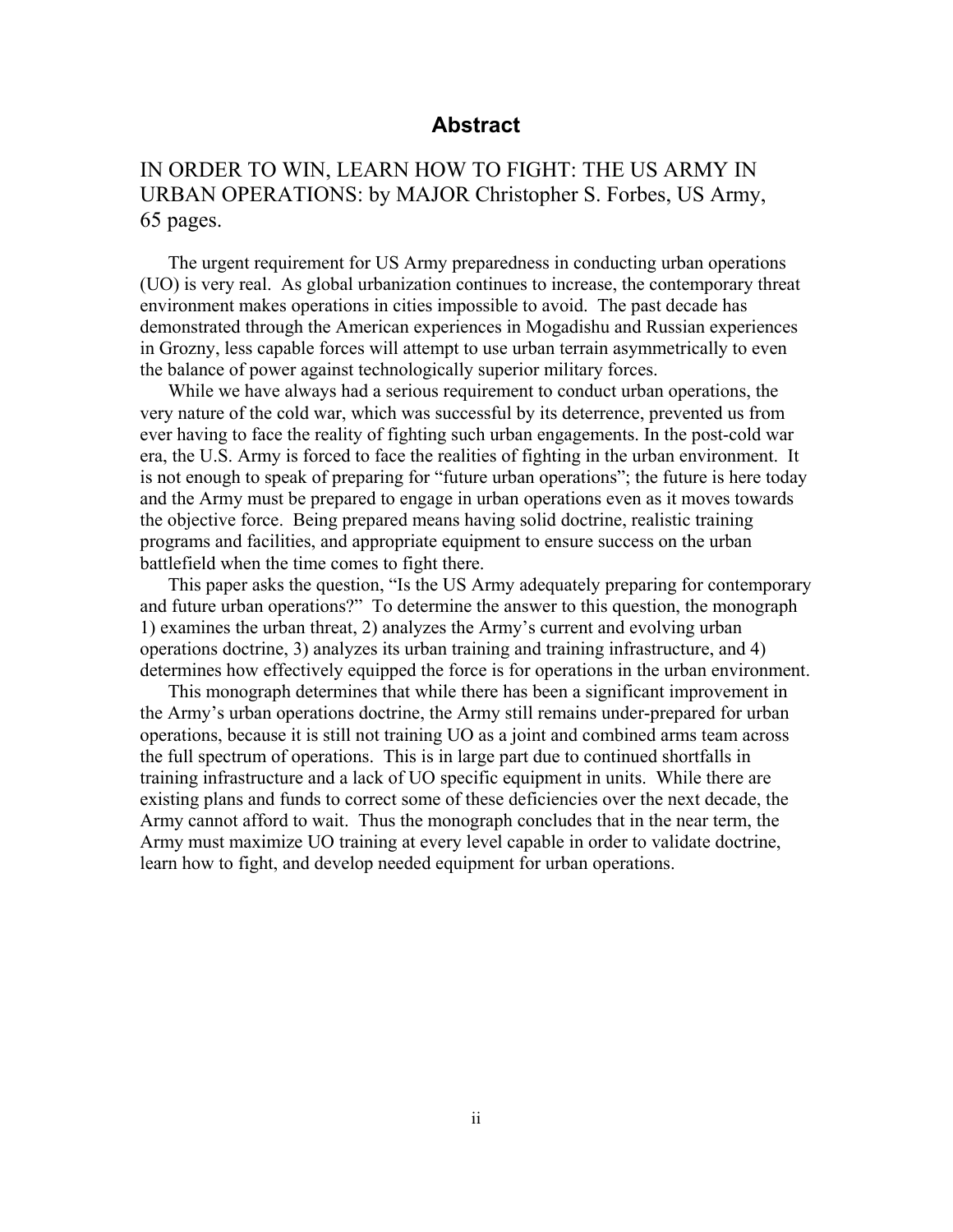# **Disclaimer**

The views expressed in this academic research paper are those of the author and do not reflect the official policy or position of the US government or the Department of Defense. In accordance with Air Force Instruction 51-303, it is not copyrighted, but is the property of the United States government.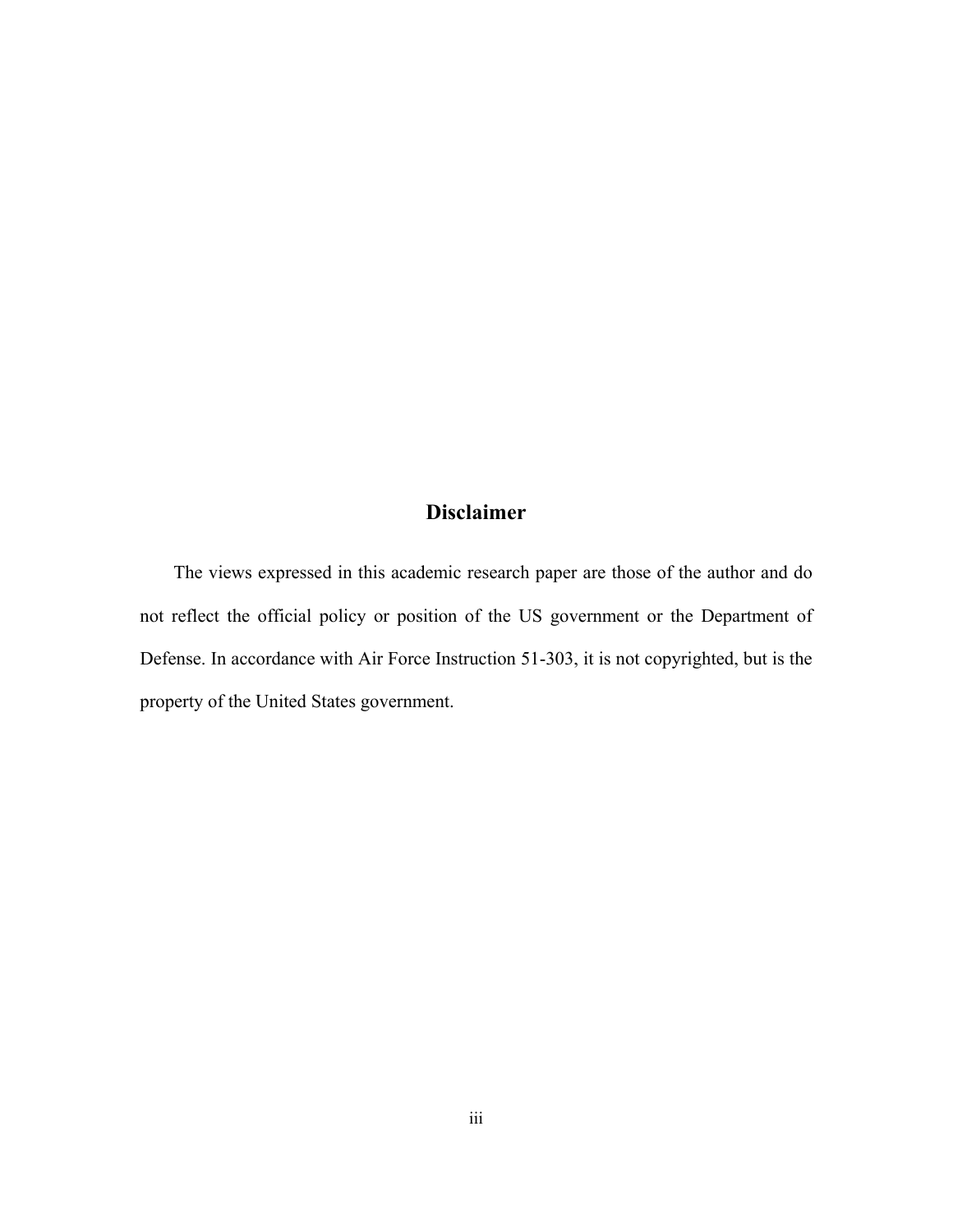# **TABLE OF CONTENTS**

|                                                          | $\mathbf{i}$            |
|----------------------------------------------------------|-------------------------|
|                                                          | $\overline{\mathbf{u}}$ |
|                                                          | 1V                      |
|                                                          | vii                     |
|                                                          | <b>V111</b>             |
|                                                          | 1X                      |
| <b>CHAPTER</b>                                           |                         |
| $\mathbf{1}$                                             | $\mathbf{1}$            |
|                                                          | 1                       |
|                                                          | $\mathbf{1}$            |
|                                                          | 2                       |
|                                                          | 2                       |
|                                                          | 3                       |
| 2.                                                       | 5                       |
|                                                          | 5                       |
|                                                          | 5                       |
|                                                          | 7                       |
|                                                          | 10                      |
| CONTEMPORARY URBAN LESSONS: Mogadishu and Grozny I<br>3. | 12                      |
|                                                          | 12                      |
|                                                          | 12                      |
|                                                          | 18                      |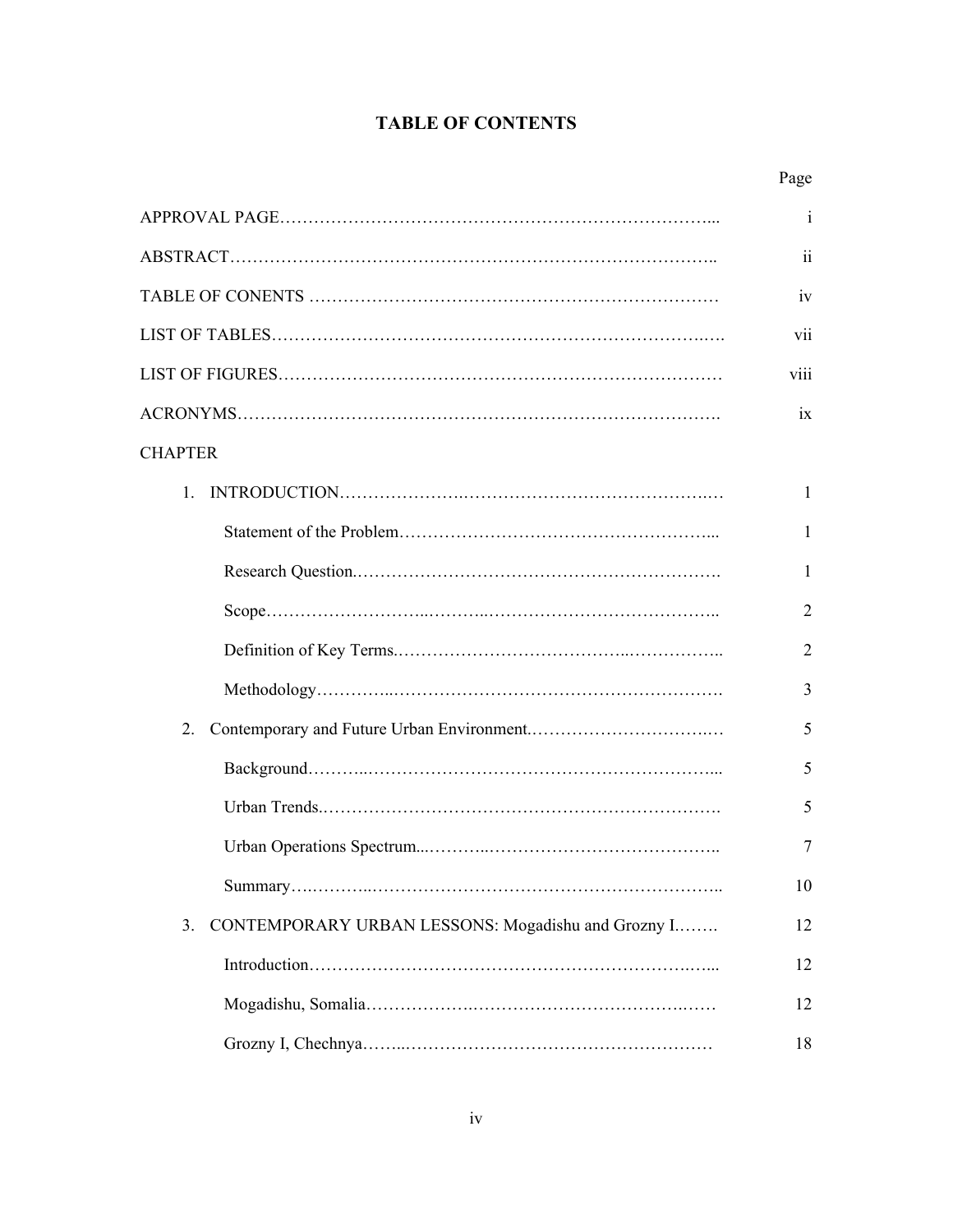|                 |    |                                           | 24 |
|-----------------|----|-------------------------------------------|----|
|                 | 4  |                                           | 26 |
|                 |    |                                           | 26 |
|                 |    |                                           | 27 |
|                 |    |                                           | 28 |
|                 |    |                                           | 29 |
|                 |    |                                           | 31 |
|                 |    |                                           | 34 |
|                 | 5  |                                           | 36 |
|                 |    |                                           | 36 |
|                 |    |                                           | 36 |
|                 |    |                                           | 37 |
|                 |    |                                           | 40 |
|                 |    |                                           | 43 |
|                 |    |                                           | 44 |
|                 |    |                                           | 44 |
|                 | 6. | RESOURCING THE FORCE FOR URBAN OPERATIONS | 46 |
|                 |    |                                           | 46 |
|                 |    |                                           | 56 |
|                 |    |                                           | 52 |
|                 |    |                                           | 57 |
|                 | 7. |                                           | 59 |
| <b>APPENDIX</b> |    |                                           |    |
|                 |    |                                           | 65 |
|                 |    |                                           | 67 |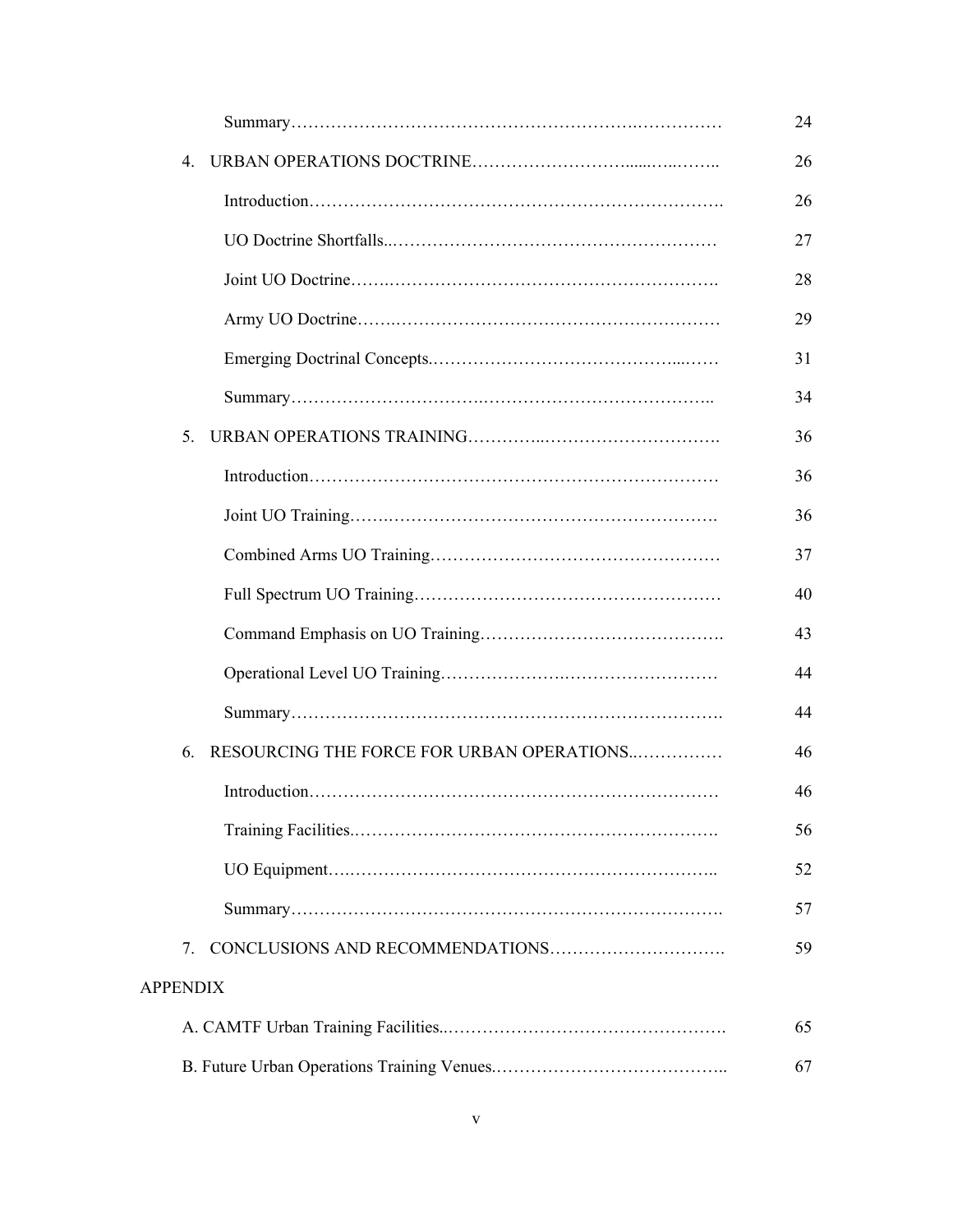|                     | 68 |
|---------------------|----|
| <b>BIBLIOGRPAHY</b> |    |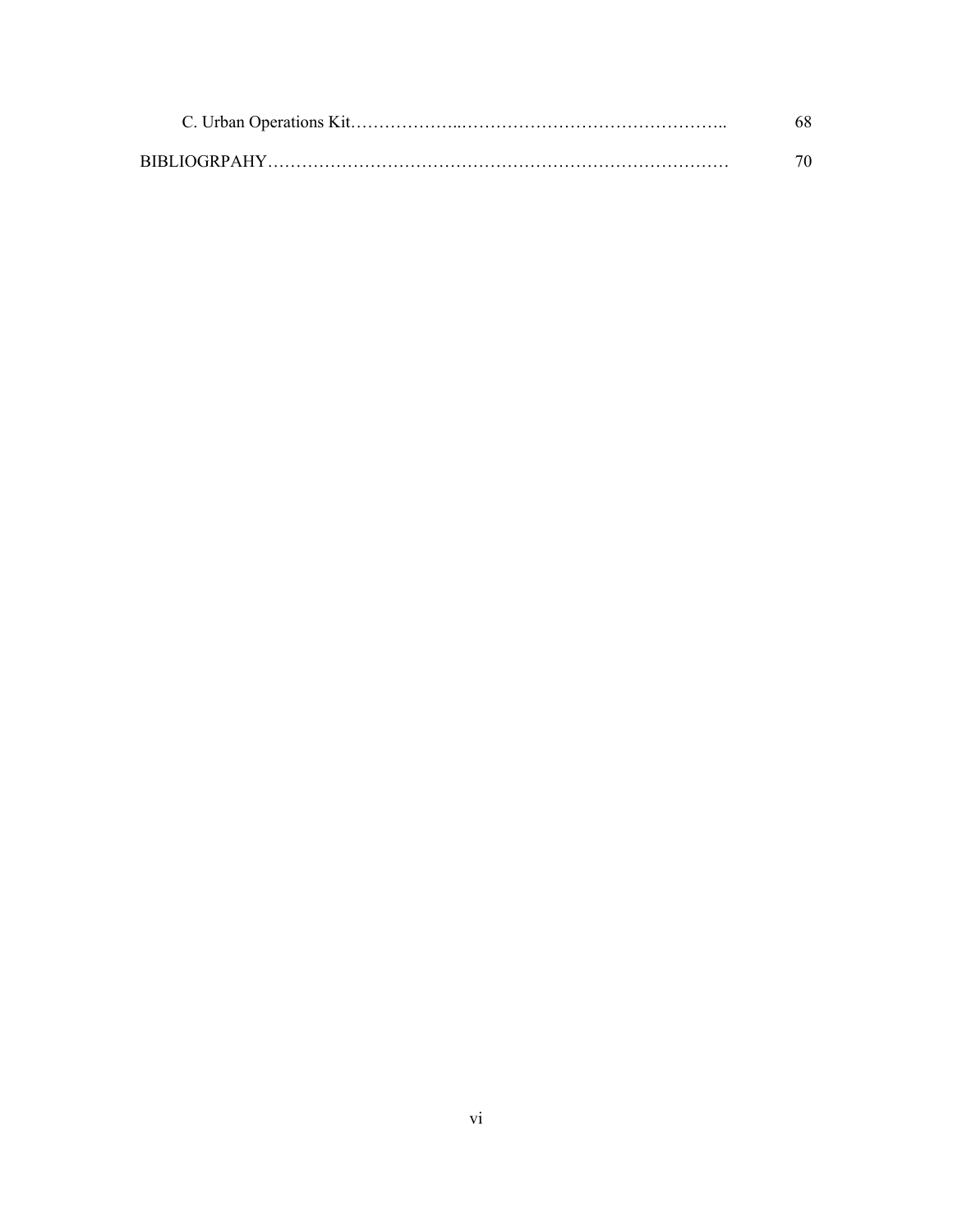# **LIST OF TABLES**

|                                         | Page |
|-----------------------------------------|------|
| Global Urban Population Trends          |      |
| Existing Army Urban Training Facilities | 46   |
|                                         |      |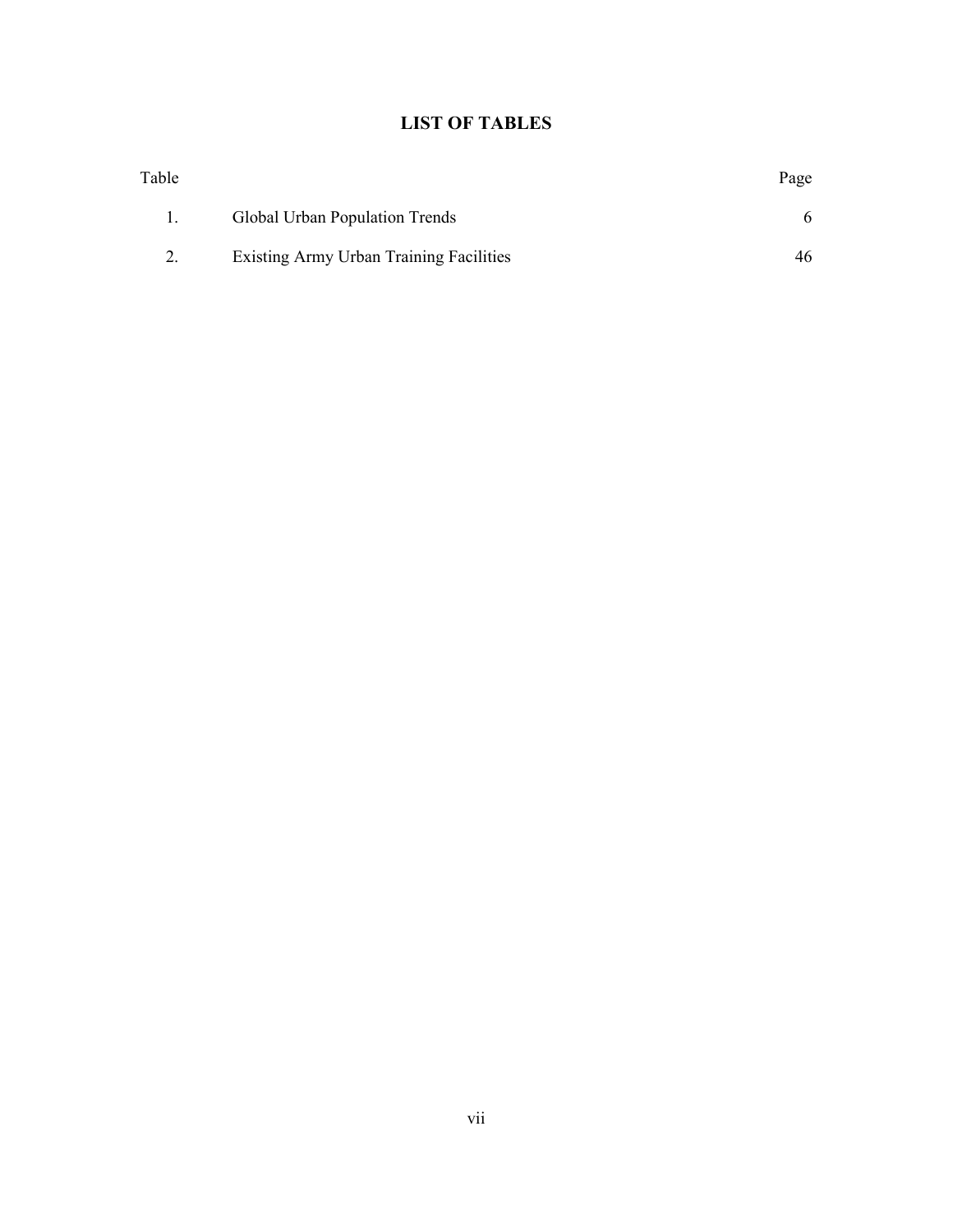# **LIST OF FIGURES**

| Figure |                                          | Page |
|--------|------------------------------------------|------|
|        | Emerging Joint Urban Operations Concepts | 32   |
|        | Urban Operations Offensive Framework     | 34   |
|        | Urban Operations Defensive Framework     | 34   |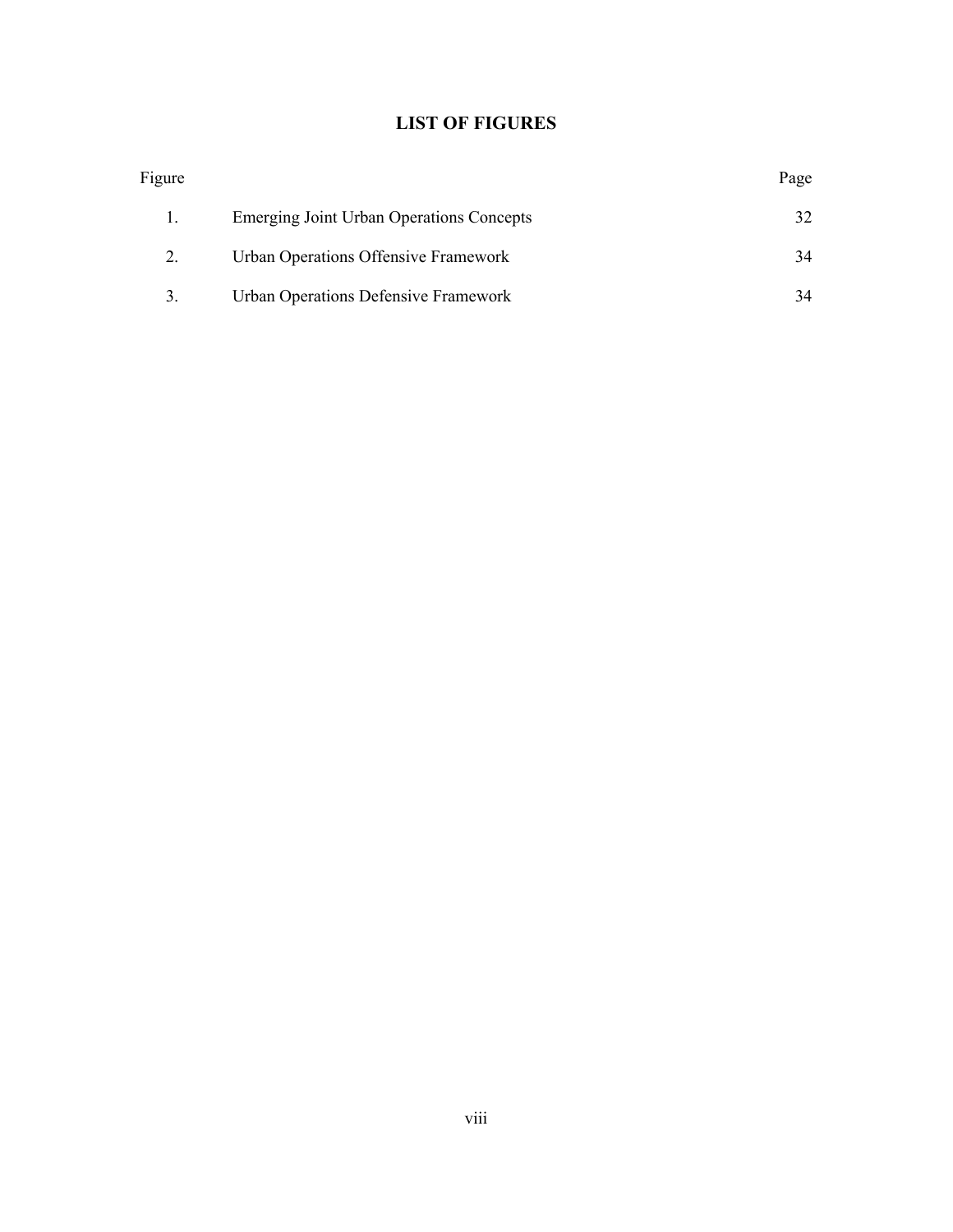# **ACRONYMS**

| <b>APC</b>     | <b>Armored Personnel Carrier</b>                  |  |  |
|----------------|---------------------------------------------------|--|--|
| <b>APOD</b>    | Aerial Port of Debarkation                        |  |  |
| <b>BCTP</b>    | <b>Battle Command Training Program</b>            |  |  |
| <b>BF</b>      | <b>Breach Facility</b>                            |  |  |
| <b>CACTF</b>   | <b>Combined Arms Collective Training Facility</b> |  |  |
| <b>CAMTF</b>   | <b>Combined Arms MOUT Task Force</b>              |  |  |
| <b>CMTC</b>    | <b>Combat Maneuver Training Center</b>            |  |  |
| <b>COE</b>     | Contemporary Operating Environment                |  |  |
| <b>CONUS</b>   | <b>Continental United States</b>                  |  |  |
| <b>CTC</b>     | <b>Combat Training Center</b>                     |  |  |
| <b>DOD</b>     | Department of Defense                             |  |  |
| <b>DOTMLF</b>  | Doctrine, Organization, Training, Material,       |  |  |
|                | Leadership, People, Facilities                    |  |  |
| <b>DTLOMS</b>  | Doctrine, Training, Leader, Organization,         |  |  |
|                | Material, and Soldiers                            |  |  |
| <b>HMMWV</b>   | Highly Mobile Multi-Wheeled Vehicle               |  |  |
| <b>IFV</b>     | <b>Infantry Fighting Vehicle</b>                  |  |  |
| <b>JFCOM</b>   | Joint Forces Command                              |  |  |
| <b>JRTC</b>    | Joint Readiness Training Center                   |  |  |
| <b>MOUT</b>    | Military Operations on Urban Terrain              |  |  |
| <b>NTC</b>     | <b>National Training Center</b>                   |  |  |
| OneSAF         | One Semi-automated Force                          |  |  |
| <b>ROE</b>     | Rules of Engagement                               |  |  |
| <b>RPG</b>     | Rocket Propelled Grenade                          |  |  |
| <b>RPV</b>     | <b>Remotely Piloted Vehicle</b>                   |  |  |
| <b>SH</b>      | <b>Shoot House</b>                                |  |  |
| <b>SNA</b>     | Somali National Alliance                          |  |  |
| <b>SPOD</b>    | Sea Port of Debarkation                           |  |  |
| <b>TFR</b>     | <b>Task Force Ranger</b>                          |  |  |
| <b>TTP</b>     | Technique, Tactics, and Procedures                |  |  |
| <b>UAC</b>     | <b>Urban Assault Course</b>                       |  |  |
| U <sub>O</sub> | <b>Urban Operations</b>                           |  |  |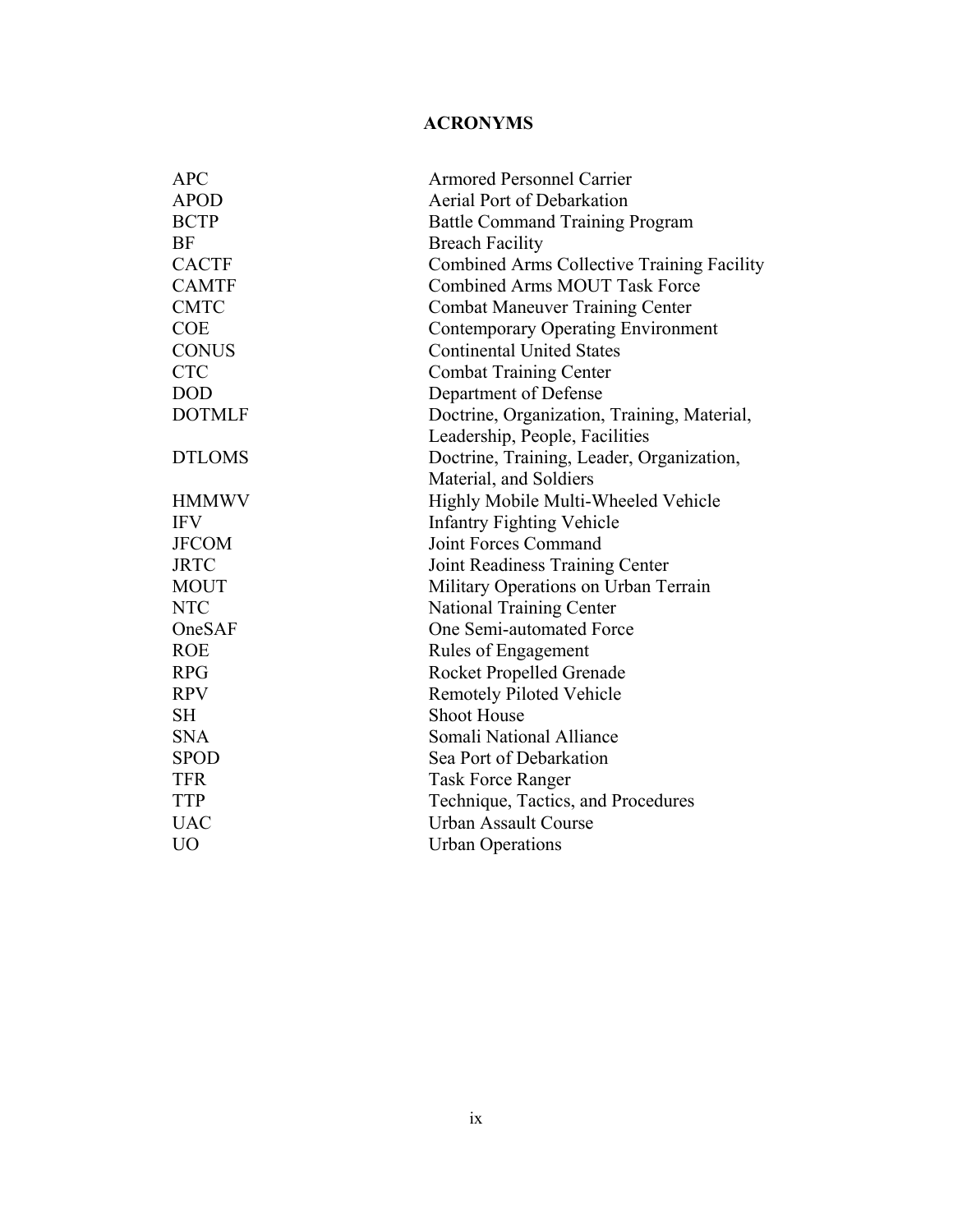### CHAPTER 1 **INTRODUCTION**  Statement of the Problem, Background and Significance

Recent UN forecasts predict that 85 percent of the world's population will reside in urban areas by the year  $2025<sup>1</sup>$  $2025<sup>1</sup>$  $2025<sup>1</sup>$ . As the world trend towards urbanization increases, the military significance of cities is likely to increase proportionally. Urbanized areas, themselves, may become significant sources of future conflict. This dramatic shift of the world's population will only serve to increase the need to create military capabilities adequate to successfully execute urban operations across the full spectrum.

While the cold war doctrine emphasized "city avoidance", the contemporary and future threat environment may make operations in cities impossible to avoid. Learning from the demonstration of America's technological superiority on the open field of battle during Operation Desert Storm, contemporary and future enemies hope to use the complexity of urban terrain as a means to counter US advantages. American experiences in Mogadishu and Russian experiences in Grozny serve as an example of less capable forces using urban terrain asymmetrically to even the balance of power against technologically superior military forces.

Since the Cold War, the US Army has focused much of its urban training efforts to deal with urban operations at the lower end of the threat spectrum. The success of this investment has been demonstrated in such operations as those conducted in Haiti, Bosnia, and Kosovo. But has the US Army successfully adjusted to prepare for the increasingly likely, higher end of the spectrum of urban conflict? Or has it maintained a focus on fighting in the less-likely symmetrical warfare of the open field?

l

<span id="page-11-0"></span><sup>&</sup>lt;sup>1</sup> Government Accounting Office, *Military Capabilities: Focused Attention Needed to Prepare U.S. Forces for Combat in Urban Areas,* GAO/NSIAD-00-63NI (February, 2000): 6.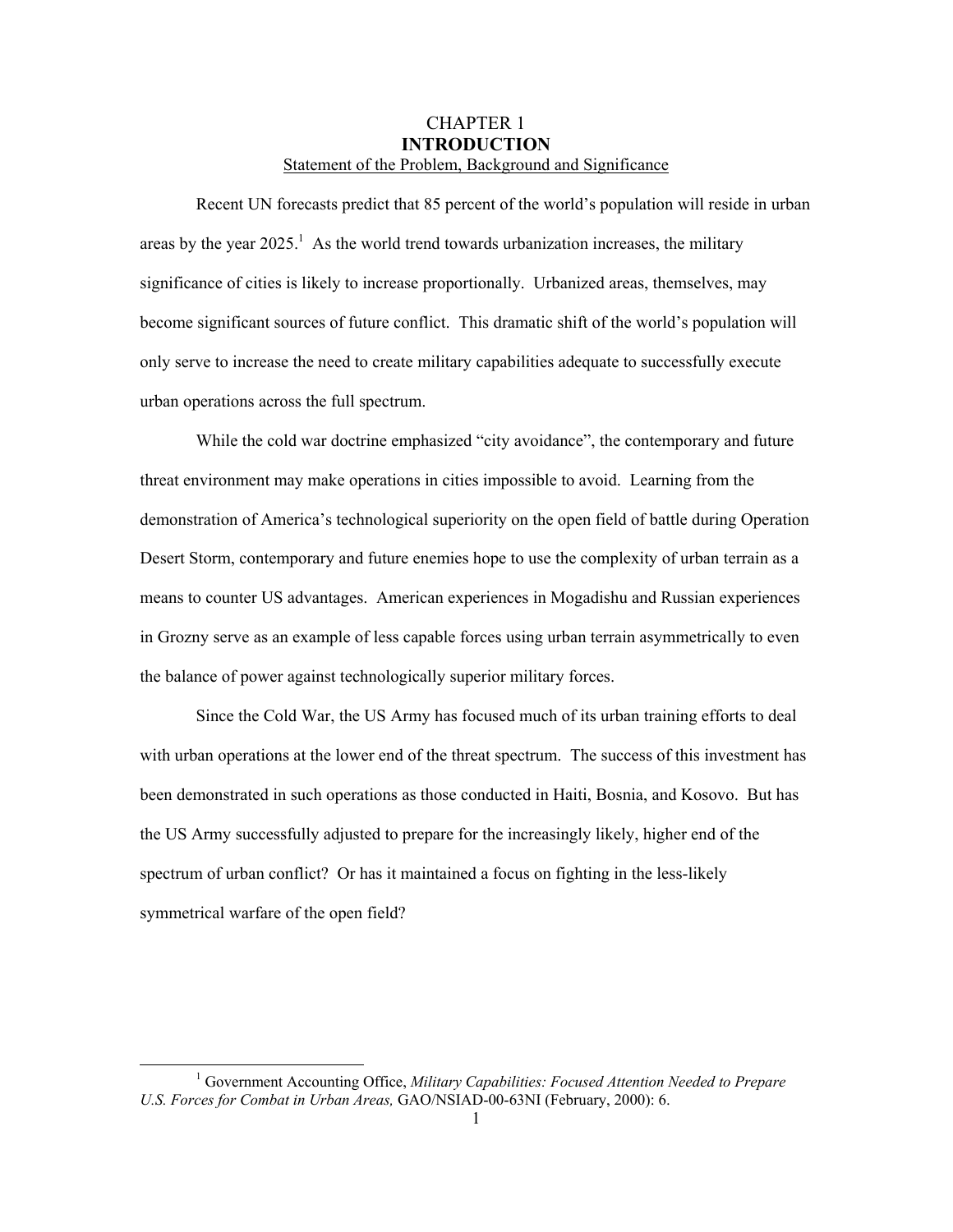#### Research Questions

The primary research question is as follows: Is the US Army adequately preparing for contemporary and future urban operations?

The secondary and tertiary questions are as follows:

- 1. What is the urban threat and how likely is urban combat in the future?
- 2. What is the state of our UO doctrine?
	- a. Is our UO doctrine joint, combined arms, and does it cover the full-spectrum of operations?
- 3. What is the state of our urban warfare training?
	- a. Does our UO training include joint forces, is it combined arms in nature, and does it cover the full spectrum of operations?
	- b. How often and at what level are units conducting UO training?
		- i. Home station?
		- ii. Combat Training Centers?
		- iii. Simulations?
	- c. Does UO receive adequate emphasis within Army commands?
- 4. Are units resourced with adequate UO training facilities and UO equipment?

#### Scope

The scope of this monograph will include an examination of the urban environment, current status of UO doctrine, training, and resourcing of the Army. It will not however, examine organization and force structure issues within the Army with regards to the execution of urban operations. While these are extremely important issues, they are beyond the scope and purpose of this monograph. The scope of this monograph will also be limited to examining primarily the Army branch of service and will not extend its research to cover the performance, needs and capabilities in UO by other branches of service.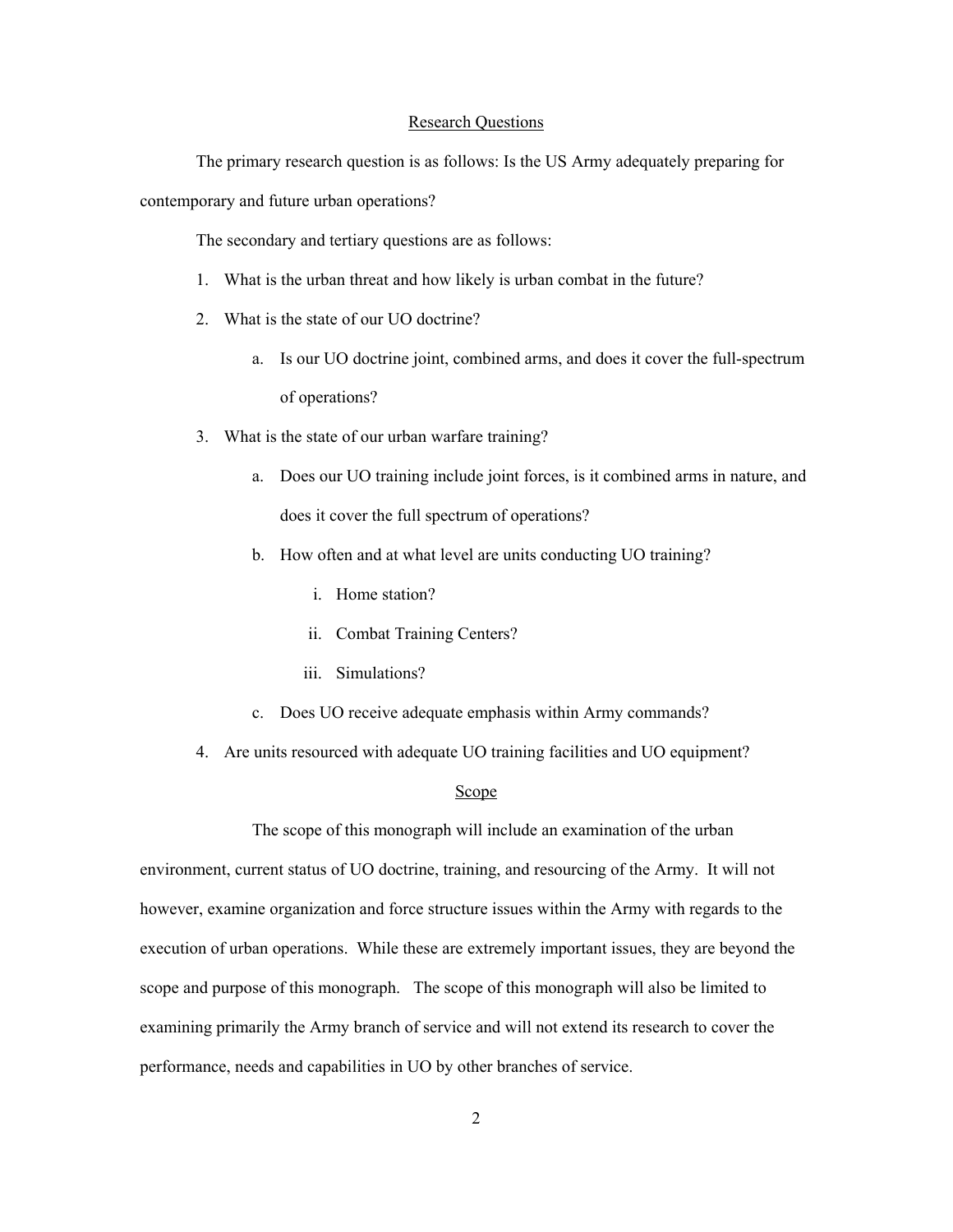#### Definition of Key Terms

The literature uses the terms "urban combat" and "fighting in cities" and "urban operations" (UO) interchangeably. The doctrinal term, urban operations, is a new doctrinal term that replaces the term Military Operations in Urban Terrain or MOUT. According to the new FM 3-06, UO are operations across the full spectrum of conflict that occur in an urban environment. The environment consists of complex terrain, a concentration of population, and an infrastructure of systems that form an operational environment in which the Army will operate.<sup>2</sup> This is a significant change from previous doctrine, which viewed urban centers as simply unique terrain. The new term addresses not only the unique urban terrain, but expands its definition to encompass the unique environment of urban centers.

### Methodology

This monograph uses primary and secondary sources gathered from historical records, books, pamphlets, periodicals, master's theses and monographs in order to answer the research question. Additionally it uses sources of information from the Department of the Army, Training and Doctrine Command, and the Combined Arms Command. In conjunction with personal interviews by the author, the monograph uses a series of surveys sent to various units ranging from brigade through company level throughout the Army to gather information concerning training and resourcing for urban warfare. The contents of these surveys are used to provide empirical data to further determine the level of proficiency to which our Army is training for UO, thus moving beyond mere speculation as to how prepared the Army is for urban warfare.

The monograph will review the urban threat and make a determination of what the Army must be prepared to face. Particularly it will examine lessons from both U.S. experience in Mogadishu and Russian experiences in Grozny.

l

<span id="page-13-0"></span><sup>2</sup> U.S. Army, FM 3-06 *Urban Operations*, (Washington, D.C.: Department of the Army, 2002), viii.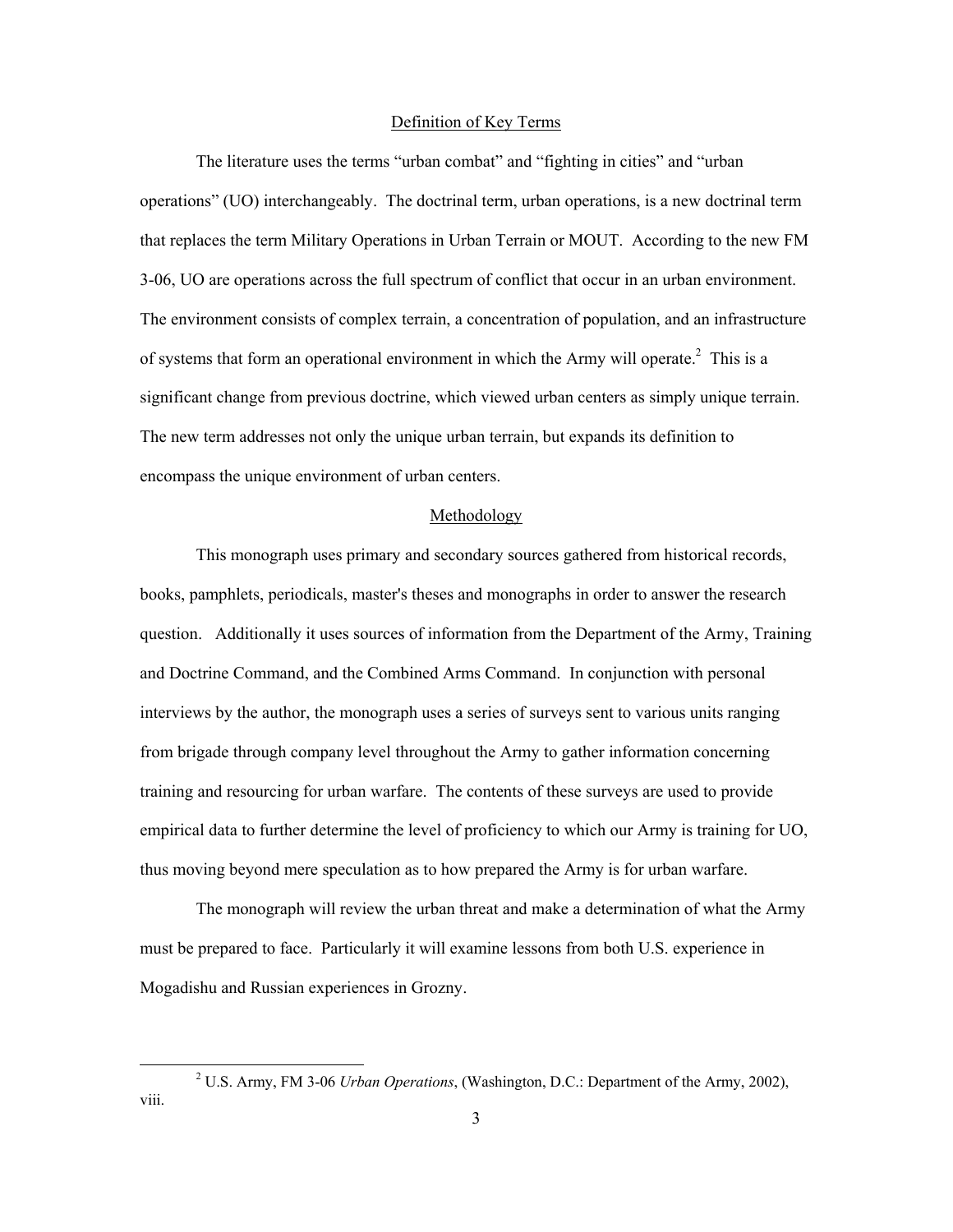Next it will review the current state of our UO doctrine in an attempt to determine if it is joint and combined arms in nature as well as determine if it covers the full spectrum of possible urban operations.

The monograph will examine the Army's UO training to determine whether or not the Army is preparing sufficiently for contemporary and future urban threats. Specifically, it will attempt to ascertain how often units are conducting UO training, to what intensity, and does this training include joint forces, combined arms, as well as cover the entire spectrum of operations. It will address the level of emphasis UO receives in units based on the content of quarterly training guidance, unit mission essential task lists, and time dedicated to UO training.

Following the examination of training readiness, it will analyze the Army's resourcing of units in preparation for urban offensive operations to determine if units are appropriately resourced for urban combat. The analysis will cover the adequacy of UO training facilities in the Army, and the level of UO specific equipment provided to units enabling them to conduct UO training.

 Finally the monograph will outline the findings and conclusions on whether or not our Army is adequately preparing for contemporary and future urban warfare, and provide recommendations to fix any problems identified in UO doctrine, training and resourcing.

4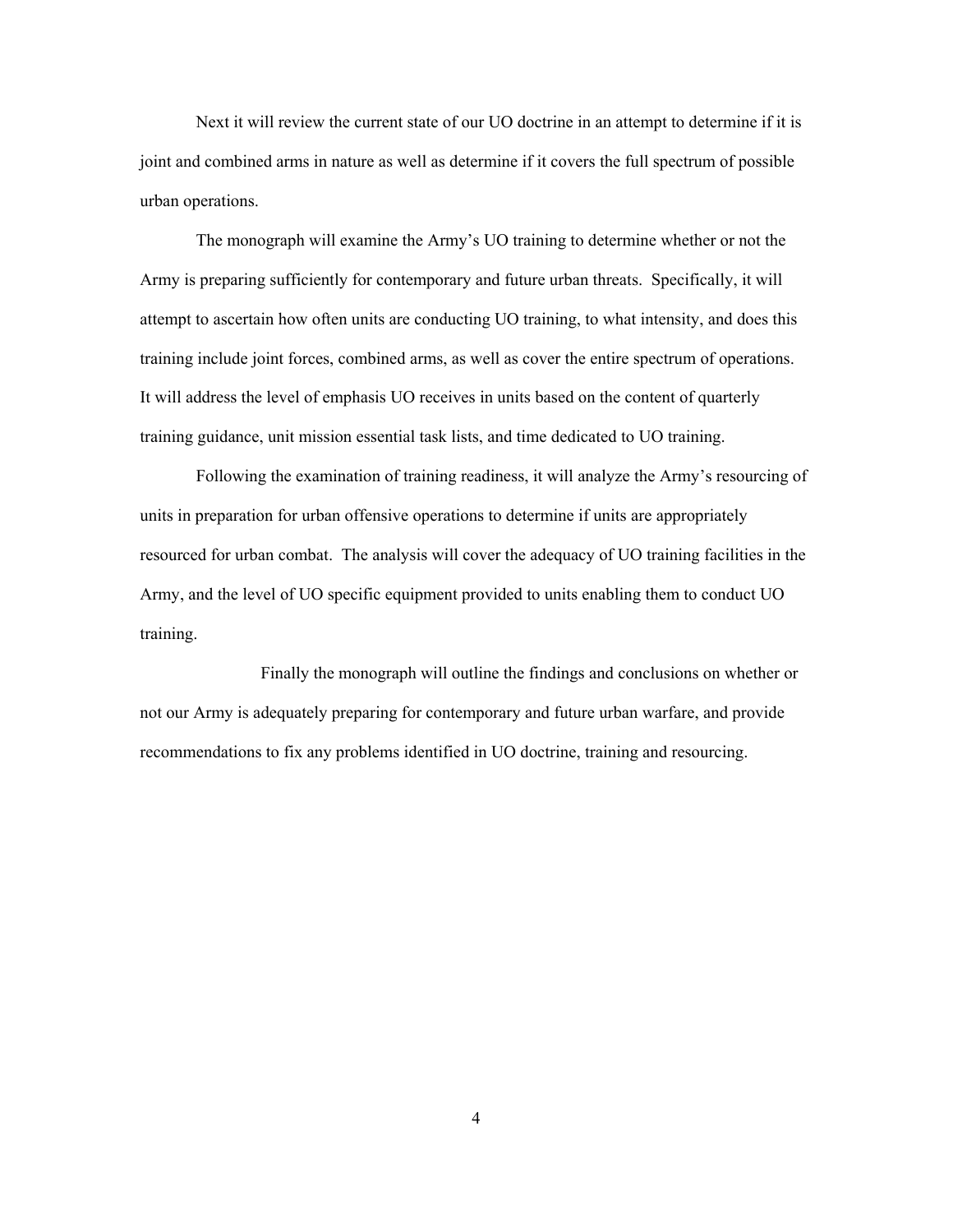### CHAPTER 2

### **THE CONTEMPORARY AND FUTURE URBAN ENVIORNMENT**

Cities always have been centers of gravity, but they are now more magnetic than ever before…They concentrate people and power, communications and control, knowledge and capability, rendering all else peripheral. They are also the postmodern equivalent of jungles and mountains – citadels of the dispossessed and irreconcilable. A military unprepared for urban operations across the broad spectrum is unprepared for tomorrow.

#### Ralph Peters, *Fighting for the Future*

If you're fighting me, and you have this great Air Force and this great Navy with these precision weapons, I'm going to find a way for you not to use them. I'm going to fight you in the city so you're going to have to kill the city or kill me. Or I'm going to take refugees. I'm going to let you kill civilians and see how that flies on CNN. Doing that gives you a big problem.

LTG (RET) Jay M. Garner, USA

### Background

During the Cold War, U.S. Army doctrine stressed city avoidance in favor of fighting

with large maneuver forces on the open plains of Europe. Cities slowed maneuver tempo and were to be bypassed; entered only as a last result. The Cold War is now over. In 1989, with the collapse of the Berlin Wall, we entered into a new era; one that we have been slow to fully understand and reticent to adapt to. Today our armed forces must be prepared to fight in what is called the contemporary operating environment (COE) across the full spectrum of conflict. This new environment will more likely involve our armed forces operating within urban complexes.

#### Urban Trends

It is difficult to read any book or article written in the past ten years on the topic of Urban Operations (formerly known as MOUT or military operations, urban terrain), without discovering a repeat of a common mantra; U.S. military involvement in urban operations is increasingly likely. What has changed in the world to create this increased likeliness of U.S. military involvement in urban operations?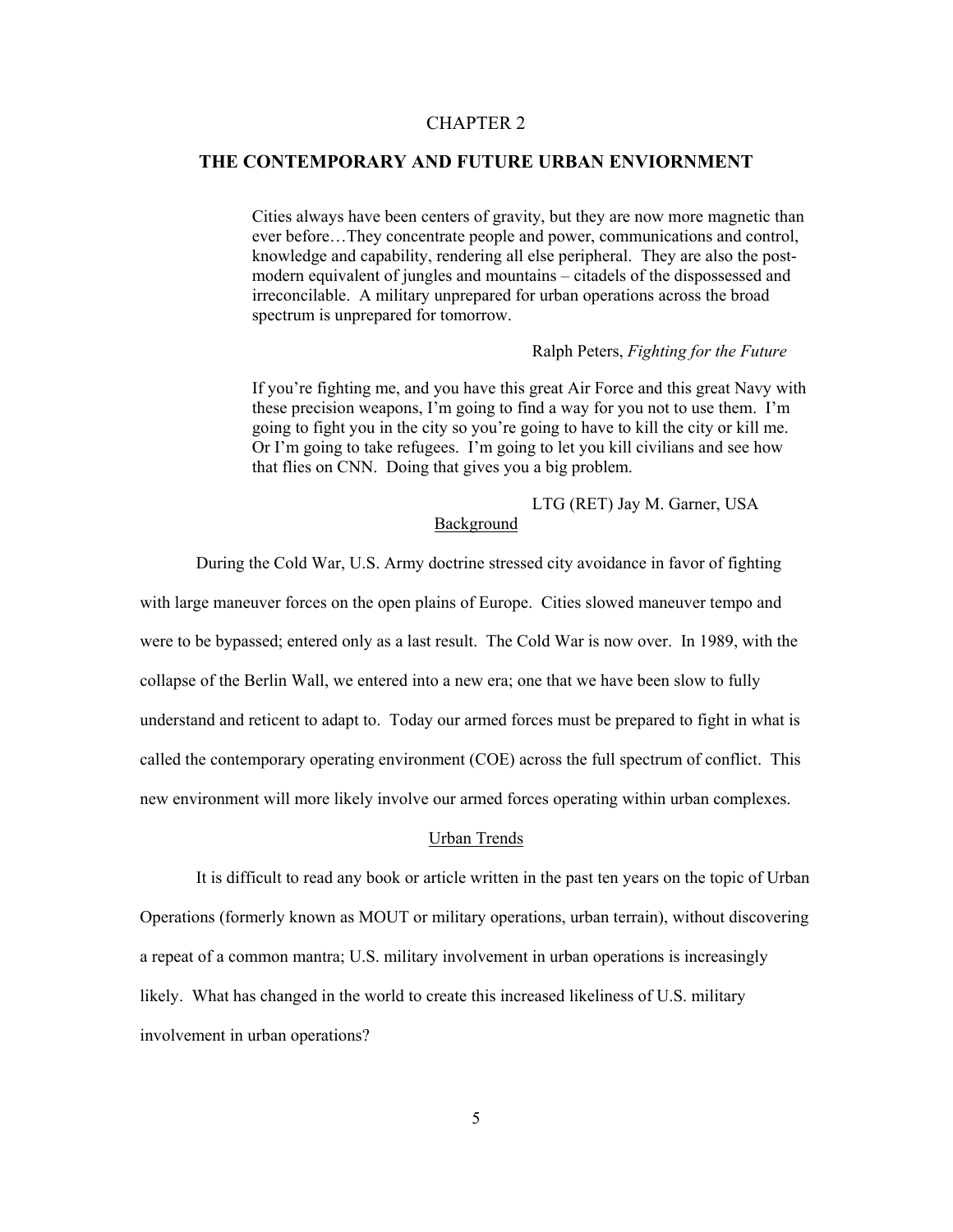Some point to the myriad of statistics that document the world's increased urbanization as a reason for the likeliness of involvement in urban operations. In the Government Accounting Office's (GAO) report titled *Focused Attention Needed to Prepare U.S. Forces for Combat in Urban Areas*, it states that half of the world's populations live in urban areas today. By 2015, that figure is expected to reach 75 percent, and by the year 2025, 85 percent of the world's population is expected to reside in an urban setting.<sup>[3](#page-16-0)</sup>

|                                         | 1950                                | 1990                                  | 2015                                  |
|-----------------------------------------|-------------------------------------|---------------------------------------|---------------------------------------|
| "Million Cities"<br>$(Pop. >1$ million) | 50                                  | 270                                   | 516                                   |
| "Mega cities"<br>$(Pop. > 8$ million)   | Worldwide: 2<br>Developing World: 0 | Worldwide: 21<br>Developing World: 16 | Worldwide: 33<br>Developing World: 27 |

Table 1. Global Urban Population Trends<sup>[4](#page-16-1)</sup>

An increased urban population is not the only cause for the growing likeliness of military involvement in cities, rather it is the dynamics this population influx into cities has created, particularly in developing countries. Driven by economic necessity, huge numbers of people are quitting the rural lifestyle of their ancestors and moving to cities worldwide. The number of cities with a current population of over one million in the developing world alone has grown from 34 in 19[5](#page-16-2)0, to 213 as of 1995.<sup>5</sup>

 Mega cities are exploding in developing and underdeveloped nations; the United Nations estimates Mexico City to have 15[.6](#page-16-3) million people and Sao Palo, Brazil 16 million.<sup>6</sup> Explosive growth rates in earlier eras gave infrastructure a chance to keep pace, but now it is overwhelming the infrastructure of many cities. Cairo's population equals 15 million with an infrastructure to support only 2 million. $<sup>7</sup>$  $<sup>7</sup>$  $<sup>7</sup>$ </sup>

<span id="page-16-0"></span> <sup>3</sup> GAO*, Military Capabilities: Focused Attention Needed to Prepare U.S. Forces for Combat in Urban Areas*, 6,7. 4

<span id="page-16-1"></span><sup>&</sup>lt;sup>4</sup> "A Concept for Future Military Operations on Urbanized Terrain," Marine Corps Gazette 81, no.10 (October 1997): A-1. 5

Thomas X. Hammes, "Preparing for Today's Battlefield," *Marine Corps Gazette* 81, no. 7 (July 1997): 56.

<span id="page-16-3"></span><span id="page-16-2"></span> $\frac{6}{7}$  Ibid.

<span id="page-16-4"></span> $7$  Ibid.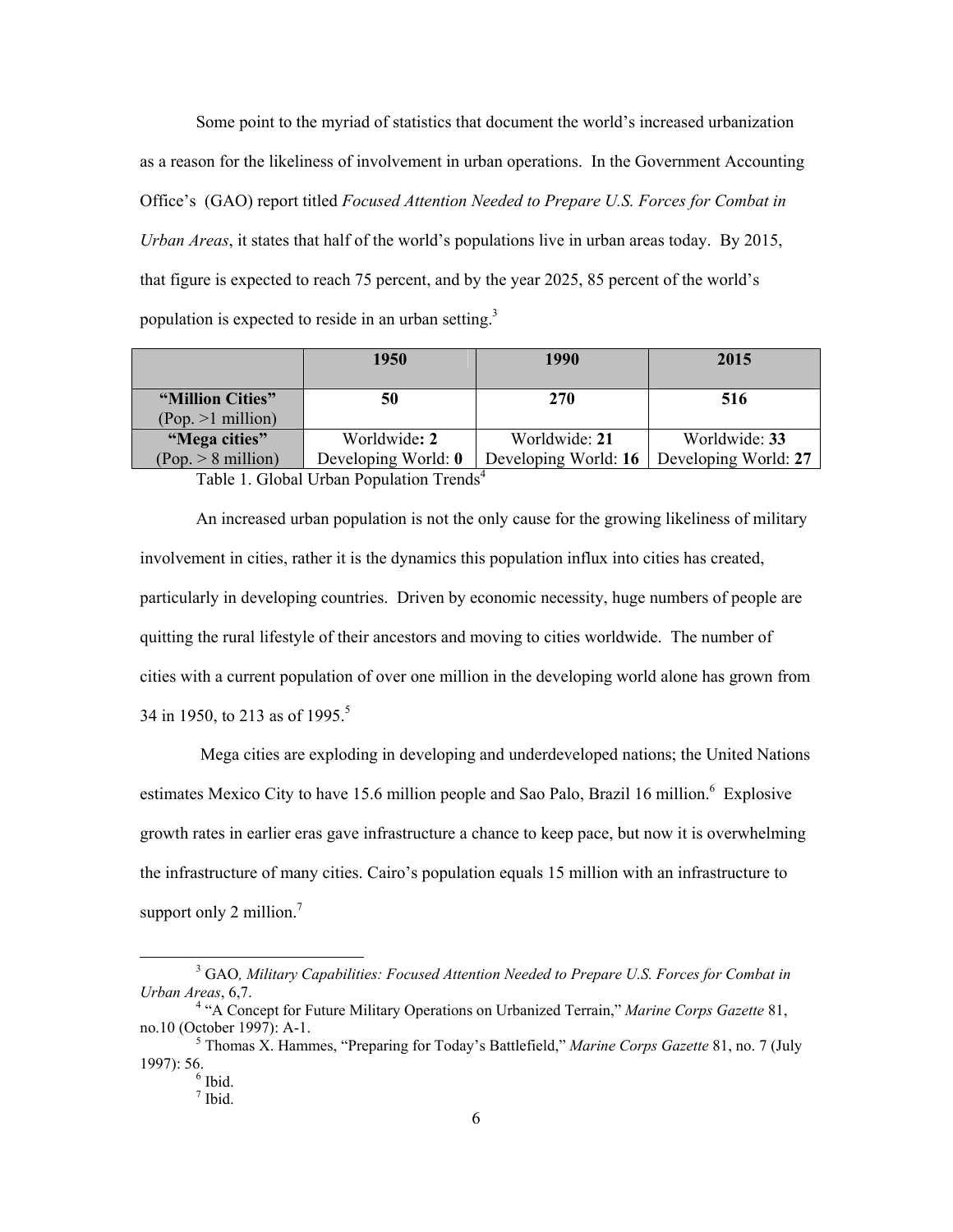This overburden of urban infrastructure creates more breakdowns in social order and control particularly among developing countries with fledgling democracies and weak central governments. Populations of different social classes within these urban complexes are thrust together as never before leading to further strife, as the "haves" are more visible than ever to a growing class of "have-nots". This is particularly true in an environment where there are surges in male youth population disaffected by unemployment, lack of resources, and loss of faith in the current governing system. Without the support structure of family and traditional sources of social control left behind in their rural settings, these urban populations in mega cities are more likely to disintegrate into disorder, chaos and violence.

Despite that urban centers are growing rapidly, their infrastructure is insufficient, and there is a greater chance for social disorder within in them, it does not necessarily translate into U.S. forces becoming more involved in urban operations. But cities by their very nature as focal points for populations, commerce, and government are likely points of interface between U.S. interestsand the interests of foreign governments and non-state actors.<sup>8</sup>

#### Urban Operational Spectrum

What the urban statistics listed above portray is an environment that will require greater U.S. involvement at the lower end of the operational spectrum while conducting Stability and Support Operations (SASO). In the still-evolving post-Cold War security environment, cities have proven to be a locus for U.S. military involvement. Recent history already serves as a testament to this fact. City names like Port-au-Prince, Mogadishu, Tirana, Freetown, Monrovia, Brcko, and Kabul to name a few, are examples of the growing trend of our SASO involvement in urban operations.

These urban centers also provide safe-haven for current  $4<sup>th</sup>$  generation warfare opponents; terrorists, insurgents, and trans-national criminal organizations. Such enemies have migrated to

 $\overline{\phantom{a}}$ 

<span id="page-17-0"></span><sup>&</sup>lt;sup>8</sup> "A Concept for Future Military Operations on Urbanized Terrain," A-1.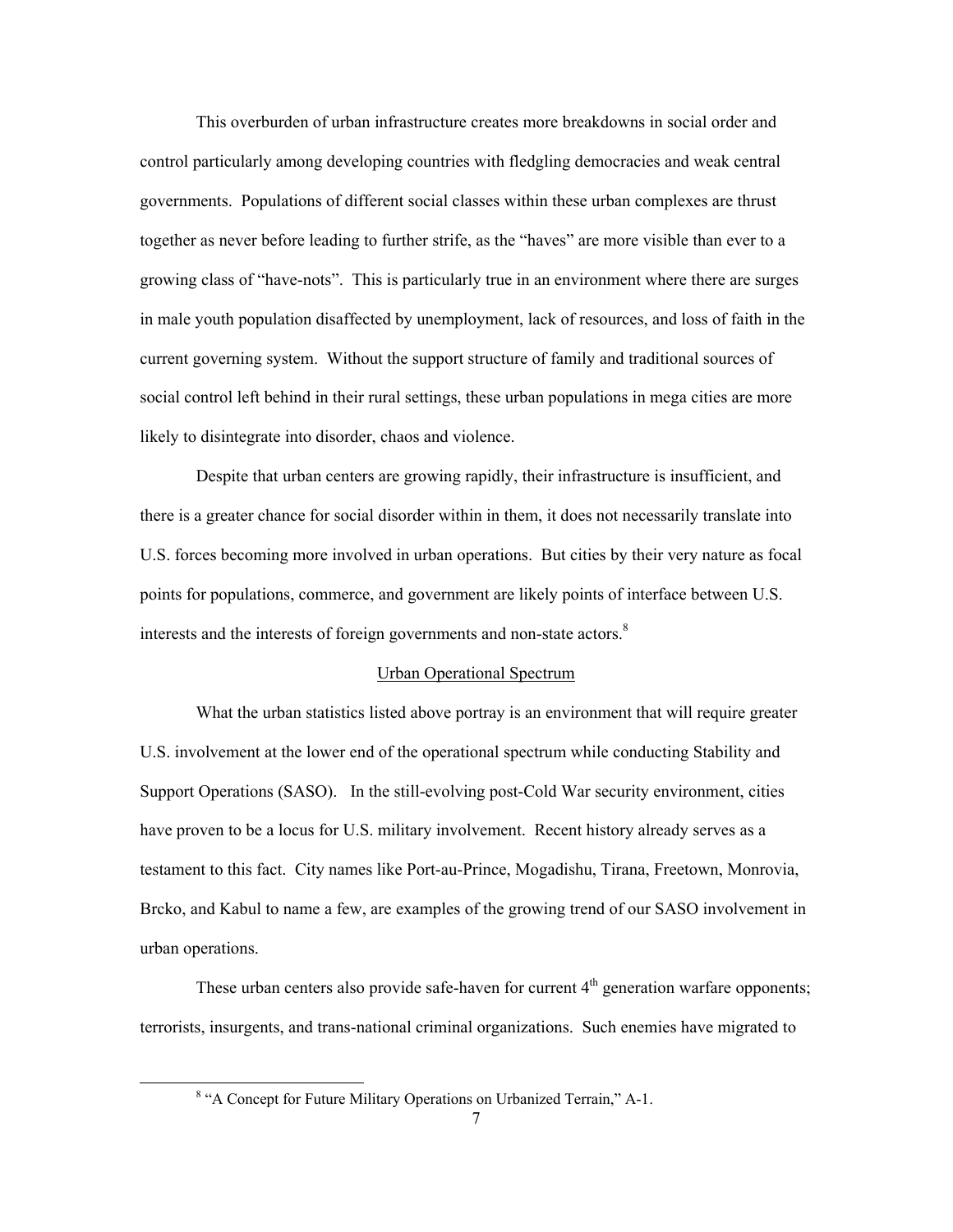large cities where they find people as sources of information, resources and recruits. More importantly, the people in these cities provide camouflage for terrorists and insurgents. The more disorder in these large cities, the better the opportunity for these threats to find sanctuary for their organizations. Even western technology has yet to develop the capability to detect such organizations out of the mass of people surrounding them. As America wages its war against terror, it is increasingly likely that we will find ourselves involved in either direct action within urban environments, or pre-emptive SASO activities in attempts to restore order and rid our enemies of their safe-havens.

At the higher end of the operational spectrum, it is just as likely that we will face an increased need to conduct urban operations. The Training and Doctrine Command (TRADOC) recently produced a white paper concerning the COE and states the following about urban operations:

> Opponents will attempt to offset air, intelligence, surveillance, and reconnaissance and other US technological advantages by fighting during periods of limited visibility and in complex terrain and urban environments where he can gain sanctuary from US effects, while denying these areas and their inherent protective characteristics to US forces. The use of complex and urban terrain, decentralized operations, and focused strikes combining fires and maneuver against key capabilities, will lead to more frequent engagements that develop more rapidly, require rapid change in organization, and consume manpower and resources. Loss of contact will have greater consequences than in more open environments against more predictable echeloned forces. Lines of communications and operations will be difficult to secure in a continuous basis. These measures will also reduce engagement ranges of weapon and acquisition systems, degrading US advantages with respect to standoff engagement.<sup>[9](#page-18-0)</sup>

In short, our enemies have learned that to fight us in open terrain with conventional forces will result in certain defeat for them. They would be fighting where we have all of the advantages. Instead, contemporary adversaries will seek to balance the playing field by forcing us to prosecute urban operations where our weapons' range, acquisition, intelligence and

-

<span id="page-18-0"></span><sup>&</sup>lt;sup>9</sup> TRADOC White Paper, "The Future Operational Environment," 4 May 2001.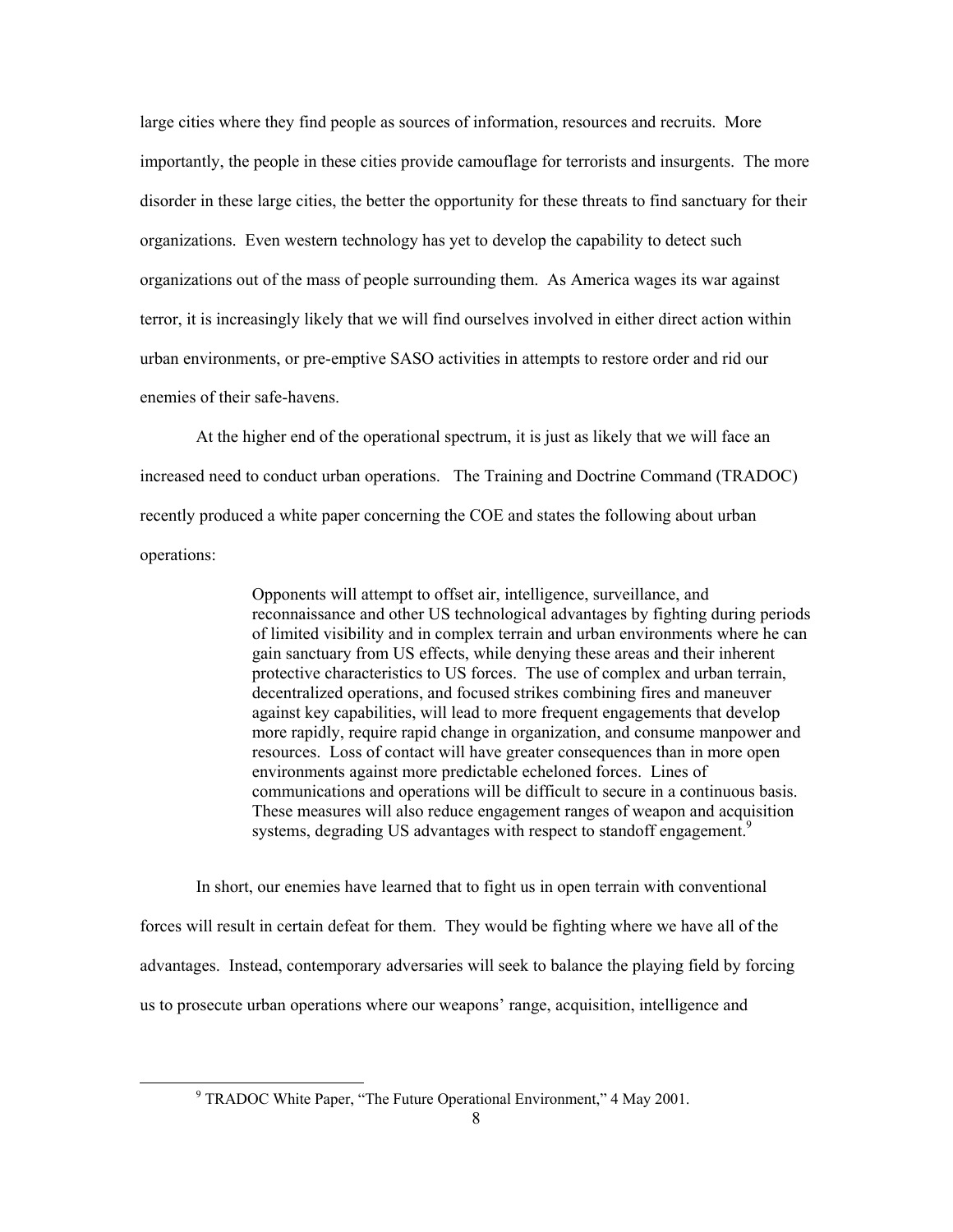<span id="page-19-0"></span>firepower systems' advantages are reduced if not negated. The Chechens learned this same lesson while fighting against the Russians. Chechen fighters felt comfortable fighting in the cities and mountains, but in the plains in between, they were decimated by Russian firepower.<sup>[10](#page-19-0)</sup>

Some argue that because the enemy has chosen to fight in the cities, this does not mean we must follow them there and fight. But we may not have the luxury of avoiding such urban fights. This is particularly true should the enemy occupy and develop urban strongpoints astride key avenues of approach or lines of communication. Korea offers a perfect example of this exact dilemma. The Korean terrain is very restrictive with its mobility corridors along narrow river valleys bordered by steep mountain ridges. The channeling affect of this terrain demands that heavy ground forces restrict their maneuver along narrow corridors in the valley floors that are increasingly urban. Should enemy forces occupy urban strongpoints along these axes, U.S. forces would have no choice but to clear the enemy from them as they attempt to maneuver either forward or backwards. This is particularly true for legacy forces and will remain so, until a force is fielded capable of bypassing such urban areas using vertical envelopment for example.

Even if we are capable of bypassing such enemy strongpoints, there still remains a requirement to contain bypassed enemy forces to prevent them from striking out of their urban complexes once bypassed. The Russians learned this lesson in their first incursion into Chechnya in 1994, and are still struggling to overcome the challenge of protecting lines of communications from bypassed enemy in urban strongpoints. Once again, we too will struggle with this challenge while still operating with legacy and interim equipped forces.

 As the Army continues to become an increasingly strategic, CONUS-based force and less forward deployed, it must deploy into theaters of crisis using aerial ports of debarkation (APODs) and seaports of debarkations (SPODs) for the foreseeable future. These APODs and SPODs are typically surrounded by or adjacent to urban areas. Analysis of the COE finds that

 <sup>10</sup> Sean J.A. Edwards, *Mars Unmasked: The Changing Face of Urban Operations*, (Santa Monica,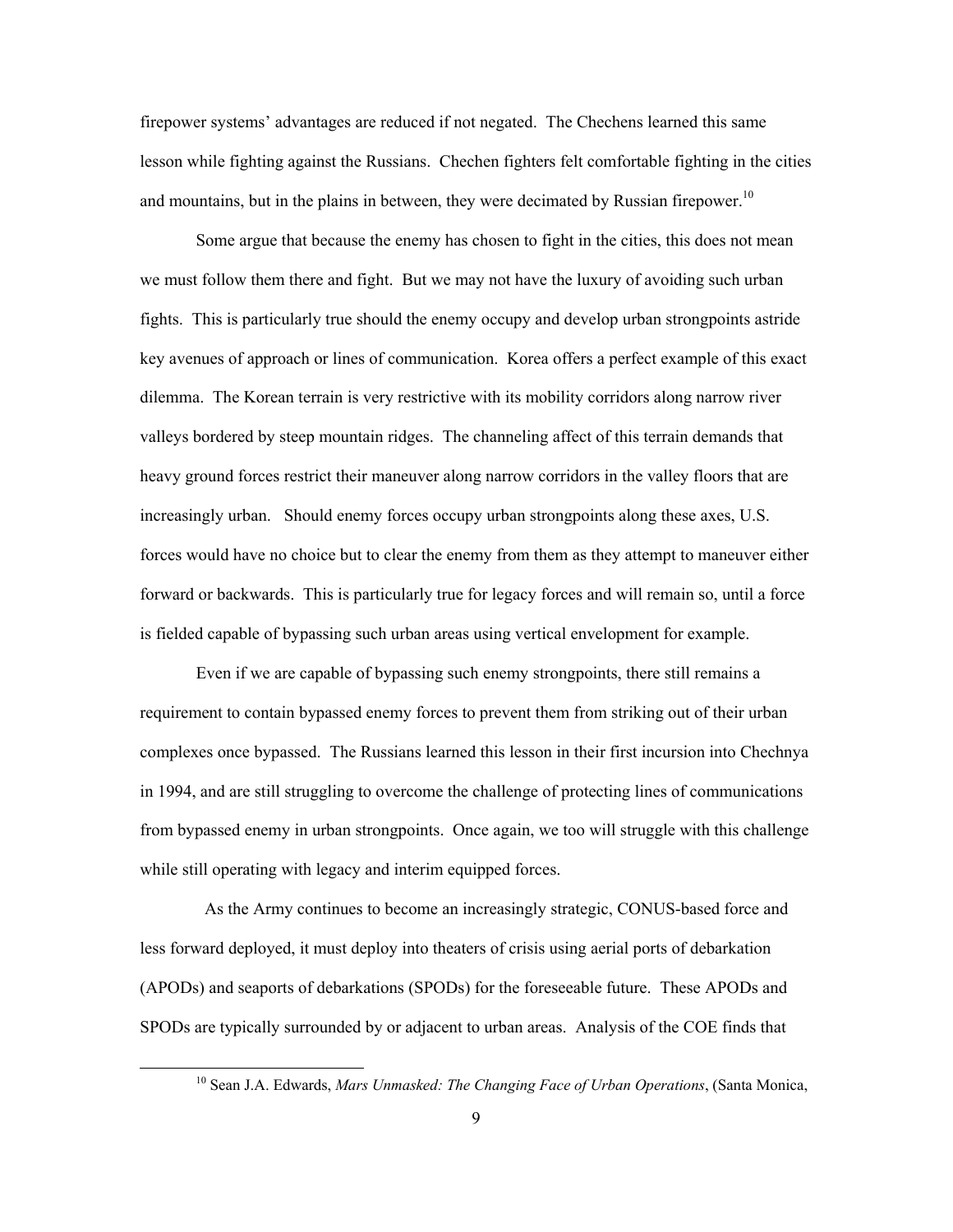America's enemies have learned the dangers of letting the US forces build combat power unchallenged in the theater of operations.

> In addition to efforts designed to preclude US involvement, potential adversaries also recognize the need to develop a capability to operationally exclude US forces, should their commitment become inevitable. Operational exclusion is aimed at preventing US forces from obtaining and using operational bases in the region. This approach is designed to attack expected historical patterns of US deployment and employment. This US pattern is seen as an operational paradigm and structure that requires entry operations, force build up and air and missile campaign prior to any full dimensional operation.<sup>[11](#page-20-0)</sup>

Until such time as US forces possess a strategic airlift and sealift capability that does not require the use of existing APODs and SPODs, they will be required to clear the surrounding urban areas. For a recent example of this exact challenge, one needs to look no further than Camp Rhino located in the vicinity of Kandahar, Afghanistan. This operational base is located on an airfield surrounded by urban complexes, and has required ground and aviation forces to conduct clearing operations on several occasions.

#### Summary

There has always been a serious requirement to conduct urban operations. For example, in 1985, approximately 15% of the Federal Republic of Germany was urbanized.<sup>12</sup> For the average NATO brigade commander that would have meant about 25 towns and villages in his 12 by 25 kilometer sector.<sup>13</sup> The opposing division commander engaged in concentrating for a breakthrough would have faced a mirror image of the above density. At any one time he would have had to deal with ten to fifteen towns and villages – his division's frontage varying between 8 to 12 kilometers.<sup>14</sup> But the very nature of the cold war, which was successful by its deterrence, prevented the U.S. from ever having to face the reality of fighting such urban engagements.

 $\overline{\phantom{a}}$ 

<span id="page-20-1"></span><span id="page-20-0"></span>

CA: RAND Arroyo Center, 2000), 28.<br><sup>11</sup> TRADOC White Paper, "The Future Operational Environment." <sup>12</sup> Col. Trevor N. Dupuy, USA (Ret.) and Col. Franklin D. Margiotta, USAF (Ret.), eds. *International Military and Defense Encyclopedia* (Washington, New York: Brassey's (US) Inc., 1993), s.v. "Urban Warfare" by Lutz Unterseher. 13 Ibid. 14 Ibid.

<span id="page-20-2"></span>

<span id="page-20-3"></span>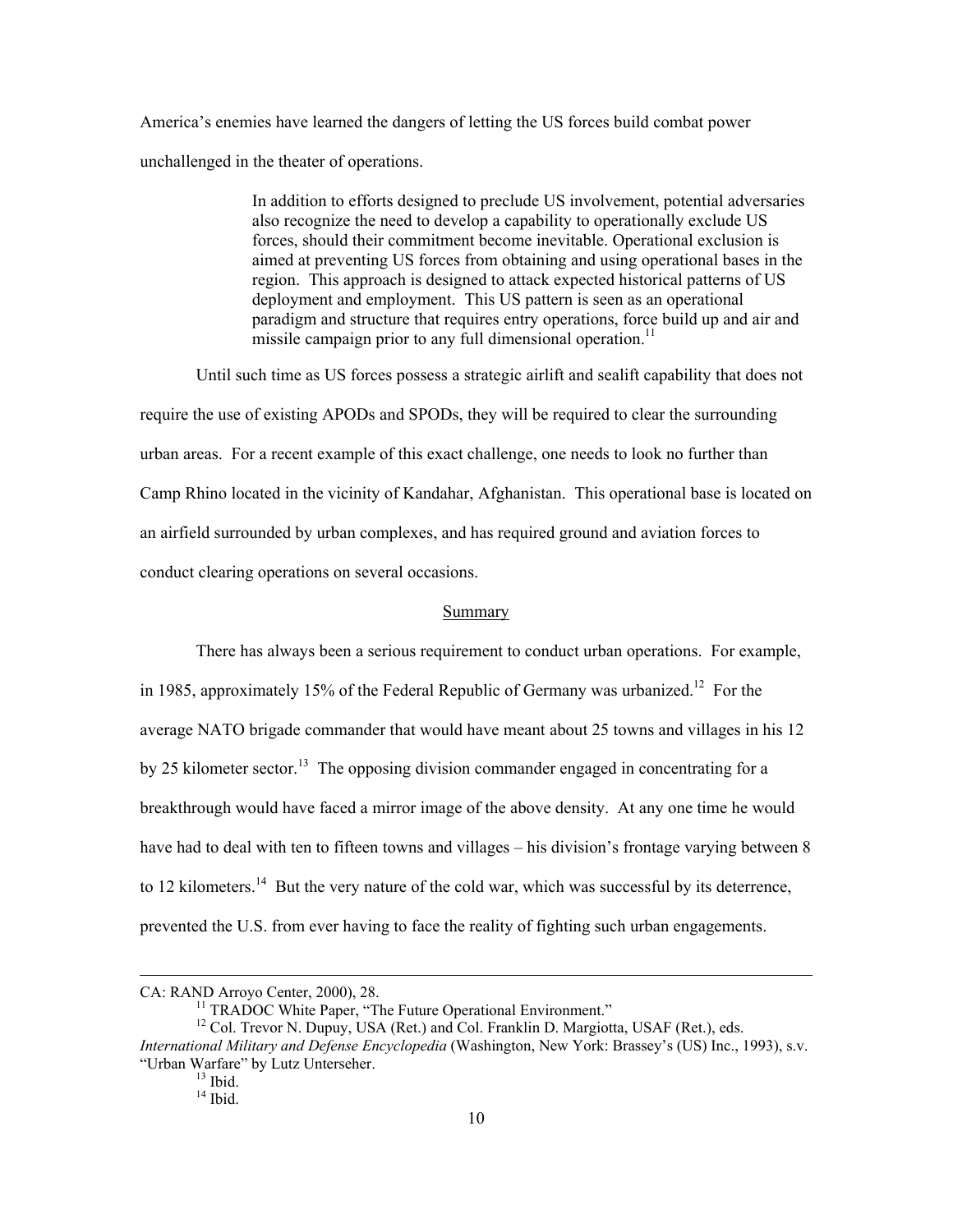The nature of the post-cold war era has forced America to face up to the realities of fighting in the urban environment. Notwithstanding, as evidence that urban operations already are increasing in occurrence, U.S. forces have been committed 27 times since 1977. Ten of those missions took place in urban areas, while 11 others were conducted in combined urban and rural environments.<sup>15</sup> The U.S. is not alone in experiencing growing involvement in urban operations. The Russians with their experience in Grozny I and II have also begun to shift greater emphasis towards urban operations. The Russians latest doctrine, *Combat in Cities* states, "The built-up area is unavoidable due to the extent of urbanization."[16](#page-21-1) 

It is not enough to speak of preparing for "future urban operations." The future is here today and requiring preparation to engage in urban operations even as the U.S. Army moves toward the objective force. Preparation requires solid doctrine, realistic training programs and facilities, and appropriate equipment to ensure success on the urban battlefield when the time comes to fight there.

<span id="page-21-0"></span><sup>&</sup>lt;sup>15</sup> Susan Villella, "Urban Evasion – A Necessary Component of Urban Operations," JSSA SERE Newsletter, October 1998, *<http://www.geocities.com/Pentagon/6453/urbanevasion.html>*, 2/23/02.

<span id="page-21-1"></span><sup>&</sup>lt;sup>16</sup> Capt. Kevin W. Brown, "The Urban Warfare Dilemma – U.S. Casualties vs. Collateral Damage," *Marine Corps Gazette* 81, no. 1 (January 1997): 38.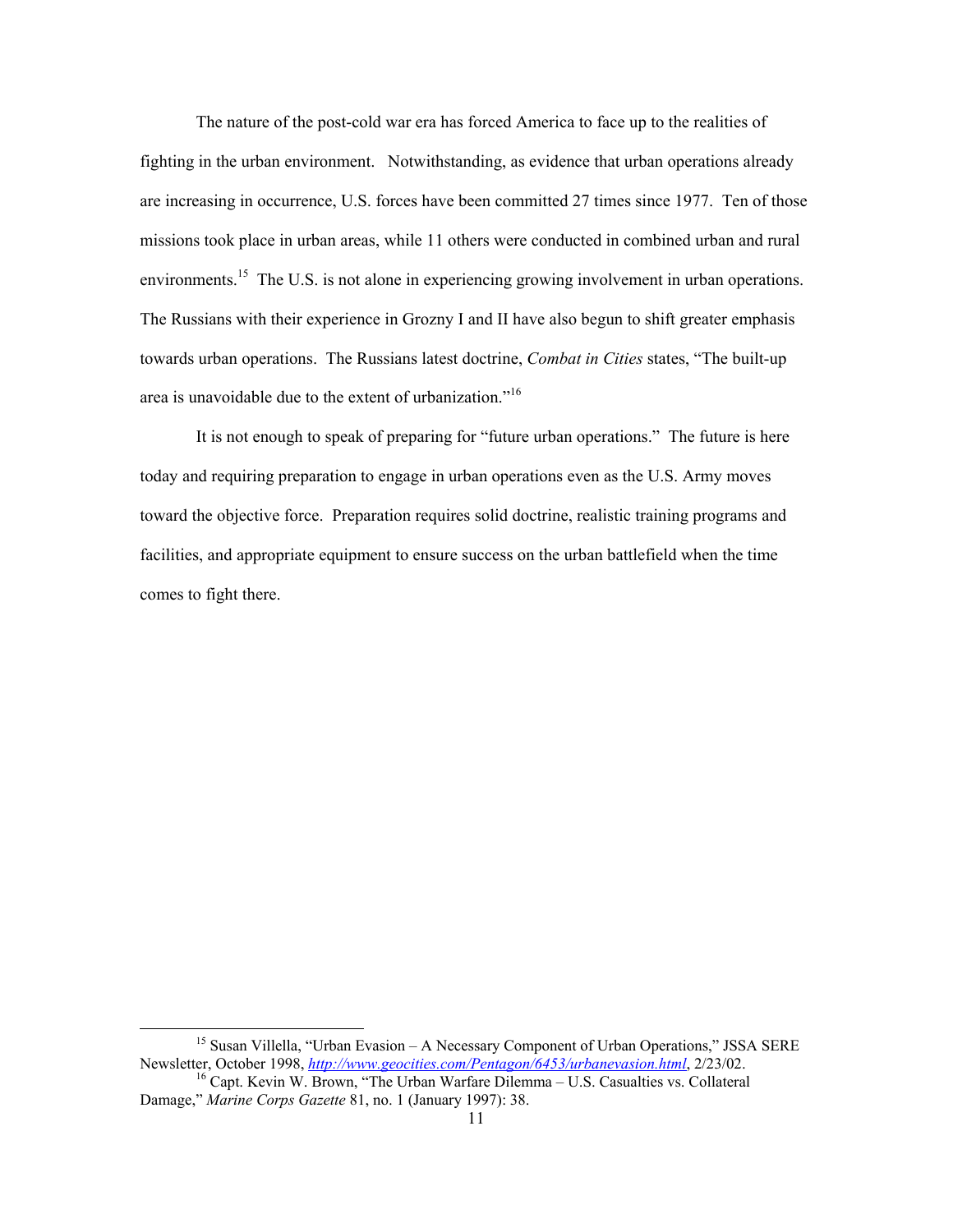### CHAPTER 3

### **CONTEMPORARY URBAN LESSONS: MOGADISHU AND GROZNY I**

"The practical value of history is to throw the film of the past through the material projector of the present onto the screen of the future."

B.H. Liddell Hart

### Introduction

No two operations display the dynamics of the contemporary urban operating environment more than the experiences of the U.S. Task Force Ranger in Mogadishu and the Russian Federation Forces in Grozny I. For this reason, these two operations are examined with the purpose of addressing the challenges of such urban operations and to analyze the lessons gleaned from them. The purpose of this section is not to conduct a history lesson, but an attempt to gain a better understanding of the contemporary, urban operations environment we currently face.

### Mogadishu, Somalia

#### Background

In the summer of 1993, as UN peacekeeping forces were attempting to perform their UNOSOM II mission, they began to encounter confrontations with the Somali National Alliance (SNA) and its warlord clan leader, Mohammed Farah Aidid. Aidid, one of the most powerful warlord clan leaders also possessed the most heavily armed militia in the Mogadishu. Aidid's forces used guerilla tactics, which included low-level attacks at weaker UN targets, in order to avoid direct confrontations with UNISOM forces.<sup>17</sup> Their favorite tactic was the ambush, which avoided fixed fights and was conducted only when his forces possessed an advantage.<sup>18</sup> These confrontations between the UN forces and Aidid continued to escalate, culminating when Aidid's SNA militia ambushed a Pakistani UN force conducting a mission to shut down Aidid's pirate

<span id="page-22-1"></span><span id="page-22-0"></span><sup>&</sup>lt;sup>17</sup> Edwards, *Mars Unmasked: The Changing Face of Urban Operations*, 12.<br><sup>18</sup> Ibid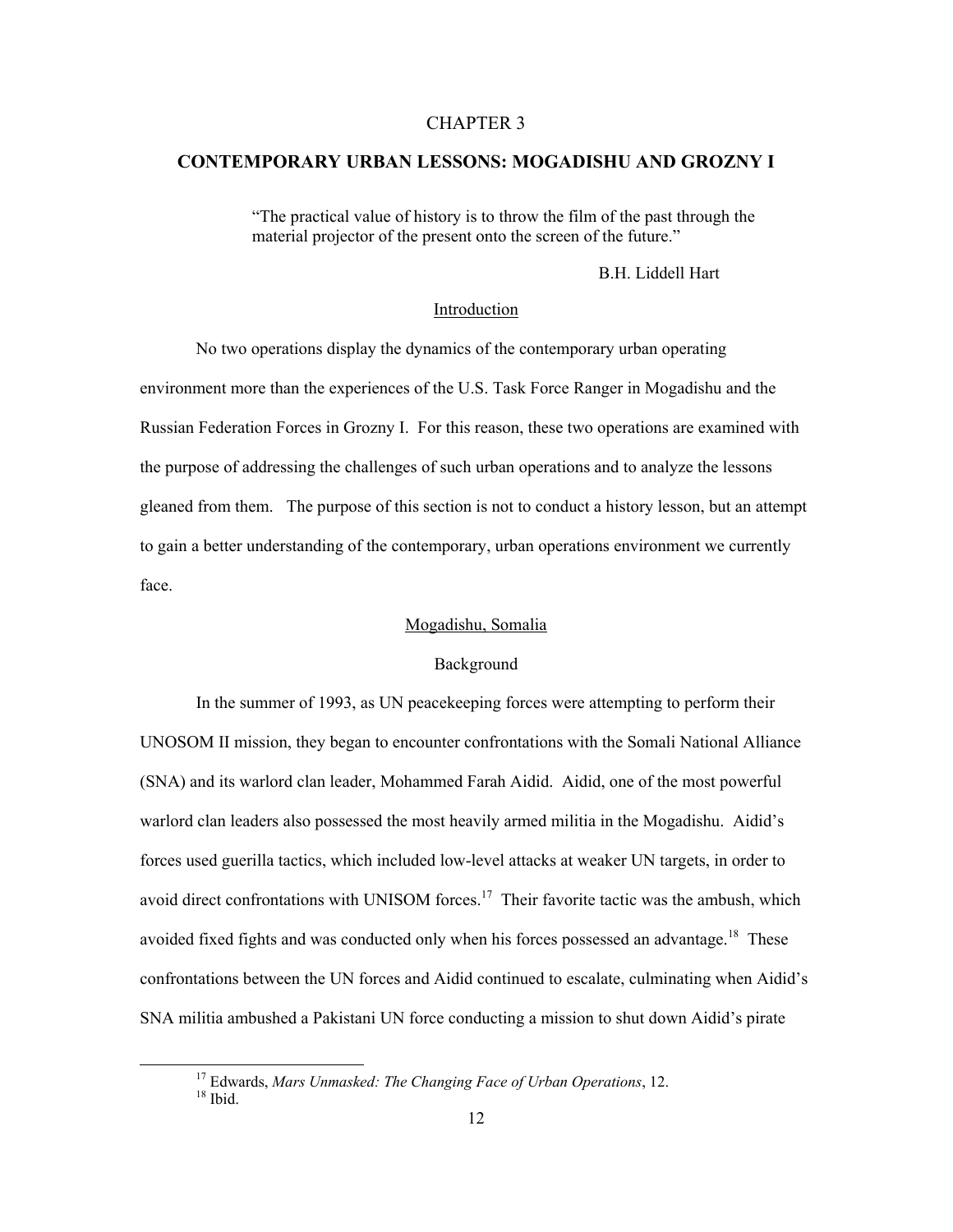radio station.<sup>19</sup> After this ambush which killed twenty-four and wounding fifty more, Aidid went into hiding and remained at large, while his SNA continued to attack UN forces.<sup>20</sup>

In response to this massacre of UN forces, the UN security counsel with sponsorship from the US authorized action against those responsible. UN resolution 837 empowered UNISOM II to arrest and detain those responsible for the massacre for "prosecution, trial, and punishment" and to use all necessary measures to establish UN authority throughout Somalia.<sup>[21](#page-23-2)</sup>

After UNISOM II's initial operations and skirmishes against Aidid, the SNA countered with a series of mortar attacks on the American QRF heliport at Mogadishu airfield. Following the mortar attacks, the US established Task Force Ranger (TFR) which consisted of a Delta detachment, members of the 75<sup>th</sup> Ranger Regiment, and air support from elements of the Task Force 160 using MH-60 Blackhawks and AH-6J Littlebirds. As the operation progressed, the SNA continued to conduct mortar attacks on the airfield and even shot down a US MH-60 using rocket propelled grenades  $(RPG-7)^{22}$  As a result of this escalation, the US forces requested the support of armor, but were turned down by the Secretary of Defense for fear of escalating the conflict.<sup>23</sup> In the meantime, TFR continued to conduct raid missions by both ground and air against the SNA capturing either Aidid's lieutenants or attempting to capture Aidid himself.

It is on this backdrop that the events of the TFR raid occurred in the afternoon of 3 October 1993. What was planned to be a rapidly executed raid quickly turned into an eighteenhour firefight. TFR consisted of an assault force of 75 Rangers, 40 Delta Force troops and 17 helicopters.<sup>24</sup> The light infantry were armed with small arms, the relieving convoy had nothing heavier than .50 caliber machineguns, and close air support consisted of MH-60 Blackhawks and

<span id="page-23-0"></span>

<span id="page-23-2"></span><span id="page-23-1"></span>

<sup>&</sup>lt;sup>19</sup> Ibid.<br><sup>20</sup> Ibid.<br><sup>21</sup> Kenneth Allard, *Somolia Operations: Lessons Learned*, (Washington, D.C.: Defense University

Press), 3. <sup>22</sup> Major Clifford E. Day, "Critical Analysis on the Defeat of Task Force Ranger", (M.S. diss., US Army War College, March 1997), 6.<br><sup>23</sup> Col (Ret) David Hackworth, *Hazardous Duty*, (New York, NY: Avon Books, 1996), 159.

<span id="page-23-3"></span>

<span id="page-23-5"></span><span id="page-23-4"></span><sup>24</sup> Edwards, *Mars Unmasked: The Changing Face of Urban Operations*, 13.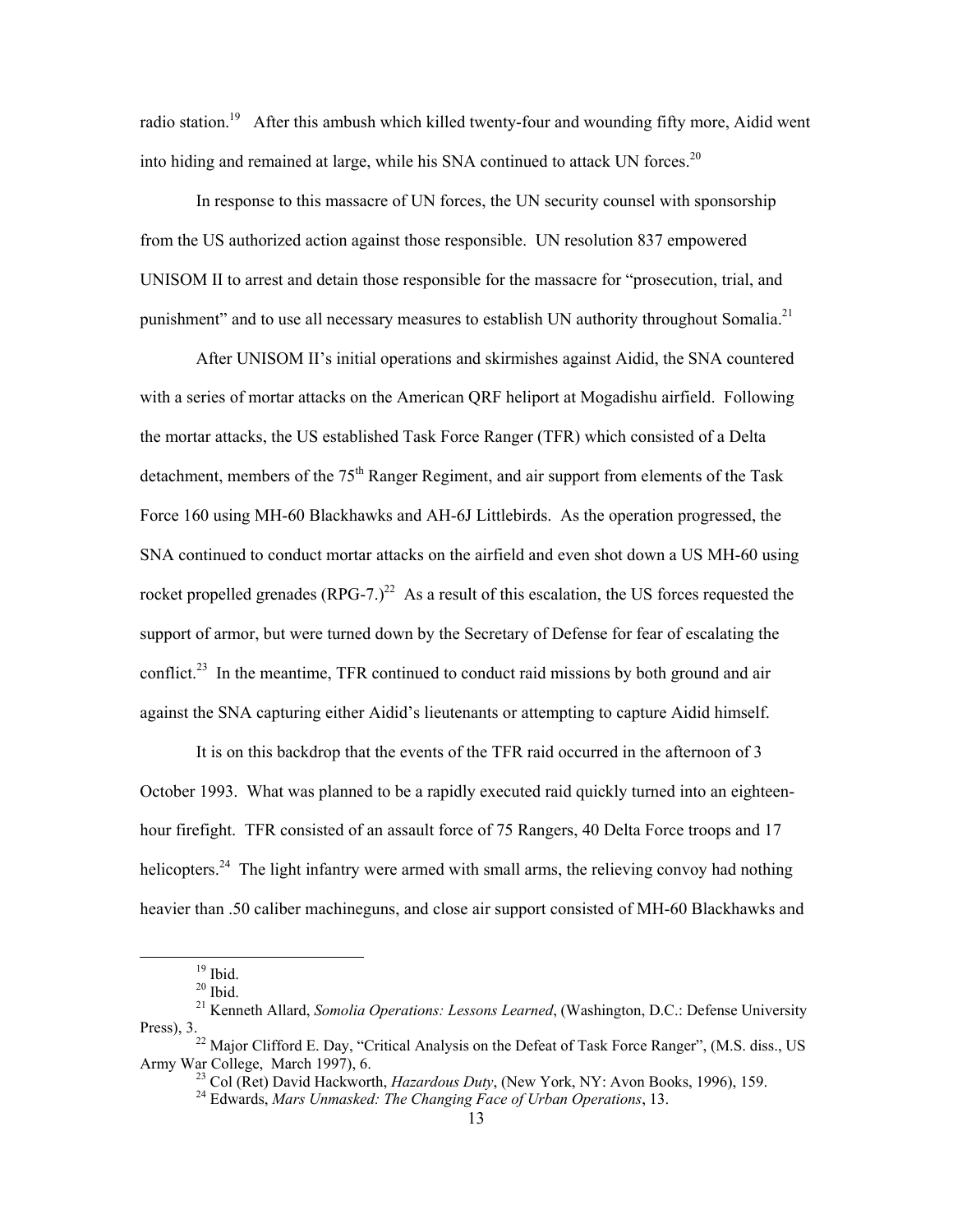AH-6J Littlebirds.<sup>25</sup> The Somalis were armed only with small arms, RPGs and .51 caliber machine guns.

At approximately 1500, the key members of the SNA were scheduled to conduct a meeting in the Bakara Market area of Mogadishu. At 1540 TFR aboard helicopters inserted into the target area by fast roping the Rangers to isolate the target buildings on the ground.<sup>26</sup> Once the Rangers secured the outer cordon, the Delta commandos inserted aboard Littlebirds and conducted the penetration of the target building and seized the twenty-four SNA members. At the same time the TFR helicopters left the airfield base camp, the Rangers also deployed a ground convoy consisting of highly mobile multi-wheeled vehicles (HMMWV) and 5-ton trucks. The ground convoy was to link up with TFR at the objective in the Bakara Market area and extricate the TFR elements and the prisoners by ground.

All went basically according to plan until TFR began a withdrawal from the area. At that point, they came under heavy fire from small arms and RPGs, which knocked out several vehicles and one of the MH-60s hovering overhead. Elements of TFR were able to secure the helicopter crash site, but came under increasing fire and were immediately surrounded by a mob of SNA militia forces intermixed with women and children. The ground convoy of TFR attempted to reach the crash site, but due to intense RPG and small arms fire and its inability to locate the crash site, they were ordered back to the airfield.

At 1629, a second MH-60 was shot down by RPG fire and crashed about two miles from the initial raid site.<sup>27</sup> In response, TFR headquarters launched a rescue force comprised of 22 lightly armored vehicles, TFR soldiers, and a light infantry company from the  $10<sup>th</sup>$  Mountain Division.<sup>28</sup> At approximately 1745, the rescue force attacked into Mogadishu, but was stopped by

<span id="page-24-0"></span>

<span id="page-24-2"></span><span id="page-24-1"></span>

<sup>&</sup>lt;sup>25</sup> Day, "Critical Analysis On the Defeat of Task Force Ranger", 21.<br><sup>26</sup> Day, "Critical Analysis on the Defeat of Task Force Ranger", 7.<br><sup>27</sup> Col Daniel P. Bolger, *Death Ground: Today's American Infantry in Combat*, (N Presidio Press, 1999), 203.

<span id="page-24-3"></span> $^{28}$  Day, "Critical Analysis on the Defeat of Task Force Ranger", 9.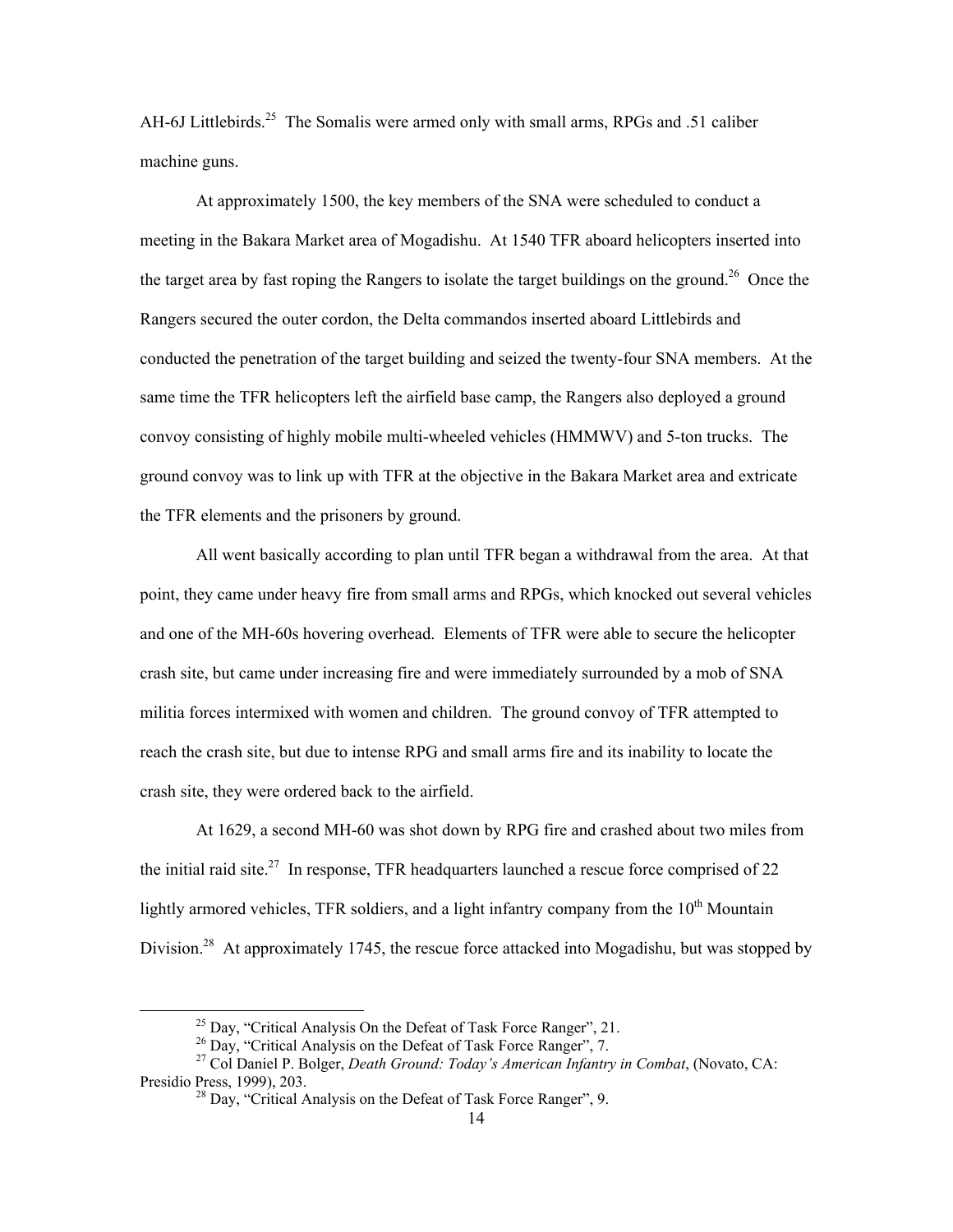blockades and intense RPG and small arms fire.<sup>29</sup> An hour later, after firing almost  $60,000$ rounds against the enemy, the rescue force broke contact and withdrew back to the airfield base camp. [30](#page-25-1) 

At 2320, a UN force of four Pakistani tanks, twenty-four Malaysian armored personnel carriers (APC), about fifty soldiers from TFR, and two light infantry companies of the  $10<sup>th</sup>$ Mountain Division attacked towards the Bakara Market to link up with the surrounded elements of TFR. $31$  Advancing by fire and maneuver against determined militia resistance, it took the rescue force nearly two and half hours to reach the cutoff TFR elements. It was not until 0530 the next morning that the rescue column and TFR elements reached the safety of the Pakistani base camp. $32$ 

Although the mission of capturing SNA leadership was accomplished, the US forces suffered 18 killed and seventy-four wounded.<sup>33</sup> The equipment loss totaled two MH-60 helicopters destroyed and four severely damaged as well as several vehicles either destroyed or damaged. The Somalis suffered some 500 killed and at least a thousand were hospitalized.<sup>34</sup> While technically a success, the overall mission was a hollow victory and could be better described as a strategic failure for the US, which eventually led to an expedited withdrawal of US forces from Somalia.

#### Lessons Learned

Several factors contributed to Aidid's and the SNA's success against TFR. First, fighting in an urban environment inhibited many of the U.S. advantages, particularly situational awareness and firepower. This lack of situational awareness created difficulty for the TFR ground convoy and rescue columns to navigate through the myriad of streets, although they possessed state of the

<span id="page-25-0"></span>

<span id="page-25-1"></span>

<span id="page-25-2"></span>

<span id="page-25-4"></span><span id="page-25-3"></span>

<sup>&</sup>lt;sup>29</sup> Ibid.<br><sup>30</sup> Ibid.<br><sup>31</sup> Ibid., 10.<br><sup>32</sup> Ibid., 39.<br><sup>33</sup> Edwards, *Mars Unmasked: The Changing Face of Urban Operations*, 35.<br><sup>34</sup> Ibid

<span id="page-25-5"></span>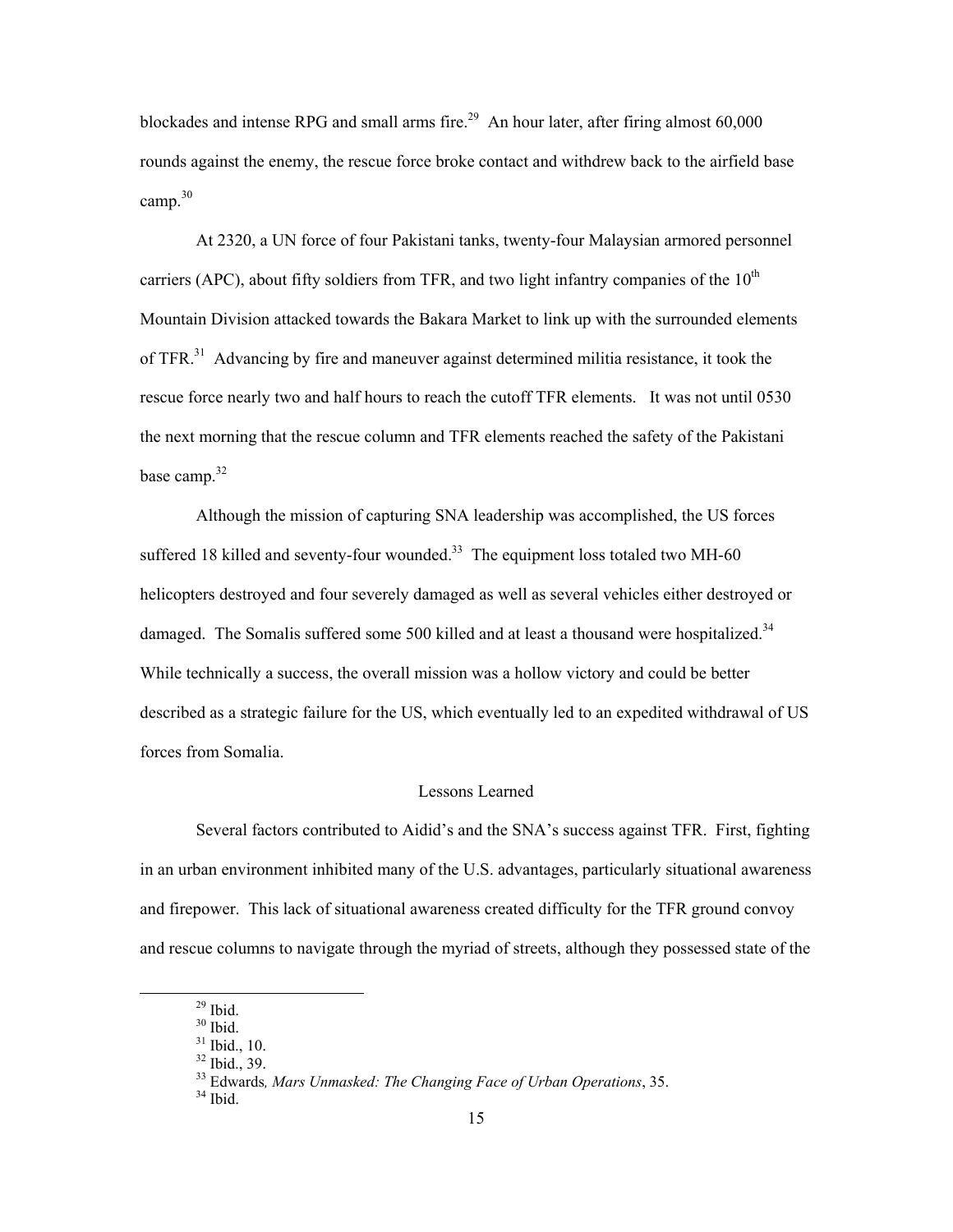art overhead imagery support. The urban environment also eroded much of the U.S. forces standoff capability and limited the fighting to close in, small arms engagements.

The SNA's use of RPGs was especially effective against the U.S. forces. Besides bringing down two MH-60 Blackhawks, the RPG gave the SNA a firepower advantage in the close fight over the U.S. forces. This is particularly so in light of claims that the TFR elements were not equipped with M-203 or MK-19 support during the conduct of the raid. Compounding this lack of firepower on the ground, the raid was not supported by AC-130 gunships that normally fly in support of the Rangers. Instead the mission had to rely on attack aviation helicopter assets for indirect fire support, thus further exposing them to the risk of being shot down by RPGs.

The raid's lack of combined arms was particularly acute, especially when they encountered enemy roadblocks. Major General Garrison's task force never envisioned armor as part of its force package.<sup>35</sup> Its tactics were to strike with surprise and speed, and up until October 3, those tactics had worked.<sup>36</sup> As a result the thin-skinned convoy of TFR sustained a 50% casualty rate as it exfiltrated the city.<sup>37</sup> After  $10^{th}$  Mountain failed in its attempts to reenter the city, it took an ad hoc Malaysian, Pakistani, and U.S. combined arms team to finally break through and relieve the pinned Rangers.

The local population support given to the SNA militia also caused many dilemmas for U.S. soldiers. Using the U.S. forces own rules of engagement (ROE) against them, Somali fighters hid behind unarmed civilians or used them to point out TFR positions so they could engage the Rangers. These tactics initially caused U.S. forces to hold their fire and restricted their use of airpower support, thus giving the SNA militia an advantage. Eventually, the U.S. forces were forced to change their application of ROE to survive this fight, but still could not

 <sup>35</sup> Mark Bowden, *Black Hawk Down: A Story of Modern War,* (New York: Penguin Books, 1999,2000), 340.<br><sup>36</sup> Ibid.

<span id="page-26-2"></span><span id="page-26-1"></span><span id="page-26-0"></span>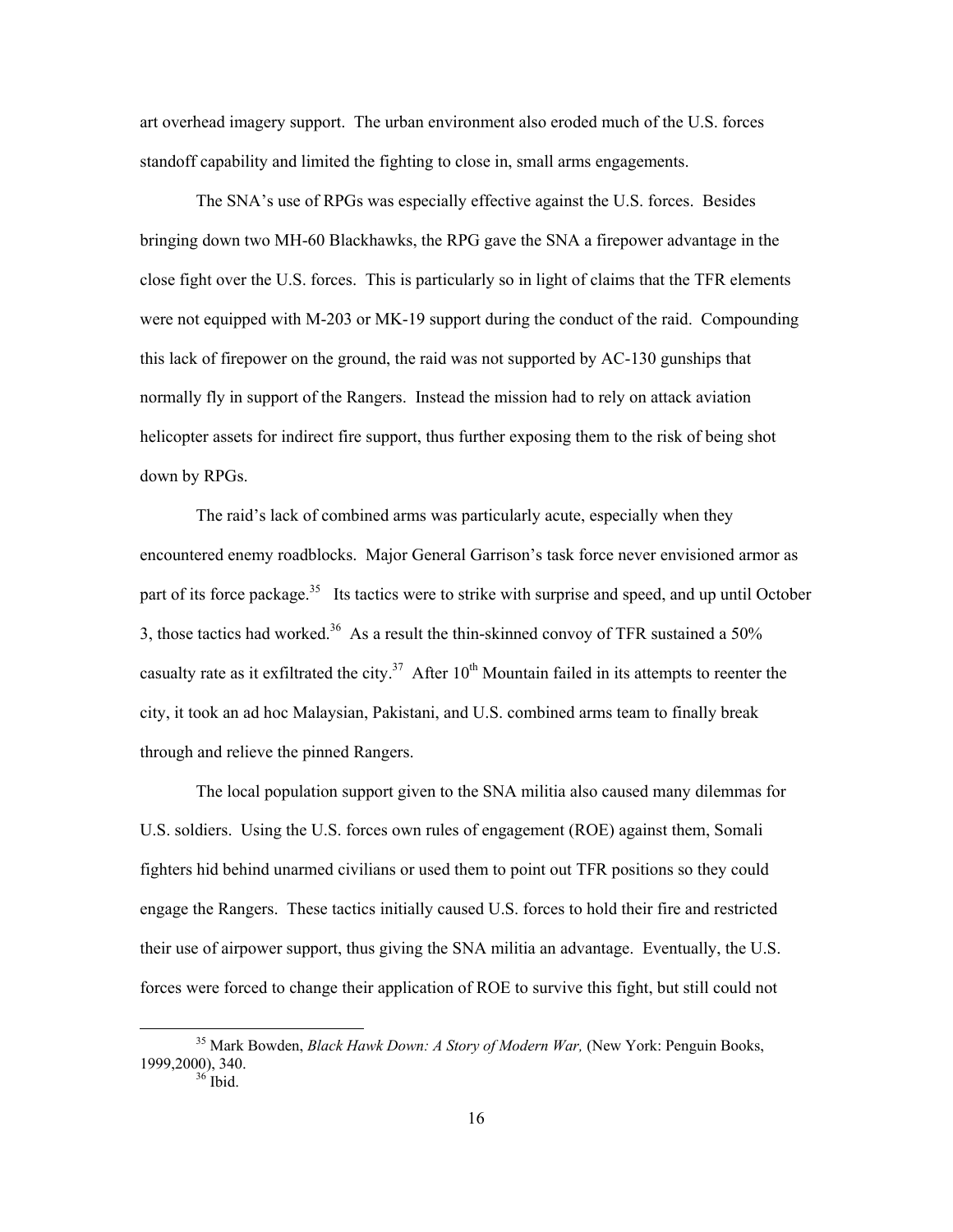employ airpower beyond attack aviation support due to the high concentration of civilian populace.

Some of the combat lessons learned by the U.S. forces in Mogadishu are best summarized by important training the Rangers now stress called the four fundamentals; marksmanship, physical fitness, battle drills, and medical training.<sup>38</sup> From their experiences in Mogadishu, the Rangers believe that to be successful in urban combat, a unit must have mastered these four basic areas. As a result, they have re-examined their marksmanship program, still emphasizing the basics while expanding it to include close quarters combat marksmanship. To overcome the physical and mental challenges of urban combat, they now conduct physical fitness training that is combat focused. The typical medic to soldier ratio in units is 1 medic to every 48 soldiers.<sup>39</sup> The Rangers now attempt to qualify everyone as a combat lifesaver, and have maintained a 90% currency rate in efforts to overcome the low number of assigned medics.<sup>[40](#page-27-2)</sup>

Another important lesson is that moving and fighting in urban terrain requires 360 degree security/awareness and judicious use of cover. The Rangers found that stacking and moving along walls was extremely perilous. Additionally, things can and will go wrong, such as communications failures, ammunition and water consumption, and personnel accountability. This requires planning of contingencies for day and night operations along with each critical vulnerability that develops during mission analysis. The Rangers participating in the raid on October 3 were under the impression that it was going to be another "in-and-out" mission. They took only one canteen of water, their basic load of ammunition, and did not take night vision

<span id="page-27-0"></span>

 $37$  Ibid., 341.<br> $38$ CSM Michael Hall and SFC Micheal T. Kennedy, "The Urban Area During Support Missions Case Study: Mogadishu," in *Capital Preservation: Preparing for Urban Operations in the Twenty-First Century*, ed. Russell W. Glenn (Santa Monica: Rand, 2001), 546.<br><sup>39</sup> Ibid., 549.<br><sup>40</sup> Ibid.

<span id="page-27-1"></span>

<span id="page-27-2"></span>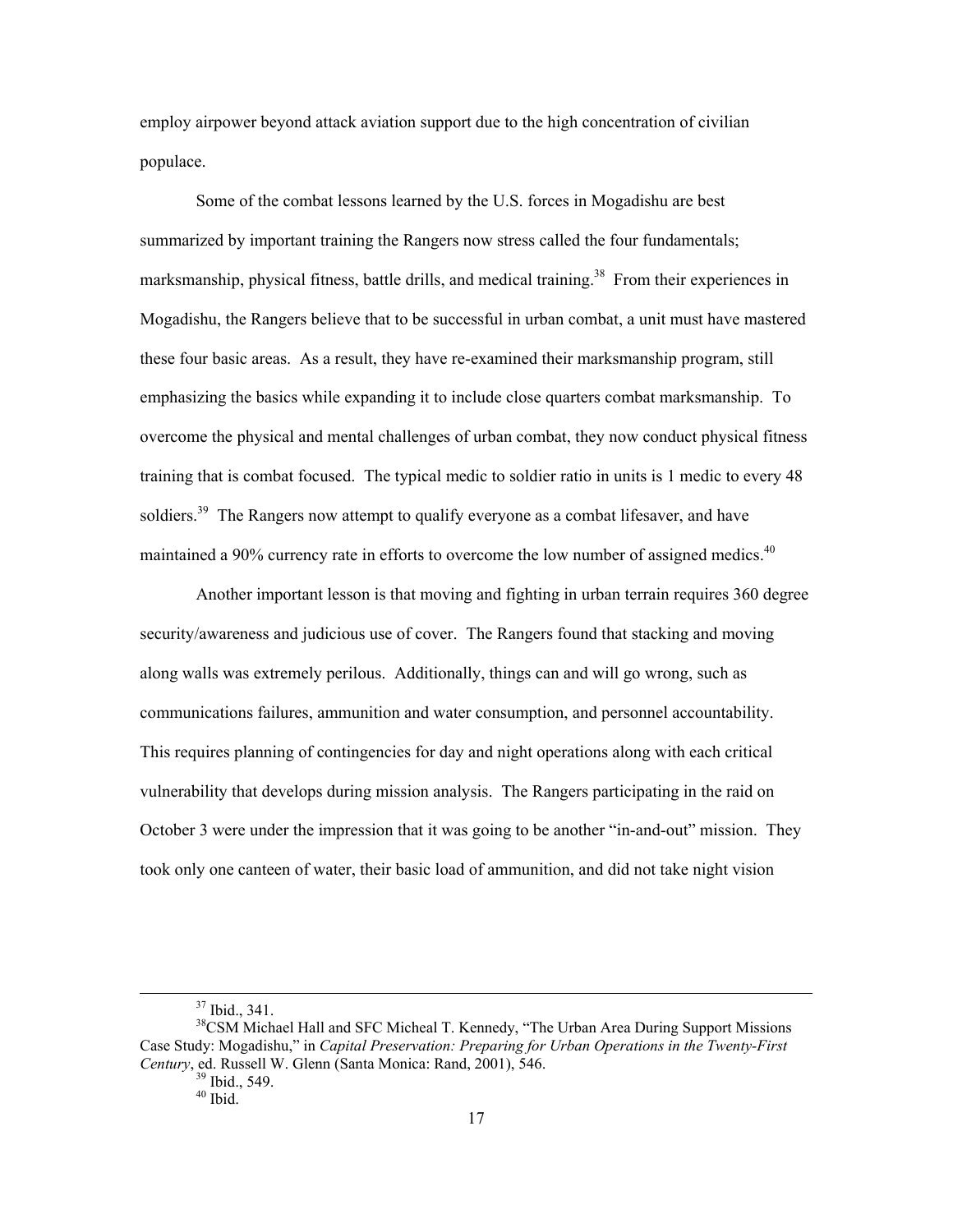devices.<sup>41</sup> As the mission extended into the unforeseen night, the lack of night vision, low water availability, and heavy ammunition and medical supply expenditure became critical.

Mogadishu also reinforced the principle of maintaining a ground-based reserve, particularly in the manpower-intensive urban environment. After the SNA shot down two helicopters, there was no uncommitted ground-based reserve available to enable the U.S. forces to regain the initiative and momentum. This lesson is particularly important in light of the argument that the only urban operation the U.S. forces undertake should consist of raids and missions at the lower end of the operational spectrum. When the raid failed to achieve surprise and was pinned down, it was a conventional, combined-arms, ground-based force conducting house-to-house fighting that was required to rescue TFR.

#### Grozny I, Chechnya

### Background

The Russian Federation Forces first battle for control of Grozny, Chechnya occurred a little over a year after the U.S. battle in Mogadishu. The battles for Grozny and those that occurred in the area and villages surrounding Grozny covered the entire spectrum of operations. For the purpose of this monograph we will examine the first battle for Grozny, which typifies what is considered high-intensity urban operations.

Chechnya was important to Russia for several reasons, but primarily because of its relationship to the oil reserves and transportation networks in the region. Major Russian oil pipelines run from the Caspian basin through Chechnya and the Transcaucasus to the Black Sea.<sup>42</sup> Chechnya also possesses roads and rail networks that are important to accessing the oil reserves in the Caspian basin. Russia was further concerned that by allowing the Chechens to break free from the Federation, other Republics in the region would try to do the same.

<span id="page-28-0"></span> <sup>41</sup> Bowden, *Black Hawk Down: A Story of Modern War*, 215, 230.

<span id="page-28-1"></span><sup>42</sup> Edwards*, Mars Unmasked: The Changing Face of Urban Operations*, 23.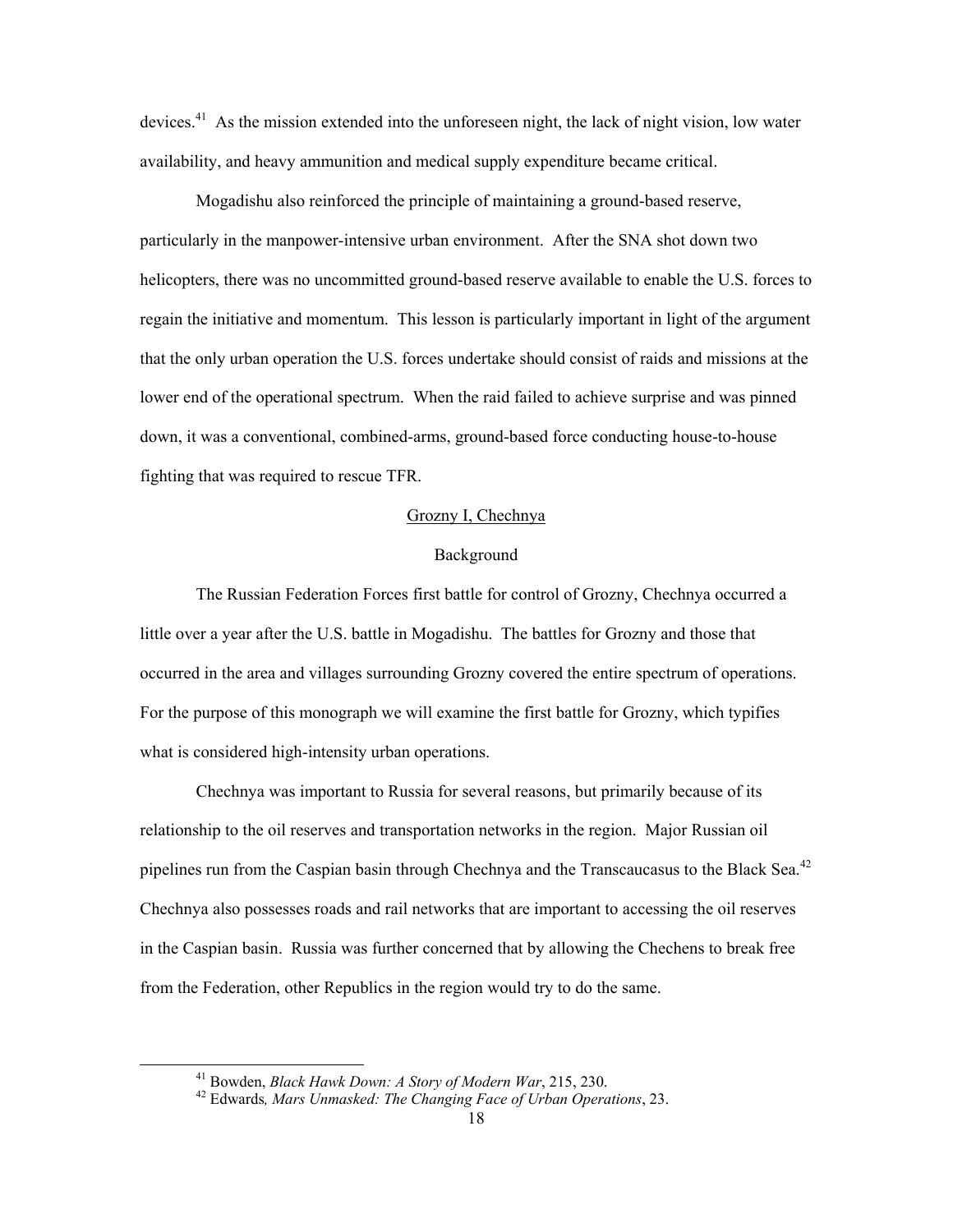In October 1991 President Jokar Dudayev, a former Soviet Air Force general, declared Chechnya's independence from the Soviet Union.<sup>43</sup> The Ingush, the second most populous nationality in Chechnya, opposed Dudayev and allied themselves with the Russian Federation.<sup>44</sup> In November of 1994, the Ingush resistance with the support of Russian aircraft and advisors attacked Grozny but were repulsed by Chechen forces loyal to Dudayev. Russia denied involvement in this attack initially, but after Dudayev paraded captured Russian soldiers before TV cameras, they finally admitted their complicity in supporting the Ingush.<sup>45</sup>

On December 11, 1994 Yeltsin ordered the Russian Army to invade Chechnya, establish a peacekeeping mission between the Chechens and the Ingush in order to eventually assimilate Chechnya back into the federation. Russian forces consisting of about 23,800 men, 80 tanks, 208 APC/IFV's, and 182 artillery pieces invaded Chechnya along 3 axis of advance.<sup>46</sup>

The Chechens started the war with an estimated 15,000 men, 35-50 tanks (most believed to be inoperable), 40 IFVs, 109 artillery pieces, multiple rocket launchers, mortars and approximately 150 anti-aircraft weapons.<sup>47</sup> They also had a large number of RPGs at their disposal. It is unclear how many forces actually defended Grozny since the number varies from source to source. Estimates put their strength somewhere around 1,000 at the lower end and up to 10,000 at the higher end.[48](#page-29-5) What is known is that the Chechen's defended Grozny with two battle-hardened battalions, the Abkhazian and the Muslim along with a special brigade.<sup>49</sup> These forces often fought in elements of up to 200 men, arriving to the scene of battle in privately

<span id="page-29-0"></span> $43$  Timothy L. Thomas, "The Battle of Grozny: Deadly Classroom for Urban Combat,"<br>Parameters, (Summer 1999): 87.

<sup>&</sup>lt;sup>44</sup> Captain Chad Rupe, "The Battle of Grozny: Lessons for Military Operations on Urbanized Terrain," Armor, no. 3 (May-June 1999): 20.<br>
<sup>45</sup> Thomas, "The Battle of Grozny: Deadly Classroom for Urban Combat," 88.<br>
<sup>46</sup> Ibid.<br>
<sup>47</sup> Ibid.<br>
<sup>48</sup> Olga Oliker, *Russia's Chechen Wars, 1994-2000: Lessons from Urban Comb* 

<span id="page-29-2"></span><span id="page-29-1"></span>

<span id="page-29-3"></span>

<span id="page-29-5"></span><span id="page-29-4"></span>

CA: RAND, 2001), 13.

<span id="page-29-6"></span> $49$  Rupe, "The Battle of Grozny: Lessons for Military Operations on Urbanized Terrain," 20.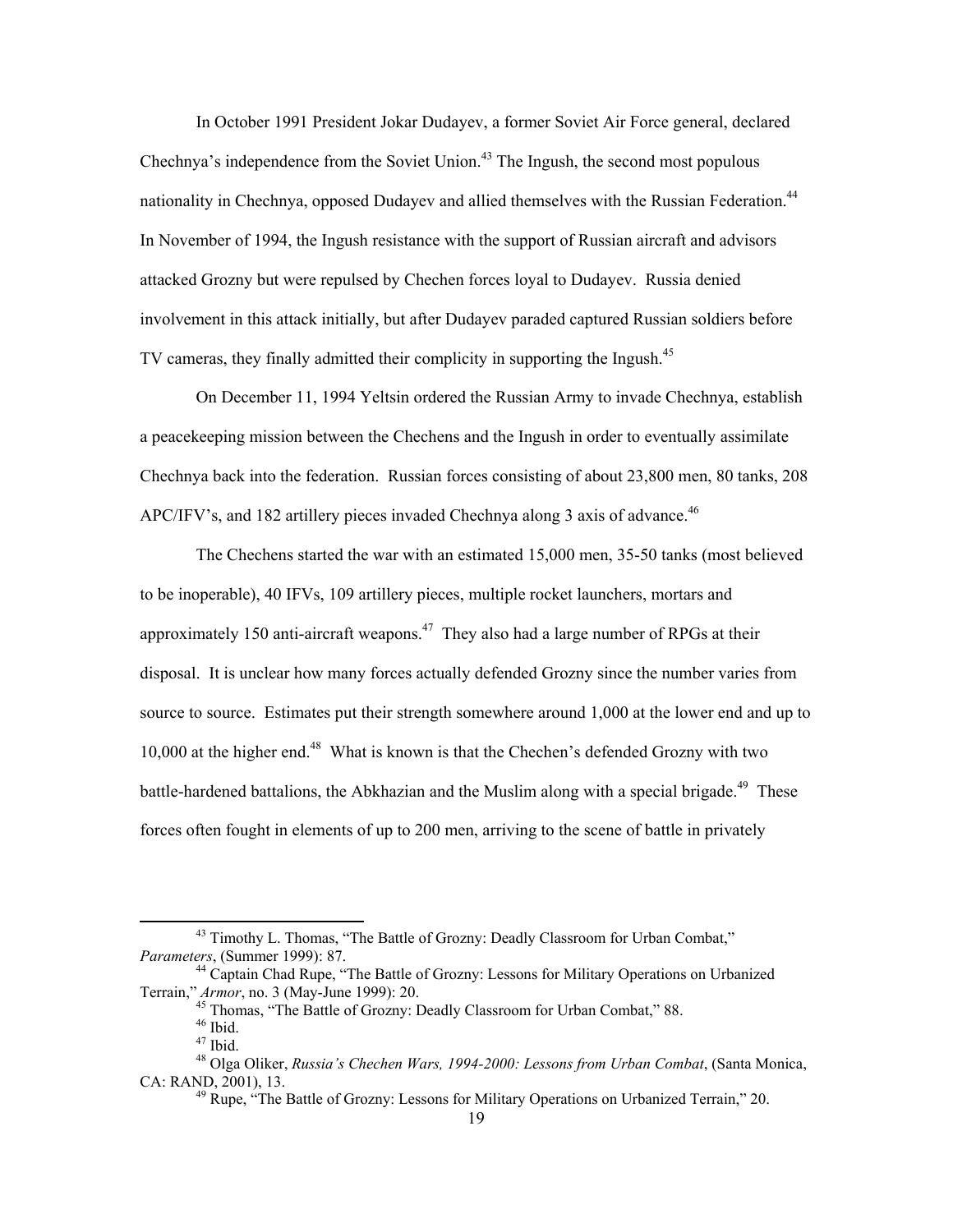owned vehicles.<sup>50</sup> The more common organization, however, were three- or five-man cells consisting of a machine-gunner, an ammo bearer, an RPG-7 or -18, and a sniper. Five of these cells were normally linked into 15- to 25-man groups that fought together.<sup>51</sup> Three of these 25man groups made up a 75-man unit responsible for fighting within a designated quadrant.<sup>52</sup>

Grozny was a city of nearly 490,000 residents and included many multiple story buildings and industrial installations, and covered some 100 square miles.<sup>53</sup> Within Grozny, the Chechens defended the city using three defensive lines concentrically around the Presidential Palace. The inner defense ring had a radius of 1.5 km, the middle was 2 to 5 km, and the outermost ring extended to the cities outskirts.<sup>54</sup> The Chechens established strongpoint defensive positions along the outer and middle rings, and prepared positions for tank and artillery in the inner defense. Similar to the SNA militia encountered by the U.S. in Somalia, they used the swarm technique of fighting, or as they put it, they let the situation do the organizing.

On New Year's Eve, the Russians' northern force advanced on Grozny with about 6,000 men. The Northern Force consisted of the 131<sup>st</sup> "Maikop" Motorized Rifle Brigade, the 81<sup>st</sup> Motorized Rifle Regiment, and the  $20<sup>th</sup>$  Motorized Rifle Regiment.<sup>55</sup> Their plan was to attack Grozny in armored columns from the march without dismounting to clear buildings methodically along the way.<sup>56</sup> Instead, they would quickly seize important Chechen nodes such as the presidential palace, the railroad station, and government radio and television station buildings.<sup>57</sup> In the East, Russian Airborne forces seized the suburbs and railroad stations in support of the

<span id="page-30-1"></span><span id="page-30-0"></span><sup>&</sup>lt;sup>50</sup> Thomas, "The Battle of Grozny: Deadly Classroom for Urban Combat," 96.<br><sup>51</sup> Ibid.<br><sup>52</sup> Oliker, *Russia's Chechen Wars, 1994-2000: Lessons from Urban Combat*, 19.<br><sup>53</sup> Thomas, "The Battle of Grozny: Deadly Classroom f

<span id="page-30-2"></span>

<span id="page-30-3"></span>

<span id="page-30-4"></span>

<span id="page-30-5"></span>

<span id="page-30-6"></span>

<span id="page-30-7"></span><sup>57</sup> Edwards, *Mars Unmasked: The Changing Face of Urban Operations*, 24.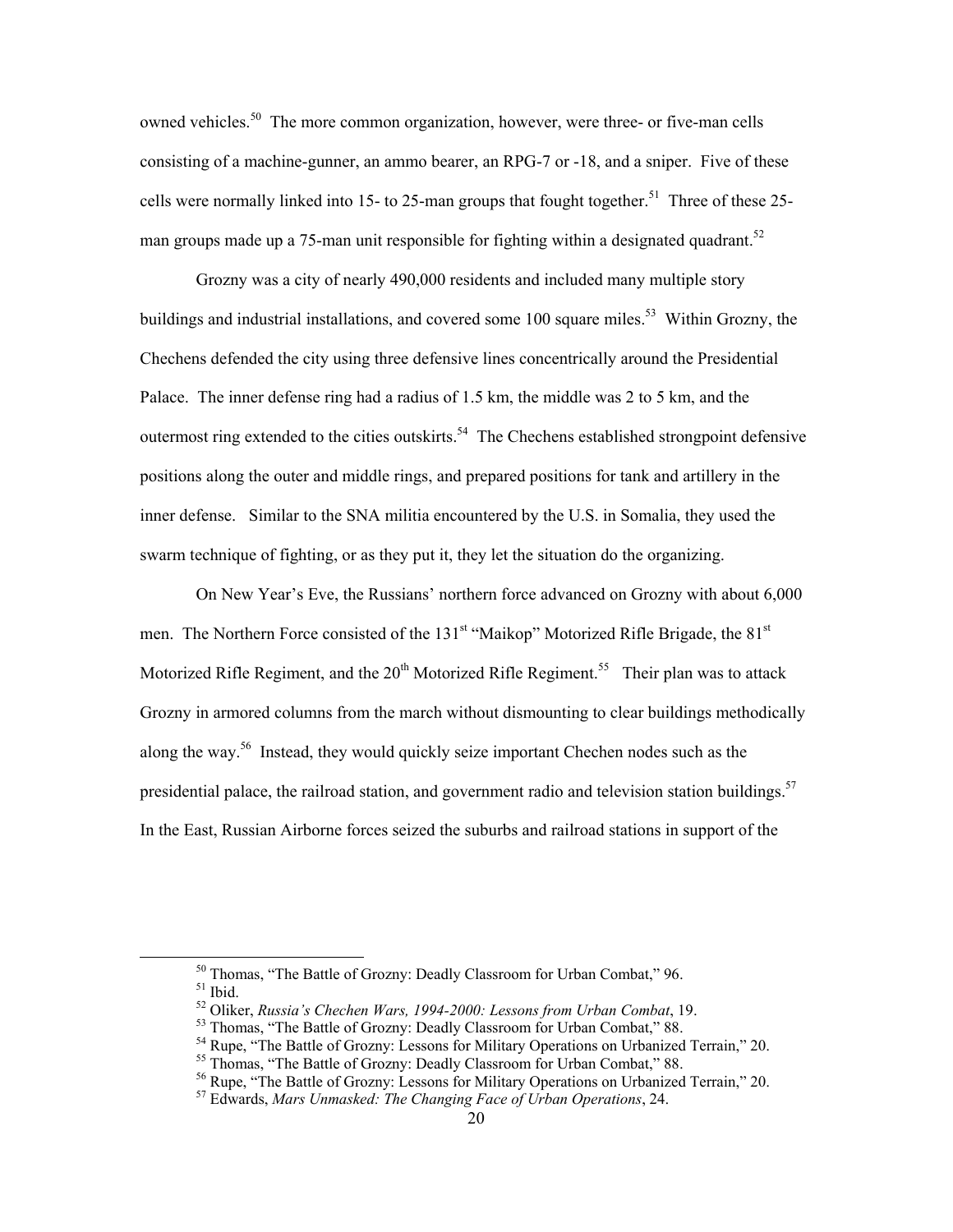Northern force. The forces in the West never advanced on Grozny, because Chechen civilians impeded their advance.<sup>58</sup>

As the northern columns advanced, the Russian soldiers expected to disband poorly trained civilian mobs by demonstrating a mere show of force.<sup>59</sup> Many of the drivers, dismounts and leaders had been drawn from separate forces throughout the Russian Army and hurriedly thrown together for this operation.<sup>60</sup> According to eyewitness accounts, many of the soldiers in this non-cohesive unit were impaired by consumption of Vodka and asleep in the back of the infantry IFVs.<sup>61</sup> Very few IFVs even had a full complement of dismounts. Further complicating the operation, vehicle commanders did not possess maps of the city and resorted to merely following the vehicles in front of them. $^{62}$  As a result, these columns became lost and rather than advancing rapidly on the Presidential Palace, stumbled into a series of well-planned Chechen ambushes.

The Chechen ambushes destroyed the lead and trail vehicles in the Russian armored columns successfully bottling the remainder of the vehicles into narrow streets that became kill zones. Untrained Russian soldiers remained in their vehicles and offered little to no resistance, believing that they were safer inside their vehicles than outside fighting. This allowed Chechen anti-armor forces to systematically destroy the Russian armored vehicles using either Molotov cocktails thrown from rooftops or RPGs fired from basements or upper floors of the surrounding buildings. Russian tank guns proved ineffective since they could neither depress low enough nor elevate high enough to engage Chechens in the basements, higher floors or rooftops. In some

<span id="page-31-1"></span><span id="page-31-0"></span><sup>&</sup>lt;sup>58</sup> Rupe, "The Battle of Grozny: Lessons for Military Operations on Urbanized Terrain," 21.<br><sup>59</sup> Ibid.<br><sup>60</sup> Oliker, *Russia's Chechen Wars, 1994-2000: Lessons from Urban Combat*, 11.<br><sup>61</sup> Rupe, "The Battle of Grozny: Les

<span id="page-31-3"></span><span id="page-31-2"></span>

<span id="page-31-4"></span>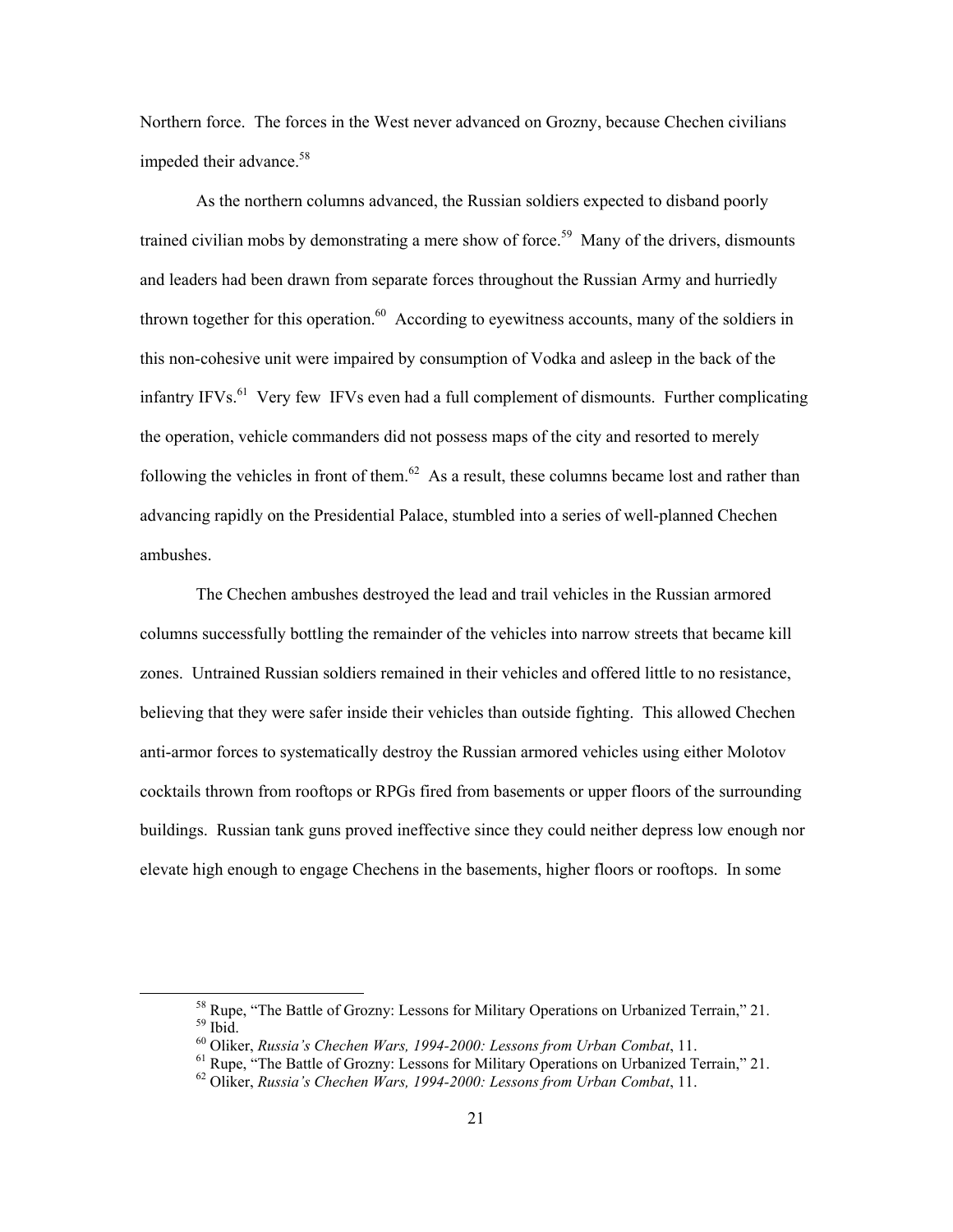instances where soldiers did dismount, the Chechens had barricaded the first floor windows of the surrounding buildings leaving the Russian dismounts to fight and die in the open streets.<sup>[63](#page-32-0)</sup>

The first unit to penetrate into Grozny's center, the  $1<sup>st</sup>$  Battalion of the  $131<sup>st</sup>$  "Maikop" Brigade, fell short of the Presidential Palace. By January 3, 1995 it had lost almost 800 of its 1,000 men, 20 of 26 tanks, and 102 of its 120 armored vehicles.<sup>64</sup> After the devastating losses of January 1-3, the Russians regrouped and adjusted their tactics. They began to fight with combined arms teams using infantry dismounts to clear buildings, supported by teams of two IFVs and a tank.<sup>65</sup> They also used massive amounts of indirect fire. According to some accounts for a period of 20 days, Russian artillery rained down on the town at a rate of up to 4,000 rounds a minute.<sup>66</sup>

By January 10 the Russians had created two corridors into the city to resupply stranded units, and evacuate casualties. It was not until the  $19<sup>th</sup>$  that they gained control of the Presidential Palace but only after bombing it from the air, which forced the Chechens to withdraw. It took the Russians through most of January to seal off Grozny from Chechen reinforcements, and until the end of February to finally gain control of the city of Grozny.<sup>[67](#page-32-4)</sup>

At the end of this first fight for Grozny, the Russian losses were estimated to be 1,500 dead, 6,000 wounded with almost 300 armored vehicles lost.<sup>68</sup> The Chechen losses, although hard to confirm, are estimated at  $3,300-6,700$  killed and untold number of wounded.<sup>69</sup> An estimated 25,000 non-combatants also lost their lives.<sup>70</sup>

<sup>&</sup>lt;sup>63</sup> Arthur L. Speyer, III, The Two Sides of Grozny," in *Capital Preservation: Preparing for Urban Operations in the Twenty-First Century*, ed. Russell W. Glenn (Santa Monica: Rand, 2001), 70.

<span id="page-32-2"></span><span id="page-32-1"></span>

<span id="page-32-0"></span><sup>&</sup>lt;sup>64</sup> Ibid.<br>
<sup>65</sup> Rupe, "The Battle of Grozny: Lessons for Military Operations on Urbanized Terrain," 20.<br>
<sup>66</sup> Thomas, "The Battle of Grozny: Deadly Classroom for Urban Combat," 88.<br>
<sup>67</sup> Edwards, *Mars Unmasked: The Chan* 

<span id="page-32-7"></span><span id="page-32-3"></span>

<span id="page-32-4"></span>

<span id="page-32-5"></span>

<span id="page-32-6"></span>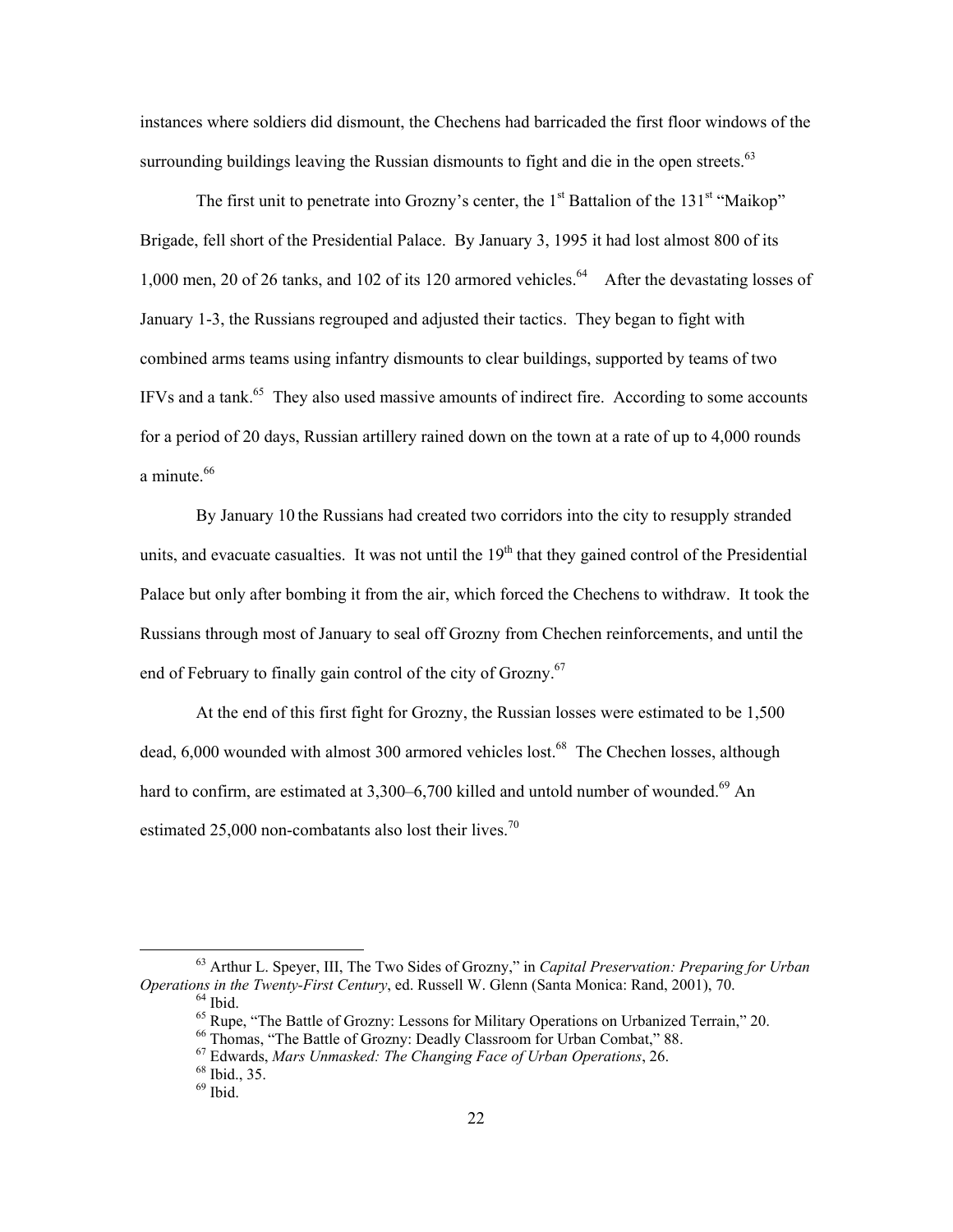#### Lessons Learned

An analysis of the Russian's first Grozny campaign yields numerous lessons for contemporary urban operations. After their initial failures, the Russians relooked their urban tactics by drawing upon lessons they learned in WWII; particularly from their fighting in Berlin.<sup>71</sup> As a result they reverted back to the execution of firepower intensive attrition operations and away from their initial maneuver based operations. Rather than conducting rapid maneuver through the city in an effort to seize "key nodes", they began to methodically clear buildings block by block using heavy amounts of firepower.

They relearned how to clear multi-story buildings and then defend them from Chechen counterattack. They made greater use of combined arms using dismounted forces to lead and clear while armor / mechanized assets and snipers provided overwatch. Additionally they used smoke to screen their movement in the open and employed demolitions to facilitate movement within buildings. Artillery was used to provide both indirect and direct fire support for the clearing teams.

Grozny brought the significance of training for urban operations to the forefront. Urban operations are not simply a modified version of warfare in open terrain. Although many of the principles remain the same, urban warfare with its three dimensional nature and civilian population, is unique and distinct from all other environments. For this reason, armed forces must train to fight in this environment if they are to be successful. The Russian force that entered Grozny had not trained for UO and the results were catastrophic. One Russian officer was quoted as stating that the Russian Army had not rehearsed an assault on a built up area for 20 to 25 years.[72](#page-33-1) The Russian *Spetsnaz[73](#page-33-2)* had indeed trained for urban operations, but only at the small-

<span id="page-33-1"></span><span id="page-33-0"></span>

 <sup>70</sup> Ibid. 71 Oliker, *Russia's Chechen Wars, 1994-2000: Lessons from Urban Combat*, 23. 72 Thomas, "The Battle of Grozny: Deadly Classroom for Urban Combat," 89. 73 Russian Special Forces.

<span id="page-33-2"></span>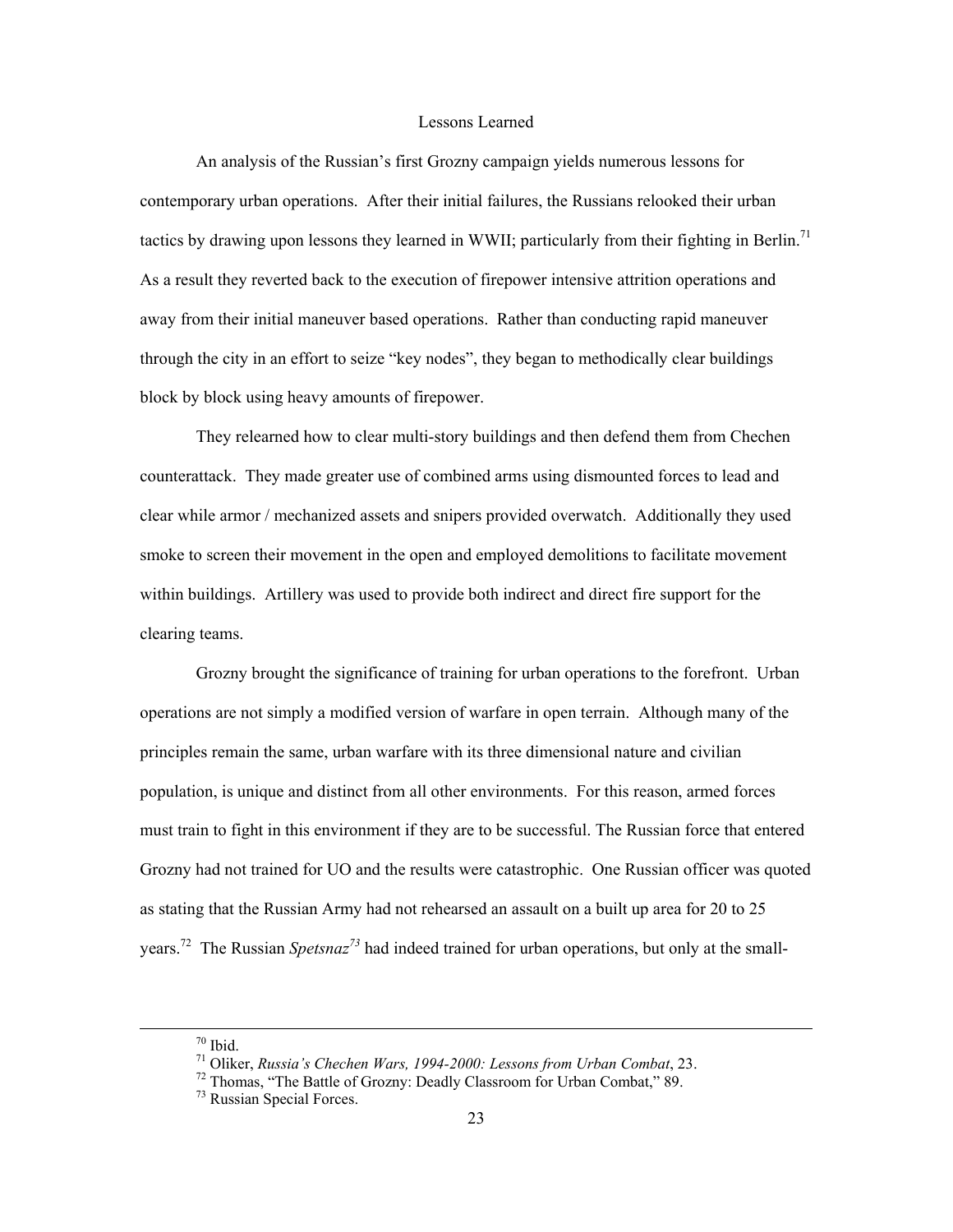scale, counter-terrorist level, not high intensity urban warfare.<sup>74</sup> The motorized, conventional forces that entered Grozny were woefully under-prepared. Only five to six hours of the year's mandated 151 total hours of squad, platoon, and company tactical training had been dedicated to the urban environment.<sup>75</sup>

Employing the right equipment properly in urban operations was another lesson. While Grozny I caused some to conclude that tanks were not suited for fighting in cities, the Russians sought tactics to employ them more effectively. For instance they began using them in combined arms teams as well as devising rudimentary wire mesh screens around the tanks to cause early detonation of incoming shaped charges fired against exposed vehicles.<sup>76</sup>

 The Russians came to believe that the Infantry needed the same capabilities in the direct fire, hand-held mode as could be provided by both artillery and tanks. This became especially relevant when one or both of these assets could not provide support due to obstacles. They also began to employ the thermobaric weapon, the RPO-A Schmel, as "pocket artillery".<sup>77</sup> Finally units were equipped with special devices such as lightweight ladders, grappling hooks, secure / tactical communications at the lowest levels, and remotely piloted vehicles (RPVs).

#### Summary

In examining these two contemporary urban operations, that cover the spectrum of operations, several common themes become apparent. First, both the U.S. and Russian forces initially attempted maneuver operations against an opponent who they possessed a poor intelligence assessment of and ultimately underestimated. This underestimation allowed the U.S. and the Russians to be surprised by an unsophisticated enemy, armed with a healthy supply of RPG's, and who were not afraid to fight. Second, both forces initially failed to conduct their urban operations with a fully integrated combined arms team, much less a joint effort. And

<span id="page-34-0"></span><sup>&</sup>lt;sup>74</sup> Oliker, *Russia's Chechen Wars, 1994-2000: Lessons from Urban Combat*, 8.<br><sup>75</sup> Ibid., 25.<br><sup>76</sup> Ibid., 25.

<span id="page-34-1"></span>

<span id="page-34-3"></span><span id="page-34-2"></span>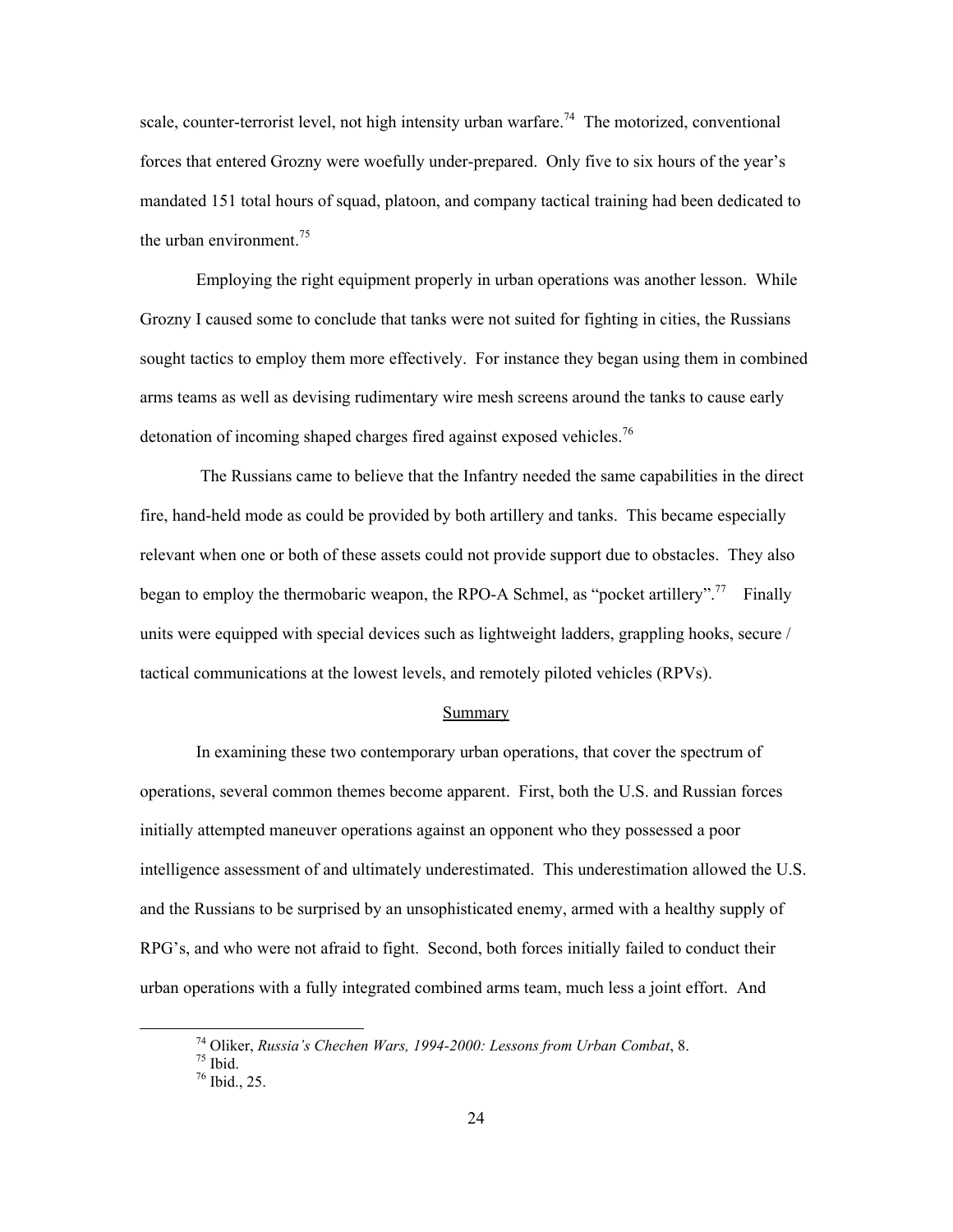finally both forces had to cope with the additional challenges and dilemmas posed by the presence of civilians on the battlefield in the urban environment. To overcome their initial failings, both the U.S. and Russian forces changed their operational approach from one of maneuver to one of heavy firepower in an attrition style operation. In addition, after sustaining casualties and loss of friendly lives, both forces eventually adopted improved, combined arms tactics, while at the same time resorting to the killing of civilians and the infliction of greater collateral damage.

These two vignettes provide a brief look at the nature of the contemporary UO environment. Furthermore, they offer what is representative of future urban warfare and the lessons they provide should be used to develop how the Army prepares for urban operations. These vignettes should lead one to ask whether or not the U.S. Army is adequately prepared to fight in the contemporary urban environment. Do our urban operation's doctrine, training and resourcing programs address the challenges faced by the forces involved in these two operations? And finally, how feasible are emerging doctrinal concepts such as nodal attack in an environment like those of Mogadishu and Grozny? In the next chapter the author will attempt to answer some of these questions by first looking at the state of the Army's UO doctrine.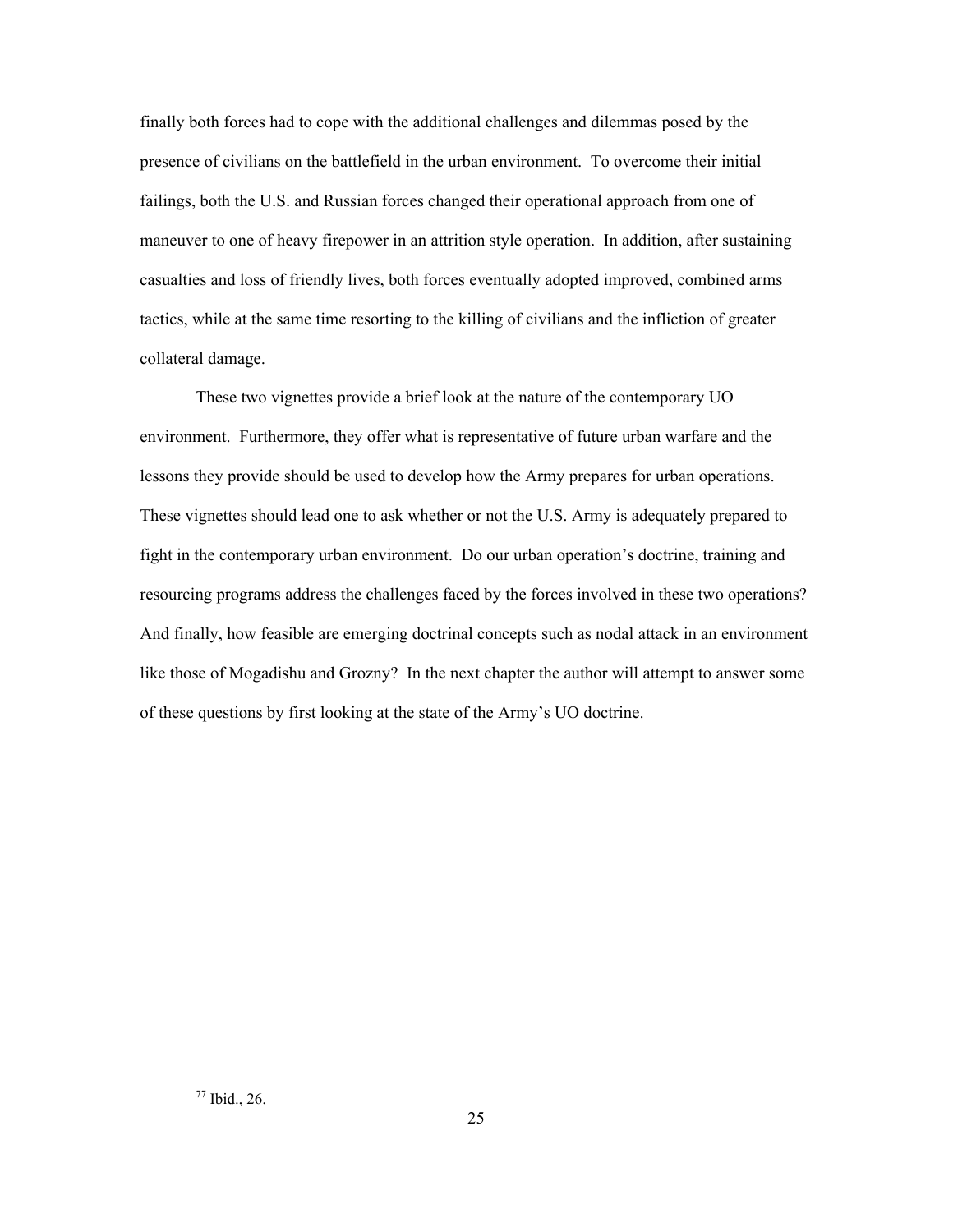### CHAPTER 4

# **URBAN OPERATIONS DOCTRINE**

Each urban operation will be distinct from any other….Therefore, there will always exist an innate tension between Army doctrine, the actual context of the urban operation, and future realities.

FM 3-06, Urban Operations

#### Introduction

Doctrine is the cornerstone for how the U.S. Army fights. It provides the military organization with a common philosophy, a language, a purpose, and a unity of effort.<sup>78</sup> It establishes the fundamental principles that guide military actions, provides a common perspective from which U.S. forces can plan and operate and ultimately influences the way forces train, equip, and organize. Without doctrine providing a beacon, these activities would not be synchronized, but would occur in an ad hoc manner.<sup>79</sup> Training particularly relies on doctrine for uniform standards and consistency in an organization's methods. Furthermore, the new FM 3-0 concept of strategic responsiveness means units must get training right before being alerted, not after.<sup>80</sup>

To remain relevant, doctrine must be continually re-evaluated and improved, especially in an era of rapidly changing operational environments and evolving technology. Over the last decade, this re-evaluation of our UO doctrine has been slow to evolve despite numerous calls for its improvement from both within and outside of DOD. In the past two years however, the realization that cities are important in the COE has caused a flurry of activity to improve our UO capabilities, particularly in the doctrine arena. Because of the importance of doctrine to the entire

<span id="page-36-1"></span><span id="page-36-0"></span>

 <sup>78</sup> U.S. Army, FM 3-06 *Urban Operations*, 2002, viii. 79 Russel W. Glenn, *We Band of Brothers: A Call for Joint Operations Doctrine*, (Santa Monica, CA: Rand, 1999), 17.<br> $\frac{80}{1}$  Ibid.

<span id="page-36-2"></span>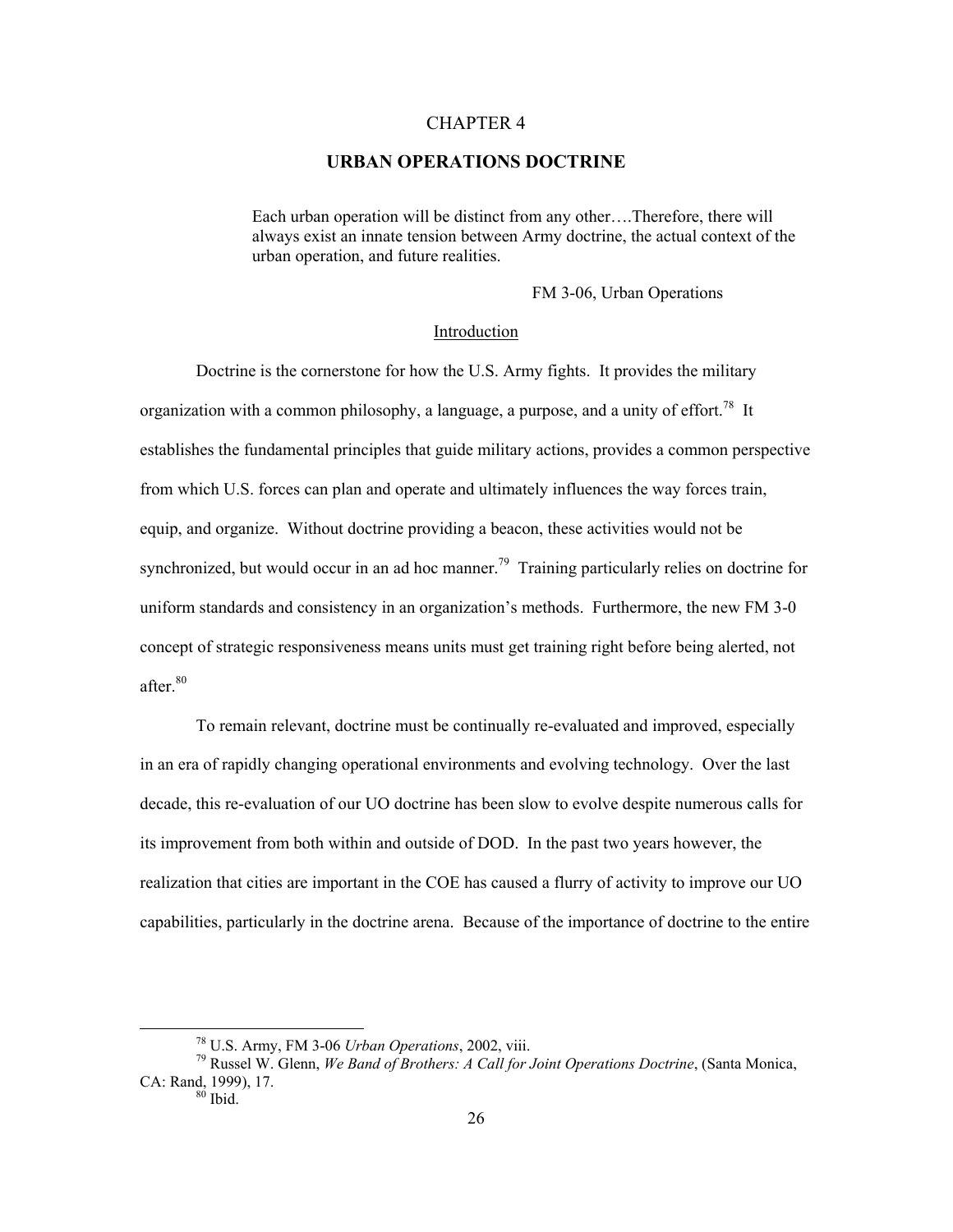DOTMLF<sup>81</sup> process, this has been the initial focus of DOD in its attempts to transform our force's capabilities to conduct UO.

### UO Doctrine Shortfalls

As early as 1994, the Defense Science Board concluded that UO would continue to be a major concern for U.S. forces and recommended that DOD take a systematic approach to improving urban warfighting capabilities including the establishment of joint doctrine.<sup>82</sup> The need for joint doctrine was further emphasized in a February 2000 GAO report, which found current Army and Marine Corps urban doctrine only focused on how their respective forces conducted UO rather than operations in which multiple services and allies operated with one another.<sup>83</sup> The report also stated that UO doctrine was oriented towards European cities, the focus of the Cold War, rather than the more primitive cities of developing nations. Finally, UO doctrine did not address the complexities and challenges of the modern urban battlespace such as the presence of civilians, shantytowns, and complex city infrastructure.

The following additional UO doctrinal shortfalls were also noted by numerous sources, namely the RAND Corporation's Arroyo Center:<sup>84</sup>

- UO doctrine lacked a combined arms focus
- Too focused on high-intensity UO; did not address the full spectrum
- Too tactically focused; did not cover the operational level<br>■ Did not adequately describe the nature of urban areas
- Did not adequately describe the nature of urban areas
- Based on Cold War enemy threat, primarily Warsaw Pact forces
- Shortfalls in intelligence collection, analysis, and dissemination in the UO environment
- Lacked guidance for Command and Control; particularly in the joint and combined environment
- **EXECUTE:** Limited reference to non-combatant considerations
- Did not describe weapons effects beyond infantry weapons
- **Possessed limited training beyond infantry battle drills**

<span id="page-37-2"></span><span id="page-37-1"></span><span id="page-37-0"></span>

<sup>&</sup>lt;sup>81</sup> Doctrine, Organization, Training, Materiel, Leadership, People, Facilities <sup>82</sup> Defense Science Board, *Report of the Defense Science Board Task Force on Military Operations in Built-Up Areas (MOBA),* (Washington, D.C.: Office of the Under Secretary of Defense for Acquisition and Technology, 1994), 57. 83 GAO, *Military Capabilities: Focused Attention Needed to Prepare U.S. Forces for Combat in*

*Urban Areas*: 8.

<span id="page-37-3"></span><sup>84</sup> Russell W. Glenn, *Denying the Widow-Maker: Summary of Proceedings RAND-DBBL Conference on Military Operation s on Urbanized Terrain*, (Santa Monica, CA: RAND, 1998), 12-14.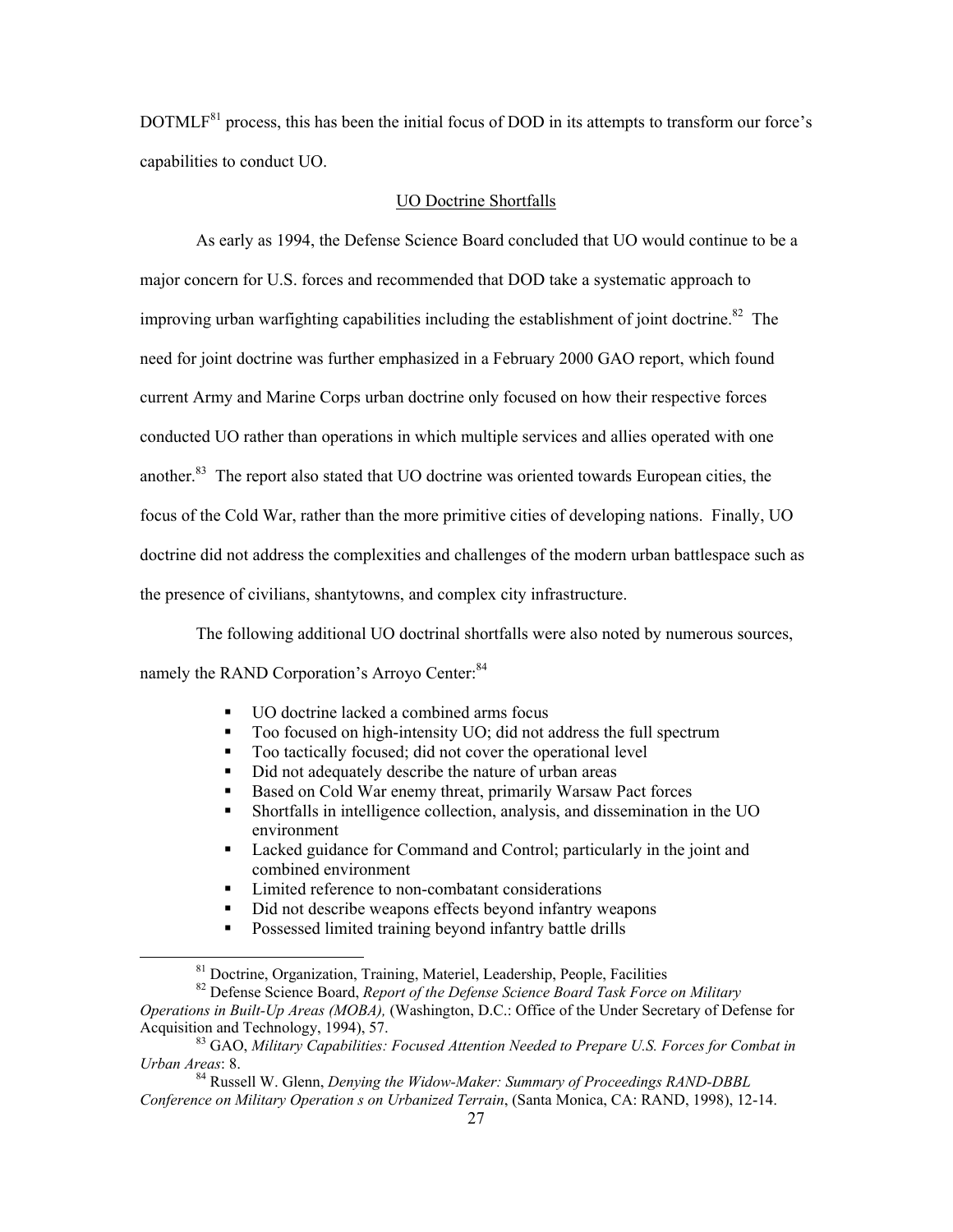Based on these negative assessments of the Armed Forces UO doctrine, it was evident that our doctrine needed to be updated and in some cases new concepts developed.

### Joint UO Doctrine

Joint doctrine provides military officers who will lead joint military operations, guidance for conducting joint and combined activities across the broad spectrum of military operations. Lessons from Mogadishu and Grozny displayed the importance and necessity of conducting joint operations when fighting in cities, yet as late as 2000 our forces still possessed no written doctrine for joint UO.

To rectify the lack of joint UO doctrine, the Office of the Secretary of Defense (OSD) for Policy established an informal urban working group to develop this much needed joint doctrine as well as develop a master plan for the coordination of all of the services UO development.<sup>85</sup> In addition, the Joint Staff (J8) now chairs a general officer-level Special Studies Group to advise the Secretary of Defense regarding the establishment of a DOD Executive Agent and the development of a DOD Master Plan to address urban capabilities.<sup>[86](#page-38-1)</sup>

In September 1999, the Joint Urban Working Group obtained agreement from the services for an initial concept for conducting urban operations jointly in urban settings.<sup>87</sup> The Marine Corps was assigned the responsibility of producing a joint publication (JP 3-06) that integrates current service efforts to develop doctrine and defines terminology for joint urban operations.[88](#page-38-3) JP 3-06, expected to be published in June 2001, is still in its final coordinating draft phase, with a new expected publication date of June 2002. In the interim the Air Force has

<sup>&</sup>lt;sup>85</sup> Joint Advanced Warfighting Program. "Draft DOD Roadmap for Improving Capabilities for Urban Operations", 20 November 2001, 5.

<span id="page-38-3"></span><span id="page-38-2"></span><span id="page-38-1"></span><span id="page-38-0"></span>

<sup>&</sup>lt;sup>36</sup> Ibid, 5.<br><sup>87</sup> GAO, *Military Capabilities: Focused Attention Needed to Prepare U.S. Forces for Combat in Urban Areas*, 9.<br><sup>88</sup> Ibid.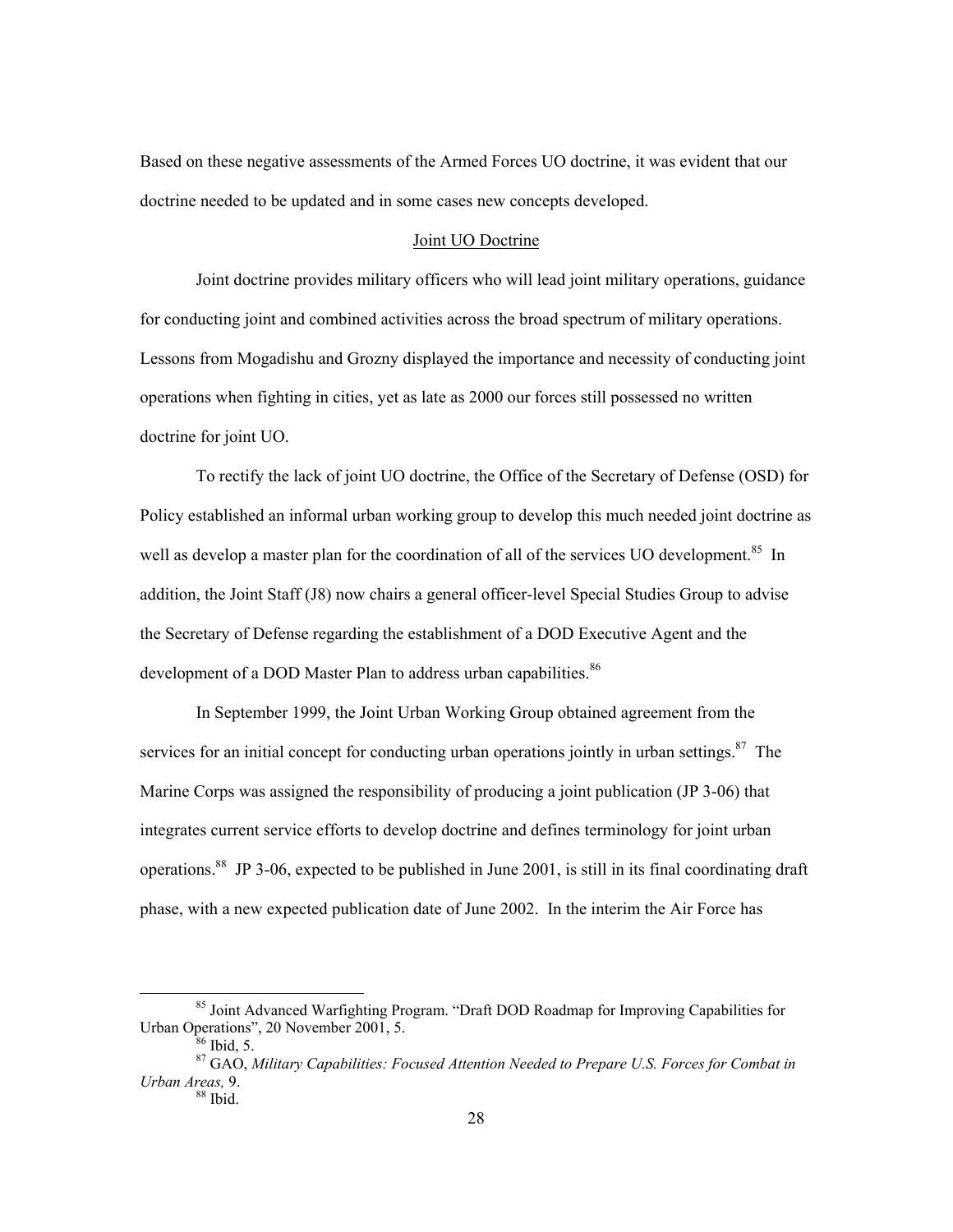published a *Handbook for Joint Urban Operations*, providing the first joint UO doctrine for the U.S Armed Forces.<sup>[89](#page-39-0)</sup>

### Army UO Doctrine

In the past two years, the Army has made great strides forward in the development and re-writing of its UO doctrine. The new FM 3-0 Operations sets the tone for these operations in a clear break from the 1993 version of FM 100-5 Operations. Whereas previous doctrine stressed bypassing cities, which slowed maneuver forces' tempo, FM 3.0 states that cities are likely battlegrounds that will require full-spectrum dominance. It also recognizes that urban operations occur in an "environment" rather than merely "complex terrain" with man-made obstacles. They are unique operations that require detailed intelligence preparation of the battlefield (IPB), careful planning, and thorough preparation.<sup>90</sup> UO are further complicated by an intricate social structure of the population as well as the nature of three-dimensional topography.<sup>[91](#page-39-2)</sup>

Previous Army doctrine was primarily based on two manuals, FM 90-10 *Military Operations on Urban Terrain*, dated August 1979 and FM 90-10-1 *An Infantryman's Guide to Combat in Built-Up Areas,* dated May 1993. This doctrine's focus was on the Air Land Battle, conventional Warsaw Pact threats, high-intensity combat, and phased operations.  $92$  In reviewing these manuals, the Army found that while many doctrinal principles were still valid, these documents fell short of what the Army needed in the contemporary urban environment.<sup>93</sup> For instance, FM 90-10 had not been updated since it was first published in August 1979, and FM 90- 10-1, *An Infantryman's Guide to Combat in Built-Up Areas*, was exactly that; it was an

 <sup>89</sup> U.S. Department of Defense, *Handbook for Joint Urban Operations*. (Washington, D.C.: U.S.

<span id="page-39-2"></span><span id="page-39-1"></span><span id="page-39-0"></span><sup>&</sup>lt;sup>90</sup> U.S. Army, FM 3.0 *Operations*, Washington D.C.: Department of the Army, 2001, 6-76 <sup>91</sup> Ibid. 6-76 <sup>92</sup> Combined Arms MOUT Task Force, "Mission Need Statement For Urban Operations Training

Capability." Annex A, 23 Feb 2001, 5-6.

<span id="page-39-4"></span><span id="page-39-3"></span> $^{53}$  Mr. John Bastone, Combined Arms Task Force, phone interview with author on Feb. 5, 2002.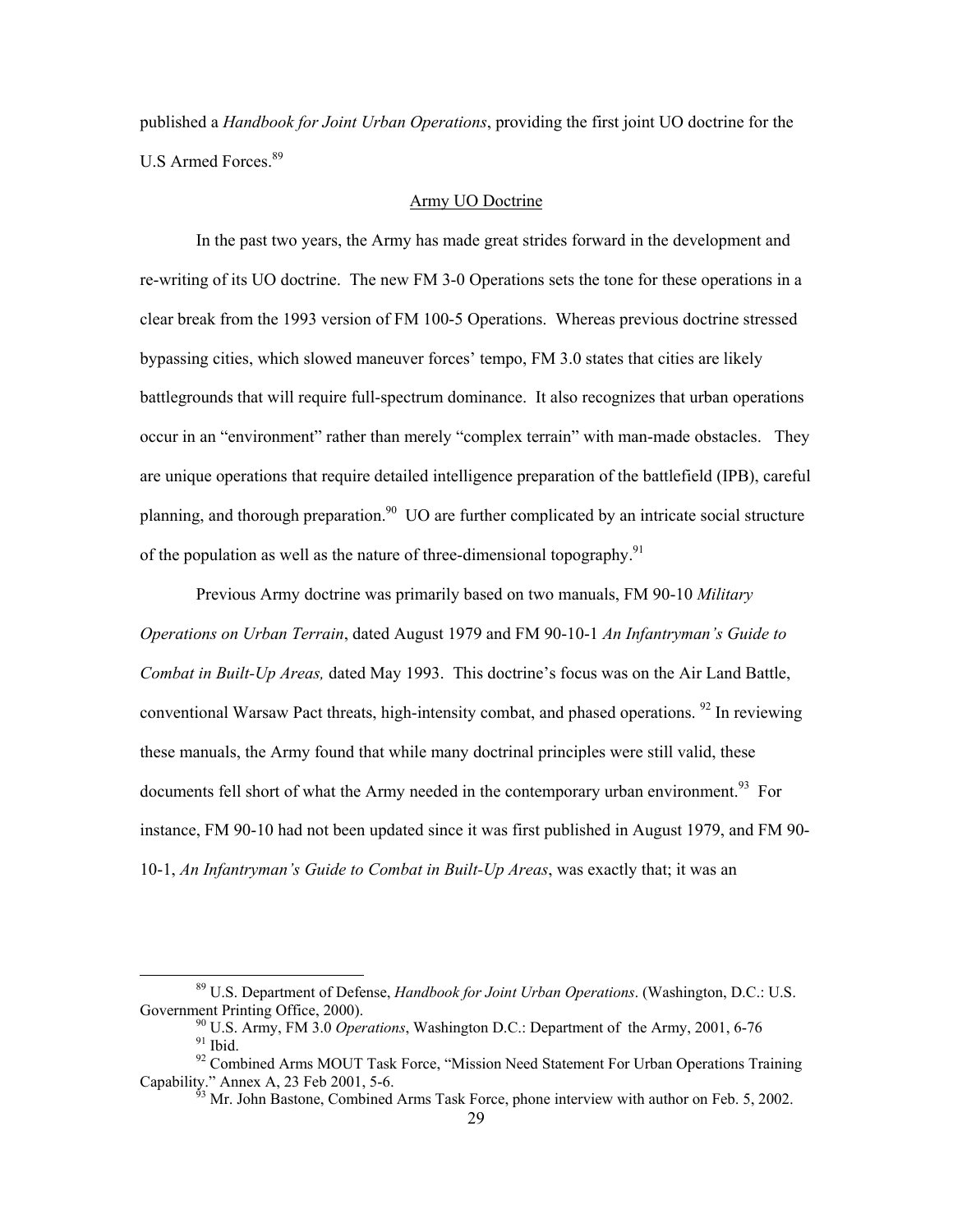Infantryman's guide that lacked a broader combined arms perspective.<sup>94</sup> Other Army doctrinal manuals provided little guidance for those seeking to prepare for  $UO$ .<sup>[95](#page-40-1)</sup>

The new Army UO doctrine thoroughly addresses the doctrinal shortfalls possessed by the previous versions of the Army's manuals and publications. FM 3-06 *Urban Operations* and FM 3-06.11 *Combined Arms Operations in Urban Terrain* now provide the Army's capstone doctrinal base for urban operations. Unlike in the past, this new doctrine is no longer solely tactical in nature. FM 3-06, which replaces FM 90-10, focuses on the operational level of urban operations, whereas FM 3-06.11 is a combined arms tactical guide that replaces FM 90-10-1.

In addition to covering joint and multi-national / coalition issues, the new doctrine is deeply rooted in a combined arms approach to urban fighting across the full spectrum of operations; offensive, defensive, stability and support. While high-intensity combat is still prevalent throughout, these manuals also outline operations at the lower end of the operational spectrum. It addresses many of the contemporary urban challenges such as non-contiguous battlefields, asymmetrical threats, non-lethal weapons effects, information operations, ROE (collateral damage / non-combatants casualties), and transitions (stability and support operations to combat operations and back). $96$ 

In addition to the two capstone UO manuals, a comprehensive effort has been ongoing throughout the Army to update proponent manuals across TRADOC. Urban operations appendices to FMs 3-21.30 (7-30), *The Infantry Brigade;* 3-21.20 (7-20), *The Infantry Battalion;*  and 3-21.10 (7-10), *The Infantry Rifle Company* have been approved by the United States Army Infantry School (USAIS).<sup>97</sup> Other branches such as Armor, Aviation, and Engineers are also

 <sup>94</sup> Russell W. Glenn, *Marching Under Darkening Skies: The American Military and the Impending*

<span id="page-40-3"></span><span id="page-40-2"></span><span id="page-40-1"></span><span id="page-40-0"></span>

<sup>&</sup>lt;sup>95</sup> Ibid.<br><sup>96</sup> Joint Advanced Warfighting Program. "Draft DOD Roadmap for Improving Capabilities for Urban Operations", 20 November 2001, 5.

 $97$  Combined Arm MOUT Task Force, "Mission Need Statement For Urban Operations Training Capability." Annex A, 23 Feb 2001, 5-6.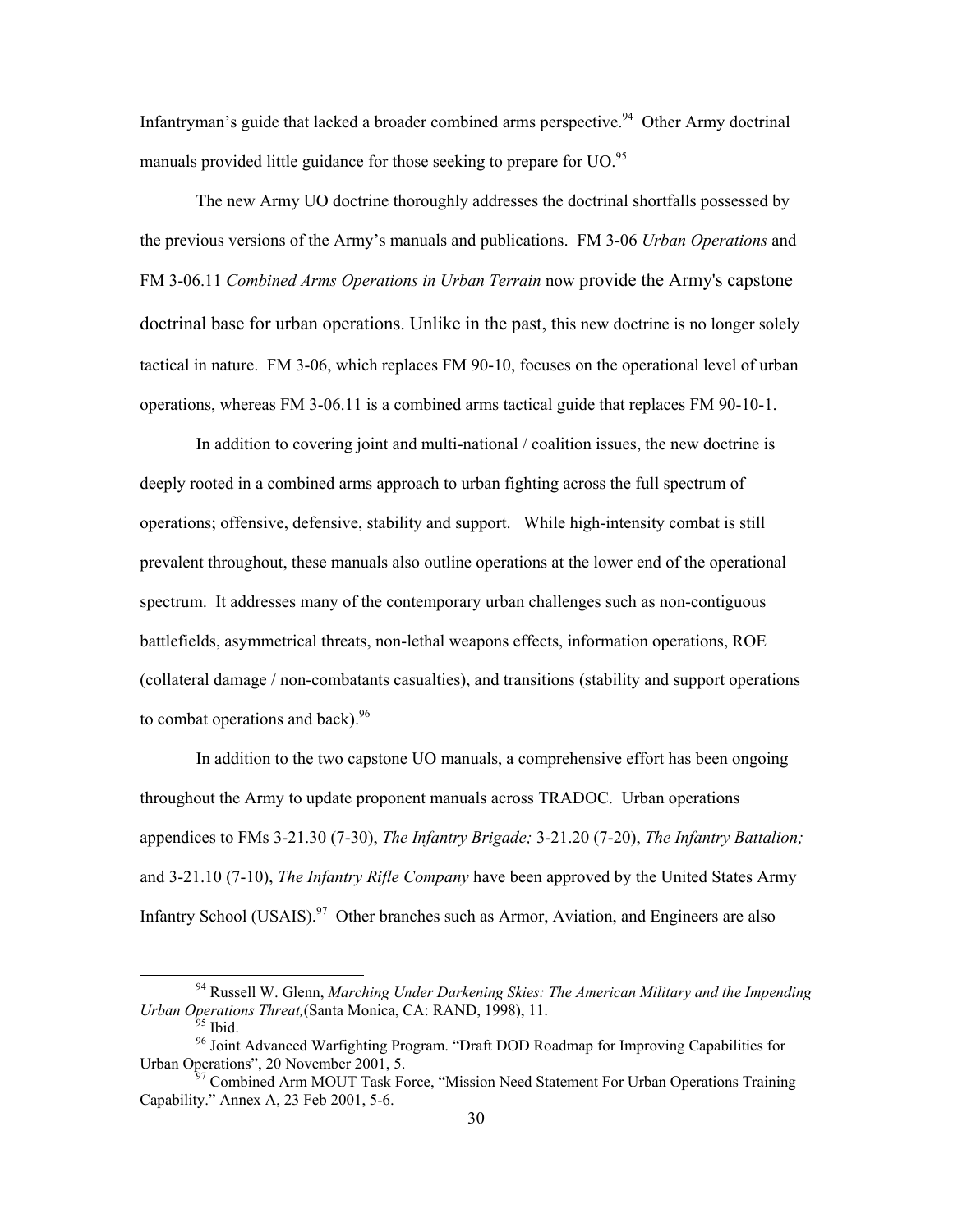reworking their doctrinal manual base to nest with the new capstone manuals. Finally, to ensure that training and  $TTPs^{98}$  are linked into the new UO doctrine, Mission Training Plans (MTP's) are being updated, thus ensuring the establishment of adequate training standards.<sup>99</sup>

# Emerging Doctrinal Concepts

### Joint Doctrine

Besides just updating current doctrinal concepts, DOD is attempting to develop new concepts for how we conduct UO. Traditional approaches to UO have been considered "attritionist" in their approach due largely to the difficulty in acquiring information in the urban environment.<sup>100</sup> Without information regarding the nature, positions, and movements of the enemy force, the friendly force commander must rely on approaches that are static(siege), indiscriminate(rubble-ization), or which trade casualties for information by sending ground-forces blindly forward to establish and maintain close contact with the enemy (frontal assault).<sup>101</sup>

The draft Joint Doctrine for Urban Operations utilizes the following operational framework: Understand, Shape, Engage, Consolidate, and Transition (USECT).<sup>102</sup> In the past, urban operations have emphasized the **Engage** component due to the lack of information.<sup>103</sup> Emerging approaches intend to leverage the **Understand** and **Shape** components prior to engaging by utilizing precision effects from less vulnerable positions.<sup>104</sup> This new concept attempts to achieve a "maneuverist" approach to UO through superior information, shaping operations, and precision strike against enemy nodes (see figure 1).<sup>105</sup> The intent is to achieve a

<span id="page-41-1"></span><span id="page-41-0"></span>

<sup>&</sup>lt;sup>98</sup> Techniques, Tactics, and Procedures<br><sup>99</sup> Mr. John Bastone, Combined Arms MOUT Task Force, Phone interview with author on Feb.5,

<span id="page-41-4"></span><span id="page-41-3"></span><span id="page-41-2"></span>

<sup>&</sup>lt;sup>100</sup> "A Concept for Future Military Operations on Urbanized Terrain," A-1.<br><sup>101</sup> Joint Advanced Warfighting Program. "Draft DOD Roadmap for Improving Capabilities for<br>Urban Operations", 20 November 2001, 5.

<sup>&</sup>lt;sup>102</sup> U.S. Department of Defense, Joint Staff, "Doctrine for Joint Urban Operations." Joint Publication 3-06. Final Draft, 2002.

<sup>&</sup>lt;sup>103</sup> Joint Advanced Warfighting Program. "Draft DOD Roadmap for Improving Capabilities for Urban Operations", 20 November 2001, 5-6.<br>  $\frac{104}{105}$  Ibid.

<span id="page-41-6"></span><span id="page-41-5"></span>

<span id="page-41-7"></span>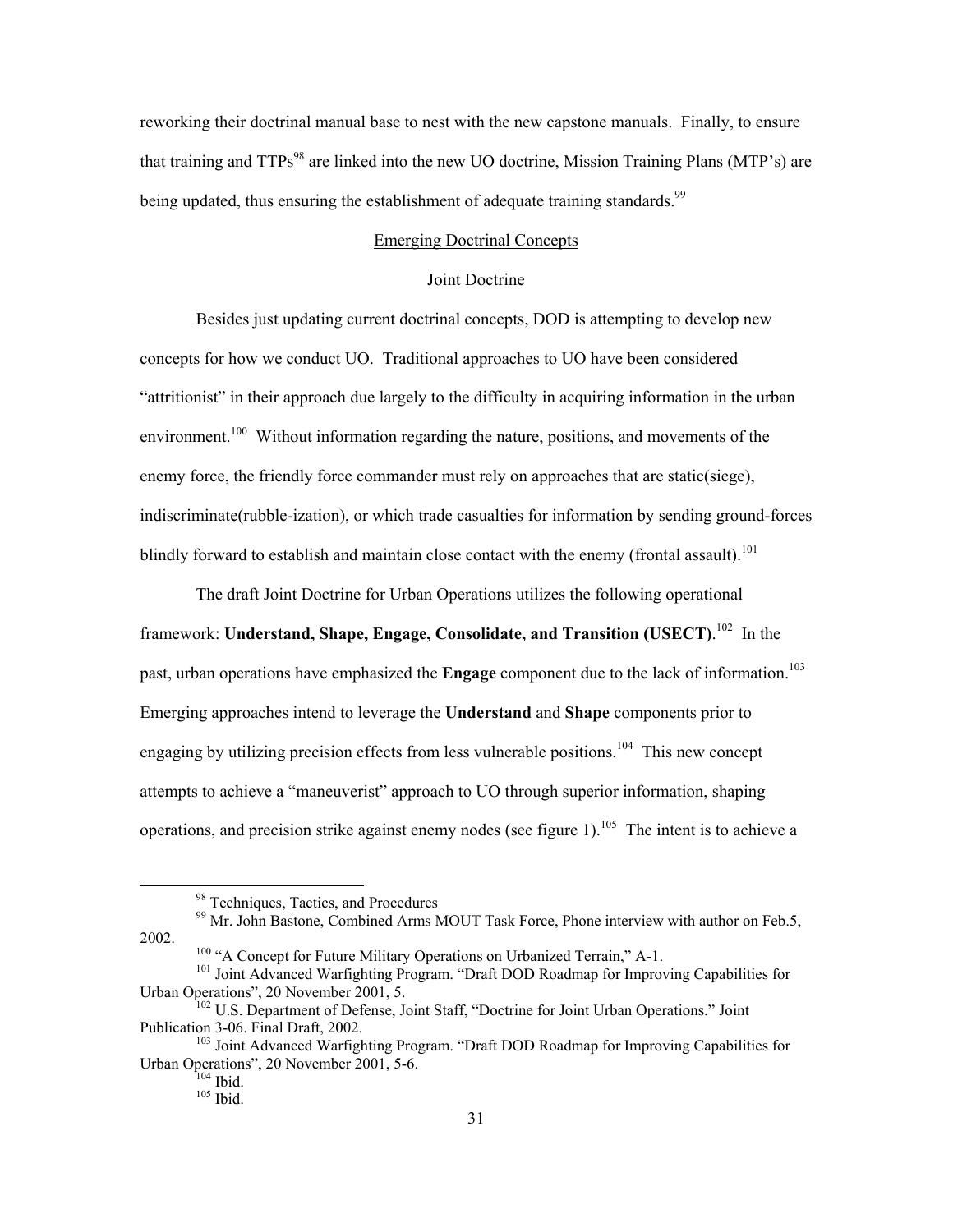more surgical approach than traditional methods with the prospect of significantly reducing both friendly and civilian casualties, as well as collateral damage.<sup>106</sup> The linchpin to this approach is the ability to collect superior information and intelligence thereby gaining a better understanding within the urban environment. This requires capabilities that we do not yet possess.

One of the challenges with emerging doctrine is the concept of isolating, conducting precision strike against, and seizure of enemy nodes. This concept briefs well, but as seen in Mogadishu and Grozny, the enemy in contemporary UO may not always possess critical nodes, or identifiable centers of gravity. In the two instances listed, the enemy conducted what could better be described as a swarm technique, and was virtually non-nodal.



Figure 1. Emerging Joint UO Concepts

107

Joint experimentation must be conducted to validate these emerging doctrinal concepts. Such experimentation can determine the operational and technical requirements needed to successfully execute these future concepts. To achieve this, there must be a joint executive

<span id="page-42-0"></span>

<sup>&</sup>lt;sup>106</sup> Ibid, 9<br><sup>107</sup> Joint Advanced Warfighting Program. "Draft DOD Roadmap for Improving Capabilities for Urban Operations", 20 November 2001, 9.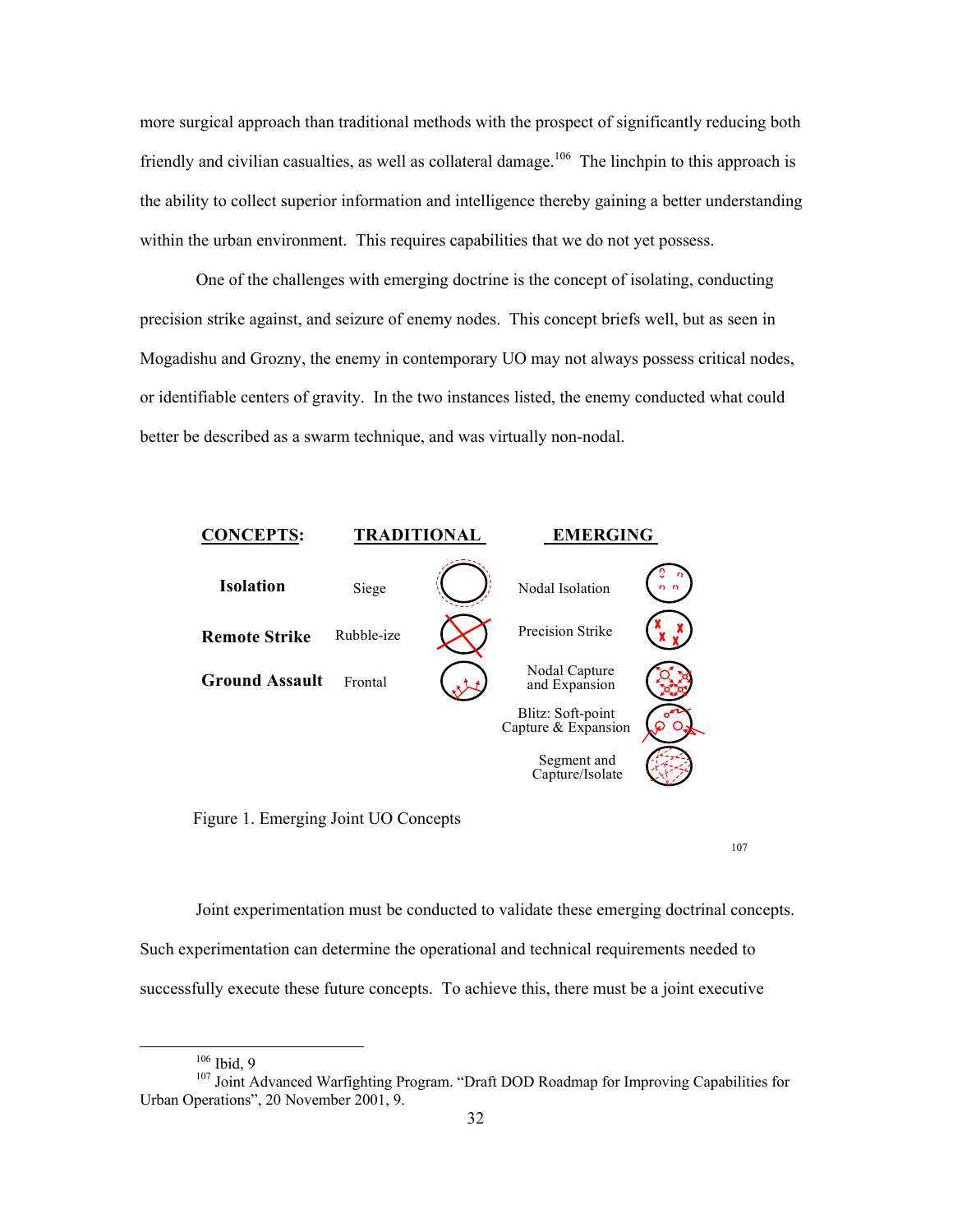agency to provide oversight, which the US Joint Forces Command (JFCOM) has been designated to provide. However, JFCOM is not planning to activate this agency until January  $2003$ <sup>108</sup>

### Army UO Doctrine

The Army's emerging UO doctrinal concepts are very similar to those found in the JP 3- 06. In particular the Army has also established a new operational framework with the following components: **Assess, Shape, Dominate, Transition (ASDT)**. [109](#page-43-1) These four components provide a framework for viewing the application of Army combat power and capabilities within the urban environment.<sup>110</sup> The Army's UO framework varies from the Joint UO framework by substituting the Understand component with Assess, and the joint doctrine's Engage and Consolidate with Dominate. While the semantics vary somewhat between the two, they are virtually the same.

The new Army UO also uses the nodal concept, particularly in urban offensive operations. For instance the new doctrine states:

> In urban offensive operations, forces achieve dominance by successfully striking the enemy's center of gravity using multiple offensive actions from unexpected directions and throughout all dimensions. Army forces aim to dominate identifiable decisive points. Successful efforts against decisive points lead to effects on the center of gravity.<sup>111</sup>

The same challenges exist with this concept as mentioned with joint doctrine. Until our ISR capabilities are dramatically improved, its doubtful we will be able to conduct precision strike and dominant maneuver within cities, destroying the enemy's vulnerable nodes, thus causing his center of gravity to collapse.

Even if the nodes can be identified and isolated, at some point in the tactical level fight, ground forces will be required to conduct close quarters combat with enemy forces. For this

<span id="page-43-1"></span><span id="page-43-0"></span>

<sup>&</sup>lt;sup>108</sup> Mr. John Bastone, Phone Interview, Feb.5, 2002.<br><sup>109</sup> U.S. Army, FM 3-06 *Urban Operations*, Washington D.C.: Department of the Army, 2002, 5-1,5-2.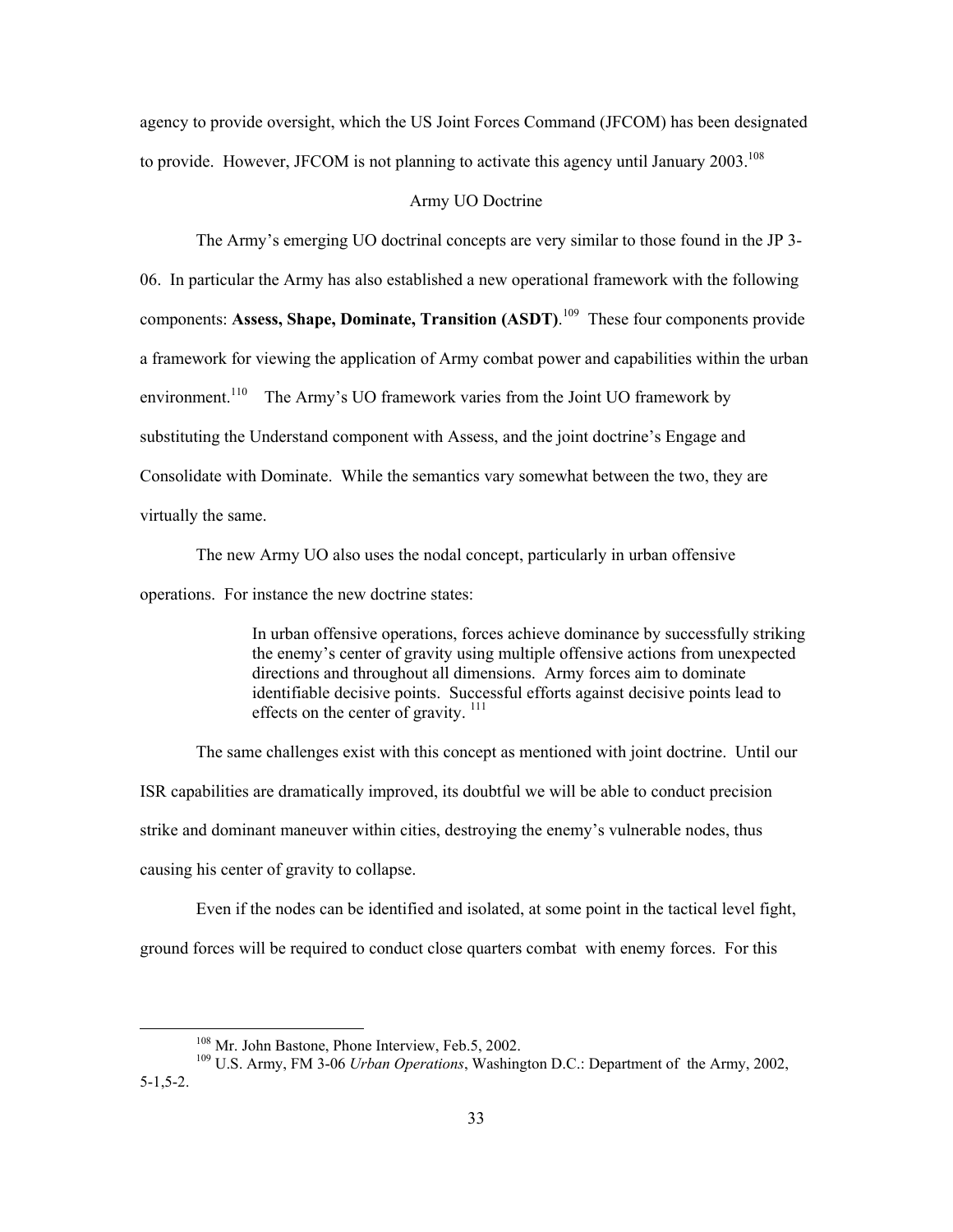reason the Army's new doctrine appears to still bridge the gap between legacy force UO doctrine and future concepts as demonstrated in figures 2 and 3 listed below.<sup>112</sup>



Figure 2. UO Offensive Framework Figure 3. UO Defensive Framework



# Summary

In summary, UO doctrine has undergone a long overdue re-write and is still being developed to make it relevant to the contemporary urban operating environment. At the Joint level there is an interim Joint UO document (T*he Handbook for Joint Urban Operations*) while JP 3-06 is being finalized. This new doctrine develops important future concepts in an attempt to solve UO dilemmas by significantly reducing both friendly and civilian casualties, as well as collateral damage. Many of the new joint doctrine concepts, such as nodal attack, still require further testing to ensure these concepts are valid as well as to develop services' contributions. This is an initiative that should be the first priority of the joint executive agency, which should be activated immediately, not a year from now.

<span id="page-44-0"></span>

 <sup>110</sup> Ibid. 111 Ibid, 5-6. 112 U.S. Army, FM 3-06.11 *Combined Arms Operations In Urban Terrain*, Washington D.C.: Department of the Army, 2002, 4-16, 5-8.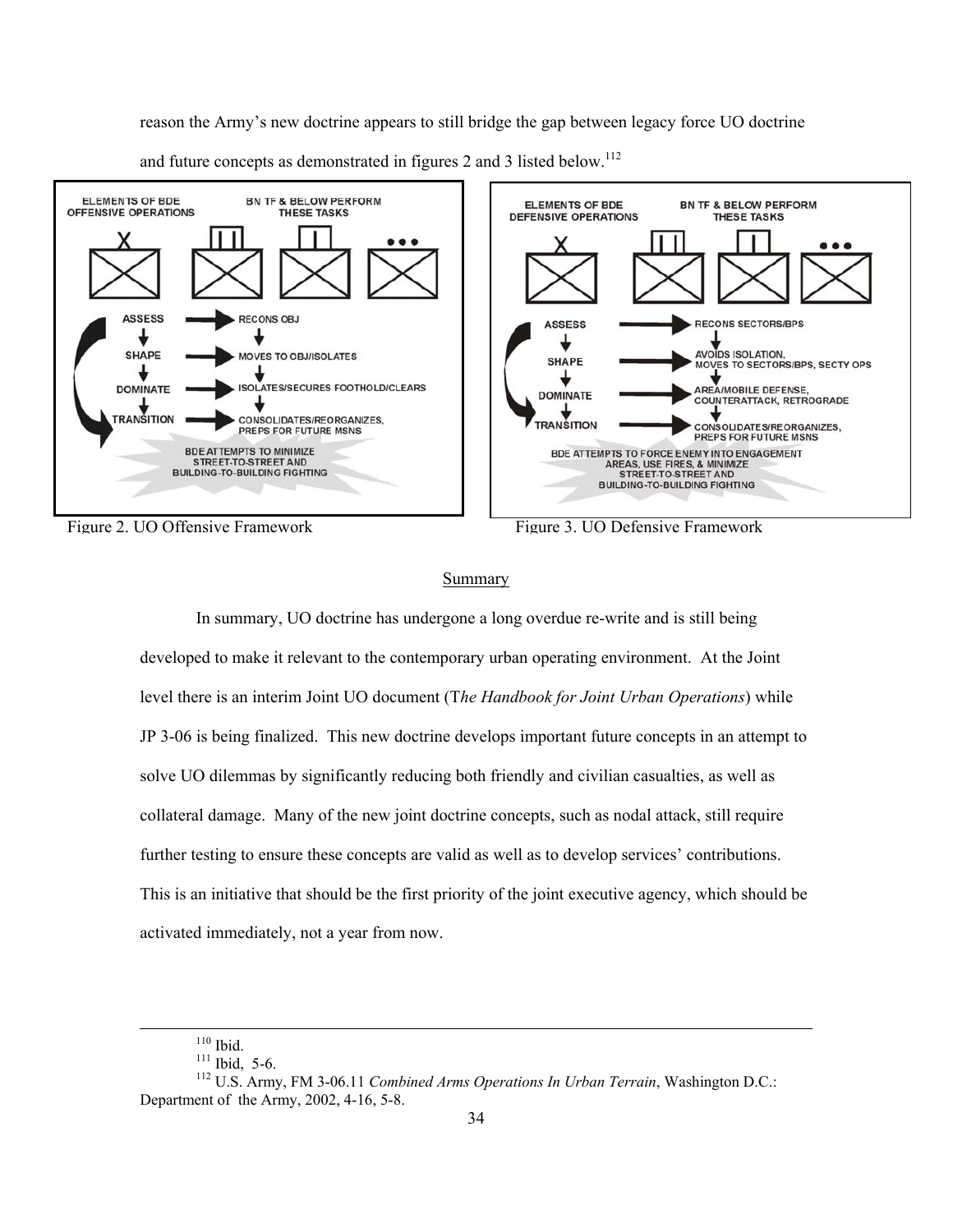Army service UO doctrine adequately addresses joint and coalition issues for urban operations and is nested with the emerging joint doctrine concepts. It has also advanced to cover the operational level of UO across the full spectrum with the development of FM 3-06 and continues to possess a strong tactical base through FM 3-06.11. Furthermore it is now a combined arms doctrine vice merely an infantryman-focused, tactical level doctrine.

What is required for current forces is a doctrine that will apply within the parameters of our current capabilities. Although the Army is moving towards urban operations that greater emphasize the assess and shape components, it realizes that our ISR capabilities are not yet fully developed. While Army UO doctrine possesses new operational framework concepts, it does still provide a bridge between the gap in our current legacy capabilities and future objective force capabilities that we wish to achieve.

Finally doctrine drives training…training supports doctrine. Our UO doctrinal foundation has been laid, and now the Army needs to begin to build the rest of the structure through training, organizing and equipping the force for fighting in the urban environment. But as we will see in the next chapter, where doctrine now leads, training has struggled to follow.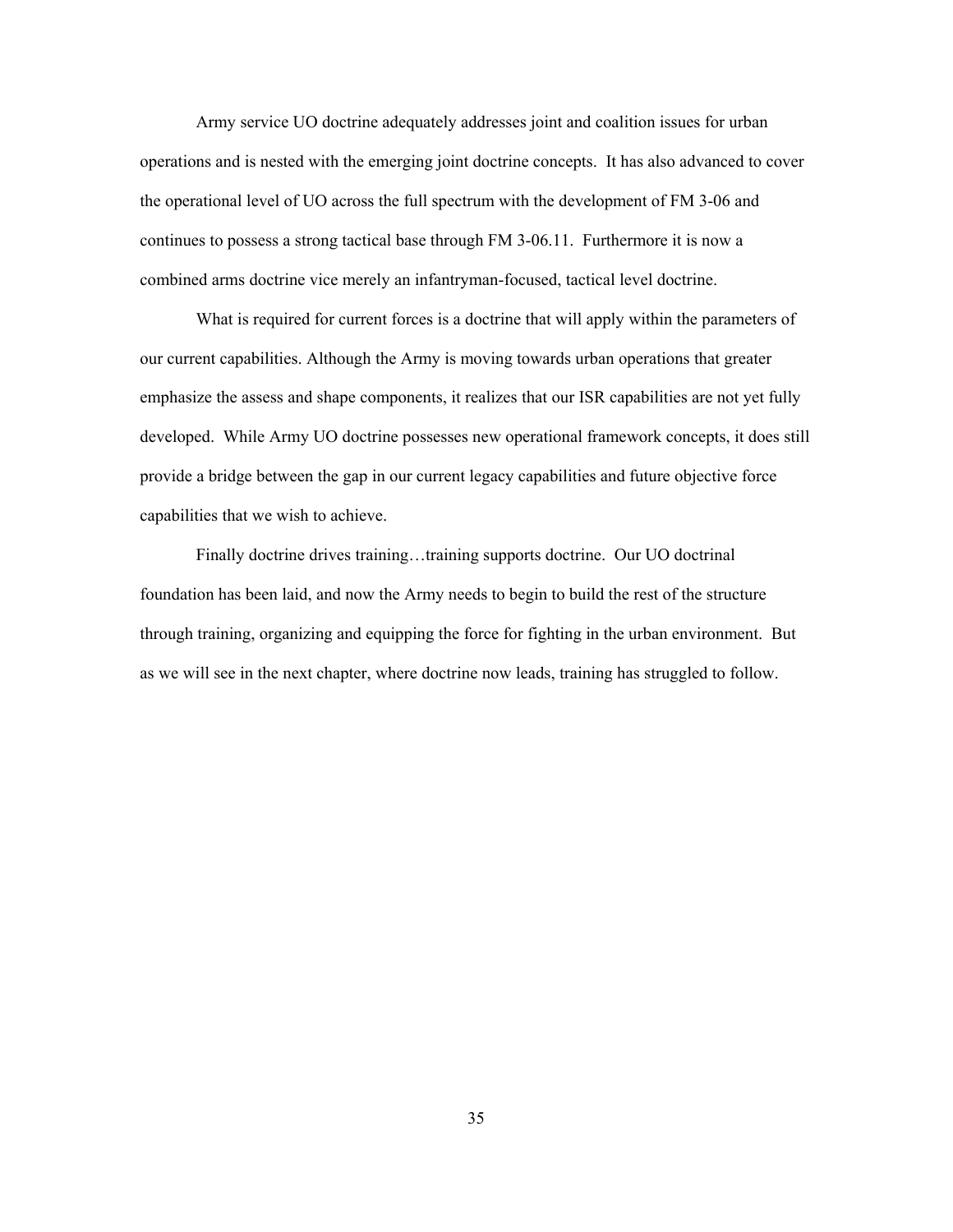### CHAPTER 5

# **URBAN OPERATIONS TRAINING**

He who dies has lost**. In order to win, learn how to fight**; in battle, death sanctions every fault.

Jean Larteguy, *The Centurions*

### Introduction

Even with the best doctrine, an army that is not trained or resourced properly will not be able to fight and win. Joint and service doctrine states that in order to be effective, military training should be based on pre-established, measurable standards, be realistic, challenging, and conducted as part of a joint and combined arms team.<sup>113</sup> Now that our UO doctrine has been improved, the next step is to ensure it is permeated throughout the services, and units in the field are trained to conduct UO jointly and as a combined arms team.

The Army is not prepared to fight in the urban environment without either sustaining heavy friendly casualties or causing excessive collateral damage and loss of civilian life, or both. This un-preparedness is due to the Army's lack of joint and combined arms training in the UO environment. These shortfalls are caused by insufficient training infrastructure, lack of command emphasis, insufficient time allocated for UO training, and improper techniques being trained.

### Joint UO Training

Today, with a smaller armed force, fighting jointly for the U.S. is increasingly more important. Fighting joint is the way to leverage combat power with a smaller force, particularly when conducting UO operations that are traditionally manpower intensive. Furthermore, units should train how they fight, because experience teaches that in combat, they fight how they train. But is the Army training UO jointly? The results of this research determined that they are not.

<span id="page-46-0"></span>1

<sup>113</sup> GAO, *Military Capabilities: Focused Attention Needed to Prepare U.S. Forces for Combat in Urban Areas*, 10.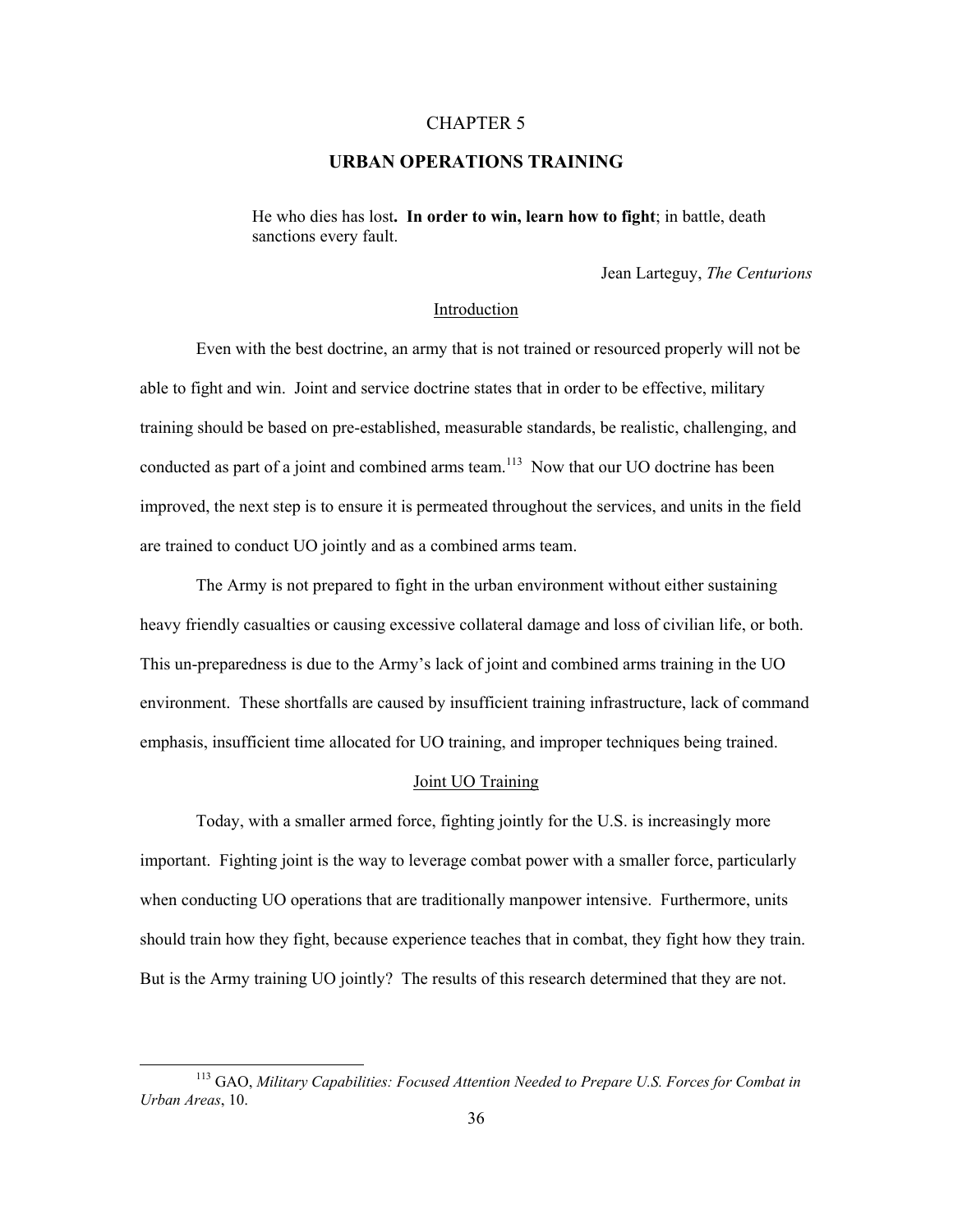Army units from company thru brigade level, when surveyed on how often their UO training incorporated other services responded unanimously with, "never."<sup>114</sup> Even when at the Combat Training Centers (CTCs), units did not conduct joint UO training.<sup>115</sup> Their lack of joint training was due primarily to limitations of the CTCs. In fact, the only CTC that offered such capability was the Joint Readiness Training Center (JRTC). The JRTC is considered joint because it offers some Air Force close air support (CAS) sorties during a unit's rotation. However, during the UO phase at JRTC, CAS sorties are not employed in the city due to the small size of the urban facilities.<sup>116</sup> Units typically employ organic attack aviation assets for such support.

The lack of joint training at the CTCs continues at home-station training. The homestation, joint UO training challenges are compounded by not only the lack of facilities, but also by the lack of exercise control infrastructure like that possessed by the CTCs. While it may not be feasible to overcome these home-station joint training shortfalls with live facilities, this is an area that could potentially be overcome through simulations (constructive and virtual facilities). However, units do not yet possess these capabilities. $117$ 

#### Combined Arms UO Training

Just as Mogadishu and Grozny displayed the importance of fighting as a joint force in the urban environment, they also demonstrated the importance of fighting as a combined arms team. The results of this research found that the Army, while getting better at training combined arms, still possesses some significant challenges before its UO training can be truly called combined arms.

<span id="page-47-1"></span><span id="page-47-0"></span>

<sup>&</sup>lt;sup>114</sup> UO Survey results.<br><sup>115</sup> Combat Training Centers include the National Training Center, Fort Irwin, CA. (trains primarily heavy forces); the Joint Readiness Training Center, Fort Polk, LA (trains primarily light forces); Combat Maneuver Training Center, Hohenfels, Germany (trains primarily European based heavy forces).

<span id="page-47-2"></span><sup>&</sup>lt;sup>116</sup> Major Al Katz, JRTC LFX OIC, Phone interview with the author, 17 January 2002.<br><sup>117</sup> CAMTF "Mission Need Statement For Urban Operations Training Capability," A-5,6.

<span id="page-47-3"></span>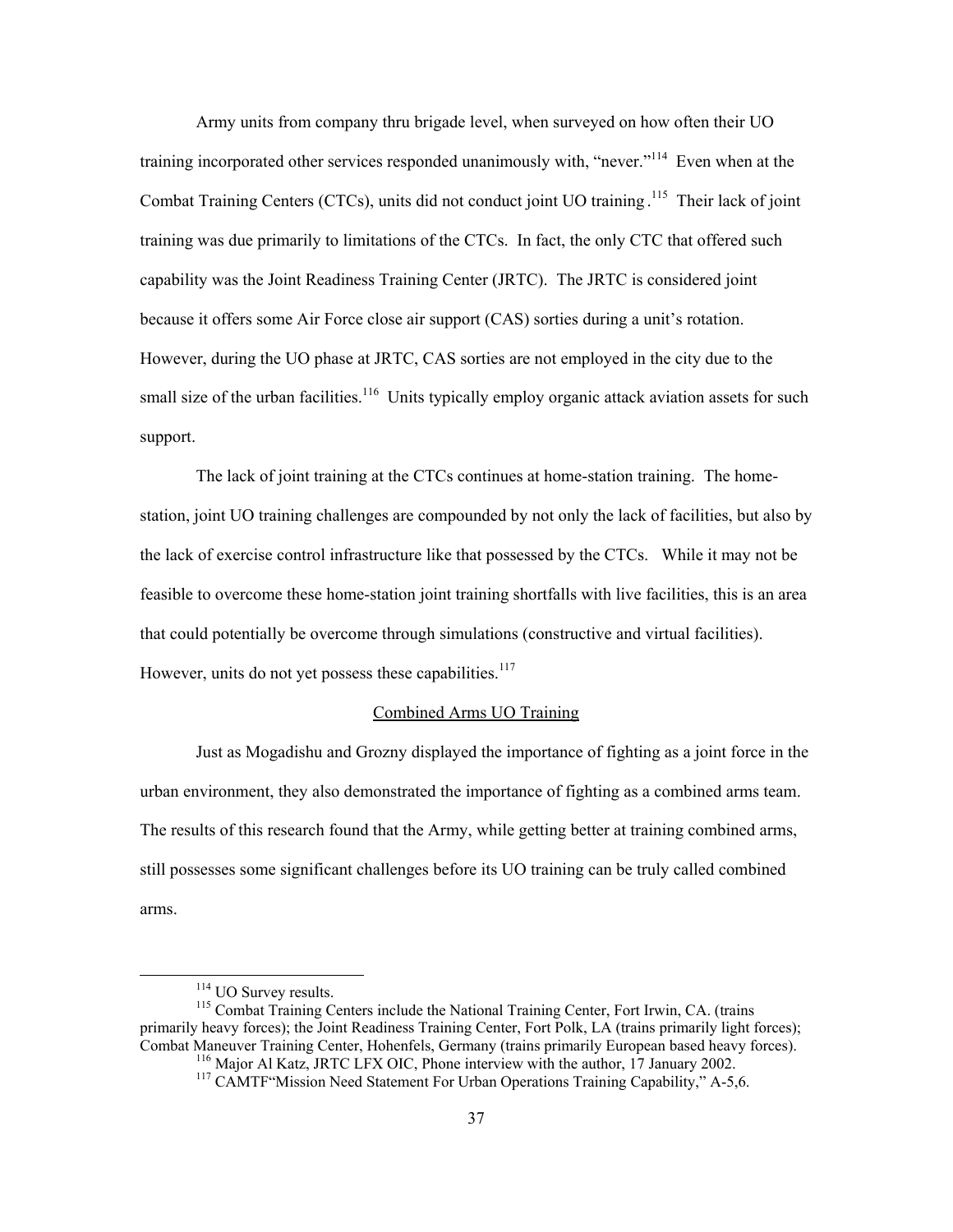The biggest shortfall in Army combined arms UO training appears to be cooperation between armor and dismounted infantry. According to light infantry units surveyed, when questioned how often they included armor support in their UO training, the unanimous answer was "never."<sup>[118](#page-48-0)</sup> One of the reasons for this is the disparity between the location of its units and training resources. While armor and mechanized infantry units are best suited for combined arms training, such units typically do not possess adequate facilities for UO training at their homestation.<sup>119</sup> Light infantry units however, possess better urban training facilities, but do not have organic armor to facilitate combined arms UO training.<sup>120</sup>

When training at the CTCs, units are further hindered in conducting combined arms UO training. For example, the NTC until recently had no urban facility in which to conduct urban training. The CMTC, while possessing urban training facilities, until recently did not require units to conduct an urban scenario unless it was a training objective of the rotational unit.<sup>121</sup> At the JRTC, supporting heavy forces are staged at a separate intermediate staging base (ISB) than the light forces, and the first time they meet is on the battlefield after the scenario has started. While the units at JRTC do have the opportunity to conduct an urban mission during the rotation applying all combined arms, their lack of prior training prior to the rotations start proves to be a big detractor from unit success against the enemy.<sup>122</sup> Because of this lack of combined arms training, most leaders demonstrate a trend of limited understanding of basic UO doctrine and combined arms TTPs during their rotations.<sup>123</sup>

The survey did find some promising UO combined arms trends among the units surveyed. All units surveyed did employ organic fire support, engineer and attack aviation assets

<span id="page-48-0"></span>

<span id="page-48-2"></span><span id="page-48-1"></span>

<sup>&</sup>lt;sup>118</sup> UO Survey results<br><sup>119</sup> CAMTF "Mission Need Statement For Urban Operations Training Capability," A-5,6.<br><sup>120</sup> GAO, *Military Capabilities: Focused Attention Needed to Prepare U.S. Forces for Combat in Urban Areas*, 11.<br><sup>121</sup> Major Katz, JRTC MOUT OIC, interview with the author, 17 Jan 2002.<br><sup>122</sup> Ibid. <sup>123</sup> Ibid.

<span id="page-48-3"></span>

<span id="page-48-4"></span>

<span id="page-48-5"></span>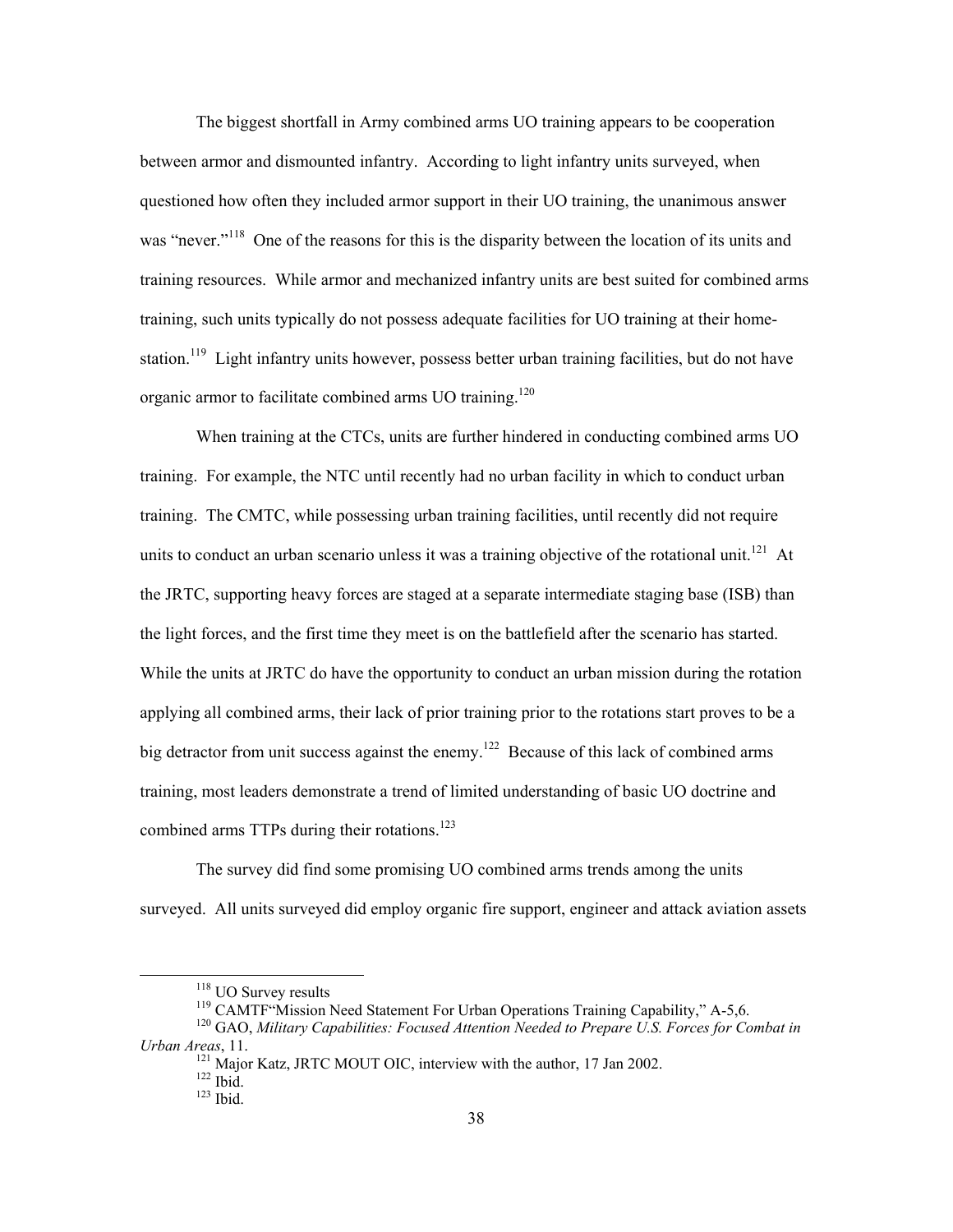during their UO training.<sup>124</sup> While the fire support integration was often nothing more than inclusion of their fire support teams, there was a trend of incorporating fire support planning into units' UO training.<sup>125</sup> Engineers were incorporated into units' UO training as well, but suffered from the lack of real demolition breach opportunities and demolition effects simulators (DES).<sup>126</sup> Not surprising, units such as the 101<sup>st</sup> Airborne Division (Air Assault) responded with the greatest frequency for incorporating attack aviation into their UO training. However, all other units surveyed, also incorporated these assets into their training at least some of the time.<sup>127</sup> What this demonstrates is where units possess training facilities and are stationed together, they are conducting combined arms training.

To address the home station combined arms shortfall, the CAMTF master UO training strategy outlines a plan for the construction of urban training facilities, starting first at heavy unit posts.<sup>128</sup> This concept will allow light units to travel to heavy unit posts and conduct combined arms UO training. Moving light forces to train with heavy units is much easier and more cost effective than deploying heavy forces and their equipment to train at light infantry posts.<sup>129</sup>

As for the training centers, the NTC has begun the implementation of a new urban strategy, which includes the development of several UO sites to include one with 104 buildings.<sup>130</sup> The first units began use of completed portions of these facilities at the end of last year.<sup>131</sup> Furthermore, the CMTC is now incorporating UO scenarios into every rotation and adding additional urban structures each year.

The Army is still not training for urban warfare as a combined arms team. While there are several initiatives being developed and implemented to address this shortfall, they are not yet

<span id="page-49-7"></span>

<span id="page-49-1"></span>

<span id="page-49-2"></span>

<span id="page-49-4"></span><span id="page-49-3"></span>

<span id="page-49-0"></span><sup>&</sup>lt;sup>124</sup> UO survey results<br><sup>125</sup> Ibid.<br><sup>126</sup> Ibid.<br><sup>127</sup> Ibid.<br><sup>128</sup> CAMTF<sup>\*</sup>Mission Need Statement For Urban Operations Training Capability," A-5,6.<br><sup>129</sup> Ibid.<br><sup>130</sup> Concept Paper: NTC Urban Operations Training Requirement

<span id="page-49-5"></span>

<span id="page-49-6"></span>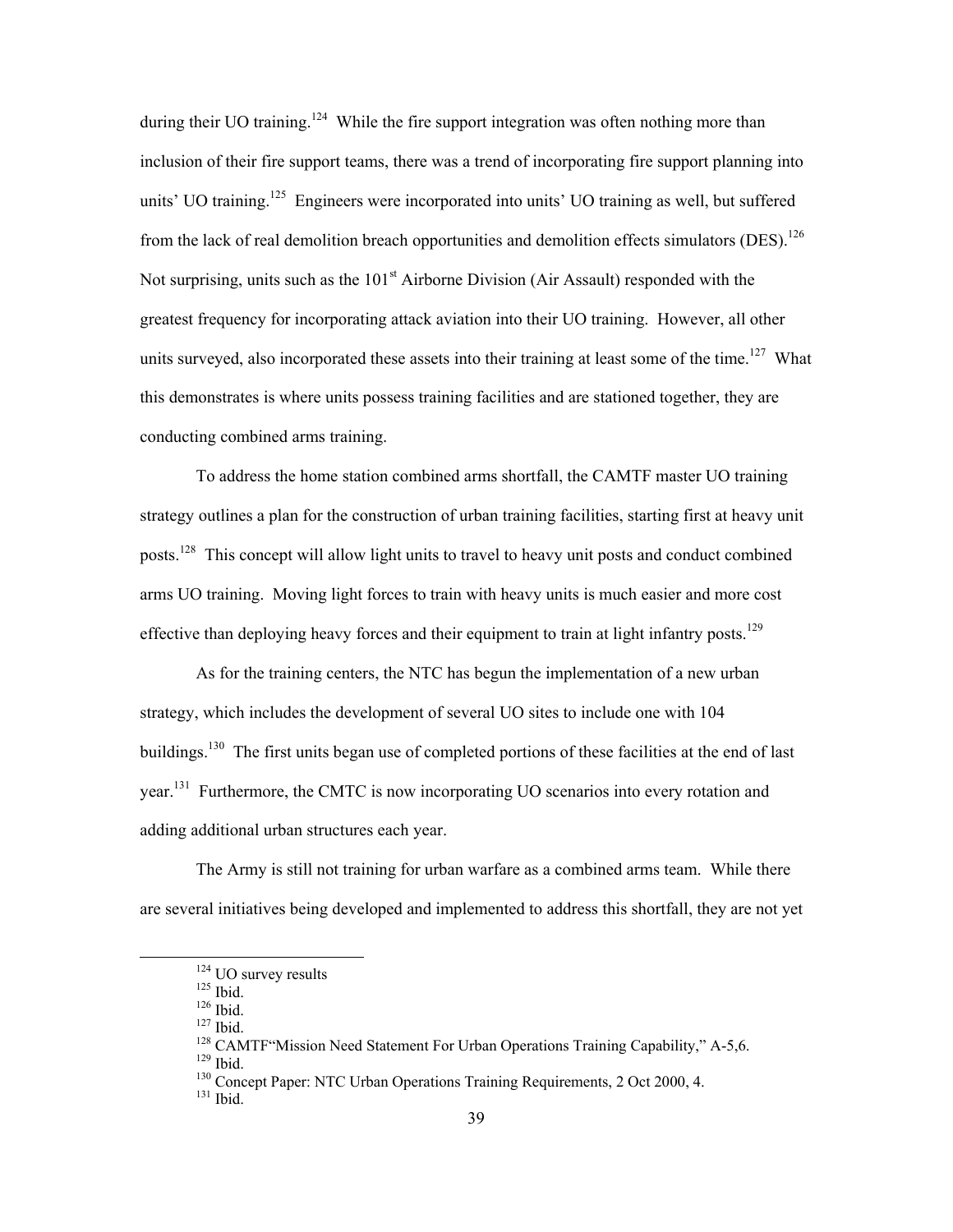in place. In the meantime the Army must strive to train as a combined arms team at every opportunity, both at home-station and at the CTCs.

#### Full Spectrum Operations

Modern Army UO spans the full range of possible application of military power.<sup>132</sup> At the higher end of the spectrum of conflict is major theater of war dominated by offensive and defensive operations. At the lower or opposite end of the spectrum are urban peacetime military engagement (PME) activities. Between these two levels are smaller scale contingencies. Within these levels of intensity are four operational missions, offense, defense, stability and support.<sup>133</sup> In the COE, the Army must be prepared to conduct operations across the full spectrum of which most often will include operating in the urban environment in one fashion or another.

When units are conducting urban training, survey results indicate that units are training across the majority of the spectrum of urban operations. Most of the units questioned performed half of their urban training in lower intensity environment and the other half at the higher end of the spectrum. Some performed 75% high-intensity UO and only 25% low-intensity.<sup>134</sup> Every unit surveyed stated that they include civilians on the battlefield with a frequency ranging from some of the time to often. <sup>135</sup>

Urban training that is provided at the CTCs is conducted across the spectrum of intensity in their scenarios. For instance, the JRTC provides a lower-intensity scenario in the first two phases of normal rotations, escalating to a high-intensity urban scenario at the conclusion of the rotation.<sup>136</sup> This is the same plan for the other CTCs as well.

A disturbing trend in urban training however, is lack of units training on urban defensive tasks. History teaches us that any combat unit fighting in a city will almost certainly have to

<span id="page-50-3"></span>

<span id="page-50-0"></span><sup>&</sup>lt;sup>132</sup> U.S. Army, FM 3-06 *Urban Operations*, 1-8.<br><sup>133</sup> U.S. Army, FM 3-0 *Operations*, 1-15<br><sup>134</sup> UO Survey results <sup>135</sup> Ibid.

<span id="page-50-1"></span>

<span id="page-50-2"></span>

<span id="page-50-4"></span><sup>&</sup>lt;sup>136</sup> Major Al Katz, interview with author, 17 Jan 2002.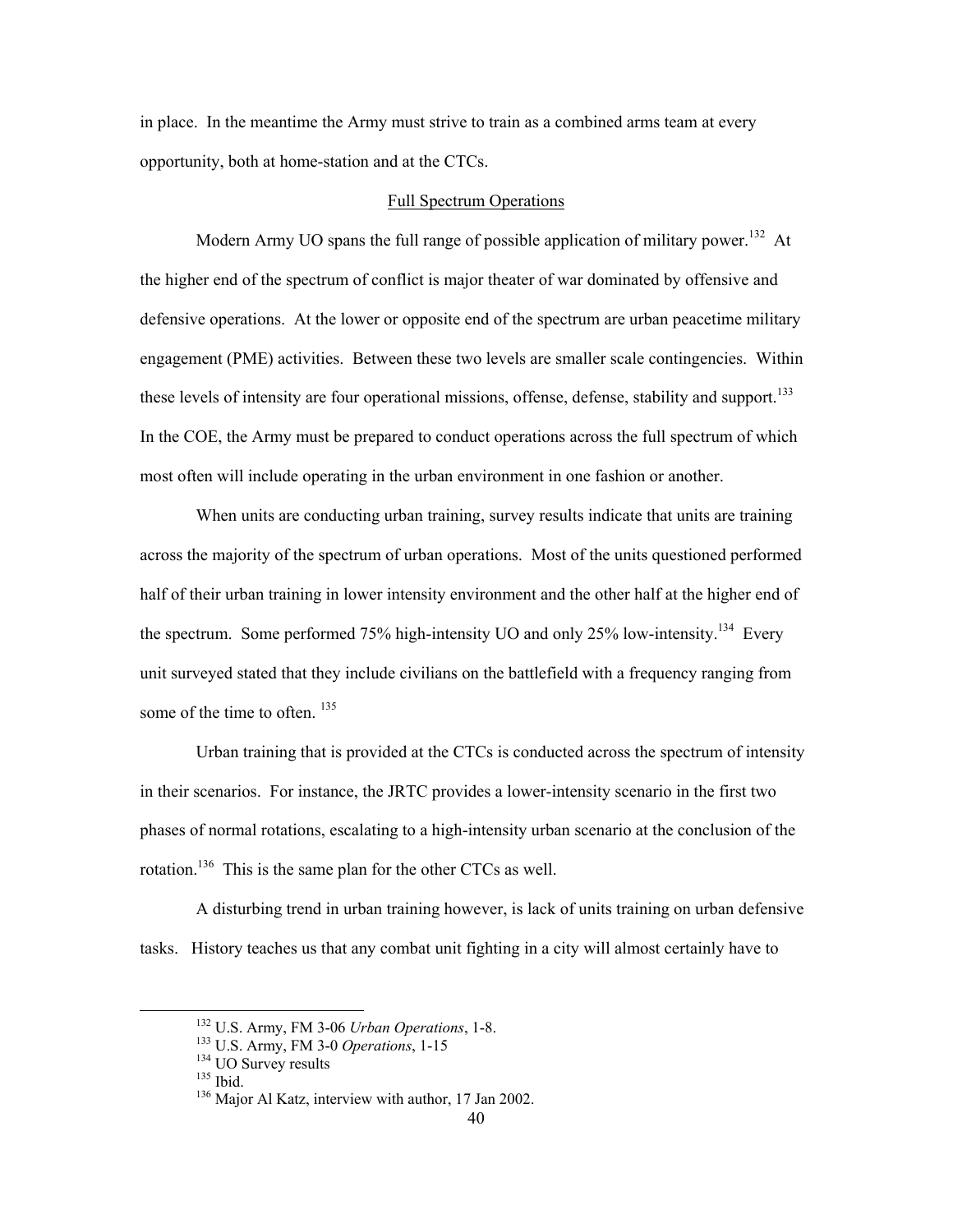retain it for some period of time, which means transitioning from the offense to the defense.<sup>137</sup> Yet no unit surveyed had ever trained in urban defense tasks.<sup>138</sup> All of their urban training tasks had been offensively focused. Even at the CTCs the UO training focus is offensive in nature. For instance, a typical JRTC rotation's final mission is an assault on an urban complex. A unit's rotation ends after it culminates in the offense, and units are never made to retain the city from an enemy counter-attack. $139$ 

Another disturbing trend deals with unit's inability to recognize when a transition is about to occur or has occurred in the urban operational spectrum. For example, units do poorly in identifying when to change the level of intensity in urban operations at the CTCs. After fighting in a SASO, low-intensity environment, units often fail to achieve a shift in their operational approach and TTPs when assaulting an urban complex that is heavily defended. Instead they continue to conduct operations without adjusting their ROE or changing their unit's mindset. The outcome is initially a heavy expenditure of friendly casualties, an increased level of frustration, and eventual attrition-style assaults employed resulting in large amounts of collateral damage and civilian loss of life. Part of the problem results from units not training to recognize the shifts in level of an operation's intensity. Instead their training focuses either solely on low-intensity, or solely on high-intensity scenarios at a time.<sup>140</sup>

Further compounding this dilemma is that there has been a shift in TTPs for fighting in cities. Our doctrine and TTPs for fighting in cities have been a polluted with an inculcation of techniques from special operations and civilian SWAT teams.<sup>141</sup> Such techniques as precision room clearance with four men entering rooms and stacking on walls before entering buildings

 <sup>137</sup> CPTs John Miles and Mark Shankle, "Bradleys in the City," *Infantry Magazine*, May-June 1996, 7.<br> $^{138}$  UO Survey results

<span id="page-51-1"></span><span id="page-51-0"></span>

<span id="page-51-2"></span> $139$  Major Al Katz, interview with author, 17 Jan 2002.<br><sup>140</sup> UO Survey results

<span id="page-51-3"></span>

<span id="page-51-4"></span><sup>&</sup>lt;sup>141</sup> Thomas X. Hammes, "Preparing for Today's Battlefield," 57,58.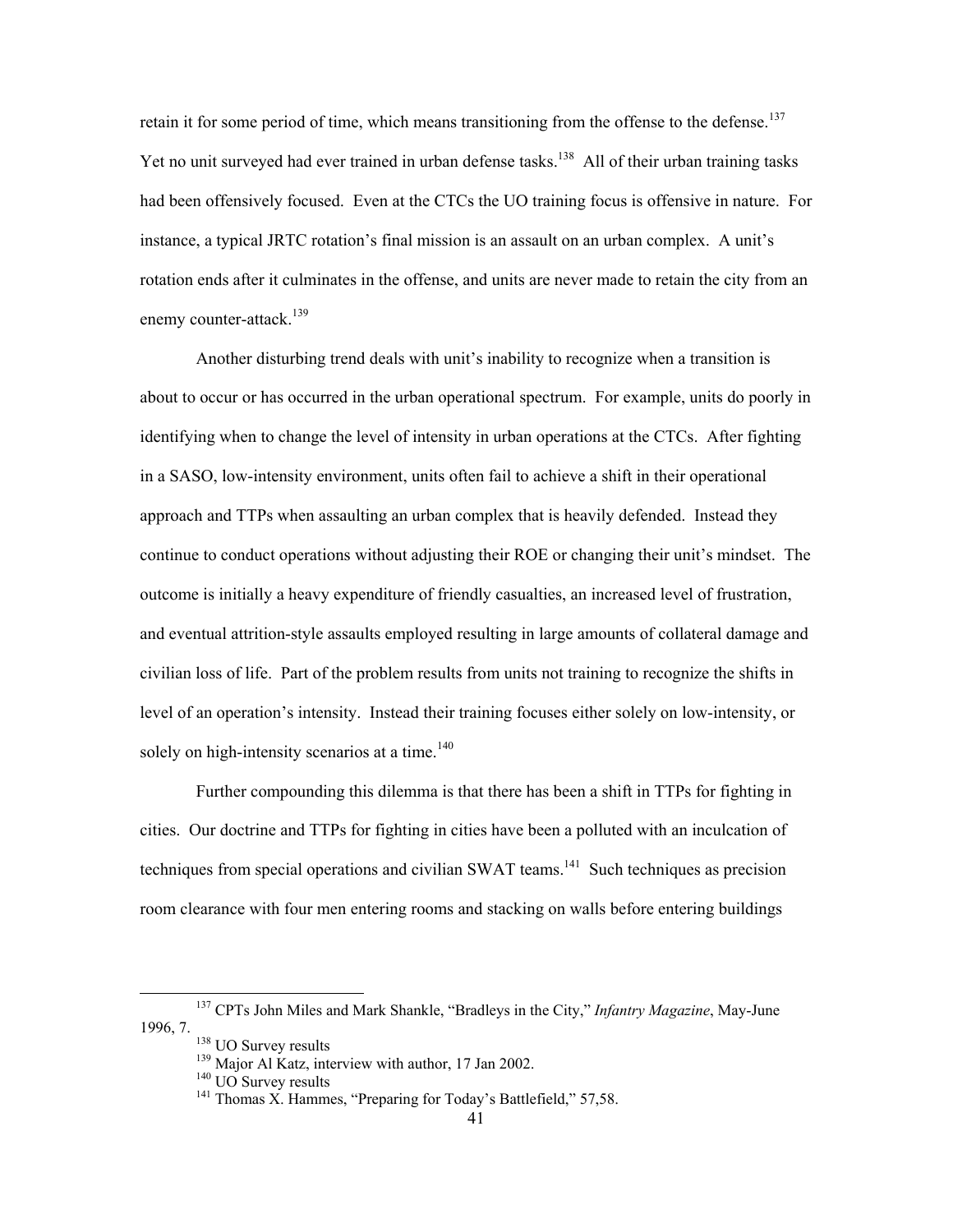have now become the doctrinal TTPs in the new FM3-06.11.<sup>142</sup> The problem with these techniques is that they assume a secure perimeter, and that the enemy is not using explosives such as mines, hand-grenades, or RPG's, not to mention thermobaric weapons such as the RPO-A Schmel.<sup>143</sup> The four-man entry puts too many soldiers into a room too quickly, leaving them vulnerable to grenades, RPGs or Schmels.<sup>144</sup> Additionally the risk of fratricide increases dramatically when using this technique to clear deep into rooms.<sup>145</sup> Furthermore, techniques such as moving and stacking along walls are extremely dangerous. As demonstrated in Mogadishu, when bullets impact into walls they ricochet and travel along them. Because of this phenomenon, the Rangers learned to stay away from walls claiming, "stacking was for fire-wood, not soldiers assaulting buildings.["146](#page-52-4) 

While some argue that what is required is more time to train on these new TTPs, it would be better to maintain TTPs that can be easily adjusted to fit the spectrum within which one is operating.<sup>147</sup> The old technique of moving in rushes, and using two-man teams to initially enter a building and clear a room is still applicable. Rather than change the entire battle drill to fit the situation, what should be adjusted is the amount of covering fire and the use of either fragmentary grenades or stun grenades according to the level of UO intensity. Tasks should be kept simple and adjusted according to the threat rather than made complicated and inflexible to adjustment as the new precision techniques have done. This is of particular significance for conventional forces plagued with rapid personnel turnover and limited training time and resources.

While units are conducting UO training across the spectrum, there is a greater requirement for training in a manner that facilitates the identification of transitions within the

<span id="page-52-0"></span>

<span id="page-52-1"></span>

<span id="page-52-2"></span>

<span id="page-52-5"></span><span id="page-52-4"></span><span id="page-52-3"></span>

<sup>&</sup>lt;sup>142</sup>U.S. Army, FM 3-06.11 *Combined Arms Operations In Urban Terrain*.<br><sup>143</sup> Thomas X. Hammes, "Preparing for Today's Battlefield," 56.<br><sup>144</sup> Ibid.<br><sup>145</sup> Major Al Katz, phone interview with author, 17 Jan 2002.<br><sup>146</sup> CSM Case Study: Mogadishu," 569.

 $147$  Brett C. Jenkinson, "MOUT and The US Army: Give us Time to Train," available on-line at [http://call.army.mil/products/ctc\\_bull/01-9/jenkinson.htm](http://call.army.mil/products/ctc_bull/01-9/jenkinson.htm), 11 Feb 2002.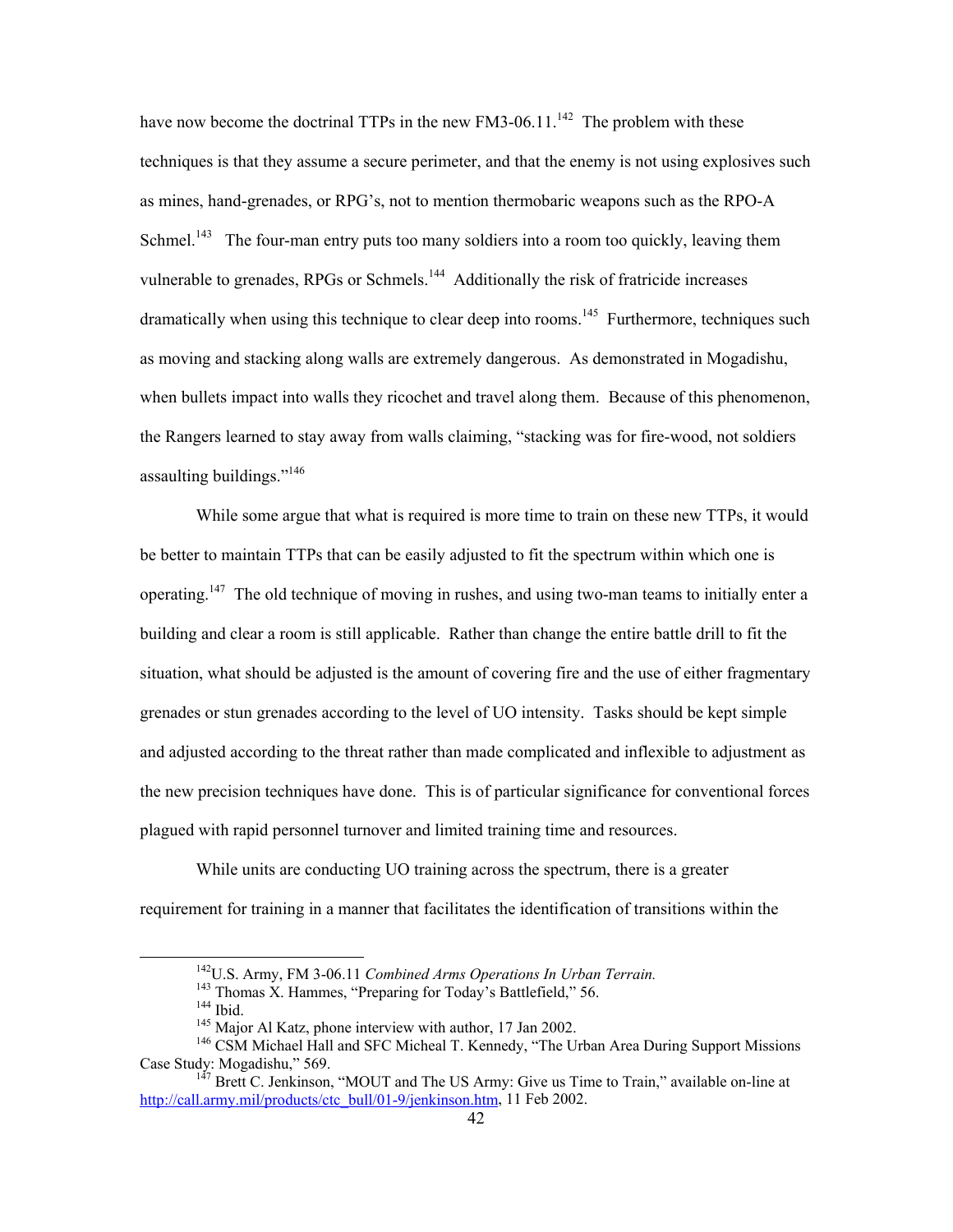operational spectrum. Training for full spectrum operations requires much more than singularlyfocused scenarios. Next training must include defensive tasks as well as offense, stability and support tasks. Finally TTPs and doctrine must be flexible to adjustment. One must take care not to become too focused on special operation and civilian police techniques that neither lend themselves to the realities of combat nor account for conventional forces' limitations.

### Command Emphasis on UO Training

Appropriate level of command emphasis is important if an initiative is to gain the proper attention required. For this reason, the researcher examined the level of emphasis units were placing on UO. The results were mixed. While units did not specifically list UO on their Mission Essential Task Lists (METL), they did include the tasks attack and defend, of which UO is a subtask.<sup>148</sup> Every unit also included UO in their quarterly training guidance; a positive sign.

A more tangible measure of command emphasis however, is demonstrated by the amount of time spent training UO. As late as 1993, most Army units only conducted urban training once every 18 months.<sup>149</sup> The UO survey results determined that most Army units today spend about two weeks a year conducting urban training. Only one battalion surveyed reported it had spent 3- 4 weeks in the last year training UO, and this was primarily due to it being a UO test unit. One unit claimed it had conducted less than a week of UO training at home-station in the last year, and only one reported it had conducted none. While this is better than a few years back, there is still room for improvement. Army units must move beyond mentioning UO training and start dedicating an appropriate amount of time training for UO. As a measure, one former battalion commander, states that units should spend at least 40% of their training time in the urban environment.<sup>150</sup>

<span id="page-53-1"></span><span id="page-53-0"></span><sup>&</sup>lt;sup>148</sup> UO survey results.

<sup>149</sup> Karl W. Eikenberry, "Improving MOUT and Battle Focused Training." *Infantry* 83, no. 3 (May – June 1993): 36- 39.

<span id="page-53-2"></span><sup>&</sup>lt;sup>150</sup> Thomas X. Hammes, "Preparing for Today's Battlefield," 57.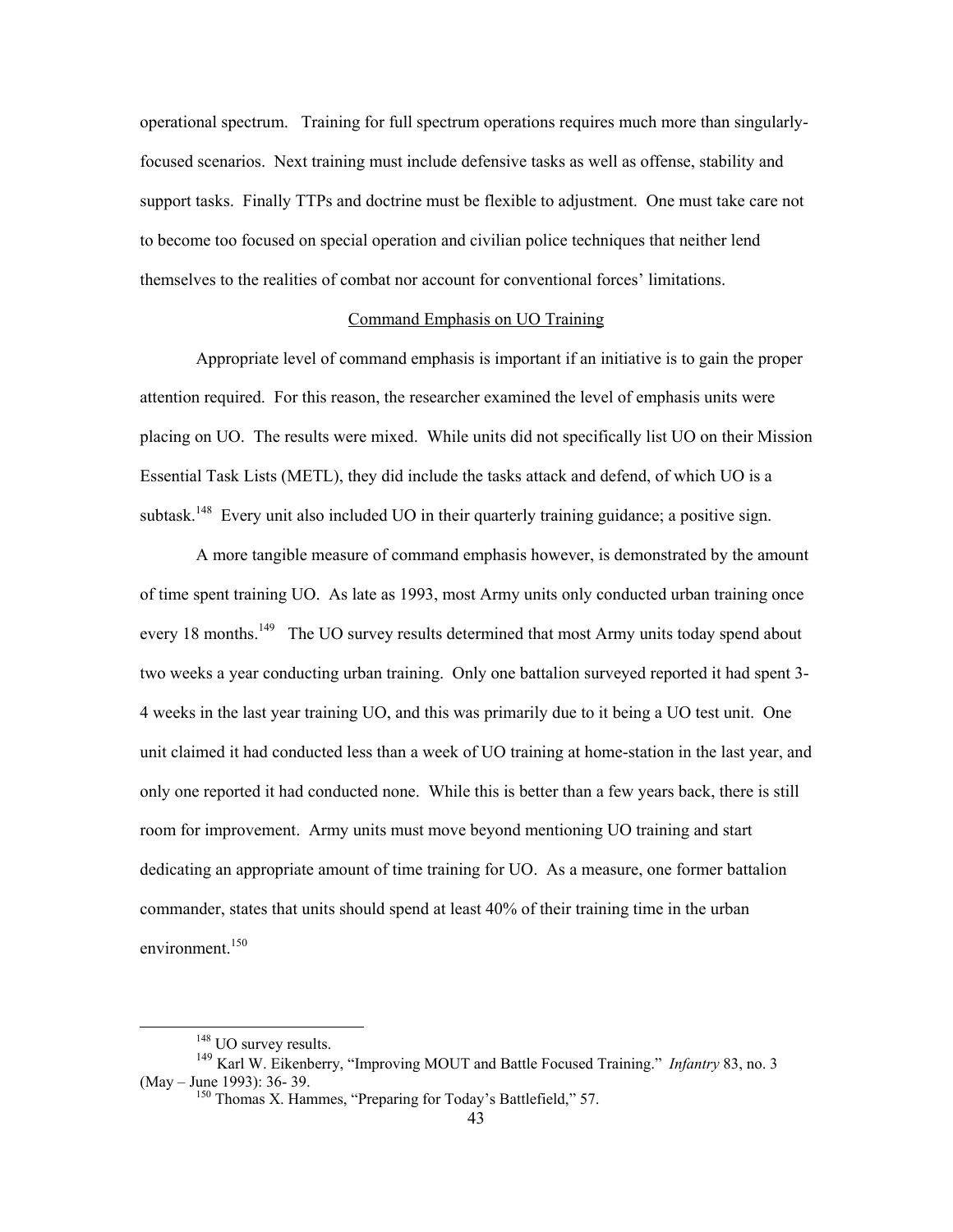#### Operational Level UO Training

While UO doctrine has moved beyond the tactical level, training has not. The reason for this failure to improve is due largely to the lack of UO facilities and resources, both live and constructive. The Army lacks live facilities large enough to facilitate operational level urban training. With regards to simulations, the Battle Command Training Program (BCTP) does not possess the adequate software to facilitate urban warfare at the division and corps levels.<sup>[151](#page-54-0)</sup>

# Summary

The Army is still not prepared to fight in the urban environment without either sustaining heavy friendly casualties or causing excessive collateral damage and loss of civilian life, or both. While UO training is receiving greater attention throughout the Army, it is still not being done adequately in terms of jointness, combined arms, and full spectrum, nor above the tactical level.

To improve this will require first and foremost a DOD-level, UO executive agent to ensure services cooperate and maximize joint urban training opportunities and share urban training resources. It will also require a greater investment in facilities, both at home-station and at CTCs. In addition to improving our ability to fight as a joint and combined arms team, this will also provide opportunities to validate as well as develop emerging doctrinal concepts while determining resource requirements.

The Army must ensure it exercises the full spectrum of operations when conducting UO training. Most importantly training scenarios should be designed in a way that will train units to recognize and adapt to transitions in the urban operational environment. To be successful requires an easily understood, flexible ROE and simple, easily adjustable TTPs that can be performed by conventional forces. To do this, commanders must place greater emphasis on UO training starting with the allocation of an appropriate amount of time for such training. One way to achieve this is to make it mandatory for every training event to include UO events.

-

<span id="page-54-0"></span><sup>&</sup>lt;sup>151</sup> CAMTF "Mission Need Statement For Urban Operations Training Capability,"A-7.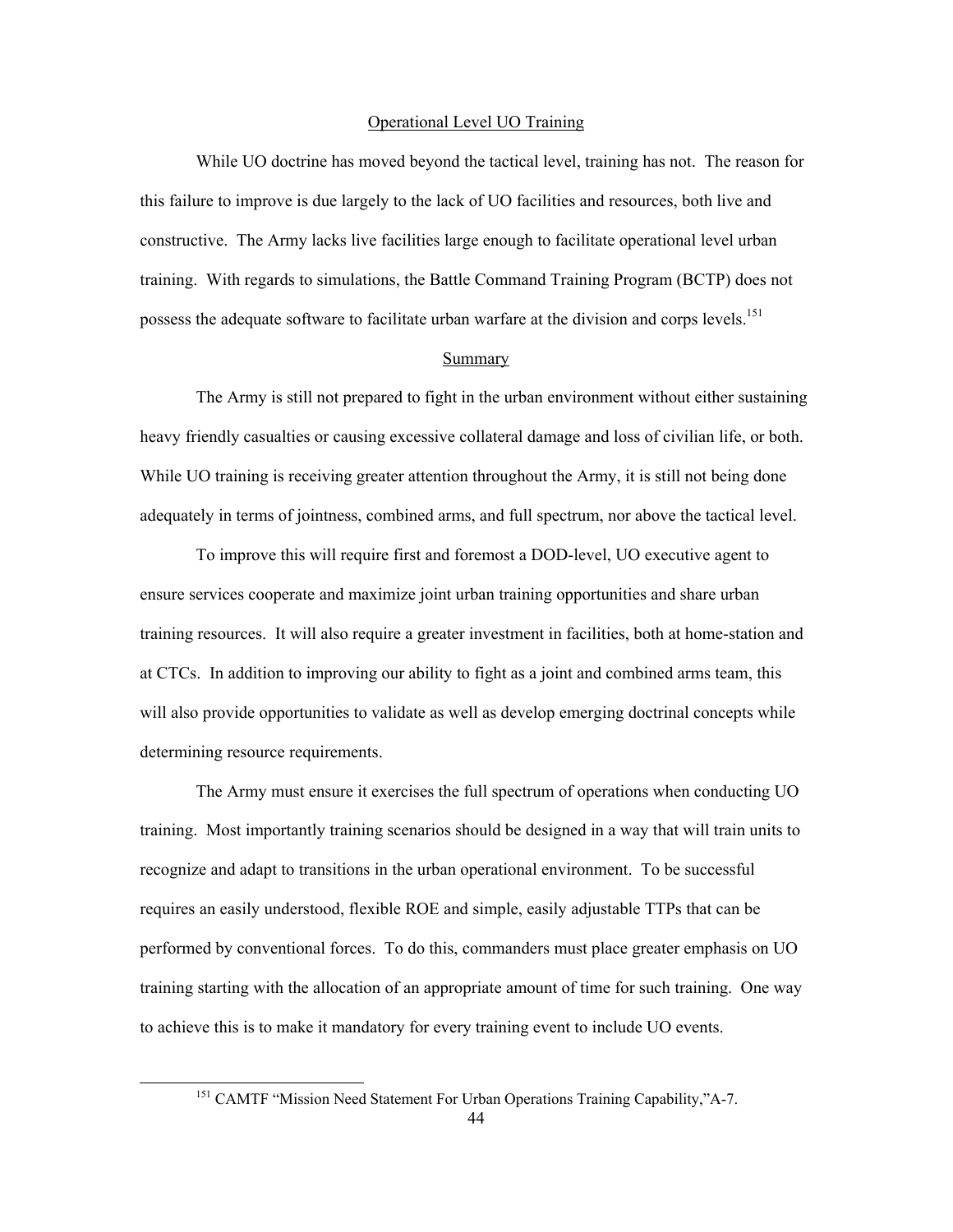Now that doctrine has progressed beyond the tactical realm, so too must training. But first the Army must possess the infrastructure that supports this. In the next chapter, we will examine the state of the Army's infrastructure and how well its forces are resourced to conduct contemporary UO.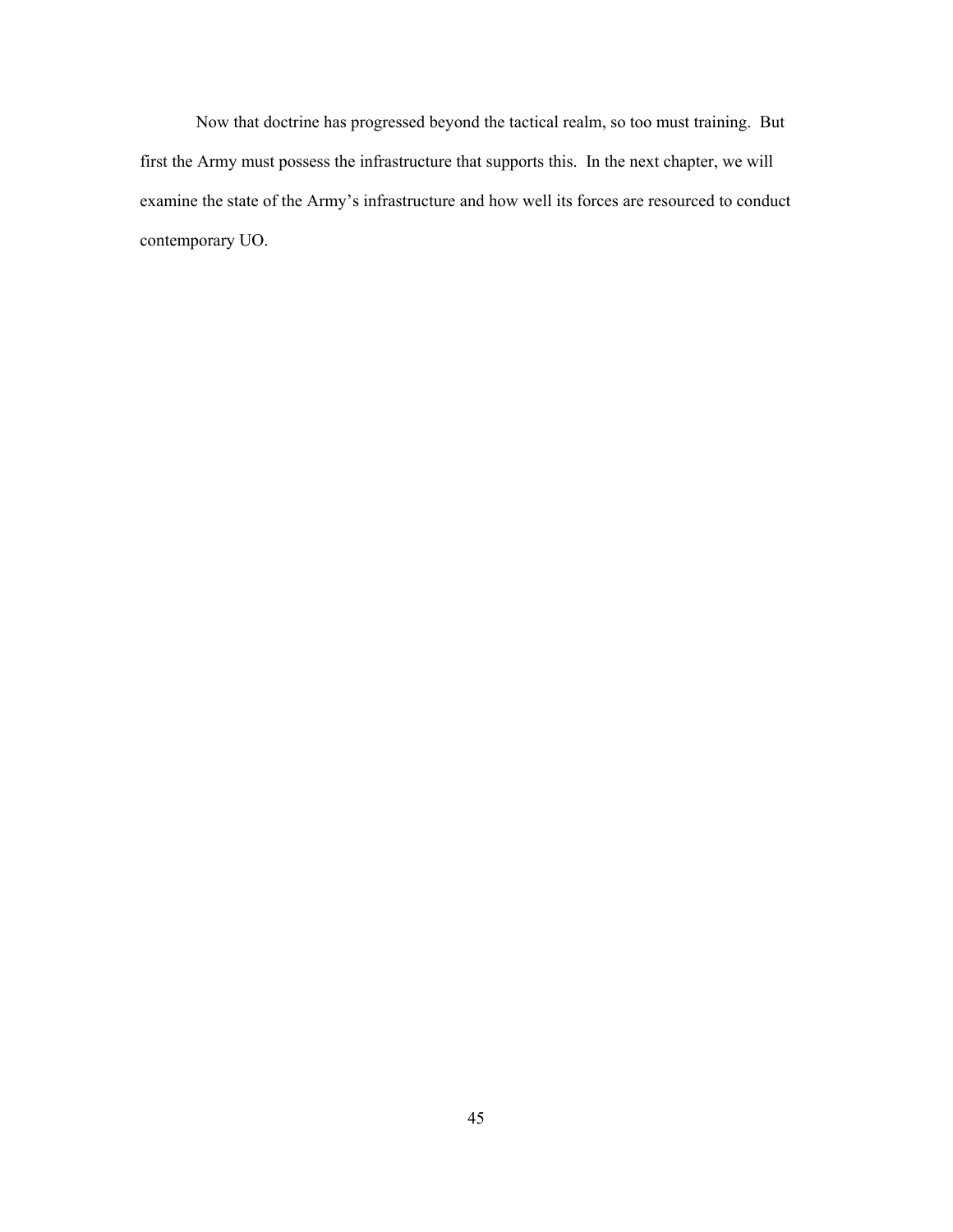### CHAPTER 6

# **RESOURCING THE FORCE FOR URBAN OPERATIONS**

All the high-tech weapons won't transform our armed forces unless we transform the way we think, train and fight.

Donald Rumsfeld, US Defense Secretary

#### Introduction

In order for the Army to conduct effective urban operations it must be trained to do so, and for this training to be effective, it must be adequately resourced. Furthermore, units must possess the right equipment to fight and win in the unique urban environment. These two things, training and equipping, are inextricably linked to one another. Training helps determine the effectiveness of unit equipment, as well as assist in the designing of new systems. Units must possess the proper equipment in order to enhance learning, validate TTPs and doctrinal concepts, and accomplish missions.

The primary hindrance to the Army's progression in urban training and ability to conduct urban operations revolves around limited urban training facilities and lack of specific equipment for UO. While the Army has made improvements in their training facility infrastructure and developed a strategy for continued development of these facilities, these initiatives are not yet completed. In the meantime there is still much that can be done to capitalize on present facilities in order to maximize the Army's current UO capabilities.

Units are presently not equipped to adequately conduct UO effectively. While there are many technologically advanced programs being tested and examined, the force still does not possess the appropriate basic tools to conduct combat in cities. Many of these shortfalls require simple fixes, while solving others will require greater emphasis from the highest levels within DOD.

46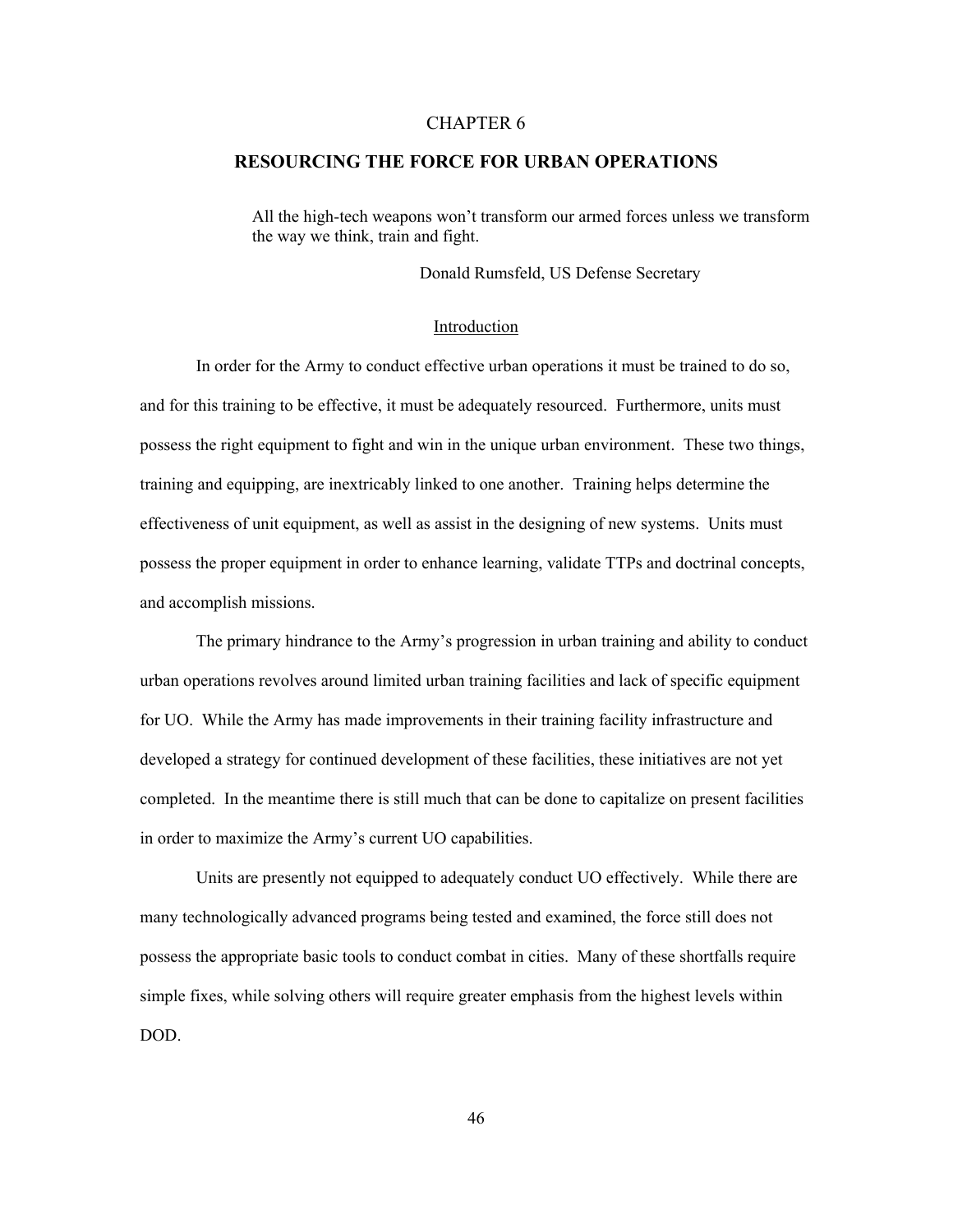# Training Facilities

The Army has focused its urban training on enhancing the capabilities of individual soldiers, and small unit collective tasks from squad to company level, which takes place primarily at home-station facilities.<sup>152</sup> Due to facility and land constraints, UO training above the company level usually does not occur at home-stations (see table  $2.1<sup>153</sup>$  $2.1<sup>153</sup>$  $2.1<sup>153</sup>$ )

| <b>Location of</b><br><b>Facility</b> | Number of<br><b>Buildings</b> | <b>Number of</b><br><b>Buildings</b><br><b>Instrumented</b> | <b>Largest Unit</b><br><b>Trained</b> | <b>Combined Arms</b><br><b>Training</b> | <b>Live-fire Training</b> |
|---------------------------------------|-------------------------------|-------------------------------------------------------------|---------------------------------------|-----------------------------------------|---------------------------|
| Ft Bragg                              | 32                            | None                                                        | Company                               | N <sub>o</sub>                          | N <sub>o</sub>            |
| Ft Hood                               | 16                            | None                                                        | Platoon                               | $\overline{No}$                         | $\overline{No}$           |
| Ft Hood                               | $\overline{32}$               | None                                                        | Company                               | N <sub>o</sub>                          | No                        |
| Ft Campbell                           | 8                             | None                                                        | Platoon                               | Yes                                     | Yes                       |
| Ft Campbell                           | 14                            | None                                                        | Company                               | $\overline{No}$                         | $\overline{No}$           |
| Ft Drum                               | $\overline{32}$               | None                                                        | <b>Brigade</b>                        | Yes                                     | Yes                       |
| Schofield<br>Barracks, HI             | 16                            | $\overline{4}$                                              | Company                               | No                                      | No                        |
| Ft Knox                               | 21                            | 10                                                          | Battalion                             | Yes                                     | Limited                   |
| Ft Benning                            | 32                            | 6                                                           | <b>Battalion</b>                      | Yes                                     | No                        |
| Hohenfels, GE<br>(CTC)                | 37                            | None                                                        | <b>Brigade</b>                        | Yes                                     | N <sub>0</sub>            |
| Ft Polk (JRTC)                        | 26                            | 26                                                          | Brigade                               | Yes                                     | Yes                       |
| <b>Ft Picket</b>                      | 16                            | None                                                        | <b>Battalion</b>                      | Yes                                     | N <sub>o</sub>            |
| Ft McClellan                          | 16                            | None                                                        | <b>Battalion</b>                      | Yes                                     | No                        |
| Camp Blanding                         | 16                            | None                                                        | <b>Battalion</b>                      | Yes                                     | Yes                       |
| Camp Gruber                           | 16                            | None                                                        | <b>Battalion</b>                      | $\overline{No}$                         | $\overline{No}$           |

Table 2. Existing Army Urban Training Facilities<sup>[154](#page-57-2)</sup>

 <sup>152</sup> GAO, *Military Capabilities: Focused Attention Needed to Prepare U.S. Forces for Combat in Urban Areas*, 10.<br><sup>153</sup> Ibid.<br><sup>154</sup> Ibid. 32.

<span id="page-57-0"></span>

<span id="page-57-2"></span><span id="page-57-1"></span>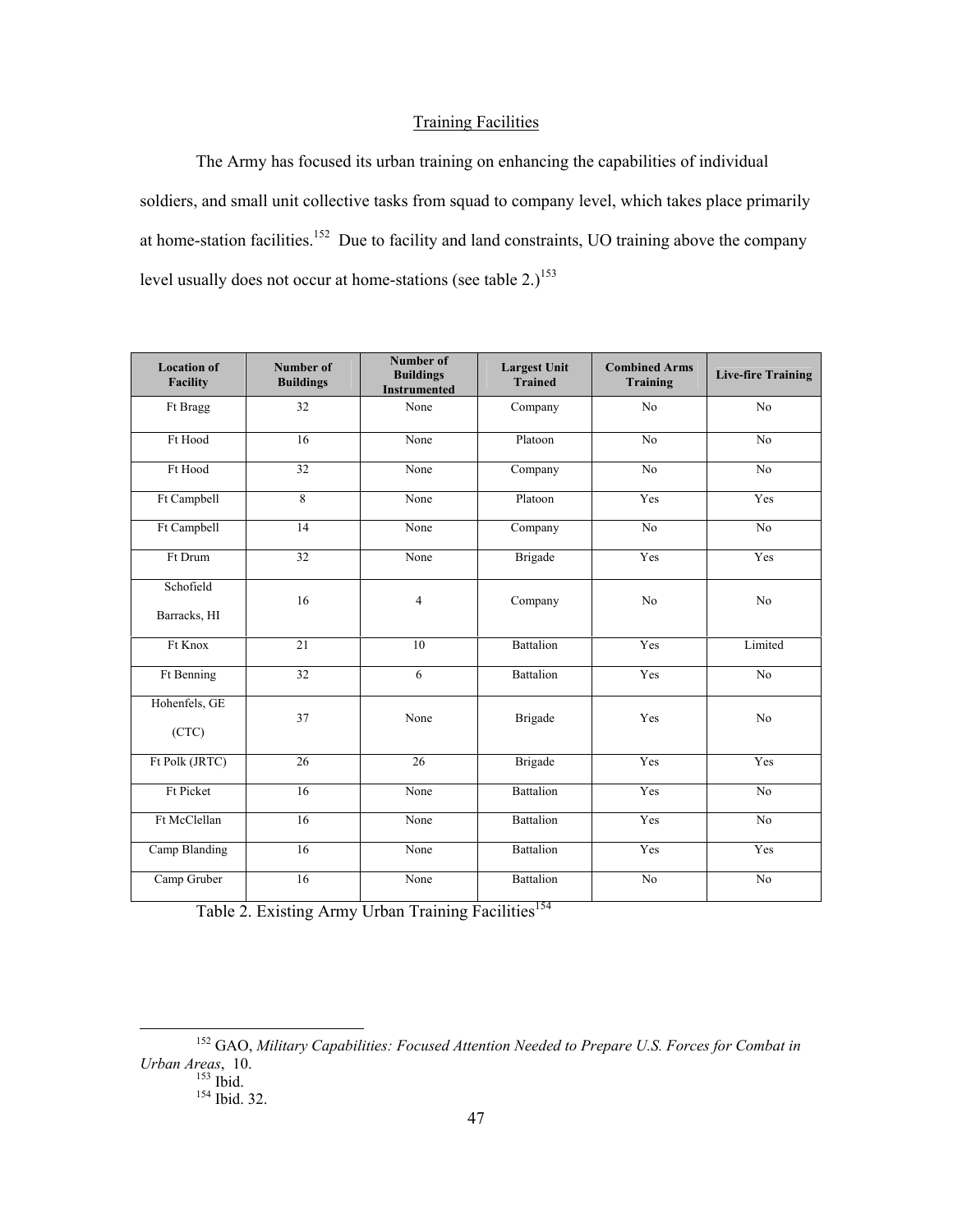One of the reasons for the neglect of urban training infrastructure was the Army's inability to overcome its focus on maneuver warfare in unrestricted terrain. As a result, urban training facilities (live, virtual, and constructive) have been under-funded for years and remain insufficient. For example, there is no urban training facility in Korea; one of our most likely contingency theaters that is densely urban.

According to survey results, most units rated their home-station urban training facilities as poor to inadequate. Only one respondent rated their facilities as adequate; none rated them as good. As previously mentioned, little combined arms training and no joint training occurs at these facilities as well.<sup>155</sup> Additionally the majority of these facilities are not instrumented and do not accommodate live-fire exercises, nor do they allow for dynamic breach training.<sup>156</sup> This breaching technique proved extremely useful in Grozny, allowing Russian soldiers to advance against the enemy within buildings, while avoiding exposure by moving in open streets.

Most of these facilities do not replicate the urban environments that soldiers are most likely to face. Instead of replicating cities in the Third World, most have been built to resemble small European villages. They normally possess a sterile environment, lacking trash, rubble, vehicles, and do not incorporate shantytowns or narrow streets that are prevalent in most Third World cities.

According to GAO investigators, urban training at battalion and brigade level has been reserved for the two CTCs, which possess urban training facilities (JRTC and CMTC.)<sup>157</sup> Training at these CTCs is usually only available to Army units once every 12 to 18 months and units only spend one 24-hour period out of a 12-day rotation fighting in the city.<sup>158</sup> During many

<span id="page-58-2"></span><span id="page-58-1"></span><span id="page-58-0"></span>

<sup>&</sup>lt;sup>155</sup> UO Survey.<br><sup>156</sup> Dynamic breaching is a breaching technique that uses explosives to create holes in walls or doors. 157 GAO, *Military Capabilities: Focused Attention Needed to Prepare U.S. Forces for Combat in*

*Urban Areas*, 10.<br><sup>158</sup> Ibid.

<span id="page-58-3"></span>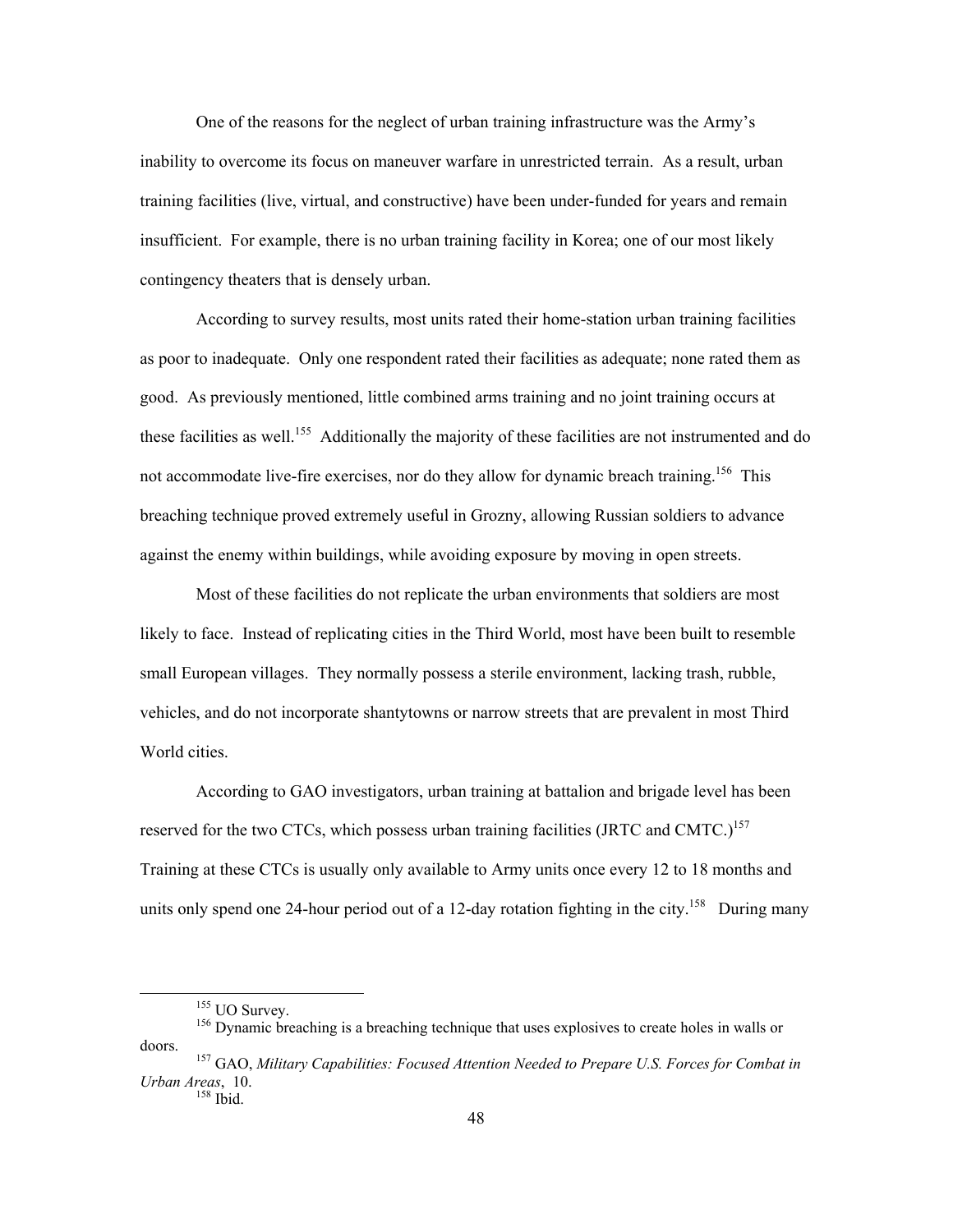rotations, some battalion-sized units never fight in the city, because they are either conducting cordon operations on the perimeter, or their combat power has been significantly reduced prior to reaching the city. Furthermore, of all the CTCs, only JRTC's facilities provide live-fire capability with full instrumentation.<sup>159</sup>

Presently, none of DOD's training facilities replicate the following challenges:

- The effects of medium and tall buildings, underground networks, and electromagnetic interference on communications equipment and navigation aids such as the global positioning system.
- Combat operations in medium or tall buildings.
- The difficulties in finding both stationary and mobile targets in the dense clutter of people, vehicles and buildings of a functioning city.
- Combat operations on unfamiliar terrain.<sup>[160](#page-59-1)</sup>

The training these facilities accommodate does not provide the opportunity to test emerging doctrinal concepts such as maneuver warfare in cities and nodal attack. For instance, the size of the urban training facilities at both home-station and the CTCs do not exceed 40 buildings. Due to this limited size, units no higher than the brigade level are forced to engage in tactical-level, attrition warfare, because the facilities are not conducive to maneuver warfare within them. In addition, the small facilities do not present units with the challenge of getting lost inside of cities like TFR experienced in Mogadishu and the Russians did in Grozny. Compounding the live environment deficiencies is the lack of constructive infrastructure to assist

in training operational-level maneuver warfare in cities.

There is good news however concerning the Army urban training facilities. The Combined Arms MOUT Task Force (CAMTF) has developed an Urban Operations Training Strategy for the improvement of urban training facilities. The strategy's endstate is to create a

<span id="page-59-0"></span> $\frac{159}{160}$  Ibid. 12.

<span id="page-59-1"></span>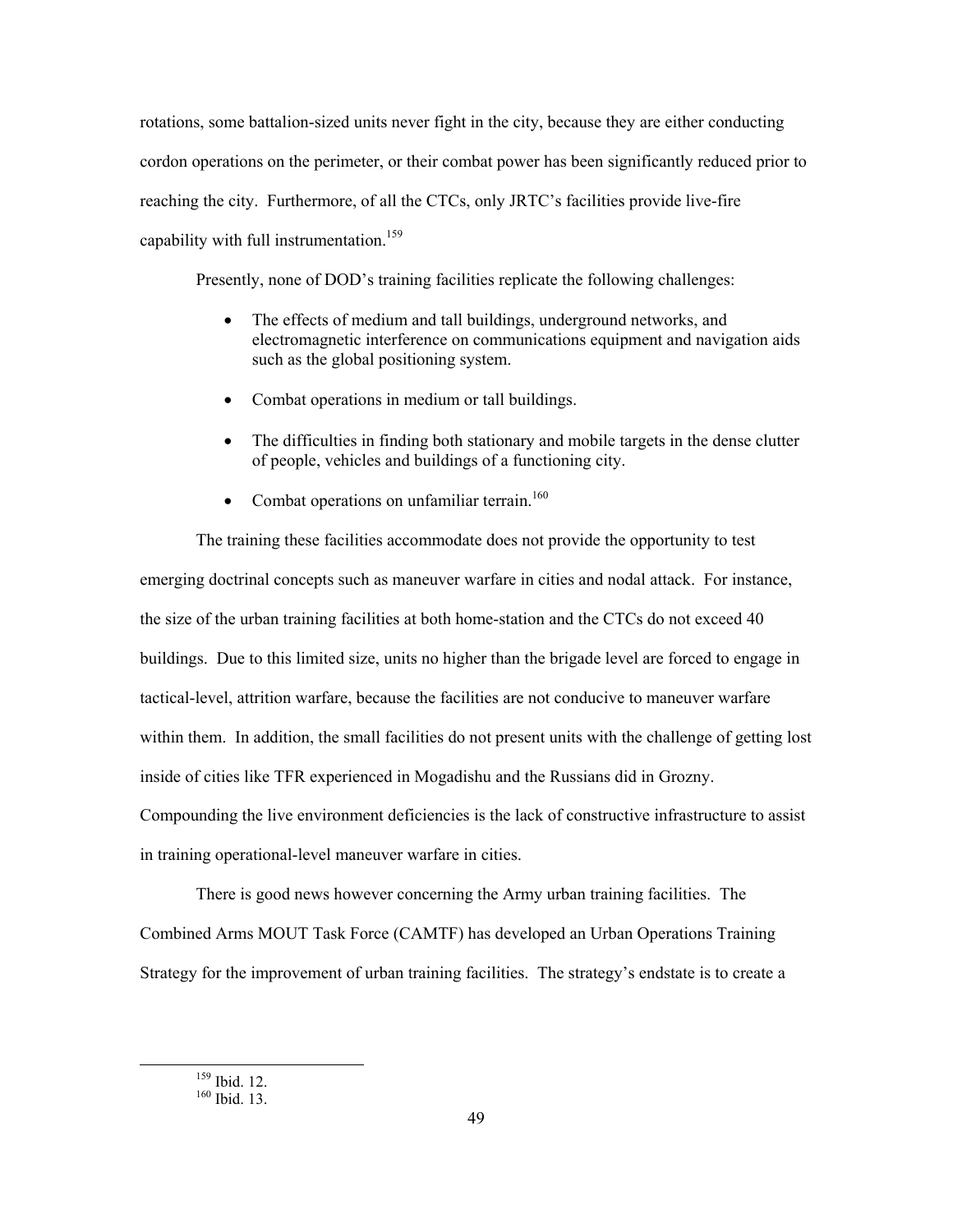doctrinally sound, operationally supported, live, virtual, and constructive training environment.<sup>161</sup> In order to implement this urban operations training strategy that is synchronized with the appropriate Theater strategy and associated force mix the, following objectives have been developed:

- Construct training facilities for forward deployed and heavy forces first.
- Construct brigade-level, urban training facilities at the CTCs, which will focus on battalion task forces.
- Construct regional combined arms facilities to support active and reserve forces.
- Construct soldier thru battalion-level training facilities at home station.
- Develop constructive simulations that support unit and staff training and leader development from battalion through corps…CTC and home station.
- Develop virtual simulators that train leader and team urban skills.<sup>[162](#page-60-1)</sup>

Training facilities in the live environment will focus on brigade level UO training and below (see appendix A). The training will include individual and collective level tasks that will be performed at the Urban Assault Course (UAC), Breach Facility (BF), Live-fire Shoot House (SH), and a Combined Arms Collective Training Facility (CACTF).<sup>163</sup> To support these new facilities the CAMTF published TC 90-1, *Training for Urban Operations*, which outlines specifics on how to plan, resource, execute and evaluate UO training.

In addition to improving home-station training facilities, there will be upgrades to the CTCs with UAC, BF, SH, and CACTF facilities as needed. The biggest investment will be at the NTC by populating it with enough UO sites of varying sizes, to ensure that rotational units are always considering UO in their missions.<sup>164</sup> As a result, training at the NTC will no longer be conducted on a military-only battlefield, but will force units to deal with non-combatants, irregular forces, asymmetrical operations, and preservation of vital infrastructure in an urban

<span id="page-60-3"></span><span id="page-60-0"></span><sup>&</sup>lt;sup>161</sup> CAMTF, "Mission Need Statement For Urban Operations Training Capability." Annex A, 8.<br><sup>162</sup> Ibid. 9.

<span id="page-60-2"></span><span id="page-60-1"></span>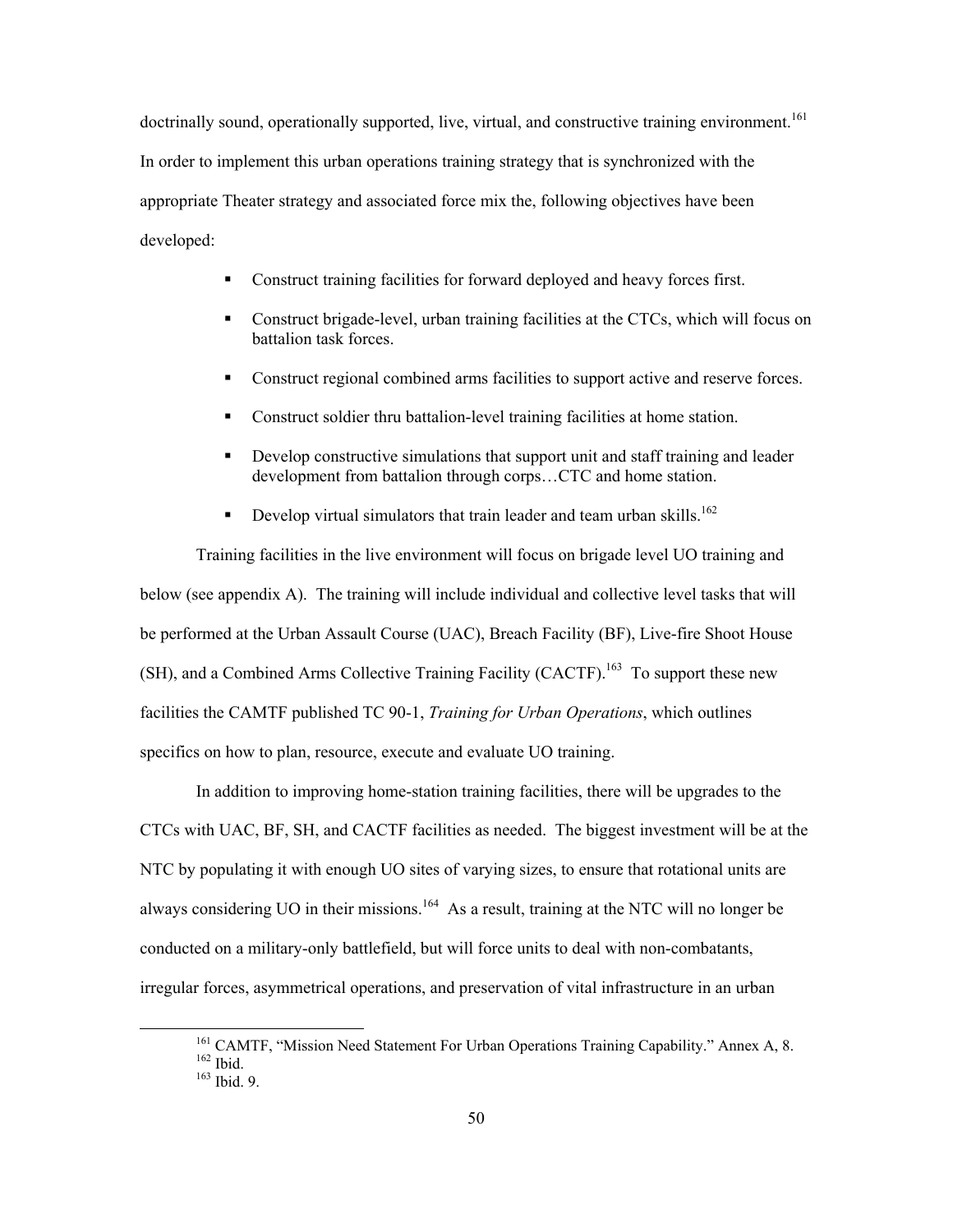environment.<sup>165</sup> With the addition of these UO sites, it is envisioned that the rotational brigades will have one attack mission into a brigade-sized complex and at least one mission that requires operations in and around one of the smaller UO sites.<sup>166</sup>

To fully develop leaders and ensure that forces from corps staff to the individual soldier are trained to as high a level as possible, the Army UO training infrastructure must contain the right blend of live, virtual, and constructive training (see appendix B.)<sup>167</sup> Current constructive simulations and virtual simulator capabilities are insufficient, which limits training for UO to the tactical level. Future capabilities for UO are to be provided by WARSIM and OneSAF (One Semi-Automated Force). WARSIM, as an aggregate based model, is limited by its level of terrain resolution to the exterior of buildings, but will be digitally linked with OneSAF providing a seamless simulated environment in which to train battalion through Corps.<sup>168</sup> When fielded, these systems will provide the much-needed infrastructure for operational-level UO training.

Before constructive operational infrastructure can be realized, work still needs to be done on the development of algorithms that take into account the effect of structural, environmental, people, and weapons' effects in complex terrain.<sup>169</sup> One of the pre-requisites for the development of these algorithms however, is the instrumentation of current training facilities in order to record data and develop models for individual human responses and small-unit behavior.<sup>170</sup>

Individual leader training at company level and below will be achieved through a combination of digitally linked virtual and live simulations. The virtual leader effects trainer (VLET) will provide the link between WARSIM/OneSAF to live training facilities, and will be

 <sup>164</sup> G3, National Training Center, "Unpublished Concept Paper: NTC Urban Operations Training Requirements," 2 Oct 2000, 1.<br>
<sup>165</sup> Ibid., 3.<br>
<sup>166</sup> Ibid., 3.<br>
<sup>167</sup> CAMTF, "Mission Needs Statement For Urban Operations Training Capability," 3,4.<br>
<sup>168</sup> Ibid., Annex A, 15.

<span id="page-61-0"></span>

<span id="page-61-1"></span>

<span id="page-61-3"></span><span id="page-61-2"></span>

<span id="page-61-5"></span><span id="page-61-4"></span>

<sup>&</sup>lt;sup>170</sup> Joint Advanced Warfighting Program, "Draft DOD Roadmap for Improving Capabilities for Urban Operations," 23.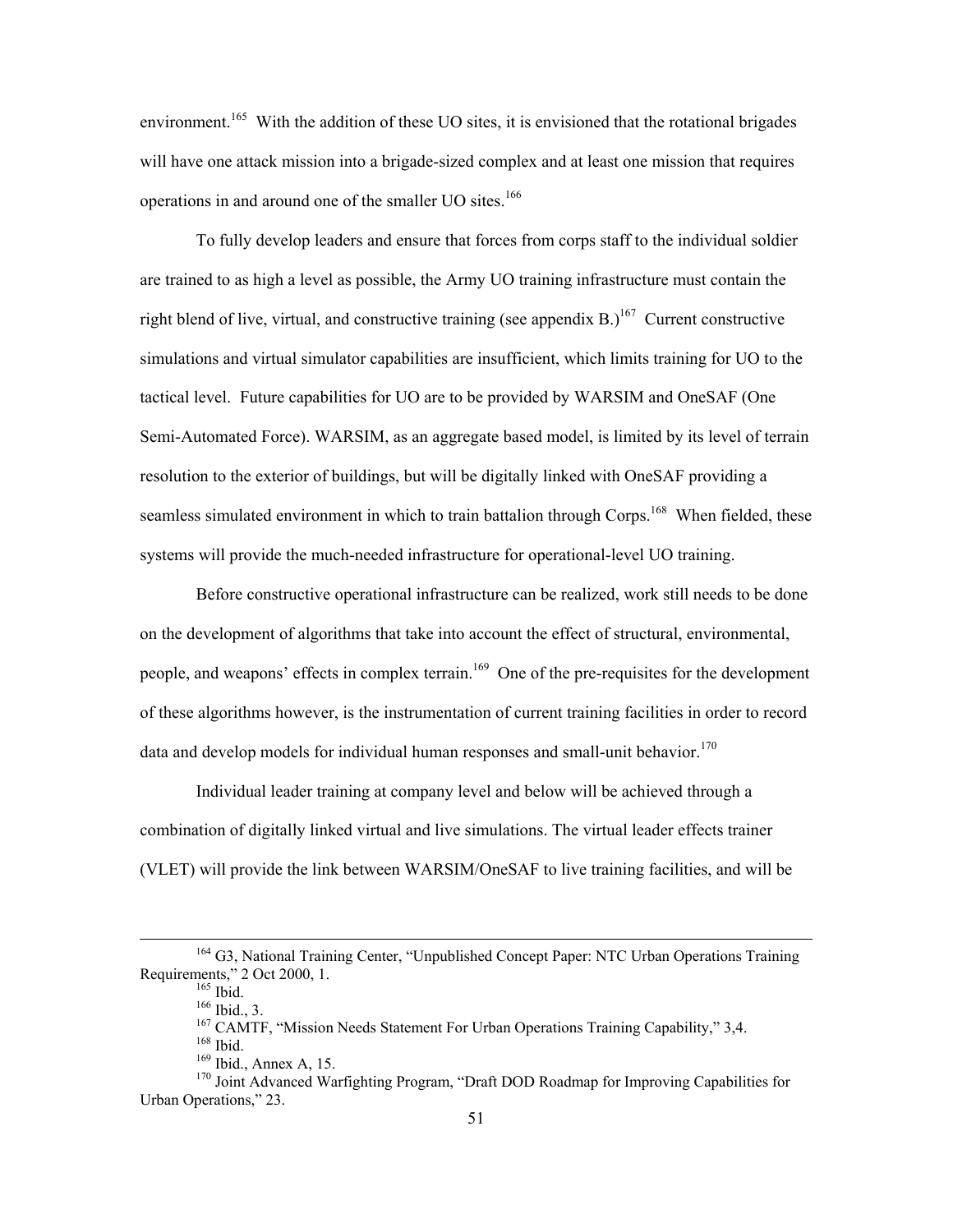integrated with the Close Combat Tactical Trainer  $(CCTT)$ .<sup>171</sup> The implementation of these integrated systems is to occur during the period from FY 03-09.<sup>172</sup> Once completed, the CAMTF believes it will have achieved the UO training strategy's endstate, which is to create a doctrinally sound, operationally supported, live, virtual, and constructive training environment, that will enable the Army to train full spectrum, combined arms, and joint UO from corps staff to individual soldier level.

# UO Equipment

The US Army suffers from a significant number of shortfalls in the area of UO specific equipment. As previously mentioned, this is directly related to the lack of focused attention urban operations have received in the past. But even as UO receives more emphasis for future technologically advanced programs, there will always remain a requirement for basic tools and equipment for the conduct of urban warfare. Yet current forces are not even equipped properly with these capabilities. Many of these shortfalls require high-level DOD emphasis for instance, in the funding of programs for UO specific research and development. Other shortfalls simply require focused command emphasis and small unit leadership ingenuity.

If one were to examine the technology employed by the Russians in Grozny in the 1990s, they would find that it varied little from what was available prior to  $1982$ <sup>173</sup>. Even the US forces did not possess significant urban technological improvements in Mogadishu. Weapons used in these battles were primarily the same as those developed for the open field of battle during the Cold War. In some cases, ROE limited the stronger sides use of tanks and indirect fire advantages and in both instances, neither non-lethal weapons nor precision-guided munitions

<span id="page-62-0"></span><sup>&</sup>lt;sup>171</sup> Ibid., 14.<br><sup>172</sup> Ibid.19.

<span id="page-62-1"></span>

<span id="page-62-2"></span><sup>173</sup> Edwards, *Mars Unmasked: The Changing Face of Urban Operations*, 89.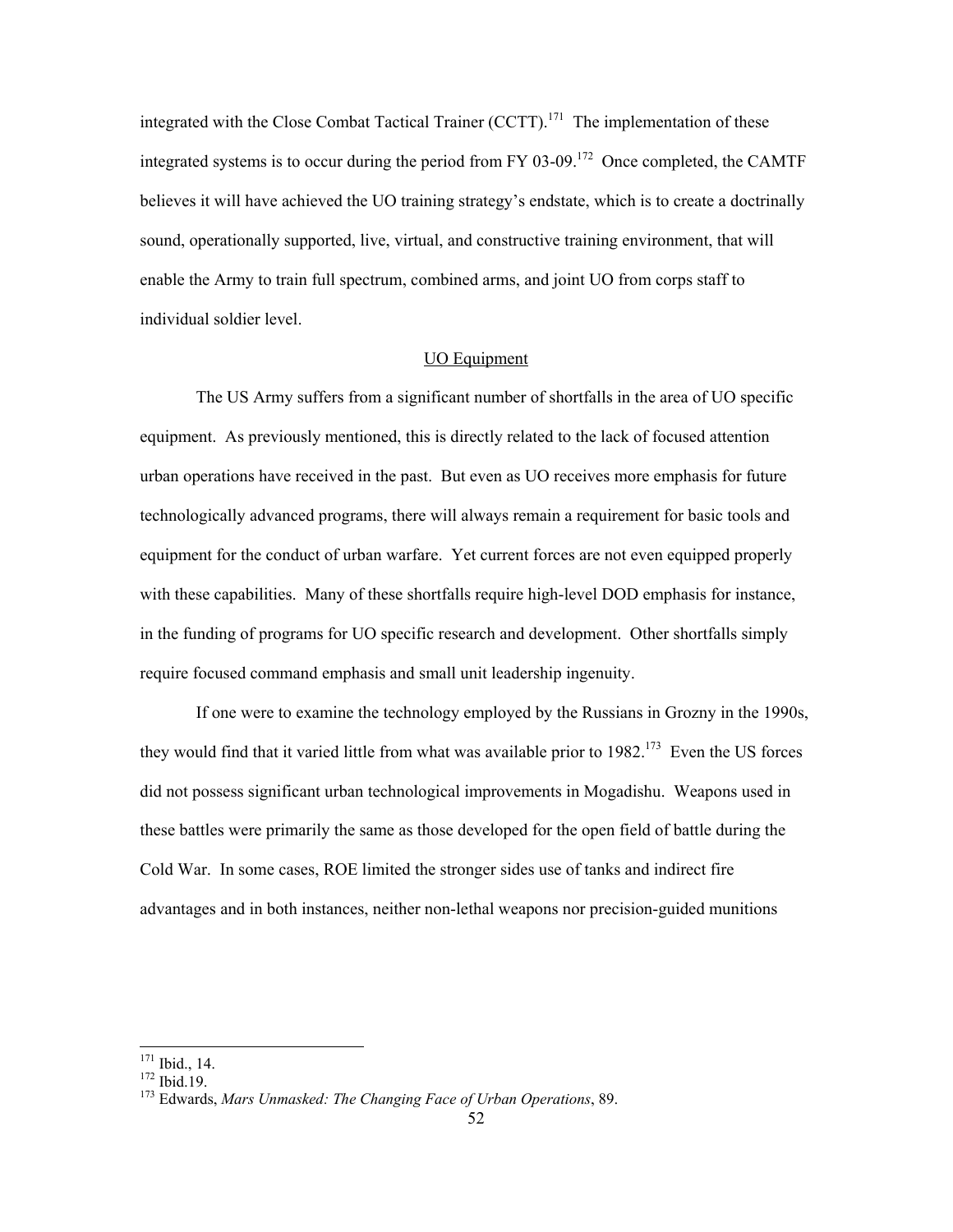were employed.<sup>174</sup> As a result, small arms used in the close quarters were still the deciding factor in these urban fights.

Incidentally, superior technology is often times negated by very non-technical means. As example, in Mogadishu, barefoot SNA kept up with US HMMWVs and even orbiting helicopters by forcing the US to fight through multiple roadblocks and ambushes and use of the swarm technique.<sup>175</sup> In Chechnya, the Russians resorted to using wire-mesh screens as a counter to RPG rounds and Molotov cocktails. When attacking, the Chechens employed such tactics as throwing tarps over armored vehicles' vision blocks, blinding buttoned up Russian crews.<sup>176</sup>

None of these concepts are new to urban warfare, however they are still challenges that must be dealt with. The solution for many of UO's challenges lie not in high-tech gadgetry, but can be mitigated through solid preparation and most importantly doctrine and training. FM 3- 06.11 outlines a good start point for equipping units for urban combat (see appendix C). This UO equipment checklist does not include technically advanced equipment, and could be easily assembled by any unit in the Army.

Yet units surveyed suffered from a clear lack of even preparing such simple urban equipment kits as those outlined in the FM 3-06.11. Units reported to be mostly equipped with body armor, knee and elbow pads and some bolt cutters. Very few possessed such items as ladders, DEMTEK breach kits<sup>177</sup>, assault wire and phones, additional communications equipment, or room cleared marking devices. Such kits as those listed in FM3-06.11 should be easy for tactical units to assemble and train or deploy with. This area clearly requires greater command emphasis for improvement.

<span id="page-63-3"></span>Beyond units improving basic tools for urban warfare at their level, there is a requirement for DOD to re-examine current equipment shortfalls and requirements for ground forces in UO.

<span id="page-63-0"></span>

<span id="page-63-2"></span><span id="page-63-1"></span>

 $^{174}_{175}$  Ibid.<br> $^{175}_{176}$  Ibid.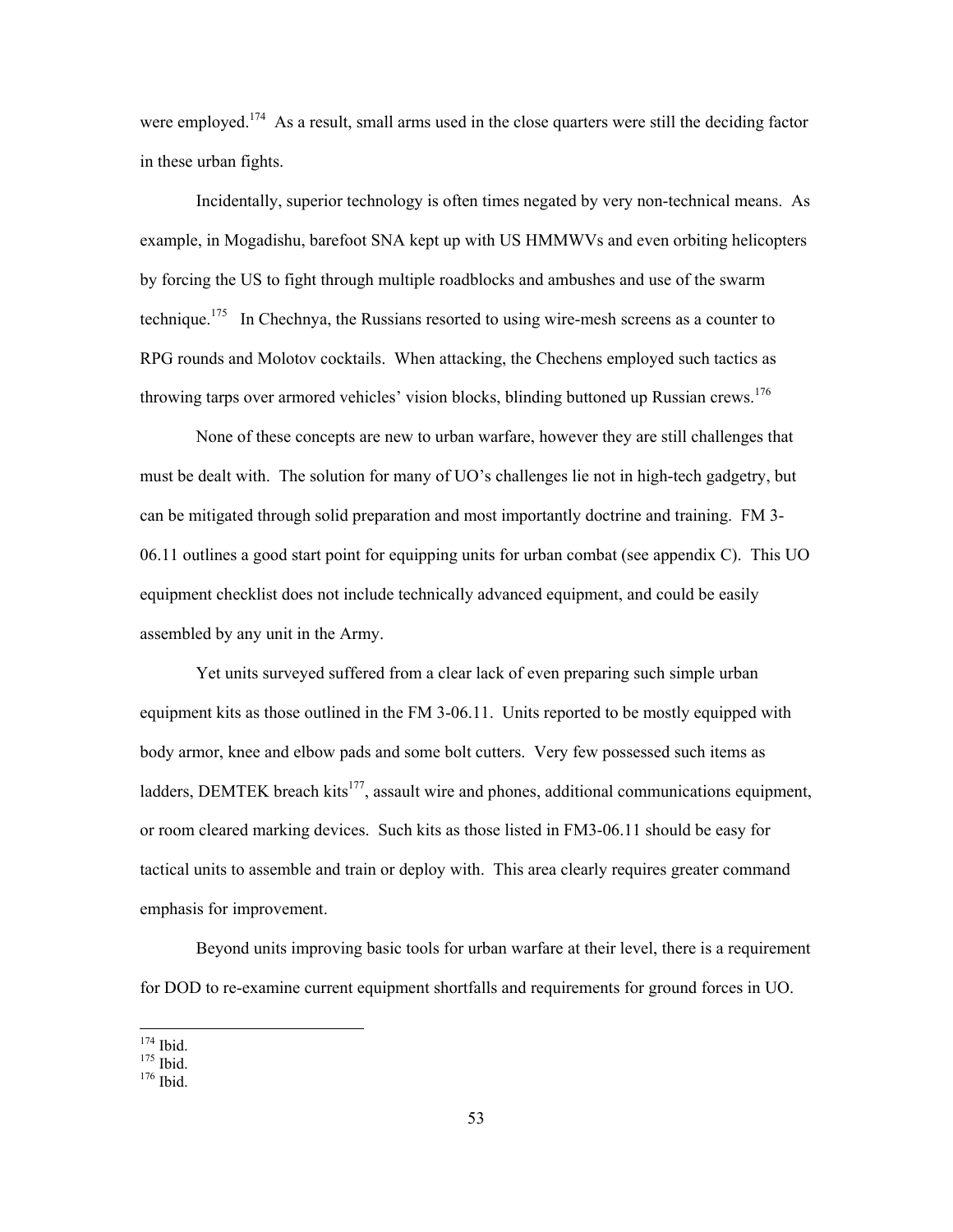The Army's current weapons and equipment are designed for armored, maneuver warfare. As far back as 1973, S.L.A. Marshall wrote that the geometric, man-made and structural limitations and confinement of fighting in streets and through houses are in diametric contrast to the requirements of operating in the open field.<sup>[178](#page-64-0)</sup>

Many of the difficulties found in employing current weapon systems in UO are fairly well known.<sup>179</sup> For example artillery and mortars face trajectory challenges, are often too indiscriminate, and the impact of their rounds are too large to be used in close proximity of troops in urban areas. Tank rounds are designed for the penetration of other tank's armor and not useful for breaching into the walls of buildings. Small arms weapons such as the M16 possess a high muzzle velocity and project a small 5.56mm round that is prone to ricochet and lacks the ability to penetrate concrete walls.

To address these weapon shortfalls, the US is developing various high-tech systems. The Objective Individual Combat Weapon (OICW, to replace the M16, M4, and M203) and the Objective Crew Served Weapon (OCSW, to replace the 40mm MK-19, and the .50 caliber M2) are under development specifically with UO in mind.<sup>180</sup> These systems will include airbursting munitions to allow engagement behind cover or within rooms, and may also include non-lethal munitions.<sup>181</sup> However, these weapon systems are not scheduled for fielding until sometime starting in 2008.

Units surveyed consistently stated that the biggest weapons requirement they possessed for successful operations in UO was an urban missile that could conduct standoff breaching. Russian examinations of their UO in Chechnya concluded that their infantry must possess in the

<sup>&</sup>lt;sup>177</sup> DEMTEK breach kits consist of mini-sledgehammers, hooligan tools, and crowbars for non-<br>dynamic breaching into buildings.

<span id="page-64-1"></span><span id="page-64-0"></span>

<sup>&</sup>lt;sup>178</sup> S.L.A. Marshall, "Notes on Urban Warfare," April 1973, 30.<br><sup>179</sup> Russell W. Glenn, *Marching Under Darkening Skies: The American Military and the Improving Urban Operations Threat,* (Santa Monica, CA: RAND, 1998), 15. <sup>180</sup> Ibid. <sup>181</sup> Ibid.

<span id="page-64-2"></span>

<span id="page-64-3"></span>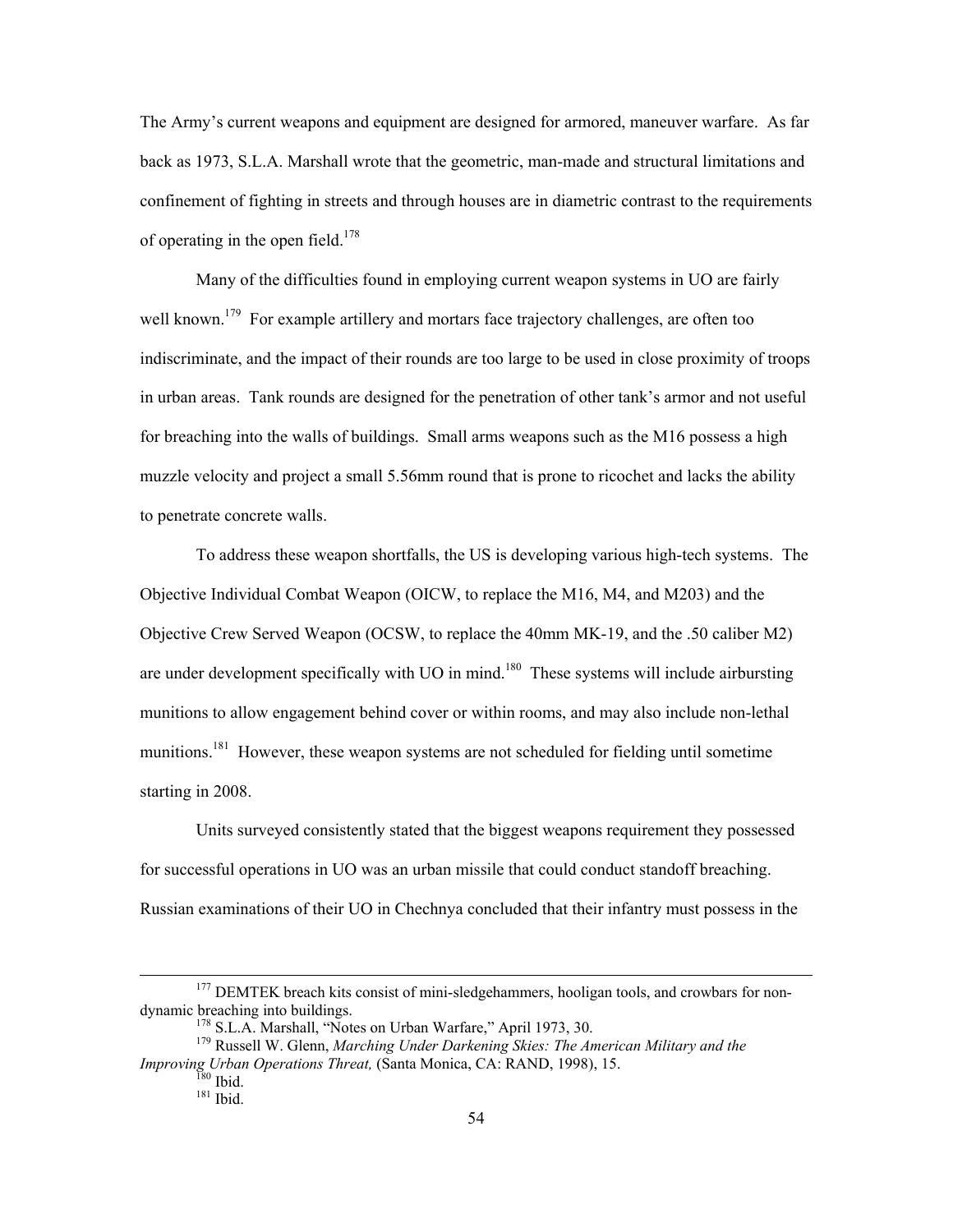direct fire mode, the same capabilities of those provided by indirect fire systems and tanks.<sup>182</sup> S.L.A. Marshall supported this claim almost three decades ago stating,

> The U.S. Army has nothing now that will serve in the absence of field guns and mortars. The requirement is something by the way of a rocket that will range out to 200 meters. $183$

The Army needs to continue to develop a system to address this requirement. There are systems that will achieve the required effects of standoff breaching that should be rapidly increased in the Army's inventory for use in training and operational employment. One such system is the Shoulder Launched, Multipurpose, Assault Weapon, Disposable (SMAW-D); an 83mm rocket that can effectively breach walls and destroy bunkers.<sup>184</sup> Another system that has shown promise is the Rifle-Launched Entry Munition (R-LEM) used for breaching doors. After successful testing, it has been moved to the Warfighter Rapid Acquisition Program to hasten its fielding in the Army.<sup>[185](#page-65-3)</sup>

Communications continue to be a shortfall for units fighting in cities. Once again, units surveyed often had no additional communications equipment beyond their standard authorized FM systems. This shortfall is primarily due to the limited and unrealistic challenges placed on unit's communications infrastructure in current training facilities. Realistic urban environments have proven communications to be difficult at best when using current systems. For example command posts usually located on lower floors for force protection must mount their antennas on rooftops. Yet standard antennas cannot be placed more than 3 stories above them without significant loss of signal strength.<sup>[186](#page-65-4)</sup>

 <sup>182</sup> Vyacheslav Dudka, "Shaping the Concept of Weapons For Urban Combat," *Military Parade*, <sup>183</sup> S.L.A. Marshall, "Notes on Urban Warfare" 26.<br><sup>184</sup> US Army, FM 3-06.11, *Combined Arms Operations in the Urban Environment*, 7-17.<br><sup>185</sup> Dr. A. Michael Andrews II, "The Army S&T Program" in *The City's Many Faces*:

<span id="page-65-1"></span><span id="page-65-0"></span>

<span id="page-65-2"></span>

<span id="page-65-4"></span><span id="page-65-3"></span>

*Proceedings of the RAND Arroyo-MCWL-J8 UWG Urban Operations Conference*. Ed. Russell W. Glenn (Santa Monica: Rand, 1999), 30.

<sup>186</sup> Russell W. Glenn, *Combat in Hell: A Consideration of Constrained Urban Warfare*, (Santa Monica, CA: RAND): 29.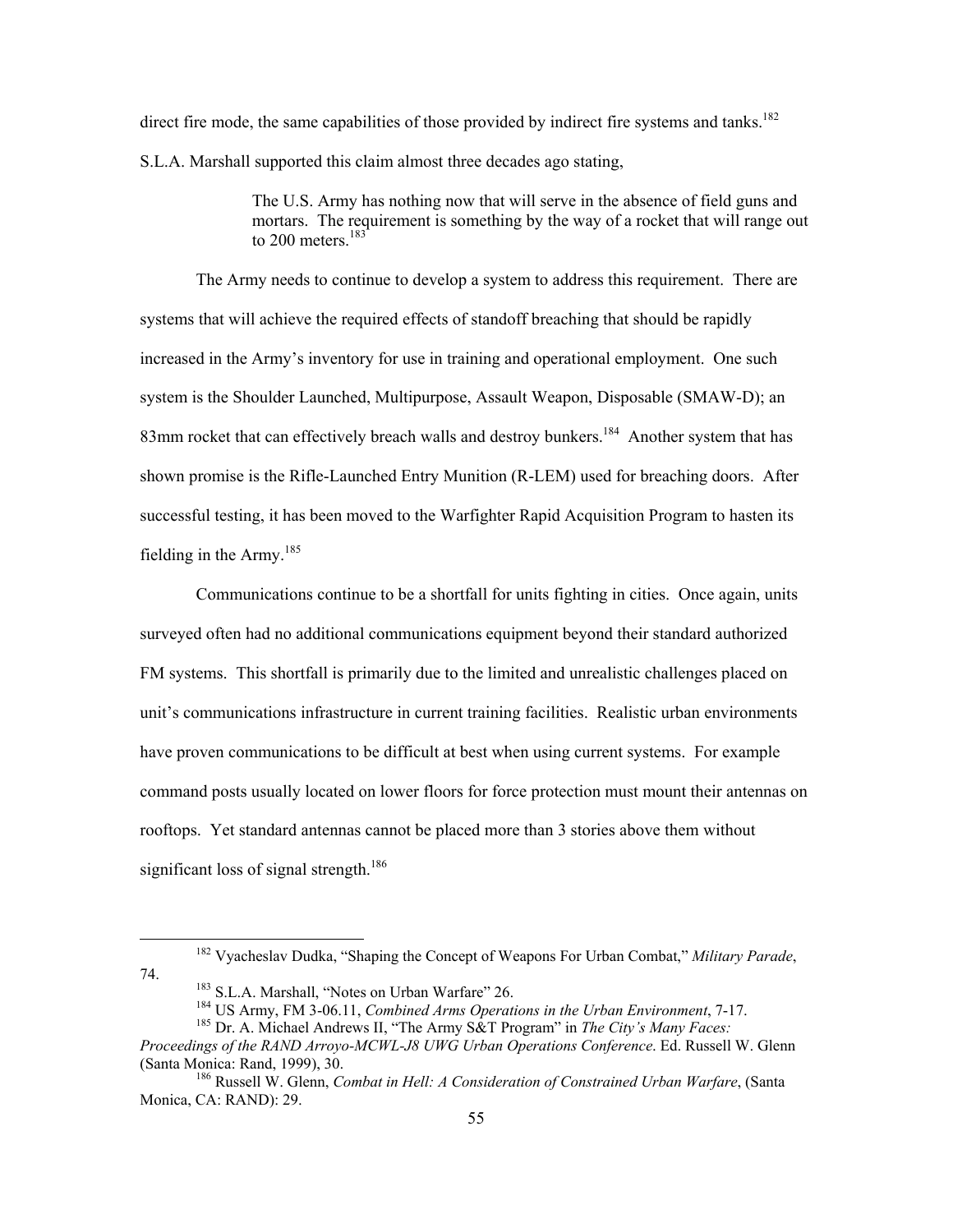Another shortfall in UO involves the inability of dismounted infantry and supporting armor to effectively fight as a combined arms team. For instance the M-1 tank does not possess a dismounted phone hook up in the rear of the tank as did the M-60 it replaced. Instead, dismounted squads and tanks must rely on tenuous FM communications with each other when fighting as a combined arms team. Another example is dismounted forces inability to designate targets thermally for supporting tanks. Infantry designating systems utilize lasers that are not visible to tanks thermal sights.

The inability to provide maps with large enough scale for conducting UO continues to challenge the Army. The current 1:50,000 scale maps that are standard for conducting operations do not provide enough resolution for small units fighting at close quarters in cities. For example the British use a 1:4,000 scale map in urban ground operations, and units in the Berlin Brigade used a 1:1,500 scale map for UO in the defense of Berlin.<sup>187</sup> However, such large-scale maps may not be the answer, since they are not readily available and are impractical for aircrews flying in support of ground operations.<sup>188</sup> One potential fix is to provide units with the capability to receive overhead imagery of cities and then be able to overlay a grid system and to label selective key buildings and facilities.<sup>189</sup> This could easily be done using the latest MCS systems in conjunction with a division's topographical engineer section.

 Units still lack to the ability to provide a rapid obscurant application over a wide area for a long period of time.<sup>190</sup> Most units surveyed still used hand-held smoke grenades and lugged a few smoke pots into the urban fight, which does not provide enough smoke for adequate cover of movement between buildings and crossing open areas. UO relies heavily on smoke screens to cover movement and is a resource intensive asset. For example, one-fifth of all artillery fired in

<span id="page-66-1"></span><span id="page-66-0"></span>

 $\frac{187}{188}$  Ibid., 32.<br> $\frac{188}{189}$  Ibid., 33.

<span id="page-66-3"></span><span id="page-66-2"></span>

<sup>190</sup> Russell W. Glenn, ed. *Denying the Widow-Maker: Summary of Proceedings,* (Santa Monica: CA, 1998): 23.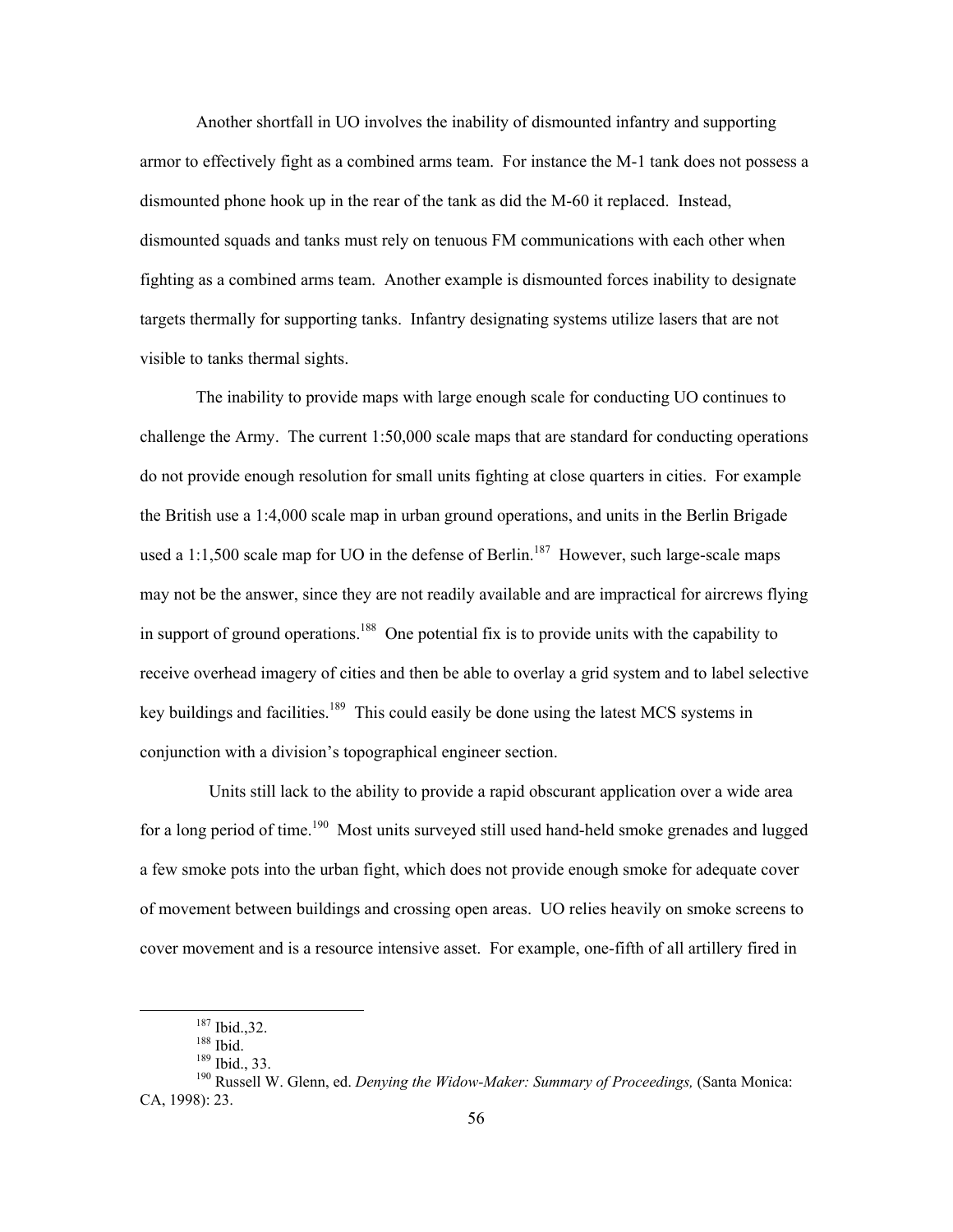Chechnya was either smoke or white phosphorous.<sup>191</sup> Smoke rounds were fired to screen movement, and white phosphorous had the additional effect of being lethal and incendiary.<sup>192</sup> Depending on ROE, this could be a potential vulnerability for light infantry units. Unless allowed to use phosphorous rounds or augmented with corps 155mm artillery, the only artillery delivered smoke that a light infantry unit possesses is provided by its 105mm artillery. Incidentally, the smoke munitions for 105mm can only achieve a range of 5,000 meters. <sup>193</sup> What the Army needs is a small, heavily armored, maybe even remotely-piloted, ground vehicle that can provide ground units with adequate smoke coverage. S.L.A. Marshall identified this requirement almost 30 years ago, yet such a capability has yet to be developed.

Finally, another item that units need in today's urban environment is a sensory capability to scan civilians to determine if they have been involved in the firing of weapons. Lacking this capability, the Russians resorted to checking civilians' shoulders for bruises from weapons firing, or sleeves for powder signatures from mortar fire.<sup>194</sup> The U.S. possesses no better capability and have resorted to using dogs at select checkpoints for such sensing. Clearly in today's convoluted urban environment, such sensory technology is necessary to separate true civilians from urban guerrillas.

#### Summary

The US Army currently does not possess adequate urban training infrastructure to fully realize its combat potential across the spectrum of UO in a combined arms and joint manner. While the Army can continue to train effectively to company and some battalion level competency in UO tasks, there is still an outstanding requirement for facilities and infrastructure

<span id="page-67-0"></span><sup>&</sup>lt;sup>191</sup>Lester Grau and Tim Thomas, "Soft Log' and Concrete Canyons: Russian Urban Combat Logistics in Grozny," (Fort Leavenworth, KS: Foreign Military Studies Office, 1999), 4. Report on-line.<br>Available from http://call.army.mil/call/fmso/fmsopubs/issues/softlog/softlog.htm <sup>192</sup> Ibid.<br><sup>193</sup> US Army. A304 Handbook: *Fire Support For Non-artillerymen*, (Fort Leavenworth, KS: Command and

<span id="page-67-2"></span><span id="page-67-1"></span>General Staff College, 2001) 4-25.

<span id="page-67-3"></span><sup>&</sup>lt;sup>194</sup> Tim Thomas, briefing presented on Grozny, March 2001.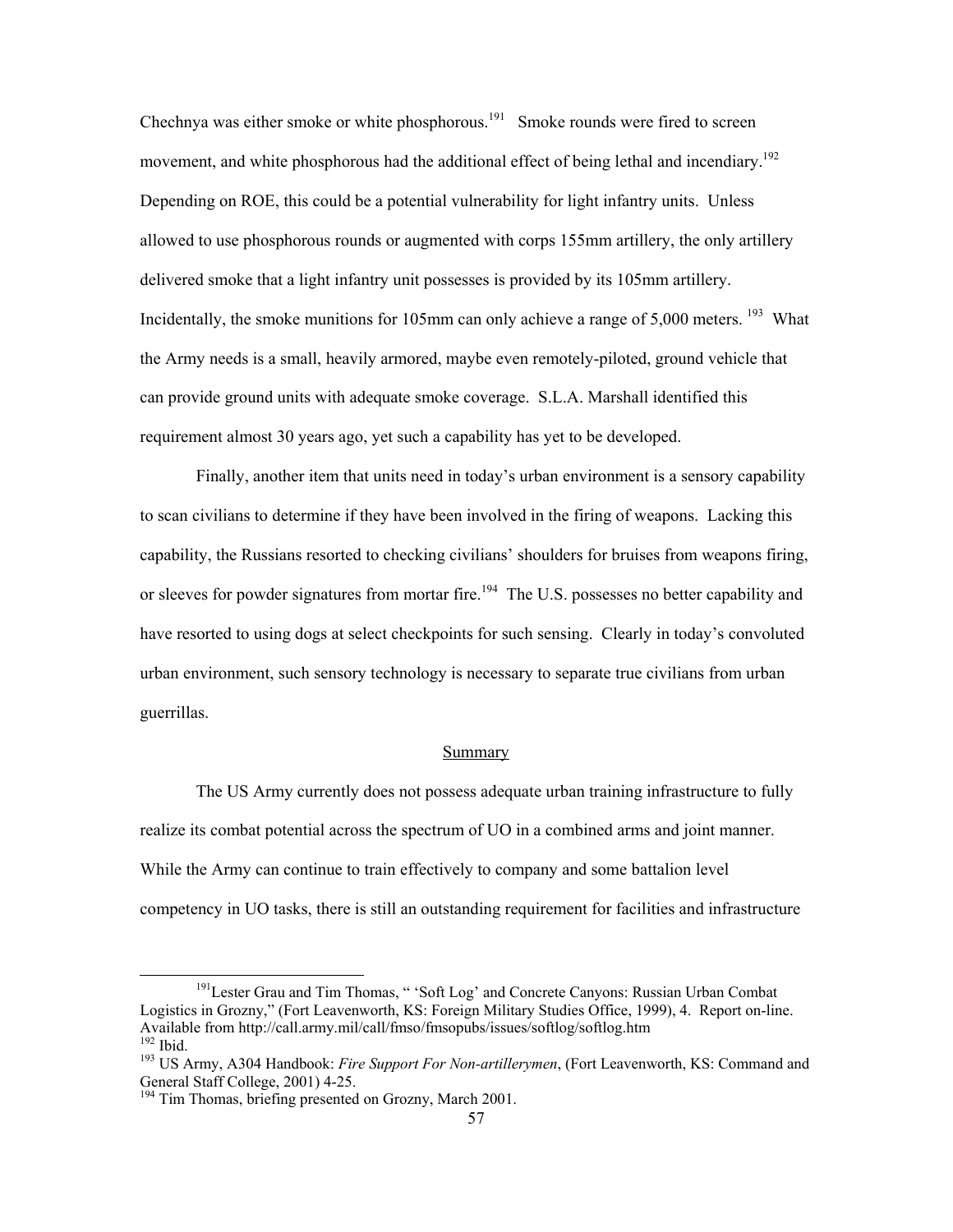(live, virtual, and constructive) that will enable training from the corps staff thru the individual soldier level.

The good news is that there has been continuous progress in strategy development and funding for the creation of a doctrinally sound, operationally supported, live, virtual, and constructive training environment. Although the full implementation of this strategy is not due to be completed until FY 2009, the Army must capitalize on the facilities it has in the meantime to achieve as much preparedness as possible. This will require command emphasis at all levels as well as a maximum amount of junior leader ingenuity and initiative.

The Army still suffers a significant number of shortfalls in the area of UO specific equipment. Many of these will require DOD-level emphasis and programs to improve research, development and funding. These programs must be advanced to the forefront of the Army's transformation agenda. Although technology should not be envisioned as a significant factor in the near-term enhancement of U.S. UO readiness many of the basic tools needed for conducting UO missions are not being resourced in most units.<sup>195</sup> This is in spite of the fact that they are easily obtainable. Units cannot afford to wait for the technological fix from some "higher authority." Instead they must seize the initiative and garner the tools that they require to effectively prosecute urban operations in the immediate future.

<span id="page-68-0"></span> <sup>195</sup> Russell W. Glenn, ed. *Denying the Widow-Maker: Summary of Proceedings*, 21.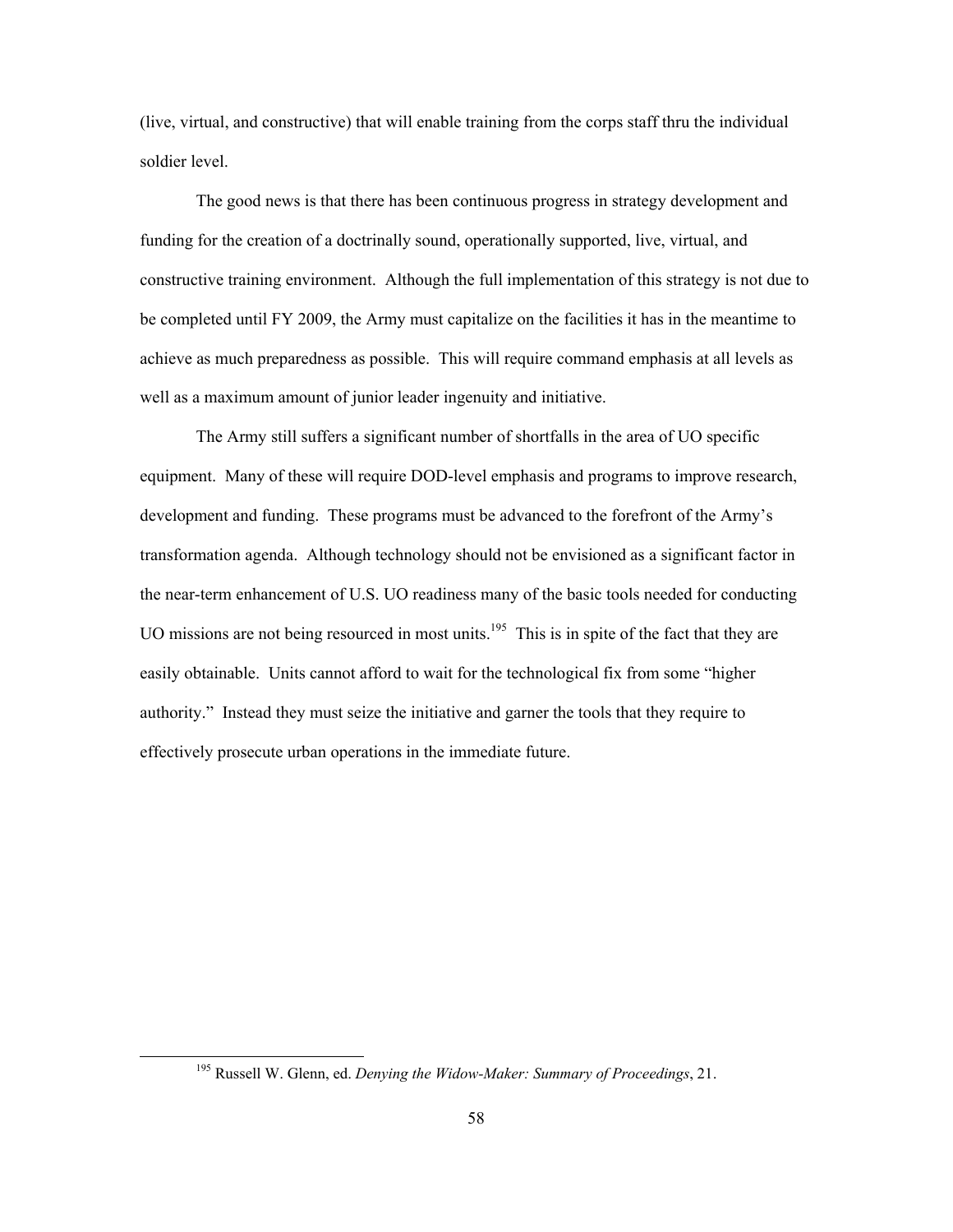#### CHAPTER 7

### **CONCLUSIONS AND RECOMMENDATIONS**

The urgent requirement for US Army preparedness in conducting urban operations is very real. As global urbanization continues to increase, the contemporary threat environment makes operations in cities impossible to avoid. It is not enough to speak of preparing for "future urban operations"; the future is here today and the Army must be prepared to engage in urban operations even as it moves towards the objective force. Being prepared means having current doctrine, realistic training programs and facilities, and appropriate equipment to ensure success on the urban battlefield when the time comes to fight there.

#### Doctrine

The Army's UO doctrine has undergone a long overdue re-write and is still being developed. It now must continue to be developed to permeate the Army's entire spectrum of combined arms doctrinal publications. For example, this includes addressing UO as it applies to specific battle operating systems, weapon systems, as well as marksmanship programs.

The Army's doctrine contains new concepts that attempt to solve UO dilemmas such as significantly reducing both friendly and civilian casualties, as well as collateral damage. While this UO doctrine possesses a new operational framework of Assess, Shape, Dominate, and Transition, it still provides a bridge between the gap in the Army's legacy force capabilities and those of the future objective force. In the near term, the Army must emphasize training and equipping to win in the domination phase of UO. At the same time greater ISR capabilities must be tested, funded, and implemented to improve the Army's ability to assess and shape the UO environment, thus facilitating the execution of operational maneuver concepts within the urban environment. Many of the new joint doctrine concepts, such as nodal attack, still require further testing to ensure they are valid as well as to develop service contributions. These initiatives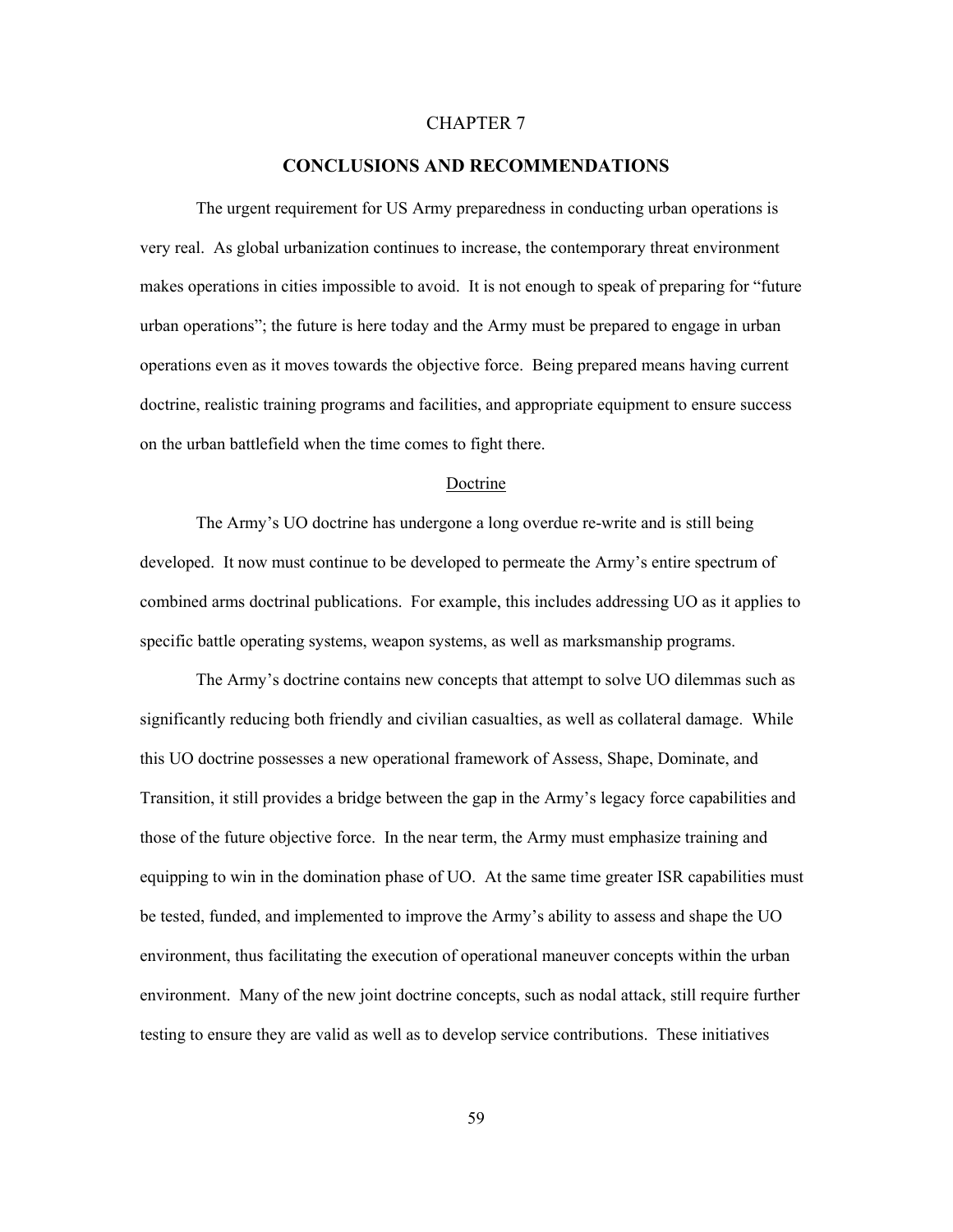should be the first priority of the joint executive agency, which should be activated immediately, not a year from now.

### UO Training

Now that the Army's UO doctrinal foundation has been laid, the Army must continue to build its UO capabilities through training, organizing, and equipping the force for operating in the urban environment. The researcher determined that the Army is still not prepared to fight in cities without either sustaining heavy friendly casualties or causing excessive collateral damage and loss of civilian life, or both. While UO training is receiving greater attention throughout the Army, it is still not being done adequately in terms of jointness, combined arms, full spectrum, or above the tactical level.

Improving this will require first and foremost a DOD-level, UO executive agent to ensure services cooperate and maximize joint urban training opportunities and share urban training resources. It also requires a greater investment in facilities, both at home-station and at the CTCs. The facilities at the CTCs must be large enough to present units with realistic challenges such as navigating through cities, attacking in multiple directions, and employing joint assets. In addition to improving the Army's ability to fight as a joint team, this will also provide opportunities to validate and develop emerging doctrinal concepts while determining resource requirements.

The Army possesses a good strategy for improving home station training facilities, and must ensure adequate funding for both the construction and sustainment of these facilities. In the near term, heavy unit installations should be the first to receive these facilities, thus enhancing the opportunity for combined arms UO training. Additionally, light units must exploit every opportunity to train with heavy units in the urban environment both at home station and the CTCs.

The Army must ensure it exercises the full spectrum of operations when conducting UO training. Most importantly, training scenarios should be designed in a way that will train units to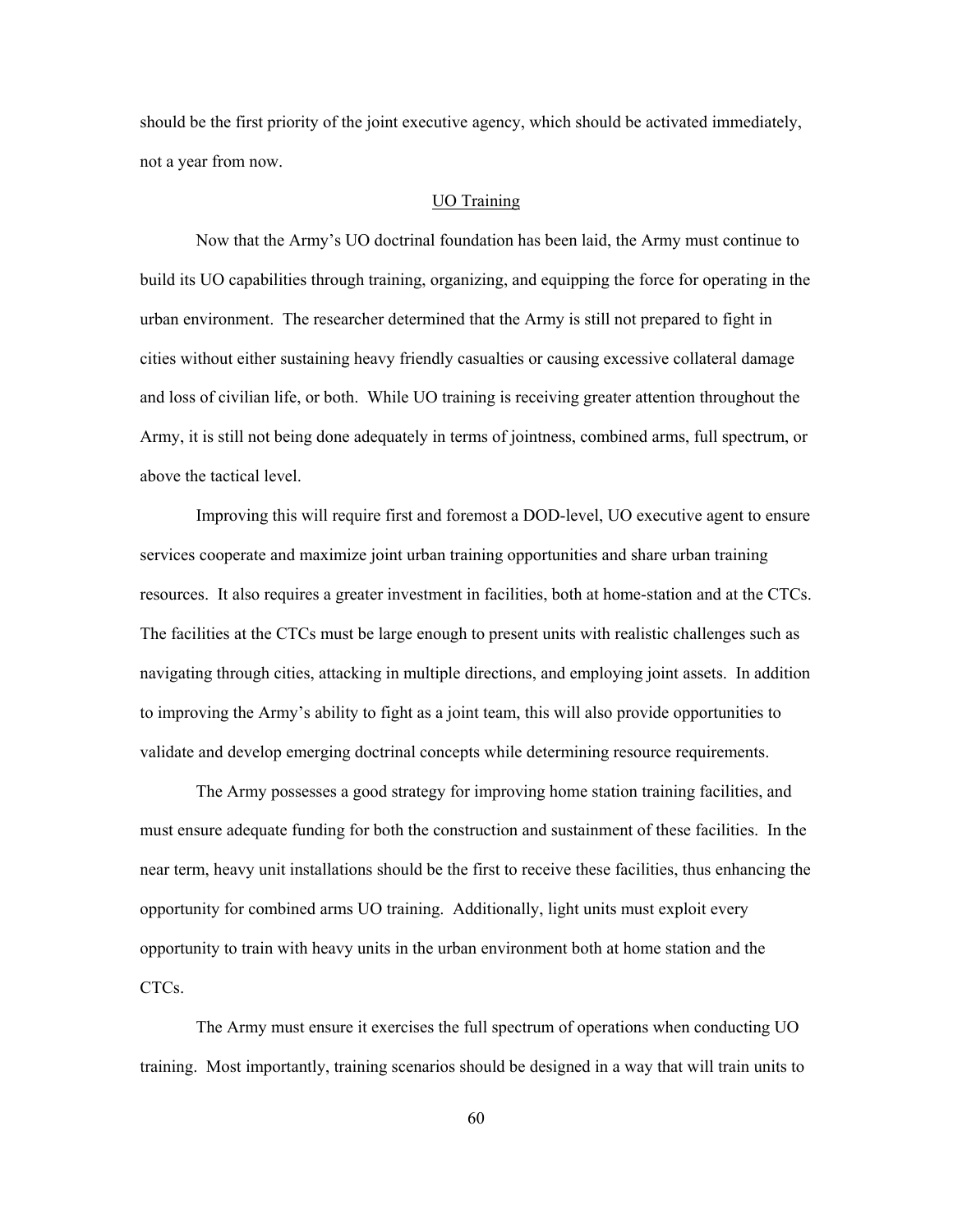recognize and adapt to transitions in the urban operational environment. To achieve proficiency in this, commands need to apply greater emphasis on UO training, starting with the allocation of an appropriate amount of time for such training. One course of action is to make UO a mandatory occurrence during every training event. Another technique is to ensure training scenarios are designed to force commanders, leaders, and soldiers to recognize transitions in urban operations.

There has been a pollution of Army conventional forces' room clearing techniques with those used by police and special operations units. This disturbing trend advocates dominating a room with a 4-man clearing team. In addition, emerging urban movement techniques, which involve stacking on walls and moving in clusters are equally alarming. These TTPs could prove extremely fatal to soldiers fighting in an environment proliferated with RPG-7s and RPO-A Schmels, as well as mines, booby-traps, snipers and ricocheting rounds from small arms. In addition, the time required to master these techniques is not available to the conventional force. The Army must retain its conventional approach of clearing rooms with two-man teams and conduct forward movement through interior walls of buildings. When movement in the open is unavoidable, then it should be done in quick dashes under the cover of obscurants and fires.

Even if units avoid enemy strong points and attack key nodes within a city, at some point they must close with and destroy an enemy defending from a building. Precision weapons and guided munitions may assist, but will not be able to complete the destruction of an enemy in the UO environment. The Army must therefore continue to train on the basics to engage and destroy an enemy in the close fight in UO. Some of these basics include ensuring soldiers are physically fit, expert marksman in close-quarters combat, and thoroughly trained in medical skills (i.e. combat lifesavers.) Units should prefect these basics regardless of available urban training infrastructure. The urgency of the urban threat does not allow them to wait for perfect equipment and training facilities.

61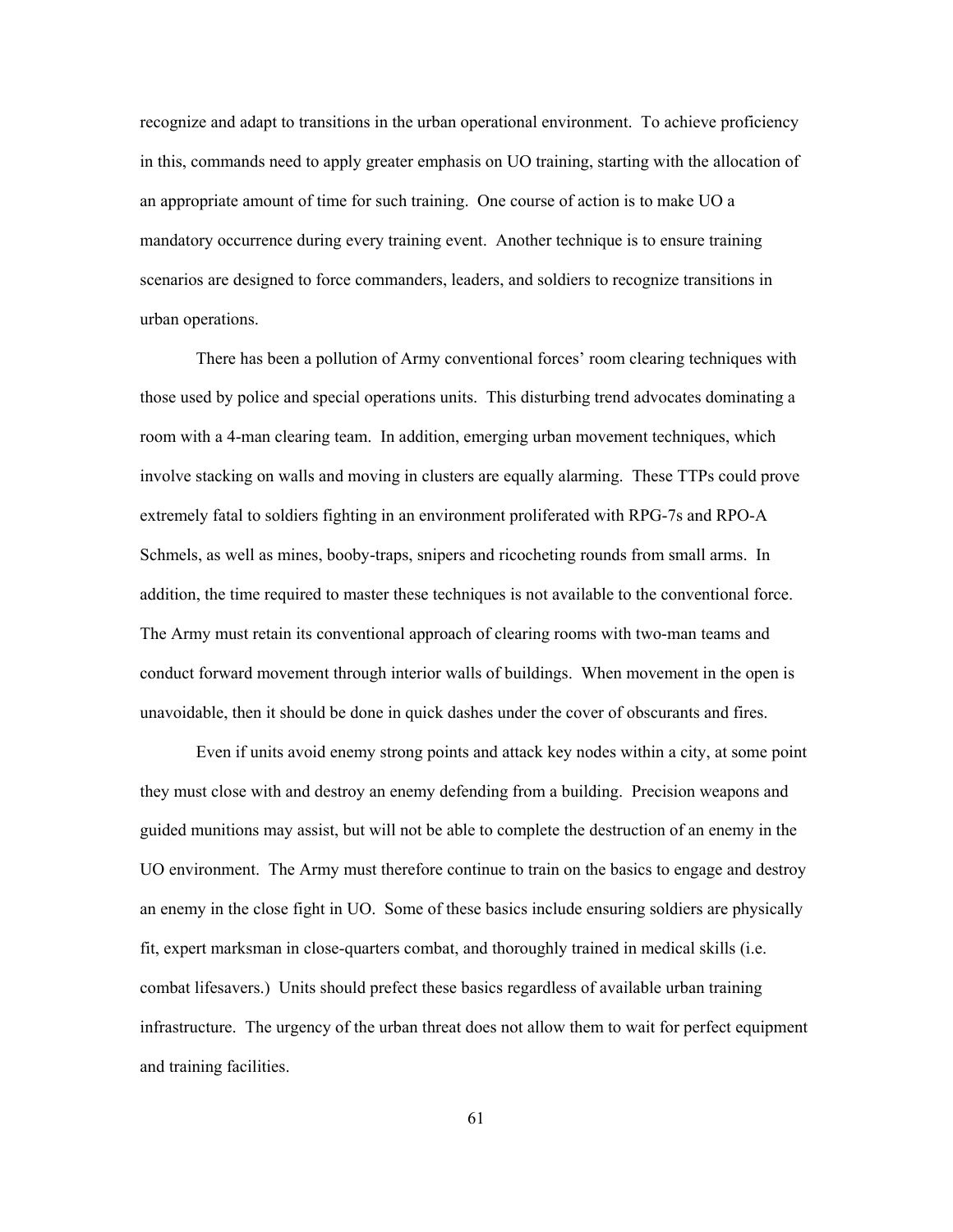### UO Resourcing

The researcher found that the US Army currently does not possess adequate urban training infrastructure to fully realize its combat potential across the spectrum of UO in a combined arms and joint manner. While the Army can continue to train effectively to company and some battalion level competency in UO tasks, there is still an outstanding requirement for facilities and infrastructure (live, virtual, and constructive) that will enable training from the corps staff through the individual soldier level.

The good news is however, that there has been much progress in strategy development and funding for the creation of a doctrinally sound, operationally supported, live, virtual, and constructive training environment. Although the full implementation of this strategy is not due to be completed until FY 2009, the Army must capitalize on the facilities it has in the meantime to achieve as much preparedness as possible. This will require command emphasis at all levels as well as a maximum amount of junior leader ingenuity and initiative.

The Army still suffers a significant number of shortfalls in the area of UO specific equipment. In particular the Army needs an urban missile or rocket that provides infantrymen with "pocket artillery" to compensate for the degradation of artillery, mortars and tanks' effects in the urban environment. In the interim, the Army must expedite the fielding and employment of the SMAW-D and R-LEM systems to facilitate breaching and forced entry into buildings.

Communication challenges must be overcome using both low-tech wire means and current off-the-shelf technology, while at the same time exploring new technology. Meanwhile the U.S. Army must leverage current technology, such as mounting antenna relays on UAVs and blimps to overcome urban communications challenges.

In addition to the programs listed above, there are several other pertinent UO resource requirements that demand immediate attention. The age-old challenge of troops communicating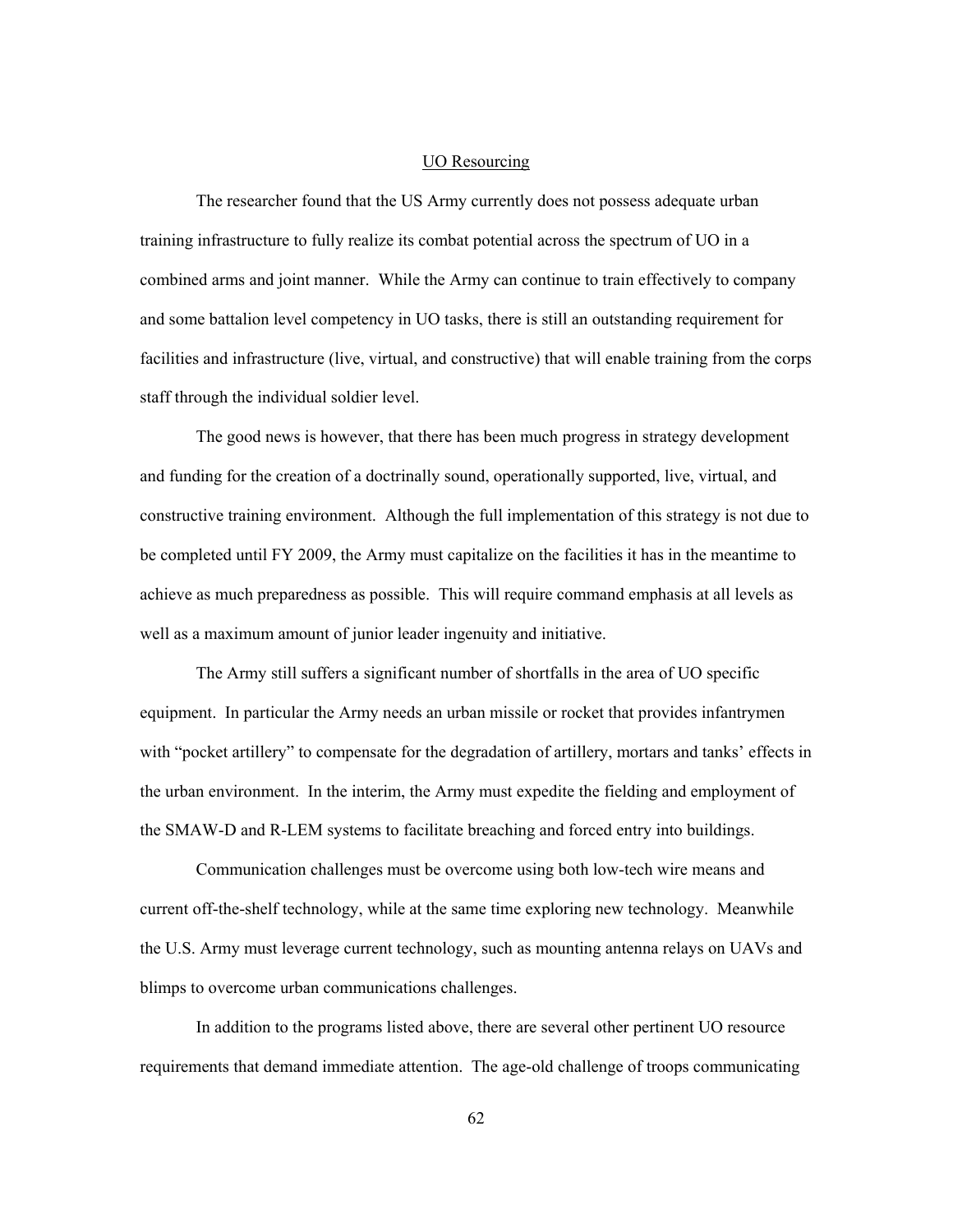with tanks and designating targets for them must be solved immediately if the Army is to truly integrate tanks and dismounted infantry. A system for providing responsive obscurants for forces approaching and moving in cities must be developed. Units must be provided with the ability to pull down urban imagery and disseminate to forces on the ground to overcome inadequate maps. And finally, units must be provided with sensory technology to screen civilians on the battlefield for indications they have been involved in recent fighting (e.g. gunpowder and explosive signatures on clothing, and hands). Many of these shortfalls require DOD-level emphasis to improve research, development and funding, and must be advanced to the forefront of the Army's transformation agenda.

The author cautions against an over-reliance on technological fixes to UO challenges, however. Units cannot afford to wait for the technological fix, but instead must seize the initiative and garner the tools that are required to effectively prosecute urban operations in the immediate future. To prepare for the certain employment of US forces in urban environments, it is better to focus on doctrine and training with the current tools and resources available. Technology should not be envisioned as a significant factor in the near-term enhancement of UO readiness.

#### Summary

 The Army's doctrine is current. What is required now is UO training conducted at every level capable in order to validate doctrine, learn how to fight, and develop needed equipment for urban operations. This must be ongoing even as improvements in facilities and equipment are not yet completed. BG (Ret) David Grange presents it the best with the following quote:

> You'll go to war the way you are today…not the way you want to be. Regardless of your shortages in personnel, the time that you have available to train, or the resources that you have on hand, you've got to get on with it.<sup>[196](#page-73-0)</sup>

<span id="page-73-0"></span>l

<sup>196</sup>David Grange, US Army (Retired), "Training and Readiness for Urban Operations" in *Capital Preservation: Preparing for Urban Operations in the Twenty-First Century*, ed. Russell W. Glenn (Santa Monica: Rand, 2001), 289.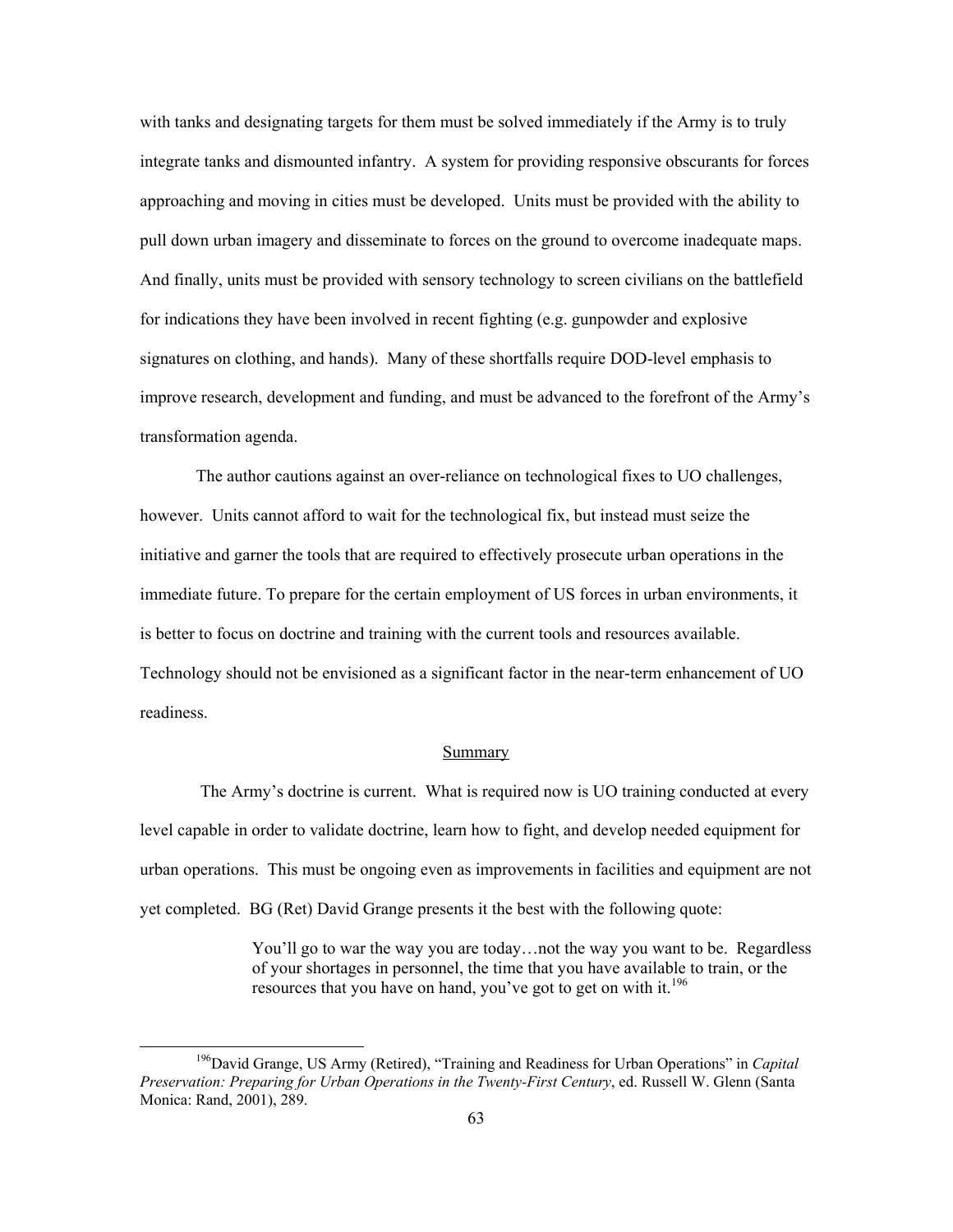Echoing in his challenge are the words of the French in Algiers some 50 years ago, "He who dies has lost; **in order to win, learn how to fight**. In battle death sanctions every fault."<sup>197</sup> The Army would be wise to heed these words.

<span id="page-74-0"></span> <sup>197</sup> Jean Larteguy, *The Centurions*, (London, England: Hutchinson and Company, 1961), 318.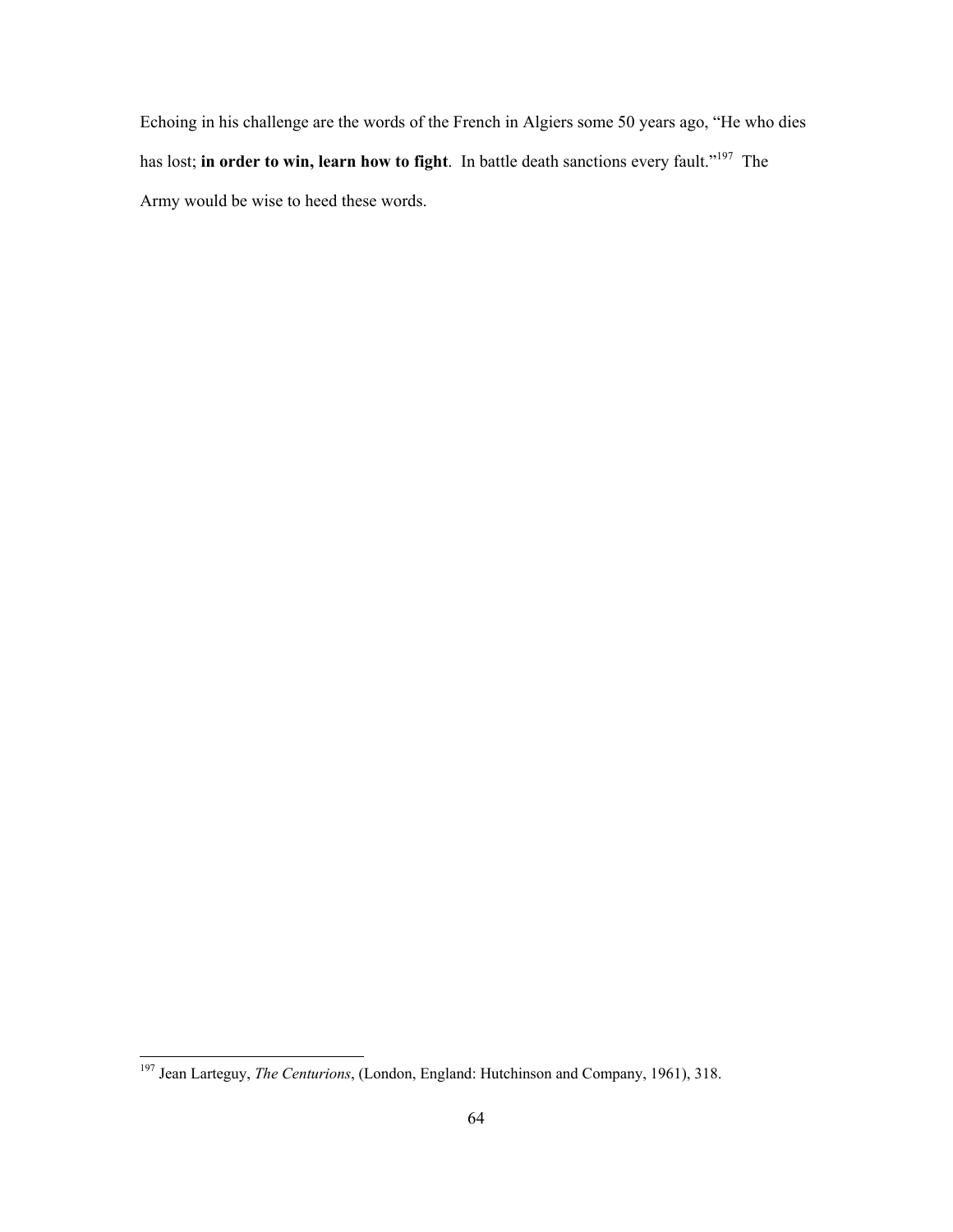### **APPENDIX A (CAMTF URBAN TRAINING FACILITIES)**

*Urban Assault Course (UAC)*. The UAC is a five station training facility that is designed to train individuals, squads, and platoons.

- Includes a two-story offense/defense building, grenadier gunnery, an underground trainer, and two individual through platoon task/technique training lanes.
- Does not include an instrumentation package,
- Includes a three-dimensional target package and a conventional live fire pop-up target package at the grenadier gunnery station.



*Live Fire Shoot House (SH)*. The SH is a single story building with multiple points of entry designed for individual, squad and platoon live fire training.

- Full audio/video instrumentation and portable after-actions review (AAR),
- Three-dimensional precision targetry packages.

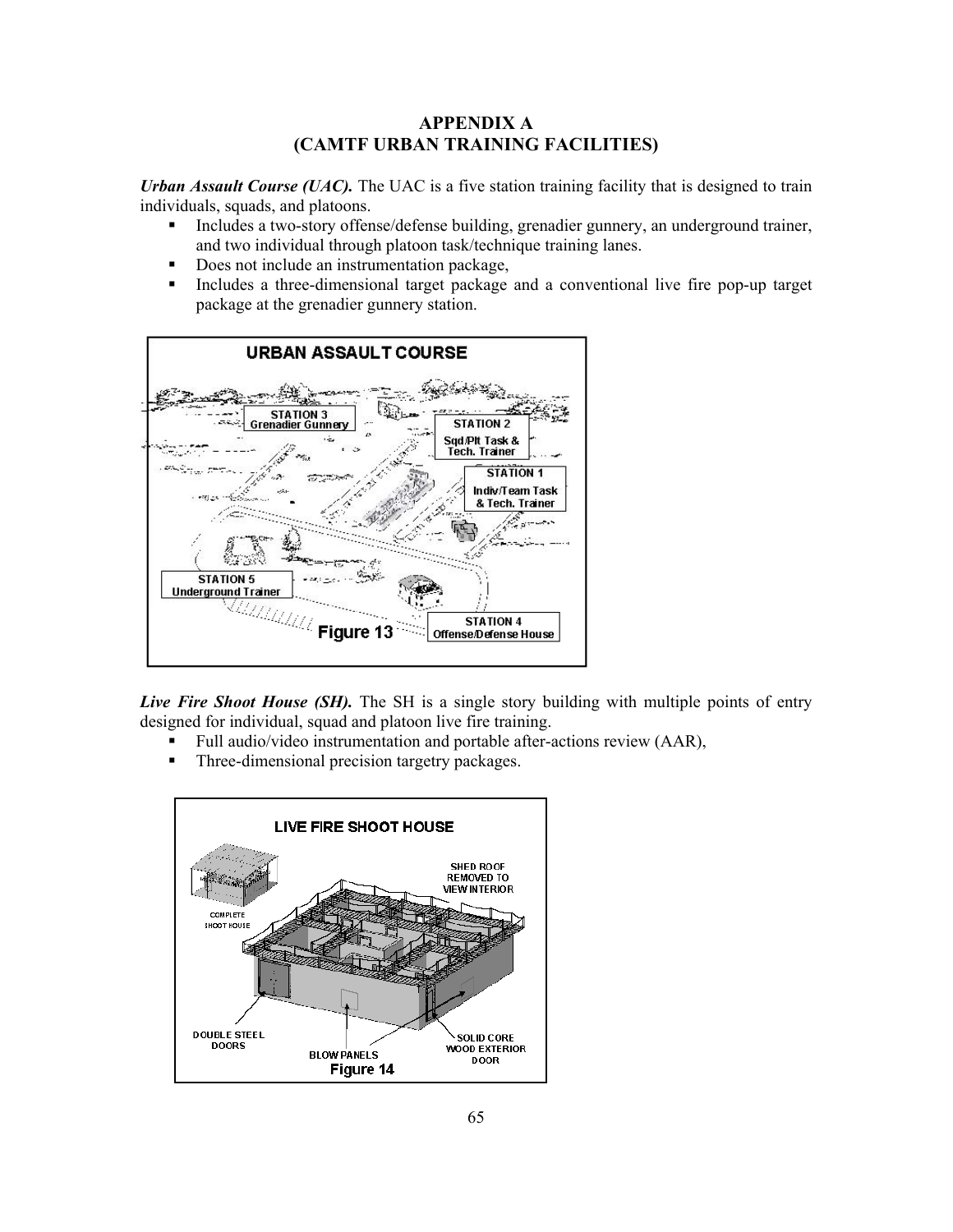## **APPENDIX A (CAMTF URBAN TRAINING FACILITIES)**



*Breach Facility (BF).* The BF is a training facility that includes wall, door, and window breach locations. The facility provides training for individual, teams and squads in breaching techniques and procedures. It trains the technical tasks of mechanical, ballistic, thermal, and explosive breaching.

- No instrumentation.
- Contains structural targetry only

*Combined Arms Collective Training Facility (CACTF).* The CACTF is a complex of 20-26 buildings covering an urbanized area of 2.25 square kilometers. The CACTF supports the training strategy as outlined in TC 90-1. The facility provides combined arms collective training for platoon and company situational exercises (STX) and battalion task force field training exercises (FTX).

- Audio/video capture instrumentation, three-dimensional precision targetry, AAR facility.
- Designed to accommodate expansion.

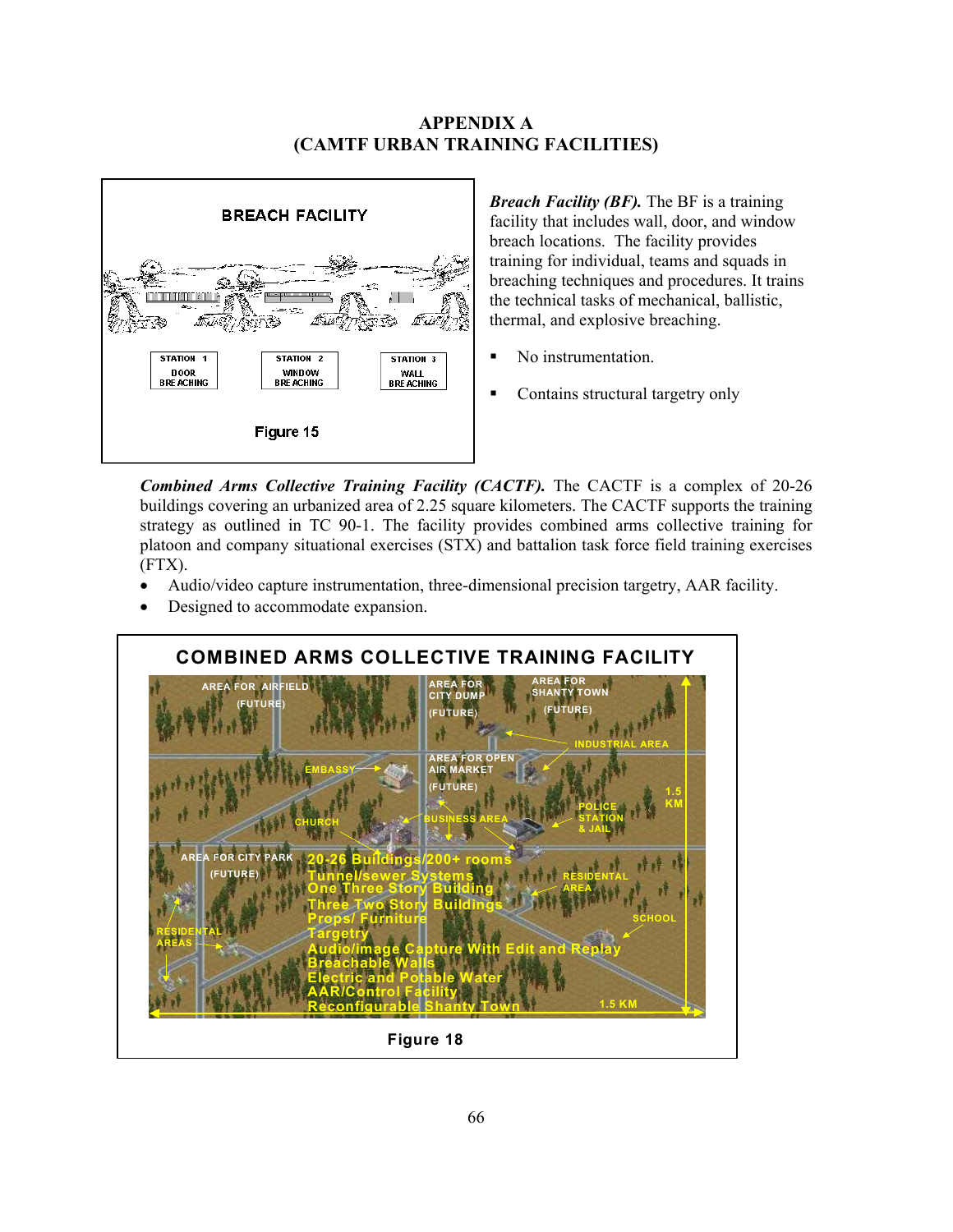

**APPENDIX B (FUTURE URBAN OPERATIONS TRAINING VENUES)**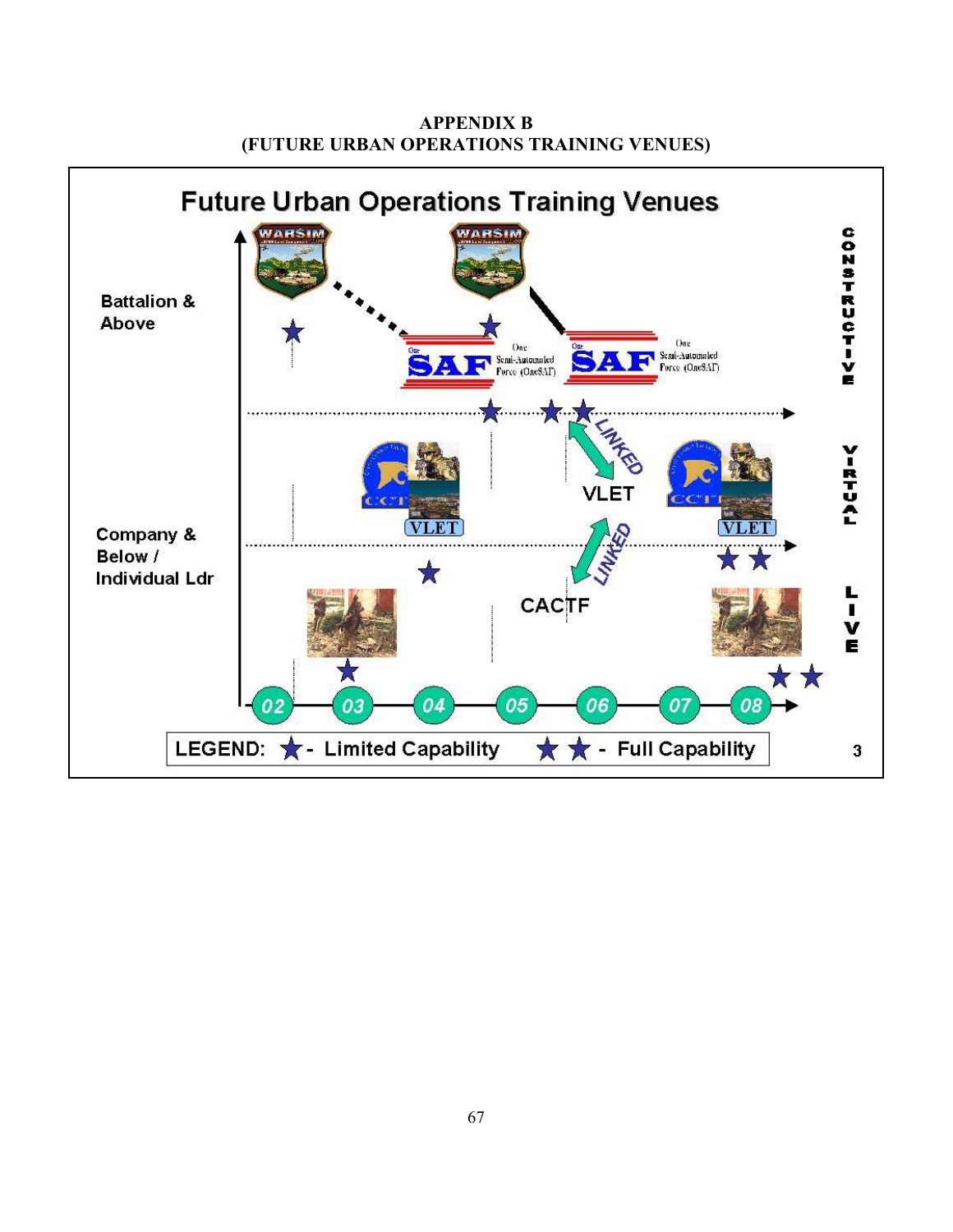# **APPENDIX C (PLATOON URBAN OPERATIONS KIT)[198](#page-78-0)**

| <b>Breaching Items:</b>                      |            |
|----------------------------------------------|------------|
|                                              |            |
|                                              |            |
|                                              |            |
|                                              |            |
|                                              |            |
|                                              |            |
|                                              |            |
|                                              |            |
|                                              |            |
|                                              |            |
|                                              |            |
|                                              |            |
| <b>Signaling and Marking Items:</b>          |            |
|                                              |            |
|                                              |            |
|                                              |            |
|                                              |            |
| Signaling mirrors (can be used for observing |            |
|                                              |            |
|                                              |            |
| Flashlights (Magnum and Mini-Mag)            |            |
|                                              |            |
|                                              |            |
|                                              |            |
|                                              |            |
|                                              |            |
|                                              |            |
|                                              |            |
| <b>Other Items:</b>                          |            |
| Urban-specific sand table kit                |            |
|                                              |            |
|                                              |            |
|                                              |            |
|                                              |            |
|                                              |            |
|                                              |            |
|                                              | one in use |

**NOTE:**The preceding list of items and quantities is not all-inclusive or exclusive to urban operations. It is merely a guide to aid commanders in developing a standard platoon UO kit for their unit.

l

<span id="page-78-0"></span><sup>198</sup> US Army, FM 3-06.11, *Combined Arms Operations in Urban Terrain*, appendix i.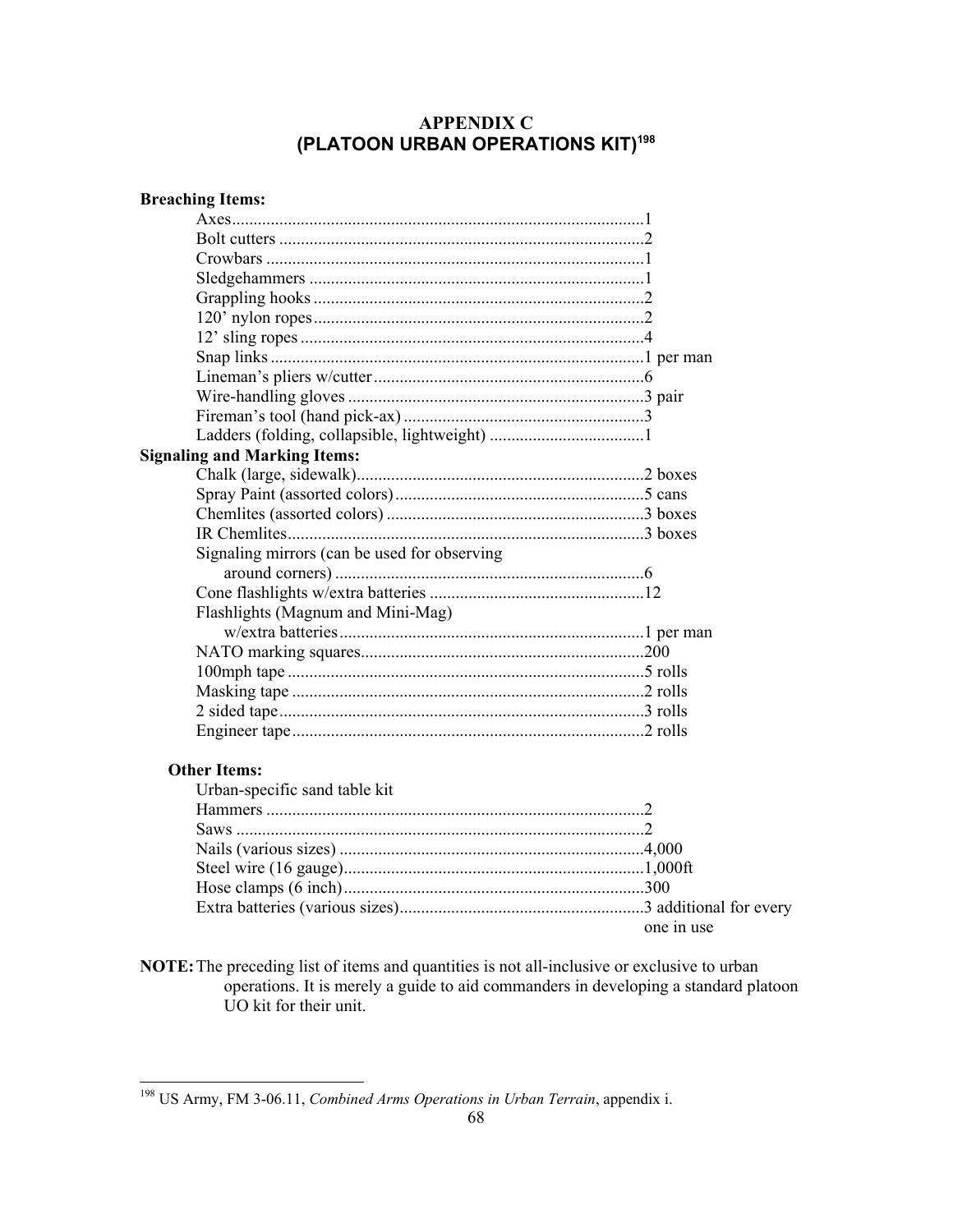# **APPENDIX C (PLATOON URBAN OPERATIONS KIT)**

### **I-2. INDIVIDUAL PROTECTIVE EQUIPMENT**

When planning for urban operations leaders must ensure that each soldier receives the following protective equipment in addition to standard TA-50 or unit issue items.

- Knee pads.
- Elbow pads.
- Eye protection.
- Hearing protection.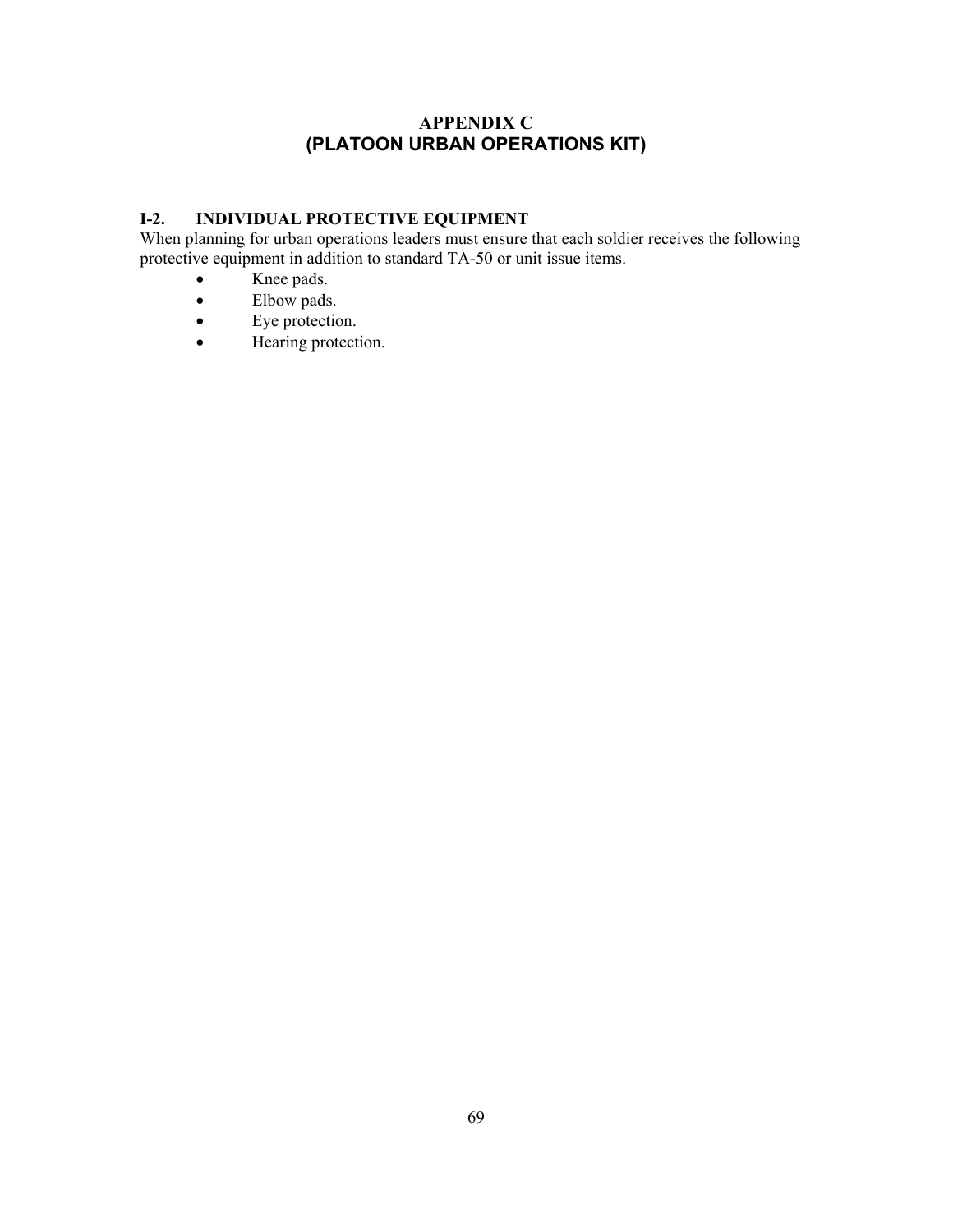### **BIBILOGRAPHY**

### **Books**

- Allard, Kenneth, *Somolia Operations: Lessons Learned*, Washington, D.C.: Defense University Press, 1999.
- Bellamy, Christopher. *The Future of Land Warfare*. New York: St. Martin's Press, 1987.
- Bolger, Daniel P. *Death Ground: Today's American Infantry in Combat*, Novato, CA: Presidio Press, 1999
- Bowden, Mark. *Black Hawk Down: A Story of Modern War*. New York, NY: Penguin Books, 1999.
- Collins, Arthur S., Jr. *Common Sense Training*. Novato, CA: The Presidio Press, 1978.
- Clausewitz, Carl von. *On War*. Edited and Translated by Michael Howard and Peter Paret. Princeton, New Jersey: University Press, 1976
- Dupuy, Trevor N. Col. USA (Ret.) and Col. Franklin D. Margiotta, USAF (Ret.), eds. *International Military and Defense Encyclopedia* (Washington, New York: Brassey's (US) Inc., 1993), s.v. "Urban Warfare" by Lutz Unterseher
- Edwards, Sean J. A. *Mars Unmasked: The Changing Face of Urban Operations*. Santa Monica, CA: RAND, 2000.
- Gerwehr, Scott. Editor. *The Art of Darkness: Deception and Urban Operations*. Santa Monica, CA: RAND, 2000.
- Glenn, Russell W. Editor. *Capital Preservation: Preparing for Urban Operations In the Twentyfirst Century: Proceedings of the Rand Arroyo-TRADOC-MCWL-OSD Urban Operations Conference* . Santa Monica, CA: RAND, 2000.
- Glenn, Russell W. *Combat in Hell: A Consideration of Constrained Urban Warfare*. Santa Monica, CA: RAND, 1996.
- Glenn, Russell W. Editor. *Denying the Widow-maker: Summary of Proceedings*. Santa Monica, CA: RAND, 1998.
- Glenn, Russell W. Editor. *Heavy Matter: Urban Operations' Density and Challenges*. Santa Monica, CA: RAND, 2000.
- Glenn, Russell W. Editor. *Marching Under Darkening Skies: The American Military and the Impending Urban Operations Threat*. Santa Monica, CA: RAND, 1998.
- Glenn, Russell W. Editor. *The City's Many Faces: Proceedings of the Rand Arroyo-MCWL-J8 UWG Urban Operations Conference*. Santa Monica, CA: RAND, 2000.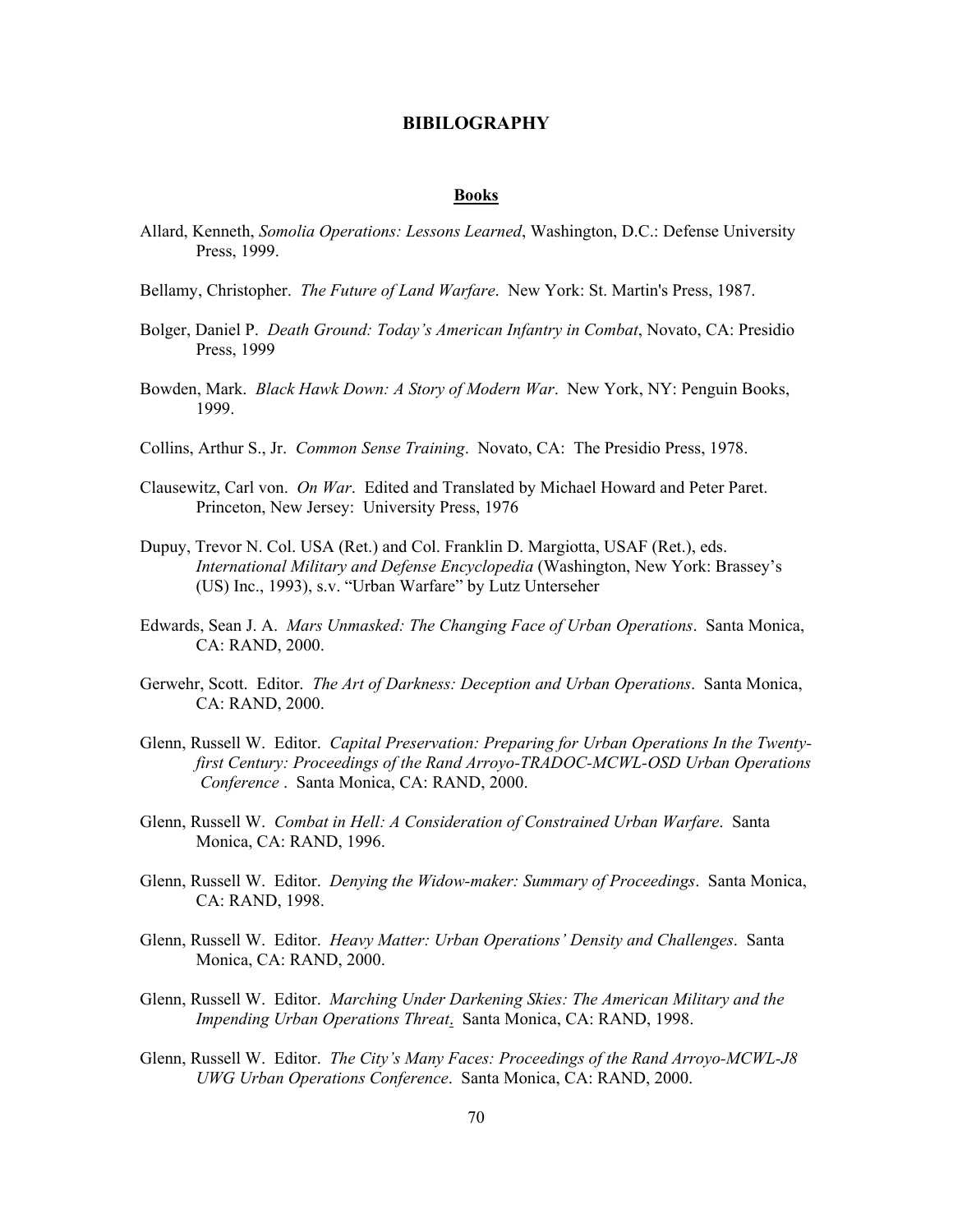- Glenn, Russel W. *We Band of Brothers: A Call for Joint Operations Doctrine*, Santa Monica, CA: Rand, 1999.
- Griffith, Samuel B. *Sun Szu: The Art of War*. London, England: Oxford University Press, 1963.
- Hackworth, Col (Ret) David, *Hazardous Duty*, New York, NY: Avon Books, 1996.
- Larteguy, Jean, *The Centurions*, London, England: Hutchinson and Company, 1961.
- Matsumura, John. *Lighting Over Water: Sharpening Light Forces for Rapid Reaction Missions*. Santa Monica, CA: RAND, 2000.
- Nolan, Keith William. *The Battle for Hue: Tet 1968*. Novato, CA: The Presidio Press, 1996.
- Oliker, Olga, *Russia's Chechen Wars, 1994-2000: Lessons from Urban Combat*, Santa Monica, CA: RAND, 2001.
- Peters, Ralph. *Fighting For The Future: Will America Triumph?* Mechanicsburg, PA: Stackpole Books,1999.
- Rosen, Stephen P. *Winning the Next War*. New York: Cornell University Press, 1991.
- Scales, Robert H. *Firepower In Limited War*. Novato, CA: The Presidio Press, 1995.
- Scales, Robert H. *Future Warfare Anthology*. Pennsylvania: United States Army War College, 1999.
- Simpkin, Richard E. *Race to the Swift: Thoughts on Twenty-First Century Warfare*. London: Brassey's Defense Publishers, 1985.
- Spiller, Roger J. *Sharp Corners: urban Operations at Century's End*. Fort Leavenworth, KS: Combat Studies Institute, 2001.
- Vick, Alan. *Aerospace Operations in Urban Environments: Exploring New Concepts*. Santa Monica, CA: RAND, 2000.

### **Articles and Periodicals**

- Boatman, John and Barbara Starr. "USA Looks For Answers to the Ugliness of Urban Warfare." *Janes Defence Weekly* (16 October 1993): 25.
- Boyco, Robert G. "Just Cause MOUT: Lessons Learned." *Infantry* 81, no. 3 (May –Jun 1991): 28-32.
- Brill, Arthur P. Jr. " More Likely Than Everest: USMC Hones Its Urban-Warfare Combat Skills." *Sea Power* 42, no. 3 (March 1998): 44-47.
- Brown, Capt. Kevin W. "The Urban Warfare Dilemma U.S. Casualties vs. Collateral Damage," *Marine Corps Gazette* 81, no. 1 (January 1997): 38.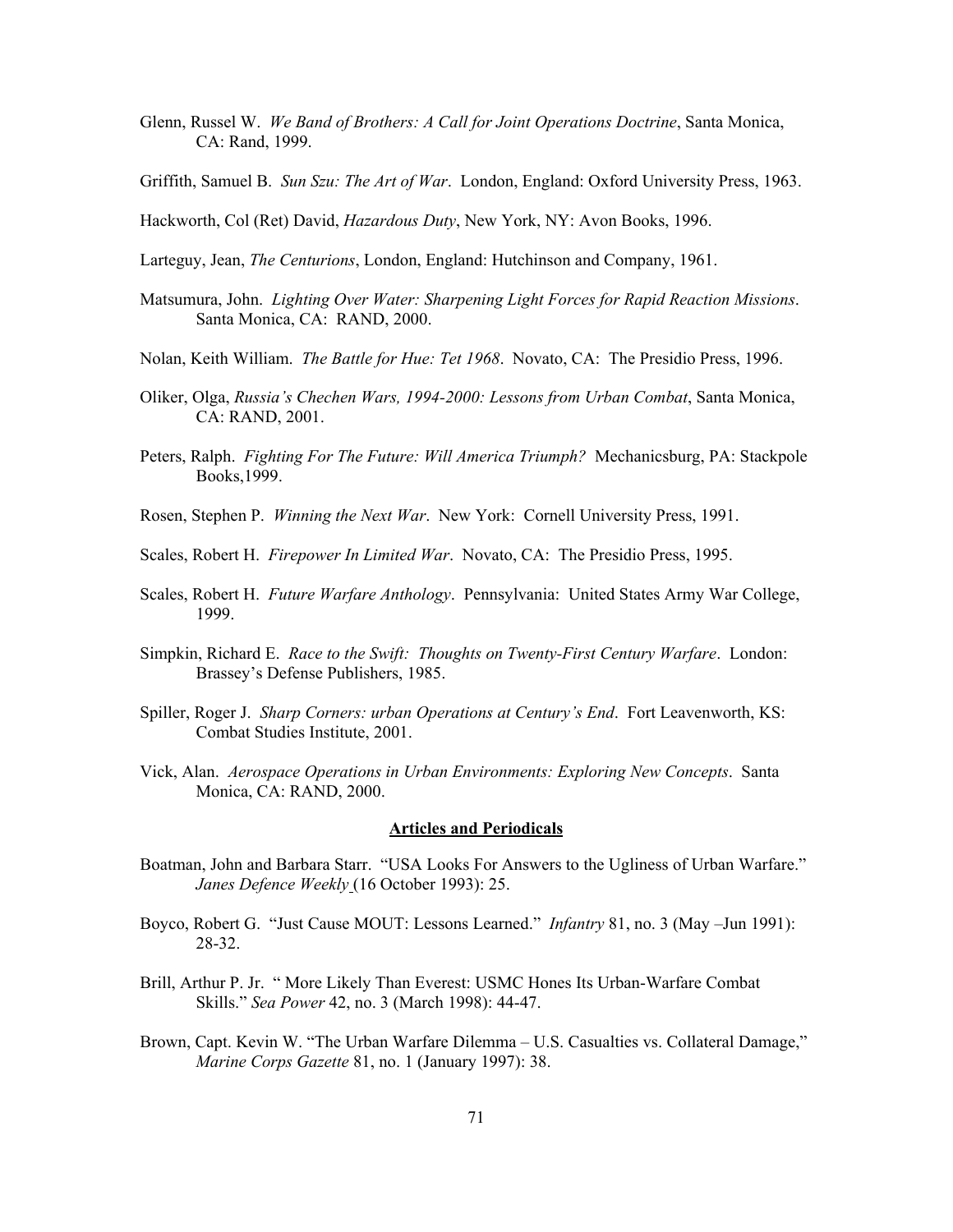- Cameron, Robert S. "It Takes a Village To Prepare for Urban Combat…and Fort Know Is Getting One." *Armor* 106, no. 6 (November – December 1997): 9-12.
- "Concept for Future Military Operations on Urbanized Terrain." *Marine Corps Gazette* 81, no. 10 (October 1997): A1-6 (following p. 44).
- Dudka, Vyacheslav, "Shaping the Concept of Weapons For Urban Combat," *Military Parade*, 74.
- Eikenberry, Karl W. "Improving MOUT and Battle Focused Training." *Infantry* 83, no. 3 (May – June 1993): 36- 39.
- Geibel, Adam. "Lessons in Urban Combat: Grozny, New Year's Eve, 1994." *Infantry* 85, no. 6 (November – December 1995): 21-25.
- Glenn, Russell W. "Fox Trot: Seeking Preparedness for Military Urban Operations." *Armed Forces Journal International* 136, no. 10 (May 1999): 46, 48-49.
- Grau, Lester and Tim Thomas, " 'Soft Log' and Concrete Canyons: Russian Urban Combat Logistics in Grozny," (Fort Leavenworth, KS: Foreign Military Studies Office, 1999), 4. Report on-line. Available from http://call.army.mil/call/fmso/fmsopubs/issues/softlog/softlog.htm
- Grimes, Vincent P. "New Urban Battlefield Calls for Body Armor." *National Defense* 80, no. 509 (July – August 1995): 36-37.
- Hahn, Robert F. II and Bonnie Jezior. " Urban Warfare and the Urban Warfighter of 2025." *Parameters* 29, no. 2 (Summer 1999): 74-86.
- Hammes, Thomas X. "Time To Get Serious About Urban Warfighting Training." *Marine Corps Gazette* 83, no. 4 (April 1999): 19-21.
- Hewish, Mark and Rupert Pengelley. "Warfare in the Global City: The Demands of Modern Military Operations in Urban Terrain." *Jane's International Defense Review* 31, no. 6 (June 1998): 32-35, 38, 40-43.
- Hillen, John. "Must US Military Culture Reform." *Parameters* 29 (Autumn, 1999): 9-23.
- Hoffman, Jon T. "Marines Assault the Joint Readiness Training Center." *Marine Corps Gazette* 83, No. 2. (February 1999): 34-36.
- Ide, Douglas. "Urban Combat Training." *Soldiers* 50, no. 12 (December 1995): 40-41.
- Jenkinson, Brett C. "MOUT and The US Army: Give us Time to Train," available on-line at [http://call.army.mil/products/ctc\\_bull/01-9/jenkinson.htm](http://call.army.mil/products/ctc_bull/01-9/jenkinson.htm), 11 Feb 2002.
- Koch, Andrew. "New Urban Warfare Centre Planned." *Jane's Defence Weekly*, 8 September 1999, 8.
- Lieven, Anatol. "The World Turned Upside Down: Military Lessons of the Chechen War." *Armed Forces Journal International* 136, no. 1 (August 1998): 40, 42-43.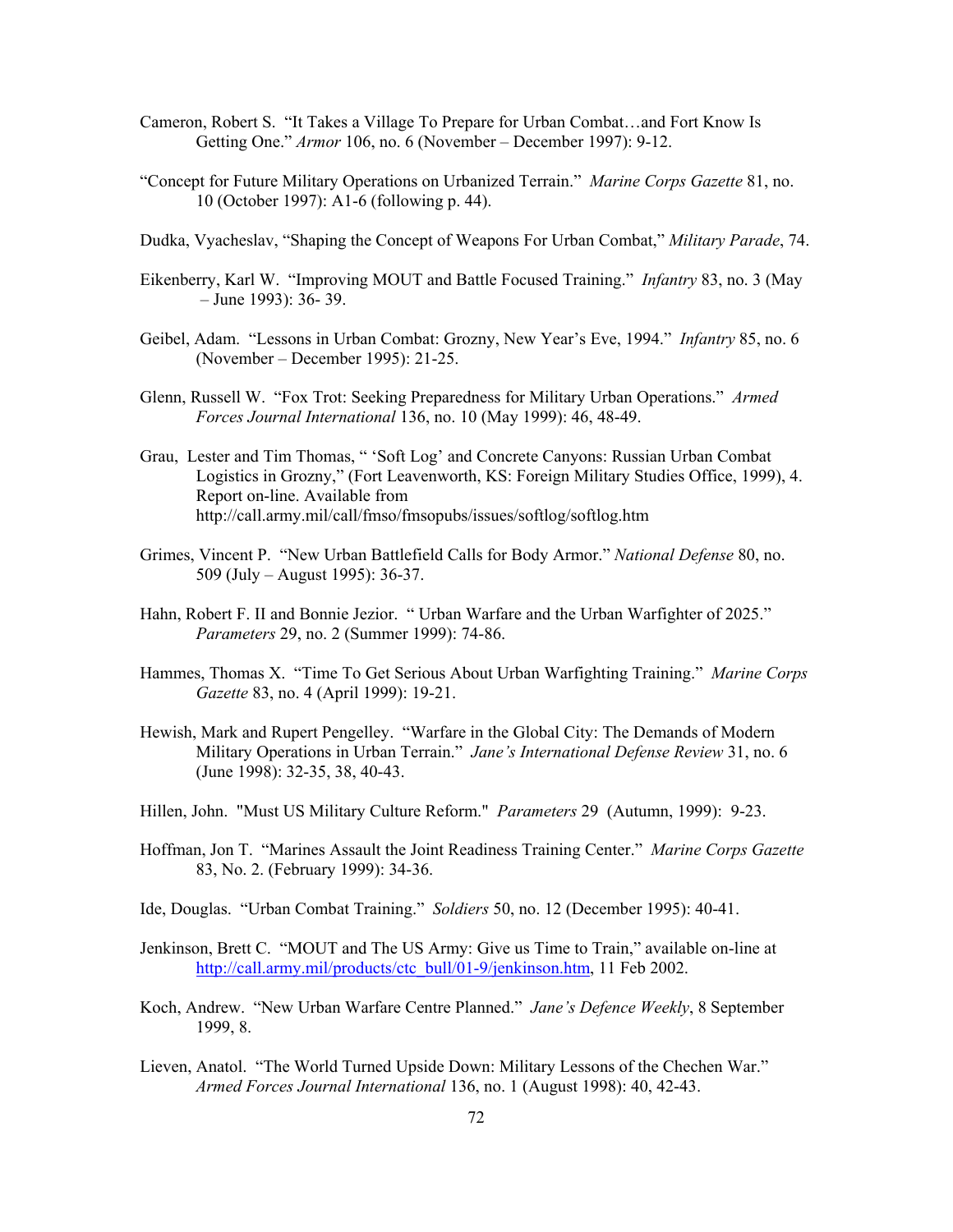Miles, John and Shankle, Mark, "Bradleys in the City," *Infantry Magazine*, May-June 1996, 7.

Naylor, Sean D. "Lack of City Smarts? War Games Shows Future Army Unprepared Urban Fighting." *Army Times*, 11 May 1998, 22.

\_\_\_\_\_\_. "The Urban Warfare Challenge." *Army Times*. 15 April 1996, 12-14.

- Panton, Jefferson R. "Company Team Offensive Operations in Urban Terrain." *Armor* 102, no. 6 (November – December 1993): 21-25.
- Peters, Ralph. "The Future of Armored Warfare." *Parameters* 26, no. 1 (Spring 1996): 43-50.
- Podlesny, Robert E. "MOUT: The Show Stopper." *US Naval Institute Proceedings* 124, no. 2 (February 1998): 50-54.
- Rupe, Chad A. "The Battle of Grozny: Lessons for Military Operations on Urbanized Terrain." *Armor,* 08, no. 3 (May – June 1999): 20-23, 47.
- Reynolds, John H. "A Case for 21st Century MOUT Facilities." *Marine Corps Gazette* 84, no. 7 (July 2000): 41-45.
- Richardson, William R. "Training: Preparation for Combat." *Military Review* (April 1998)
- Scales, Robert H. Jr. "Indirect Approach: How US Military Forces Can Avoid the Pitfalls of Future Urban Warfare." *Armed Forces Journal International* 136, no. 3 (October 1998): 68, 71-72, 74.
- Stewart, Douglas. "MOUT Battle Drills for Infantry and Tanks." *Infantry* 83, no 3 (May June 1993):40-42.
- Sullo, Mark A. "Combat Decision Range Training." *Marine Corps Gazette* 83, no. 2 (February 1999):37-38.
- Thomas, Timothy L. "The Battle of Grozny: Deadly Classroom for Urban Combat." *Parameters* 29, No 2 (Summer 1999): 87-102.
- Valceanu, John. "Concrete Combat." *Soldiers* 54, no 6 (June 1999):41-45.
- Wood, David. "U.S. Soldiers Ill-Prepared for Urban Combat Some Vets Say." *Army Times*, 19 April 1999, 16.
- Villella, Susan, "Urban Evasion A Necessary Component of Urban Operations," *JSSA SERE Newsletter*, October 1998, *<http://www.geocities.com/Pentagon/6453/urbanevasion.html>*, 2/23/02.
- Zachau, John S. "Military Operations on Urban Terrain." *Infantry* 82, no. 6 (November December 1992): 44-46.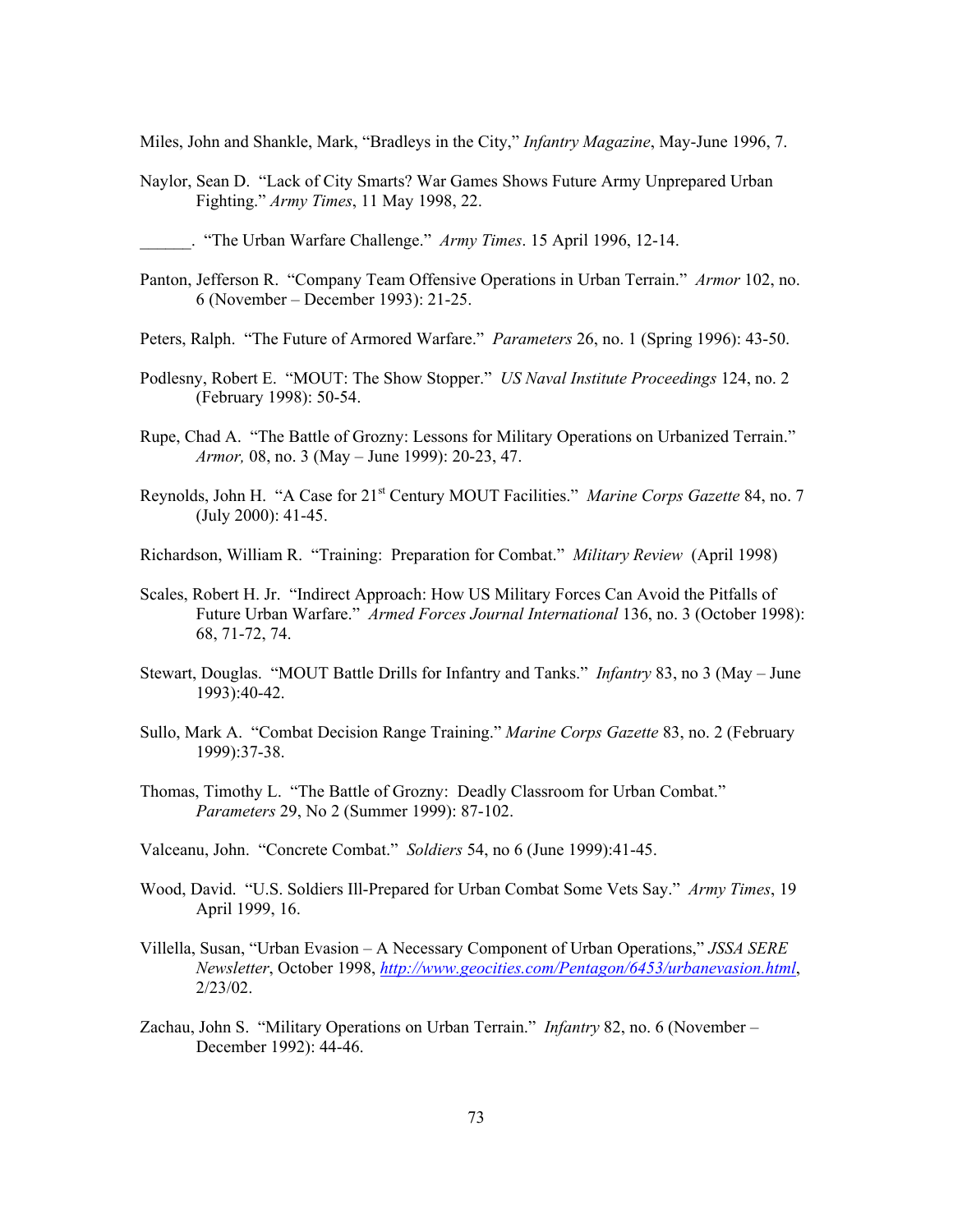#### **Government Documents**

- Defense Science Board, *Report of the Defense Science Board Task Force on Military Operations in Built-Up Areas (MOBA),* Washington, D.C.: Office of the Under Secretary of Defense for Acquisition and Technology, 1994.
- G3, National Training Center, "Unpublished Concept Paper: NTC Urban Operations Training Requirements," 2 Oct 2000
- Joint Advanced Warfighting Program. "Draft DOD Roadmap for Improving Capabilities for Urban Operations", 20 November 2001
- United Kingdom Ministry of Defence, *Army Field Manual: Operations in Special Environments.* Volume IV, Part 5: "Operations in Built-Up Areas (OBUA)," Stationary Office, 1998.
- U.S. Army. A304 Handbook: *Fire Support For Non-artillerymen*, Fort Leavenworth, KS: Command and General Staff College, 2001.
- \_\_\_\_\_\_\_\_. FM 3-0 *Operations*. Washington, D.C.: Department of the Army, 2001.

\_\_\_\_\_\_\_\_. U.S. Army, FM 3-06, *Urban Operations*. Washington, D.C.: Department of the Army, 2002.

\_\_\_\_\_\_\_\_. FM 3-06.11, *Combined Arms Operations In Urban Terrain.* Washington D.C.: Department of the Army, 2002

\_\_\_\_\_\_\_\_. ARTEP 7-10-MTP, *Mission Training Plan for the Infantry Battalion*. Washington DC: Department of the Army, 1997.

\_\_\_\_\_\_\_\_. ARTEP 7-20-MTP, *Mission Training Plan for the Infantry Battalion*. Washington DC: Department of the Army, 1997.

\_\_\_\_\_\_\_\_. ARTEP 7-30-MTP, *Mission Training Plan for the Infantry Brigade (Command and Staff).* Washington DC: Department of the Army, 1997.

\_\_\_\_\_\_\_\_. ARTEP 71-2-MTP, *Mission Training Plan for the Armored and Mechanized Infantry Battalion.* Washington DC: Department of the Army, 1997.

- \_\_\_\_\_\_\_\_. FM 7-20, *The Infantry Battalion*. Washington DC: Department of the Army, 1992.
- \_\_\_\_\_\_\_\_. FM 7-30, *The Infantry Brigade*. Washington DC: Department of the Army, 1995.
- \_\_\_\_\_\_\_\_. FM 25-100, *Training the Force*. Washington DC: Department of the Army, 1988.
- \_\_\_\_\_\_\_\_. FM 25-101, *Battle Focused Training*. Washington DC: Department of the Army, 1990.

\_\_\_\_\_\_\_\_. FM 71-2, *The Armored and Mechanized Infantry Battalion*. Washington DC: Department of the Army, 1996.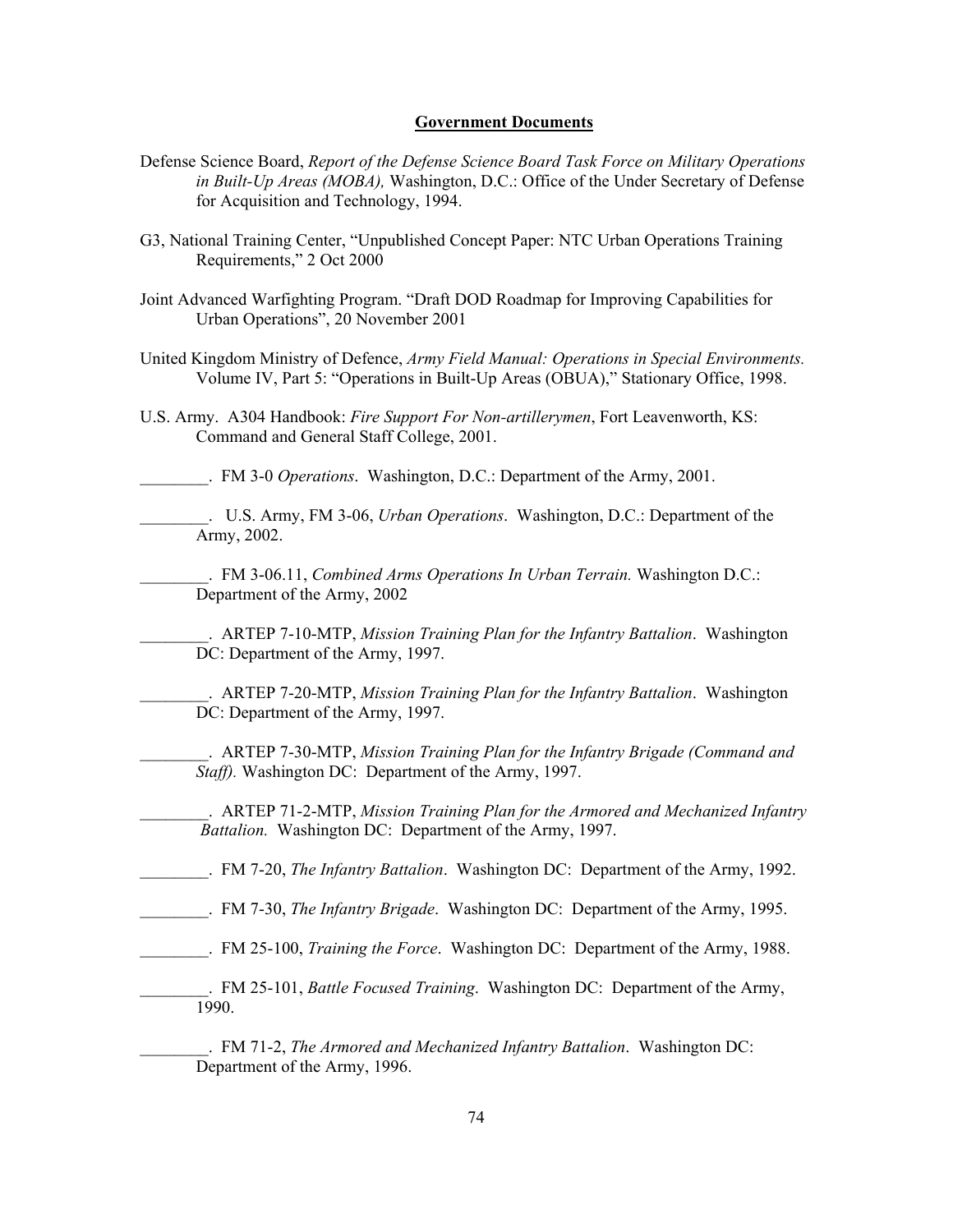\_\_\_\_\_\_\_\_. FM 71-3, *The Armored and Mechanized Infantry Brigade*. Washington DC: Department of the Army, 1996.

\_\_\_\_\_\_\_\_. FM 90-10-1, *An Infantryman's Guide to Combat in Built-Up Areas*. Washington DC:Department of the Army, 1993.

\_\_\_\_\_\_\_\_. FM 90-13-1, *Combined Arms Breaching Operations*. Washington DC: Department of the Army, 1994.

- \_\_\_\_\_\_\_\_. FM 100-5, *Operations*. Washington DC: Department of the Army, 1993.
- US Department of Defense. Joint Publication 1-02, *Department of Defense Dictionary of Military and Associated Terms*. Washington DC: Government Printing Office, 1994.
- U.S. Department of Defense. Joint Publication 3-06, *Doctrine for Joint Urban Operations*. Final Draft, 2002.
- US Marine Corps. *Military Operations on Urbanized Terrain*. Washington DC: Government Printing Office, 1998.
- US General Accounting Office. GAO/T-NSIAD-99-92, *Military Readiness: Full Training Benefits From Army's Combat Training Centers Are Not Being Realized*. Washington DC: Government Printing Office, 1999.
- US General Accounting Office. GAO/NSIAD-00-63NI, *Military Capabilities: Focused Attention Needed to Prepare U.S.Forces For Combat in Urban Areas*. Washington DC: Government Printing Office, February 2000.
- US Training and Doctrine Command, *The Future Operational Environment*, Unpublished White Paper, 4 May 2001.

### **Monographs, Reports, Theses, and Unpublished Works**

- Boynton, Frank R. *Power Projection Operations and Urban Combat: An Avoidable Combination?* Monograph, School of Advanced Military Studies. Fort Leavenworth, KS: US Army Command and General Staff College, 1995.
- Bendewald, Gregory. *Required Operational Capabilities for Urban Combat*. Masters Thesis, Naval Postgraduate School. Monterey, CA, 2000.
- Day, Clifford E. *Critical Analysis on The Defeat of Task Force Ranger*. Research Paper, Air Command and Staff College. Maxwell, AFB, 1997.
- Dyer, J. L. *Light Infantry Performance at the Combat Training Centers: Home-Station Determinants.* Research Report 9233, Army Research Institute Field Unit at Fort Benning, GA, 1992.
- Everson, Robert E. *Standing at the Gates of the City: Operational Level Actions and Urban Warfare.* Monograph, School of Advanced Military Studies. Fort Leavenworth, KS: US Army Command And General Staff College, 1995.